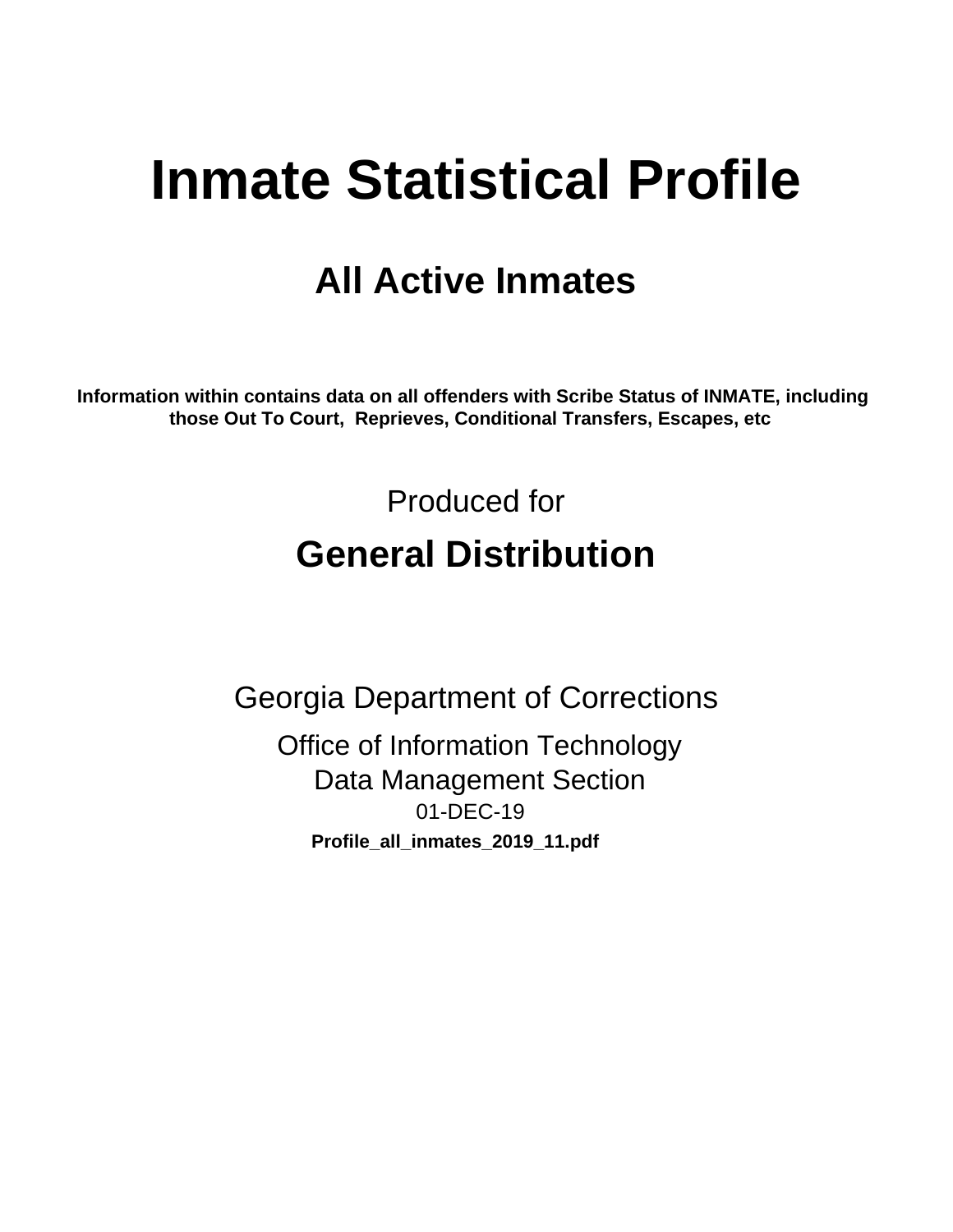#### **Inmate Statistical Profile 01-DEC-19** Contents

**All Active Inmates** 

Produced for General Distribution

# **Table of Contents**

| <b>Demographic information</b>                                        |
|-----------------------------------------------------------------------|
| 4 Current age, broken out in ten year age groups                      |
| 5 Race group                                                          |
| 6 Marital status, self-reported at entry to prison                    |
| 7 Number of Inmates with Dependents, self-reported at entry to prison |
| 8 Religious affiliation, self-reported at entry to prison             |
| 9 Home county - self-reported at entry to prison                      |
| 14 Employment status before prison, self-reported at entry to prison  |
| 15 Age at admission                                                   |
| 17 Age at admission                                                   |
| 20 Height, measured at entry to prison                                |
| 22 Weight, measured at entry to prison                                |
| 23 Military service                                                   |
| <b>Correctional information</b>                                       |
| 24 Type of admission to prison                                        |
| 25 Current / last supervision level                                   |
| 26 Current / last institution type                                    |
| 27 Institution type - transitional centers                            |
| 28 Institution type - county prisons                                  |
| 30 Institution type - state prisons                                   |
| 32 Institution type - private prisons                                 |
| 33 Institution type - inmate boot camp                                |
| 34 Number of disciplinary reports                                     |
| 35 Number of transfers                                                |
| 36 Number of escapes                                                  |
| 37 Split sentence - Probation to follow                               |
| 38 Probable future release type of still active inmates               |
| 39 Time served in current (or last) institution                       |
| Educational, psychological and physical information                   |
| 40 Highest grade level attained                                       |
| 41 Culture fair IQ scores                                             |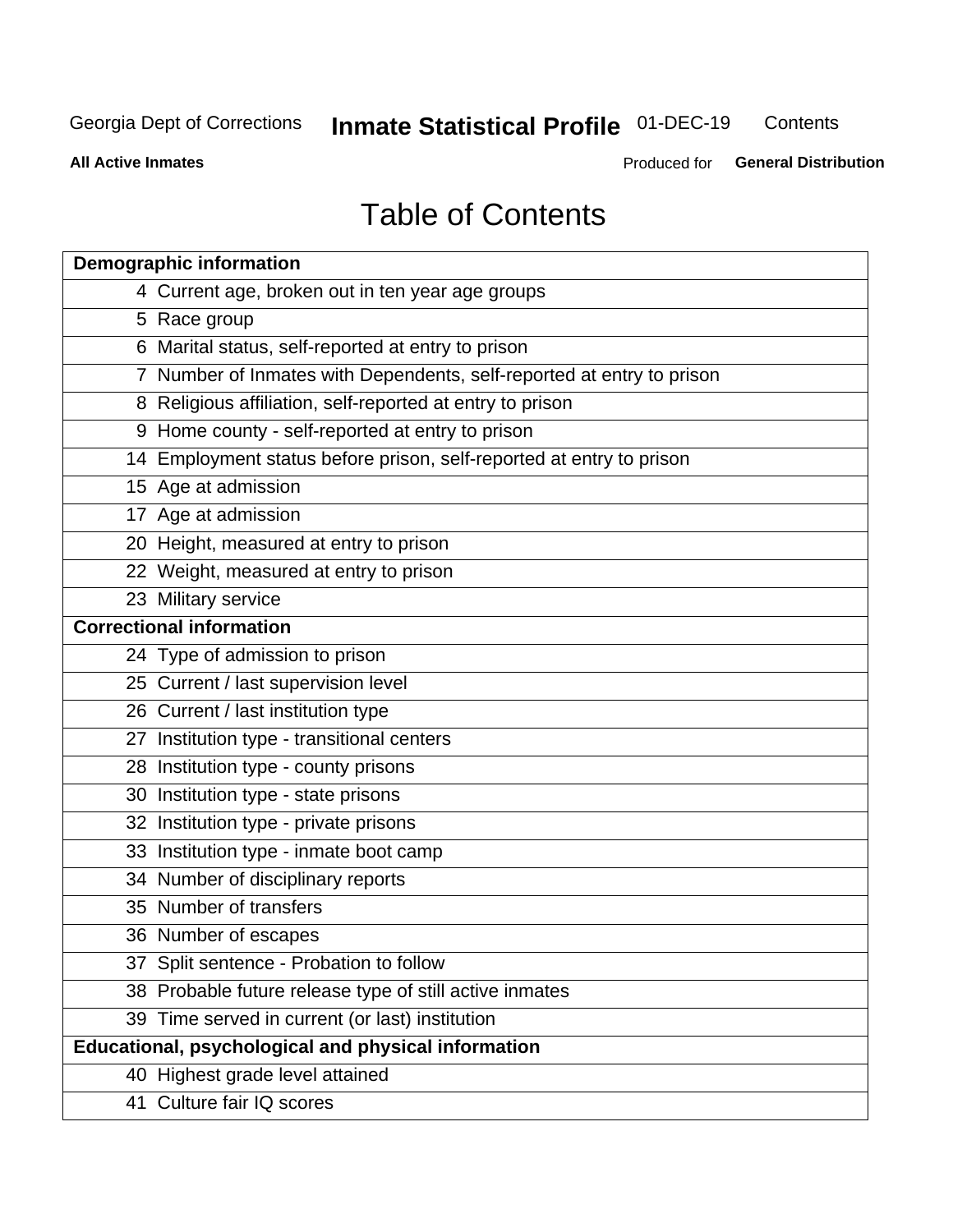# **Inmate Statistical Profile 01-DEC-19**

Contents

**All Active Inmates** 

Produced for General Distribution

# **Table of Contents**

| Educational, psychological and physical information              |
|------------------------------------------------------------------|
| 42 Wide Range Achievement Test (WRAT) reading score              |
| 43 Wide Range Achievement Test (WRAT) math score                 |
| 44 Wide Range Achievement Test (WRAT) spelling score             |
| 45 Current / last mental health treatment level                  |
| 46 PULHESDWIT medical scale - 'P' overall condition ('P'hysical) |
| 47 PULHESDWIT medical scale - 'U' upper body                     |
| 48 PULHESDWIT medical scale - 'L' lower body                     |
| 49 PULHESDWIT medical scale - 'H' hearing                        |
| 50 PULHESDWIT medical scale - 'E' vision                         |
| 51 PULHESDWIT medical scale -'S' psychiatric                     |
| 52 PULHESDWIT medical scale - 'D' dental                         |
| 53 PULHESDWIT medical scale - 'W' work ability                   |
| 54 PULHESDWIT medical scale - 'I' impairment                     |
| 55 PULHESDWIT medical scale - 'T' transportability               |
| <b>Crimes and criminal history information</b>                   |
| 56 Number of prior Georgia incarcerations                        |
| 57 Prison sentence in years                                      |
| 58 Primary offense, broken out into felonies vs misdemeanors     |
| 59 Primary offense, broken out into six broad crime categories   |
| 60 Primary offense, detailed offense code                        |
| 69 County of conviction of primary offense                       |
| 74 Circuit of conviction of primary offense                      |
| 76 Years served (jail + prison) in this incarceration            |
| <b>Medical information</b>                                       |
| 77 Results of most recent HIV test                               |
| 78 Results of most recent tuberculosis test                      |
| 79 Results of most recent syphilis test                          |
| 80 Results of most recent Hepatitis-C test                       |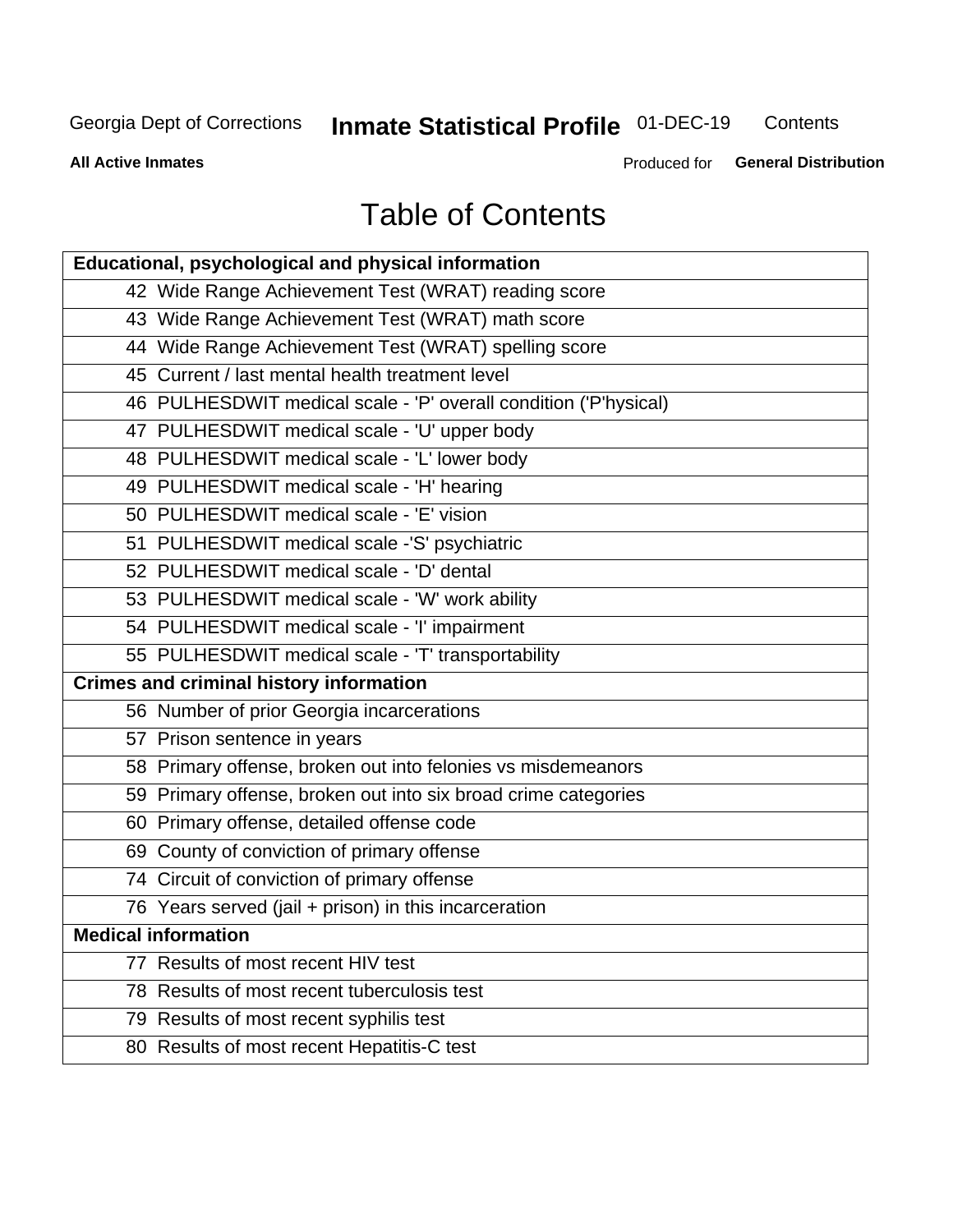# Inmate Statistical Profile 01-DEC-19 Page 4

### **All Active Inmates**

### Produced for General Distribution

### Current age, broken out in ten-year age groups

COL % - percent each COUNT is of its particular column

|                          | <b>Male</b>  |          |        | <b>Female</b> |        |       | <b>Total</b> |        |
|--------------------------|--------------|----------|--------|---------------|--------|-------|--------------|--------|
| <b>Current Age</b>       | <b>Count</b> | Col %    | Row %  | <b>Count</b>  | Col %  | Row % | <b>Total</b> | Col %  |
| <b>Teens (1-19)</b>      | 682          | 1.32%    | 94.99% | 36            | 0.89%  | 5.01% | 718          | 1.29%  |
| <b>Twenties (20-29)</b>  | 13,475       | 26.18%   | 93.00% | 1,014         | 24.98% | 7.00% | 14,489       | 26.09% |
| <b>Thirties (30-39)</b>  | 15,780       | 30.65%   | 91.51% | 1,464         | 36.06% | 8.49% | 17,244       | 31.05% |
| <b>Forties (40-49)</b>   | 11,092       | 21.55%   | 92.43% | 909           | 22.39% | 7.57% | 12,001       | 21.61% |
| <b>Fifties (50-59)</b>   | 7.064        | 13.72%   | 93.58% | 485           | 11.95% | 6.42% | 7,549        | 13.59% |
| <b>Sixties (60-69)</b>   | 2,698        | 5.24%    | 95.44% | 129           | 3.18%  | 4.56% | 2,827        | 5.09%  |
| Seventy + (70 and above) | 688          | $1.34\%$ | 96.77% | 23            | 0.57%  | 3.23% | 711          | 1.28%  |
| <b>Total Reported</b>    | 51,479       | 100%     | 92.69% | 4,060         | 100%   | 7.31% | 55,539       | 100%   |

| <b>Not Reported</b> | 294        |       | 295    |
|---------------------|------------|-------|--------|
| <b>Total</b>        | ララウ<br>. . | 1,061 | 55,834 |

| <b>Mean</b><br>(average) | 38.64         | 37.62 | 38.57 |
|--------------------------|---------------|-------|-------|
| Median (middle)          | $\sim$<br>ا پ | 36    | ^¬    |
| Mode<br>(most frequent)  | 29            | 28    | 30    |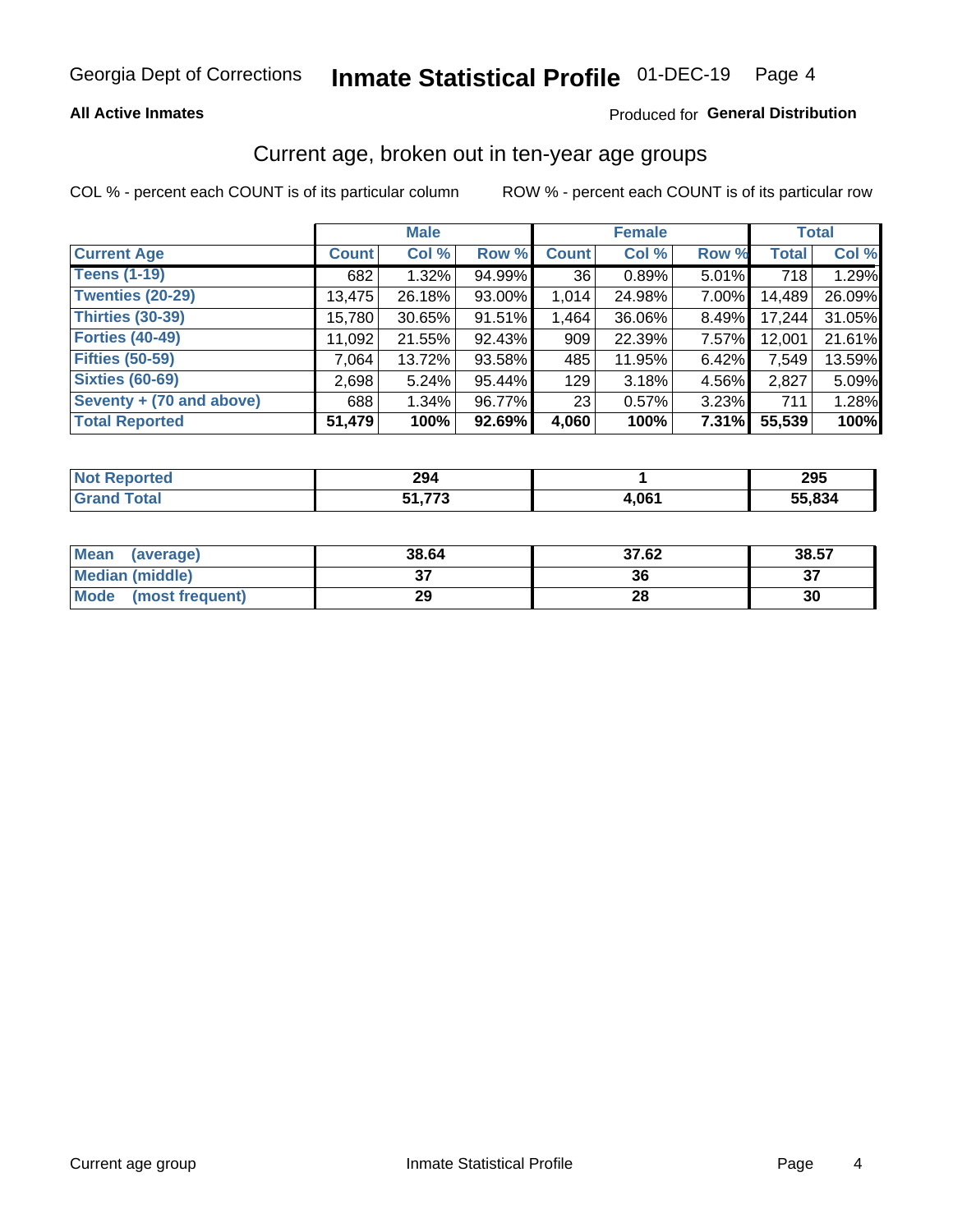#### Inmate Statistical Profile 01-DEC-19 Page 5

### **All Active Inmates**

### Produced for General Distribution

### Race group

COL % - percent each COUNT is of its particular column

|                   |                        | <b>Male</b>  |         |         | <b>Female</b> |        |        | <b>Total</b> |        |
|-------------------|------------------------|--------------|---------|---------|---------------|--------|--------|--------------|--------|
|                   | <b>Race Group</b>      | <b>Count</b> | Col %   |         | Row % Count   | Col %  | Row %  | <b>Total</b> | Col %  |
|                   | <b>White</b>           | 17,823       | 34.43%  | 88.12%  | 2,403         | 59.17% | 11.88% | 20,226       | 36.23% |
| $\mathbf{2}$      | <b>Black</b>           | 31,591       | 61.02%  | 95.24%  | 1,579         | 38.88% | 4.76%  | 33,170       | 59.41% |
| 5.                | <b>Other</b>           | 57           | .11%    | 89.06%  |               | .17%   | 10.94% | 64           | .11%   |
| 6                 | <b>Asian</b>           | 179          | .35%    | 95.72%  | 8             | .20%   | 4.28%  | 187          | .33%   |
| 9                 | <b>Unknown</b>         | 15           | .03%    | 100.00% |               |        |        | 15           | .03%   |
| 10                | <b>Hispanic</b>        | 2,082        | 4.02%   | 97.02%  | 64            | 1.58%  | 2.98%  | 2,146        | 3.84%  |
| $12 \overline{ }$ | <b>Native American</b> | 25           | $.05\%$ | 100.00% |               |        |        | 25           | .04%   |
| 13                | <b>Native Hawaiian</b> |              | .01%    | 100.00% |               |        |        |              | .01%   |
|                   | <b>Total Reported</b>  | 51,773       | 100%    | 92.73%  | 4,061         | 100%   | 7.27%  | 55,834       | 100%   |

| <b>Not Reported</b>   |                          |       |        |
|-----------------------|--------------------------|-------|--------|
| <b>Total</b><br>Gran: | ララヘ<br>C 4<br>. <u>.</u> | 4,061 | 55,834 |

| <b>Mode</b><br>---<br>most frequent) | Black | White | <b>Black</b> |
|--------------------------------------|-------|-------|--------------|
|                                      |       |       |              |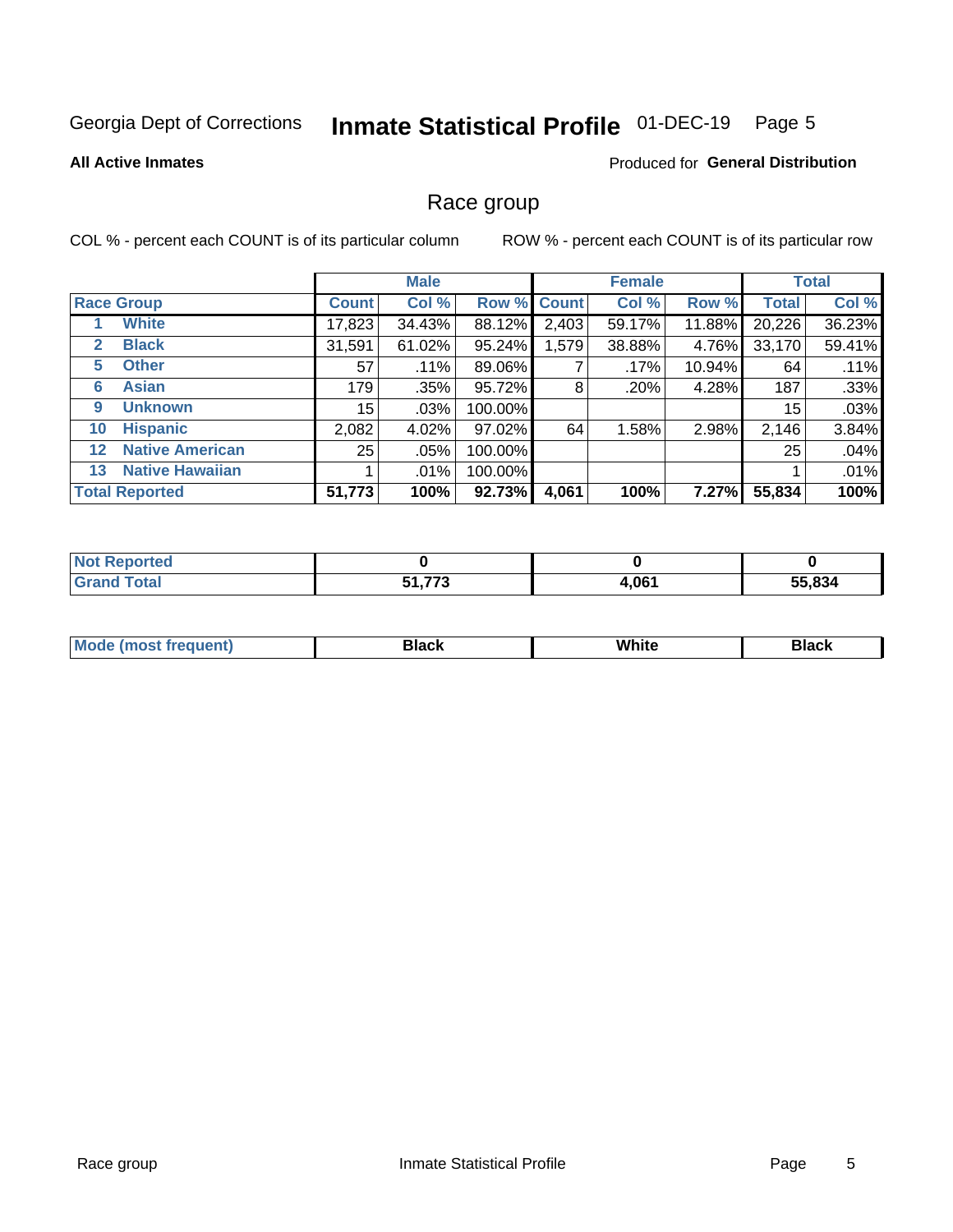#### Inmate Statistical Profile 01-DEC-19 Page 6

**All Active Inmates** 

### Produced for General Distribution

### Marital status, self-reported at entry to prison

COL % - percent each COUNT is of its particular column

|                            | <b>Male</b>  |        |        |                  | <b>Female</b> | <b>Total</b> |              |        |
|----------------------------|--------------|--------|--------|------------------|---------------|--------------|--------------|--------|
| <b>Marital Status</b>      | <b>Count</b> | Col %  | Row %  | <b>Count</b>     | Col %         | Row %        | <b>Total</b> | Col %  |
| <b>Unknown</b><br>$\bf{0}$ | 1,907        | 3.68%  | 91.29% | 182 <sub>1</sub> | 4.48%         | 8.71%        | 2,089        | 3.74%  |
| <b>Divorced</b><br>D       | 4,850        | 9.37%  | 89.30% | 581              | 14.31%        | 10.70%       | 5,431        | 9.73%  |
| <b>Married</b><br>М        | 6,641        | 12.83% | 90.45% | 701              | 17.26%        | 9.55%        | 7,342        | 13.15% |
| <b>Separated</b><br>S.     | 1,759        | 3.40%  | 87.25% | 257              | 6.33%         | 12.75%       | 2,016        | 3.61%  |
| <b>Unmarried</b><br>U      | 36,022       | 69.58% | 94.23% | 2,206            | 54.32%        | 5.77%        | 38,228       | 68.47% |
| <b>Widow</b><br>W          | 594          | 1.15%  | 81.59% | 134              | 3.30%         | 18.41%       | 728          | 1.30%  |
| <b>Total Reported</b>      | 51,773       | 100%   | 92.73% | 4,061            | 100%          | 7.27%        | 55,834       | 100%   |

| orted<br>. IN OT |     |                  |        |
|------------------|-----|------------------|--------|
| $\sim$           | --- | .06 <sub>1</sub> | 55.834 |

|--|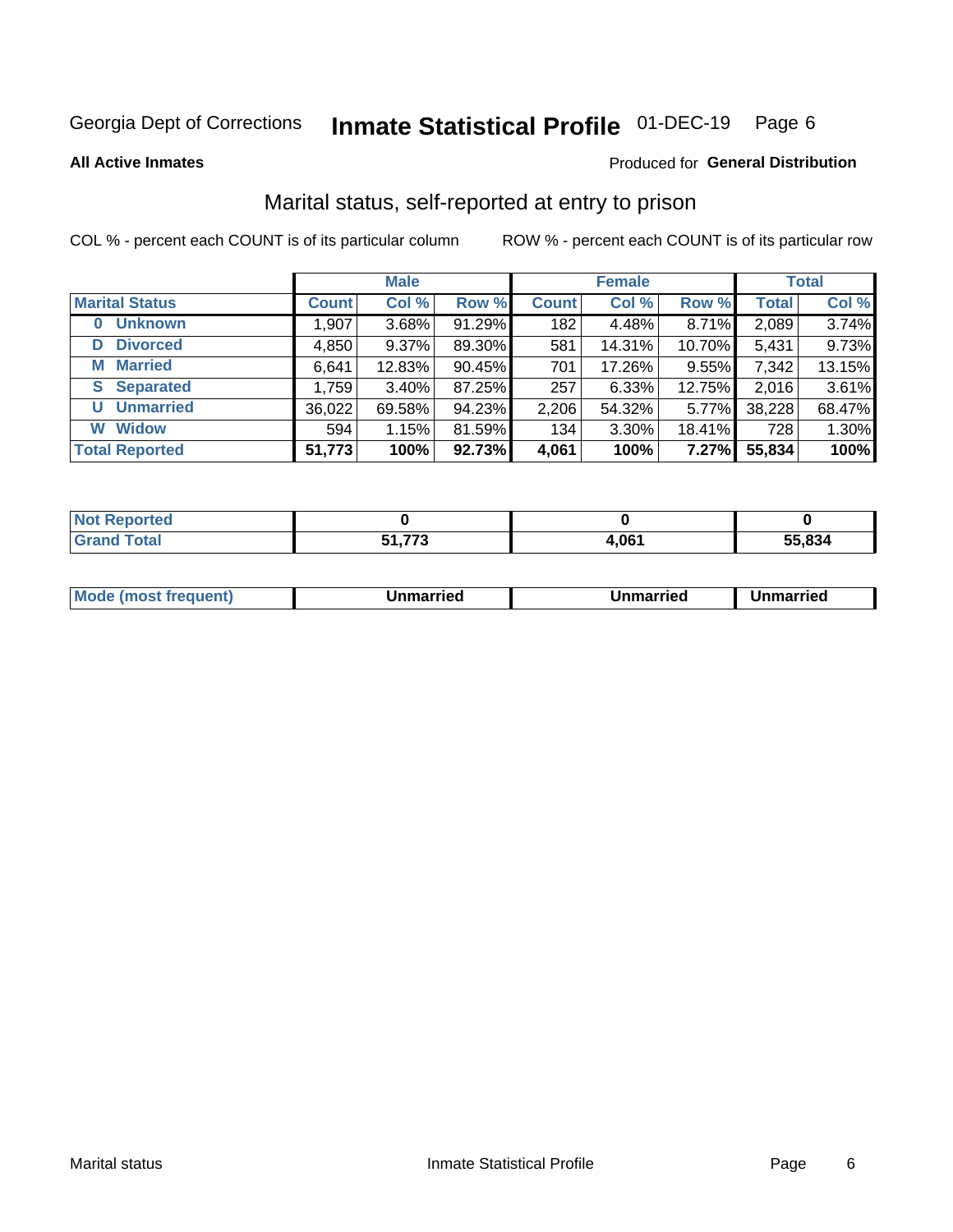#### Inmate Statistical Profile 01-DEC-19 Page 7

#### **All Active Inmates**

### Produced for General Distribution

### Number of Inmates with Dependents, Self-Reported at Entry to Prison

COL % - percent each COUNT is of its particular column

|                             |              | <b>Male</b> |        | <b>Female</b> |        |       | <b>Total</b> |        |
|-----------------------------|--------------|-------------|--------|---------------|--------|-------|--------------|--------|
| <b>Number of dependents</b> | <b>Count</b> | Col %       | Row %  | <b>Count</b>  | Col %  | Row % | <b>Total</b> | Col %  |
| l 0                         | 15,846       | 36.76%      | 92.08% | 1,363         | 38.36% | 7.92% | 17,209       | 36.88% |
|                             | 9,908        | 22.98%      | 93.37% | 703           | 19.79% | 6.63% | 10,611       | 22.74% |
| $\overline{2}$              | 7,581        | 17.58%      | 92.00% | 659           | 18.55% | 8.00% | 8,240        | 17.66% |
| $\mathbf{3}$                | 4,589        | 10.64%      | 90.80% | 465           | 13.09% | 9.20% | 5,054        | 10.83% |
| 4                           | 2,446        | 5.67%       | 92.30% | 204           | 5.74%  | 7.70% | 2,650        | 5.68%  |
| 5                           | 1,256        | 2.91%       | 93.59% | 86            | 2.42%  | 6.41% | 1,342        | 2.88%  |
| 6                           | 670          | 1.55%       | 95.04% | 35            | 0.99%  | 4.96% | 705          | 1.51%  |
| 7                           | 330          | 0.77%       | 94.56% | 19            | 0.53%  | 5.44% | 349          | 0.75%  |
| 8                           | 193          | 0.45%       | 94.61% | 11            | 0.31%  | 5.39% | 204          | 0.44%  |
| 9                           | 93           | 0.22%       | 96.88% | 3             | 0.08%  | 3.13% | 96           | 0.21%  |
| 10                          | 82           | 0.19%       | 95.35% | 4             | 0.11%  | 4.65% | 86           | 0.18%  |
| Over 10                     | 118          | 0.27%       | 99.16% |               | 0.03%  | 0.84% | 119          | 0.26%  |
| <b>Total Reported</b>       | 43,112       | 100%        | 92.39% | 3,553         | 100%   | 7.61% | 46,665       | 100.0% |

| 8.661      | 508  | .169   |
|------------|------|--------|
| . .<br>. . | .061 | 55.834 |

| Mean (average)         | l.53 | 1.46 | l.53 |
|------------------------|------|------|------|
| <b>Median (middle)</b> |      |      |      |
| Mode (most frequent)   |      |      |      |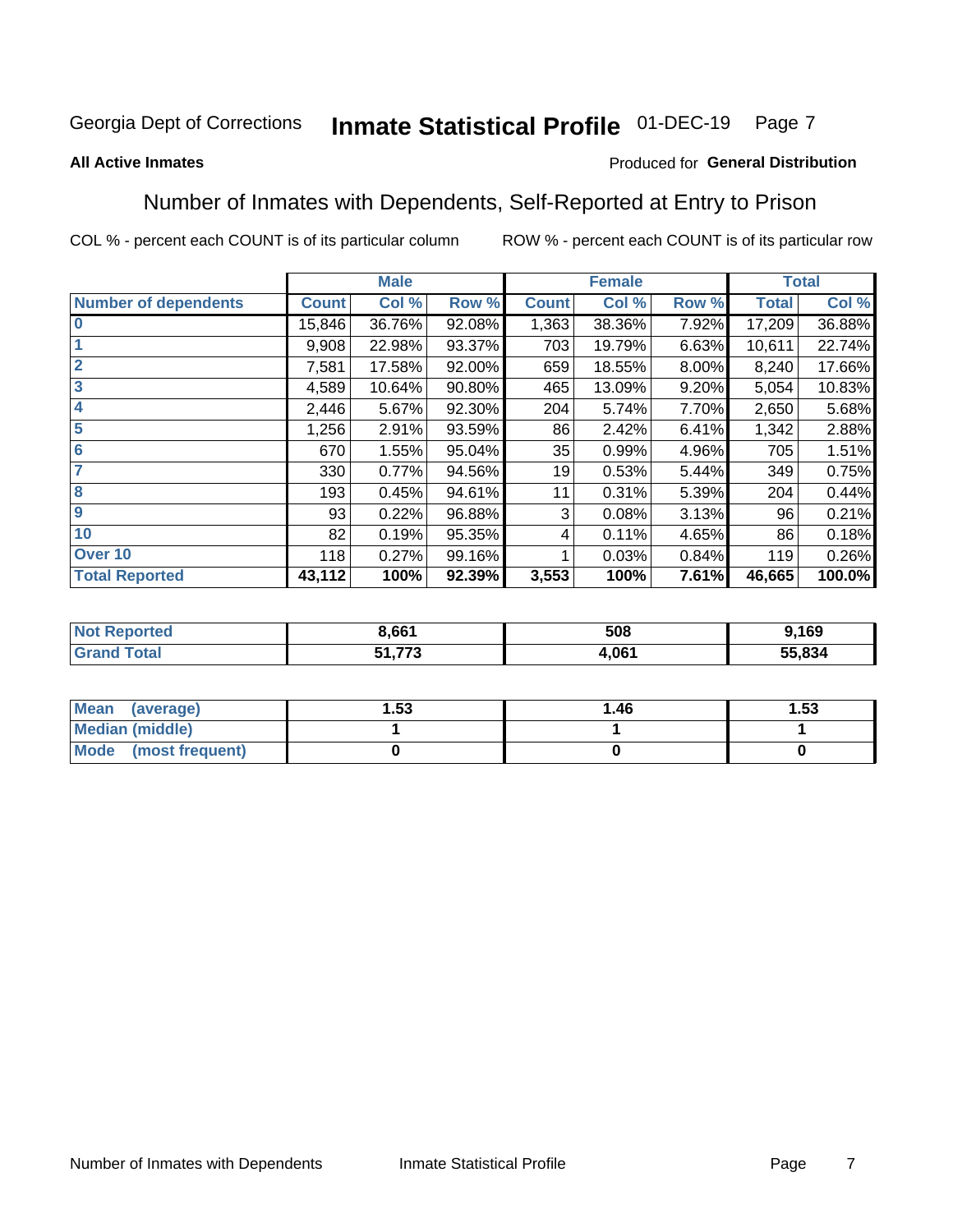#### Inmate Statistical Profile 01-DEC-19 Page 8

#### **All Active Inmates**

#### Produced for General Distribution

## Religious affiliation, self-reported at entry to prison

COL % - percent each COUNT is of its particular column

|                     |                              |                 | <b>Male</b> |         |                           | <b>Female</b> |                  |                | <b>Total</b> |
|---------------------|------------------------------|-----------------|-------------|---------|---------------------------|---------------|------------------|----------------|--------------|
|                     | <b>Religious Affiliation</b> | <b>Count</b>    | Col %       | Row %   | <b>Count</b>              | Col %         | Row <sup>%</sup> | <b>Total</b>   | Col %        |
| $\overline{1}$      | <b>Islam</b>                 | 2,079           | 7.76%       | 96.56%  | $\overline{74}$           | 2.23%         | 3.44%            | 2,153          | 7.15%        |
| $\overline{2}$      | <b>Catholic</b>              | 1,218           | 4.55%       | 87.50%  | 174                       | 5.25%         | 12.50%           | 1,392          | 4.62%        |
| 3                   | <b>Baptist</b>               | 13,059          | 48.74%      | 88.20%  | 1,747                     | 52.75%        | 11.80%           | 14,806         | 49.18%       |
| 4                   | <b>Methodist</b>             | 386             | 1.44%       | 86.94%  | 58                        | 1.75%         | 13.06%           | 444            | 1.47%        |
| 5                   | <b>Episcopal</b>             | 38              | .14%        | 84.44%  | $\overline{7}$            | .21%          | 15.56%           | 45             | .15%         |
| $\overline{\bf{6}}$ | <b>Presbyterian</b>          | 62              | .23%        | 91.18%  | $6\phantom{1}6$           | .18%          | 8.82%            | 68             | .23%         |
| 7                   | <b>Church Of God</b>         | 382             | 1.43%       | 91.83%  | 34                        | 1.03%         | 8.17%            | 416            | 1.38%        |
| 8                   | <b>Holiness</b>              | 488             | 1.82%       | 84.72%  | 88                        | 2.66%         | 15.28%           | 576            | 1.91%        |
| $\overline{9}$      | <b>Jewish</b>                | 88              | .33%        | 86.27%  | 14                        | .42%          | 13.73%           | 102            | .34%         |
| 10                  | <b>Anglican</b>              | 31              | .12%        | 91.18%  | $\ensuremath{\mathsf{3}}$ | .09%          | 8.82%            | 34             | .11%         |
| 11                  | <b>Greek Orthodox</b>        | 6               | .02%        | 66.67%  | $\overline{3}$            | .09%          | 33.33%           | $\overline{9}$ | .03%         |
| 12                  | <b>Hindu</b>                 | $\overline{21}$ | .08%        | 95.45%  | $\mathbf{1}$              | .03%          | 4.55%            | 22             | .07%         |
| 13                  | <b>Buddhist</b>              | 60              | .22%        | 90.91%  | 6                         | .18%          | 9.09%            | 66             | .22%         |
| 14                  | <b>Taoist</b>                | 4               | .01%        | 100.00% |                           |               |                  | 4              | .01%         |
| 15                  | <b>Shintoist</b>             | $\overline{2}$  | .01%        | 100.00% |                           |               |                  | $\overline{2}$ | .01%         |
| 16                  | <b>Seventh Day Adventist</b> | 68              | .25%        | 91.89%  | $6\phantom{1}$            | .18%          | 8.11%            | 74             | .25%         |
| 17                  | <b>Jehovah Witness</b>       | 291             | 1.09%       | 87.13%  | 43                        | 1.30%         | 12.87%           | 334            | 1.11%        |
| 18                  | <b>Latter Day Saints</b>     | 31              | .12%        | 88.57%  | 4                         | .12%          | 11.43%           | 35             | .12%         |
| 19                  | Quaker                       | $\overline{2}$  | .01%        | 100.00% |                           |               |                  | $\overline{2}$ | .01%         |
| 20                  | <b>Other Prot</b>            | 1,466           | 5.47%       | 96.77%  | 49                        | 1.48%         | 3.23%            | 1,515          | 5.03%        |
| 21                  | <b>Messianic Judaism</b>     | 46              | .17%        | 80.70%  | 11                        | .33%          | 19.30%           | 57             | .19%         |
| 22                  | <b>Asatru-Odinism</b>        | $\mathbf{1}$    | .01%        | 100.00% |                           |               |                  | 1              | .01%         |
| 23                  | <b>Hebrew Israelite</b>      | 57              | .21%        | 98.28%  | $\mathbf 1$               | .03%          | 1.72%            | 58             | .19%         |
| 24                  | <b>Nation Of Islam</b>       | 46              | .17%        | 85.19%  | 8                         | .24%          | 14.81%           | 54             | .18%         |
| 25                  | <b>Native American</b>       | 20              | .07%        | 95.24%  | $\mathbf{1}$              | .03%          | 4.76%            | 21             | .07%         |
| 26                  | <b>Pagan</b>                 | 6               | .02%        | 85.71%  | $\mathbf{1}$              | .03%          | 14.29%           | 7              | .02%         |
| $\overline{27}$     | <b>Pentecostal</b>           | 102             | .38%        | 70.34%  | 43                        | 1.30%         | 29.66%           | 145            | .48%         |
| 28                  | <b>Rastafari</b>             | 11              | .04%        | 78.57%  | 3                         | .09%          | 21.43%           | 14             | .05%         |
| 29                  | <b>Wiccan</b>                | 28              | .10%        | 84.85%  | 5                         | .15%          | 15.15%           | 33             | .11%         |
| 30                  | <b>No Religion</b>           | 1,729           | 6.45%       | 90.10%  | 190                       | 5.74%         | 9.90%            | 1,919          | 6.37%        |
| 31                  | Christian -                  | 3,607           | 13.46%      | 83.28%  | 724                       | 21.86%        | 16.72%           | 4,331          | 14.39%       |
|                     | <b>Unspecified</b>           |                 |             |         |                           |               |                  |                |              |
| 96                  | <b>None</b>                  | 1,358           | 5.07%       | 99.41%  | 8                         | .24%          | .59%             | 1,366          | 4.54%        |
|                     | <b>Total Reported</b>        | 26,793          | 100%        | 89%     | 3,312                     | 100%          | 11%              | 30,105         | 100%         |

| "Tet. | 24,980            | 749<br>$\sim$ | 25,729 |
|-------|-------------------|---------------|--------|
|       | ララヘ<br>CA.<br>, . | 1,061         | 55.834 |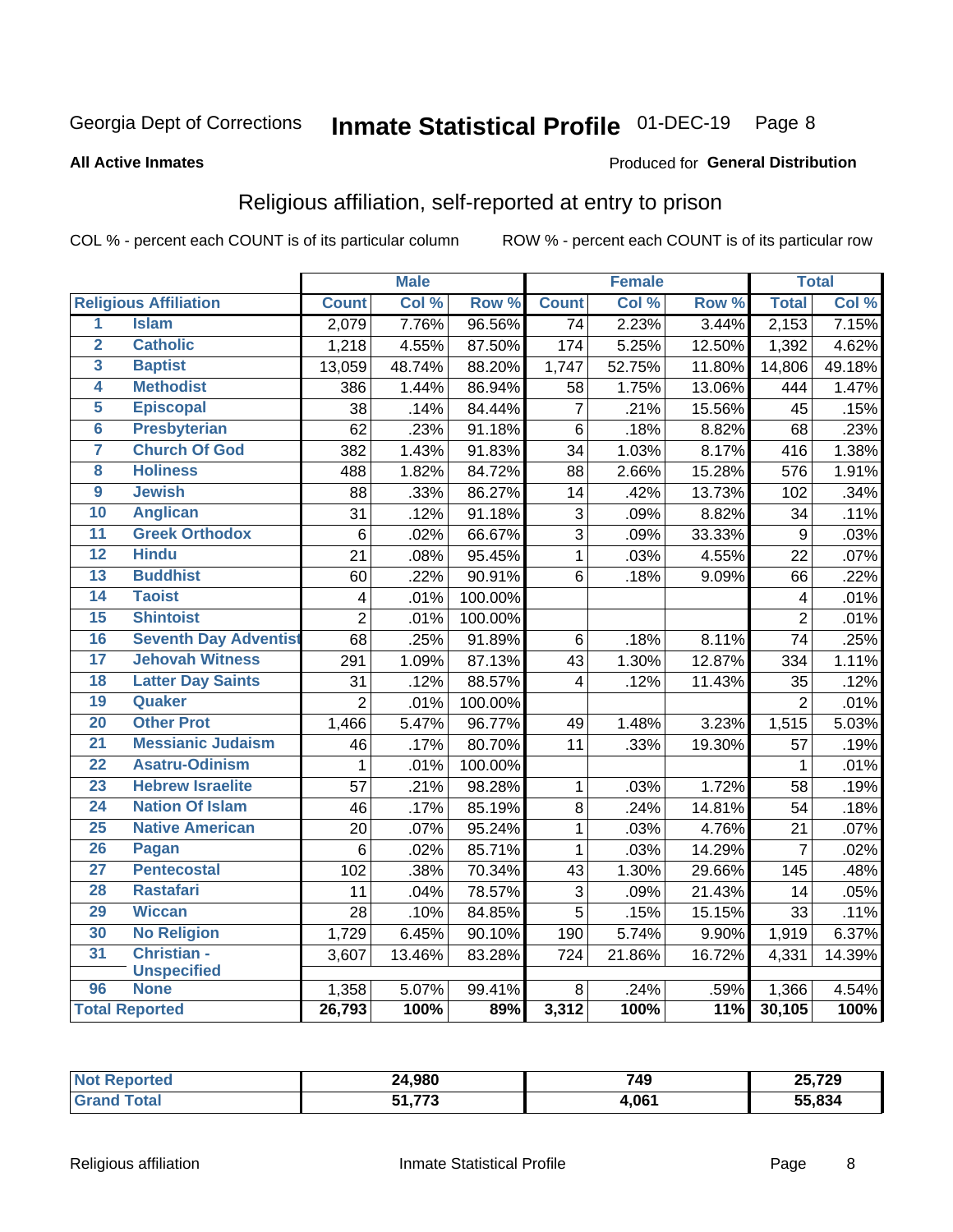#### Inmate Statistical Profile 01-DEC-19 Georgia Dept of Corrections Page 9

#### **All Active Inmates**

### Produced for General Distribution

# Religious affiliation, self-reported at entry to prison

COL % - percent each COUNT is of its particular column ROW % - percent each COUNT is of its particular row

| <b>Mode (most frequent)</b> | 3aptist | aptist | Baptist |
|-----------------------------|---------|--------|---------|
|-----------------------------|---------|--------|---------|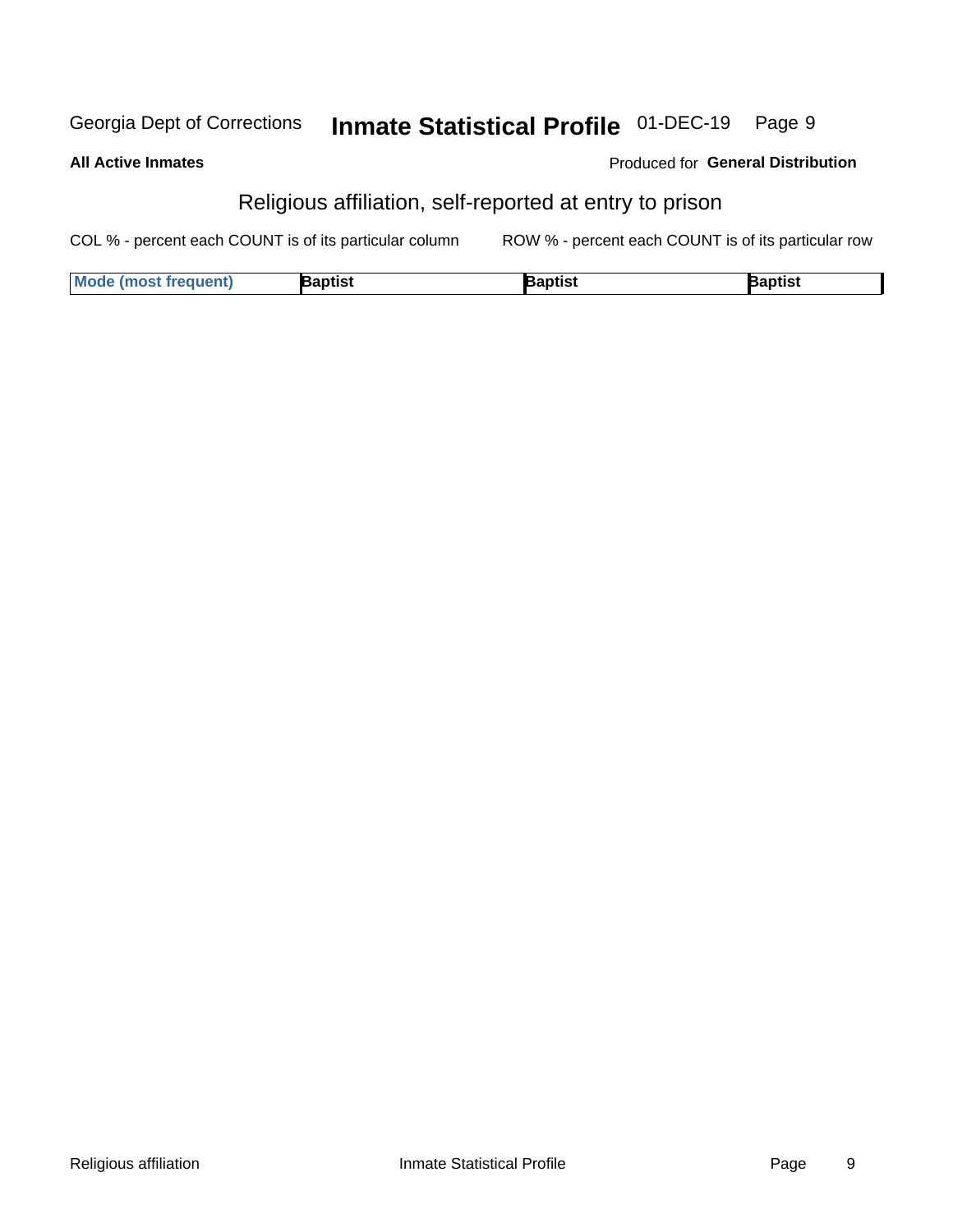#### Inmate Statistical Profile 01-DEC-19 Page 9

#### **All Active Inmates**

### Produced for General Distribution

# Home county, self-reported at entry to prison

COL % - percent each COUNT is of its particular column

|     |                             |              | <b>Male</b> |         |                | <b>Female</b> |        | <b>Total</b> |        |
|-----|-----------------------------|--------------|-------------|---------|----------------|---------------|--------|--------------|--------|
|     | <b>Home County</b>          | <b>Count</b> | Col %       | Row %   | <b>Count</b>   | Col %         | Row %  | <b>Total</b> | Col %  |
| 000 | <b>Unknown</b>              | 8,062        | 15.57%      | 93.09%  | 598            | 14.73%        | 6.91%  | 8,660        | 15.51% |
| 001 | <b>Appling County</b>       | 130          | .25%        | 94.20%  | 8              | .20%          | 5.80%  | 138          | .25%   |
| 002 | <b>Atkinson County</b>      | 45           | .09%        | 91.84%  | 4              | .10%          | 8.16%  | 49           | .09%   |
| 003 | <b>Bacon County</b>         | 95           | .18%        | 93.14%  | $\overline{7}$ | .17%          | 6.86%  | 102          | .18%   |
| 004 | <b>Baker County</b>         | 21           | .04%        | 91.30%  | $\overline{2}$ | .05%          | 8.70%  | 23           | .04%   |
| 005 | <b>Baldwin County</b>       | 256          | .49%        | 91.10%  | 25             | .62%          | 8.90%  | 281          | .50%   |
| 006 | <b>Banks County</b>         | 88           | .17%        | 92.63%  | $\overline{7}$ | .17%          | 7.37%  | 95           | .17%   |
| 007 | <b>Barrow County</b>        | 326          | .63%        | 89.81%  | 37             | .91%          | 10.19% | 363          | .65%   |
| 008 | <b>Bartow County</b>        | 506          | .98%        | 84.90%  | 90             | 2.22%         | 15.10% | 596          | 1.07%  |
| 009 | <b>Ben Hill County</b>      | 189          | .37%        | 96.92%  | $\,6$          | .15%          | 3.08%  | 195          | .35%   |
| 010 | <b>Berrien County</b>       | 88           | .17%        | 96.70%  | 3              | .07%          | 3.30%  | 91           | .16%   |
| 011 | <b>Bibb County</b>          | 1,180        | 2.28%       | 94.40%  | 70             | 1.72%         | 5.60%  | 1,250        | 2.24%  |
| 012 | <b>Bleckley County</b>      | 77           | .15%        | 88.51%  | 10             | .25%          | 11.49% | 87           | .16%   |
| 013 | <b>Brantley County</b>      | 86           | .17%        | 84.31%  | 16             | .39%          | 15.69% | 102          | .18%   |
| 014 | <b>Brooks County</b>        | 187          | .36%        | 98.94%  | $\overline{2}$ | .05%          | 1.06%  | 189          | .34%   |
| 015 | <b>Bryan County</b>         | 80           | .15%        | 91.95%  | $\overline{7}$ | .17%          | 8.05%  | 87           | .16%   |
| 016 | <b>Bulloch County</b>       | 340          | .66%        | 91.15%  | 33             | .81%          | 8.85%  | 373          | .67%   |
| 017 | <b>Burke County</b>         | 223          | .43%        | 96.96%  | $\overline{7}$ | .17%          | 3.04%  | 230          | .41%   |
| 018 | <b>Butts County</b>         | 151          | .29%        | 96.18%  | $\,6$          | .15%          | 3.82%  | 157          | .28%   |
| 019 | <b>Calhoun County</b>       | 62           | .12%        | 92.54%  | 5              | .12%          | 7.46%  | 67           | .12%   |
| 020 | <b>Camden County</b>        | 131          | .25%        | 89.73%  | 15             | .37%          | 10.27% | 146          | .26%   |
| 021 | <b>Candler County</b>       | 103          | .20%        | 95.37%  | 5              | .12%          | 4.63%  | 108          | .19%   |
| 022 | <b>Carroll County</b>       | 555          | 1.07%       | 89.52%  | 65             | 1.60%         | 10.48% | 620          | 1.11%  |
| 023 | <b>Catoosa County</b>       | 201          | .39%        | 85.90%  | 33             | .81%          | 14.10% | 234          | .42%   |
| 024 | <b>Charlton County</b>      | 51           | .10%        | 92.73%  | 4              | .10%          | 7.27%  | 55           | .10%   |
| 025 | <b>Chatham County</b>       | 1,669        | 3.22%       | 95.37%  | 81             | 1.99%         | 4.63%  | 1,750        | 3.13%  |
| 026 | <b>Chattahoochee County</b> | 21           | .04%        | 100.00% |                |               |        | 21           | .04%   |
| 027 | <b>Chattooga County</b>     | 217          | .42%        | 86.80%  | 33             | .81%          | 13.20% | 250          | .45%   |
| 028 | <b>Cherokee County</b>      | 426          | .82%        | 88.57%  | 55             | 1.35%         | 11.43% | 481          | .86%   |
| 029 | <b>Clarke County</b>        | 486          | .94%        | 91.18%  | 47             | 1.16%         | 8.82%  | 533          | .95%   |
| 030 | <b>Clay County</b>          | 33           | .06%        | 86.84%  | 5              | .12%          | 13.16% | 38           | .07%   |
| 031 | <b>Clayton County</b>       | 1,519        | 2.93%       | 93.13%  | 112            | 2.76%         | 6.87%  | 1,631        | 2.92%  |
| 032 | <b>Clinch County</b>        | 49           | .09%        | 89.09%  | 6              | .15%          | 10.91% | 55           | .10%   |
| 033 | <b>Cobb County</b>          | 1,675        | 3.24%       | 91.98%  | 146            | 3.60%         | 8.02%  | 1,821        | 3.26%  |
| 034 | <b>Coffee County</b>        | 272          | .53%        | 94.44%  | 16             | .39%          | 5.56%  | 288          | .52%   |
| 035 | <b>Colquitt County</b>      | 218          | .42%        | 96.89%  | $\overline{7}$ | .17%          | 3.11%  | 225          | .40%   |
| 036 | <b>Columbia County</b>      | 288          | .56%        | 89.72%  | 33             | .81%          | 10.28% | 321          | .57%   |
| 037 | <b>Cook County</b>          | 127          | .25%        | 94.07%  | $\bf 8$        | .20%          | 5.93%  | 135          | .24%   |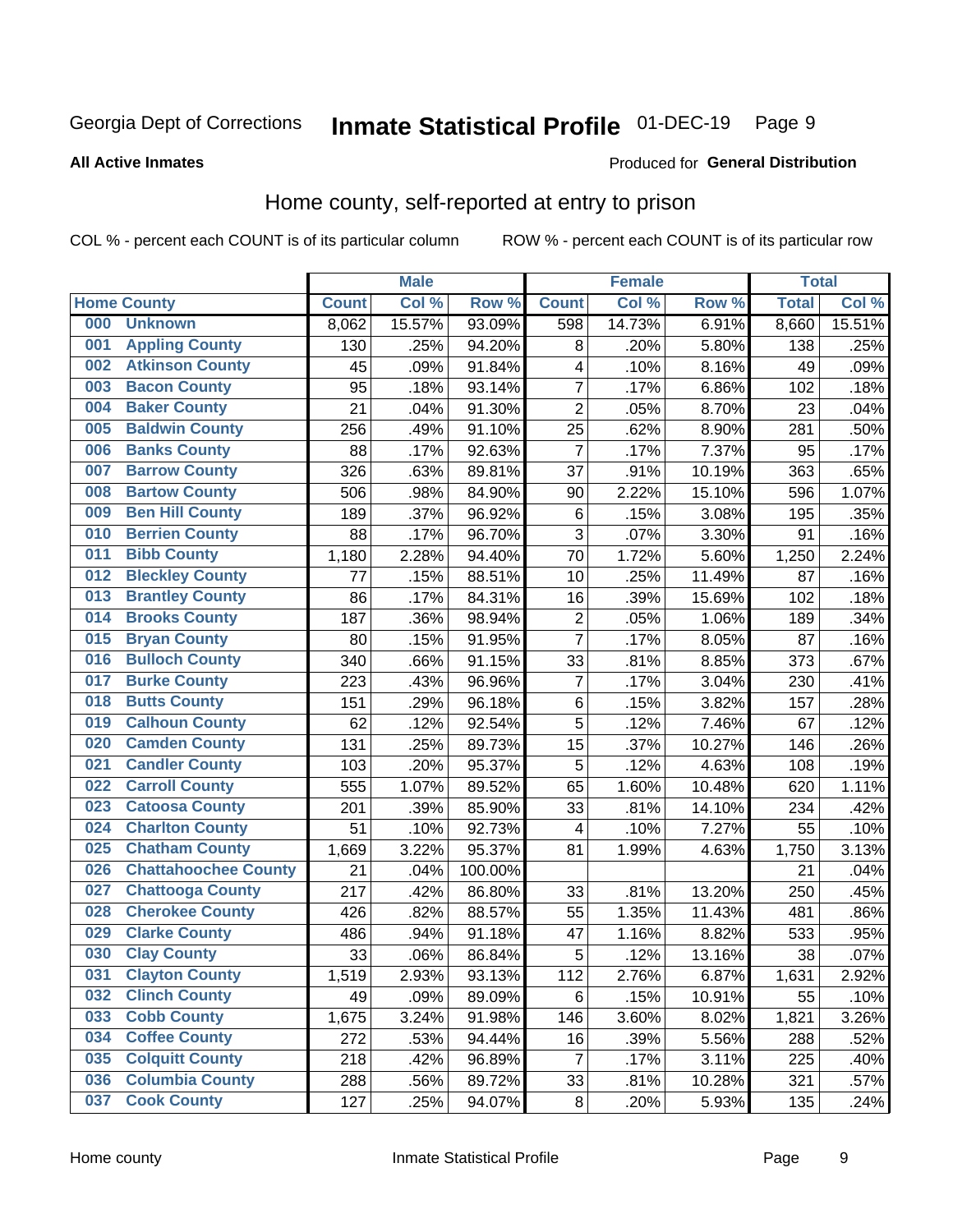# Inmate Statistical Profile 01-DEC-19 Page 10

### **All Active Inmates**

#### Produced for General Distribution

### Home county, self-reported at entry to prison

COL % - percent each COUNT is of its particular column

|     |                         |                  | <b>Male</b> |           |                         | <b>Female</b> |        | <b>Total</b> |       |
|-----|-------------------------|------------------|-------------|-----------|-------------------------|---------------|--------|--------------|-------|
|     | <b>Home County</b>      | <b>Count</b>     | Col %       | Row %     | <b>Count</b>            | Col %         | Row %  | <b>Total</b> | Col % |
| 038 | <b>Coweta County</b>    | 496              | .96%        | 93.76%    | $\overline{33}$         | .81%          | 6.24%  | 529          | .95%  |
| 039 | <b>Crawford County</b>  | 42               | .08%        | 91.30%    | 4                       | .10%          | 8.70%  | 46           | .08%  |
| 040 | <b>Crisp County</b>     | 250              | .48%        | 94.70%    | 14                      | .34%          | 5.30%  | 264          | .47%  |
| 041 | <b>Dade County</b>      | 55               | .11%        | 93.22%    | $\overline{\mathbf{4}}$ | .10%          | 6.78%  | 59           | .11%  |
| 042 | <b>Dawson County</b>    | 86               | .17%        | 91.49%    | 8                       | .20%          | 8.51%  | 94           | .17%  |
| 043 | <b>Decatur County</b>   | 225              | .43%        | 94.54%    | 13                      | .32%          | 5.46%  | 238          | .43%  |
| 044 | <b>Dekalb County</b>    | 2,749            | 5.31%       | 94.53%    | 159                     | 3.92%         | 5.47%  | 2,908        | 5.21% |
| 045 | <b>Dodge County</b>     | 127              | .25%        | 93.38%    | 9                       | .22%          | 6.62%  | 136          | .24%  |
| 046 | <b>Dooly County</b>     | 137              | .26%        | 97.16%    | $\overline{4}$          | .10%          | 2.84%  | 141          | .25%  |
| 047 | <b>Dougherty County</b> | 702              | 1.36%       | 94.74%    | 39                      | .96%          | 5.26%  | 741          | 1.33% |
| 048 | <b>Douglas County</b>   | 540              | 1.04%       | 92.62%    | 43                      | 1.06%         | 7.38%  | 583          | 1.04% |
| 049 | <b>Early County</b>     | 63               | .12%        | 90.00%    | $\overline{7}$          | .17%          | 10.00% | 70           | .13%  |
| 050 | <b>Echols County</b>    | $\boldsymbol{9}$ | .02%        | 100.00%   |                         |               |        | 9            | .02%  |
| 051 | <b>Effingham County</b> | 217              | .42%        | 90.04%    | 24                      | .59%          | 9.96%  | 241          | .43%  |
| 052 | <b>Elbert County</b>    | 119              | .23%        | 89.47%    | 14                      | .34%          | 10.53% | 133          | .24%  |
| 053 | <b>Emanuel County</b>   | 180              | .35%        | 94.24%    | 11                      | .27%          | 5.76%  | 191          | .34%  |
| 054 | <b>Evans County</b>     | 71               | .14%        | 85.54%    | 12                      | .30%          | 14.46% | 83           | .15%  |
| 055 | <b>Fannin County</b>    | 92               | .18%        | $90.20\%$ | 10                      | .25%          | 9.80%  | 102          | .18%  |
| 056 | <b>Fayette County</b>   | 151              | .29%        | 92.07%    | 13                      | .32%          | 7.93%  | 164          | .29%  |
| 057 | <b>Floyd County</b>     | 667              | 1.29%       | 89.89%    | 75                      | 1.85%         | 10.11% | 742          | 1.33% |
| 058 | <b>Forsyth County</b>   | 203              | .39%        | 92.27%    | 17                      | .42%          | 7.73%  | 220          | .39%  |
| 059 | <b>Franklin County</b>  | 116              | .22%        | 85.93%    | 19                      | .47%          | 14.07% | 135          | .24%  |
| 060 | <b>Fulton County</b>    | 4,641            | 8.96%       | 95.04%    | 242                     | 5.96%         | 4.96%  | 4,883        | 8.75% |
| 061 | <b>Gilmer County</b>    | 89               | .17%        | 85.58%    | 15                      | .37%          | 14.42% | 104          | .19%  |
| 062 | <b>Glascock County</b>  | 10               | .02%        | 76.92%    | 3                       | .07%          | 23.08% | 13           | .02%  |
| 063 | <b>Glynn County</b>     | 386              | .75%        | 91.90%    | 34                      | .84%          | 8.10%  | 420          | .75%  |
| 064 | <b>Gordon County</b>    | 322              | .62%        | 90.20%    | 35                      | .86%          | 9.80%  | 357          | .64%  |
| 065 | <b>Grady County</b>     | 105              | .20%        | 94.59%    | $\,6$                   | .15%          | 5.41%  | 111          | .20%  |
| 066 | <b>Greene County</b>    | 101              | .20%        | 84.87%    | 18                      | .44%          | 15.13% | 119          | .21%  |
| 067 | <b>Gwinnett County</b>  | 1,802            | 3.48%       | 93.22%    | 131                     | 3.23%         | 6.78%  | 1,933        | 3.46% |
| 068 | <b>Habersham County</b> | 108              | .21%        | 81.82%    | 24                      | .59%          | 18.18% | 132          | .24%  |
| 069 | <b>Hall County</b>      | 589              | 1.14%       | 91.46%    | 55                      | 1.35%         | 8.54%  | 644          | 1.15% |
| 070 | <b>Hancock County</b>   | 58               | .11%        | 92.06%    | 5                       | .12%          | 7.94%  | 63           | .11%  |
| 071 | <b>Haralson County</b>  | 101              | .20%        | 86.32%    | 16                      | .39%          | 13.68% | 117          | .21%  |
| 072 | <b>Harris County</b>    | 113              | .22%        | 93.39%    | 8                       | .20%          | 6.61%  | 121          | .22%  |
| 073 | <b>Hart County</b>      | 141              | .27%        | 92.16%    | 12                      | .30%          | 7.84%  | 153          | .27%  |
| 074 | <b>Heard County</b>     | 50               | .10%        | 89.29%    | 6                       | .15%          | 10.71% | 56           | .10%  |
| 075 | <b>Henry County</b>     | 676              | 1.31%       | 92.86%    | 52                      | 1.28%         | 7.14%  | 728          | 1.30% |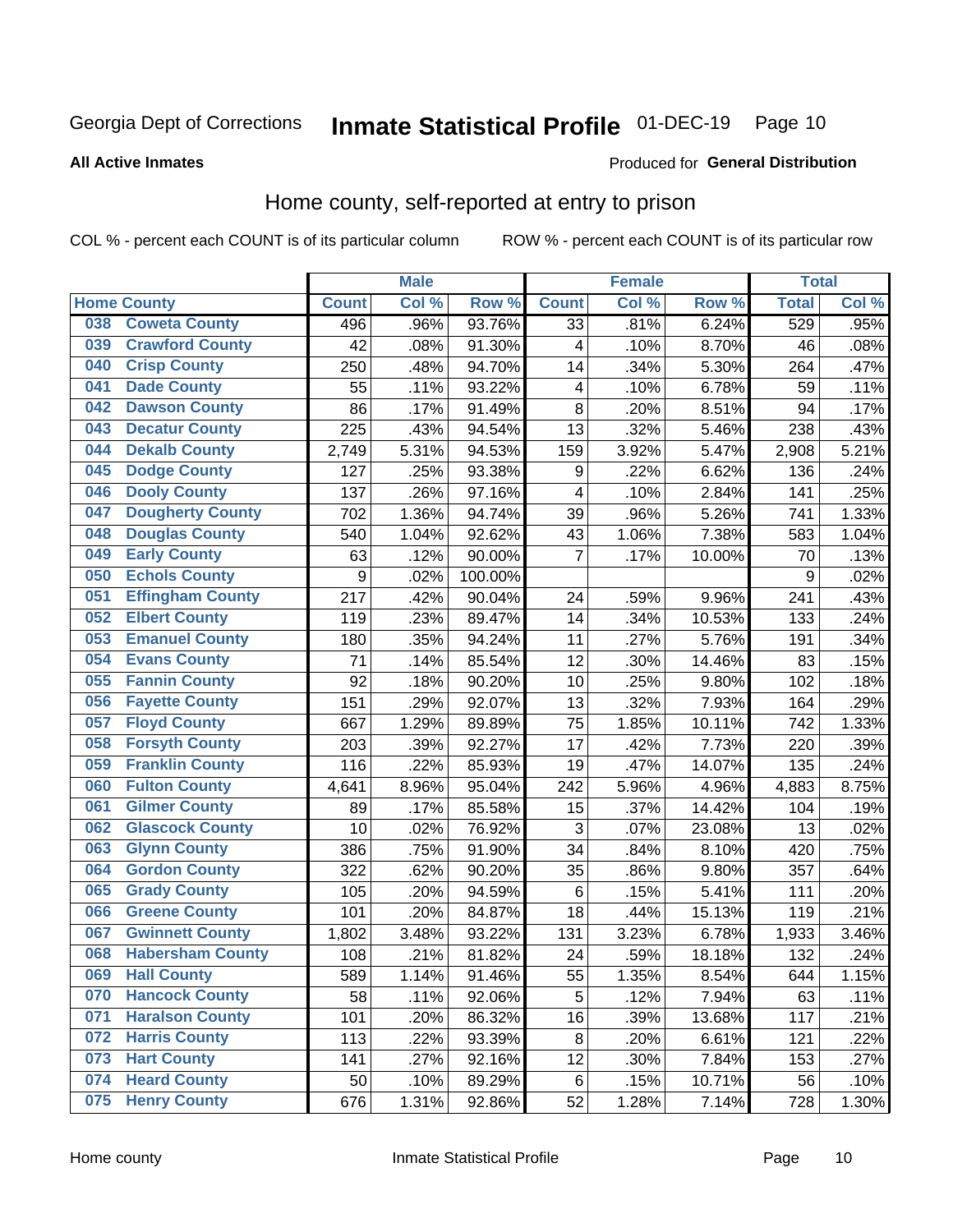# Inmate Statistical Profile 01-DEC-19 Page 11

**All Active Inmates** 

#### Produced for General Distribution

### Home county, self-reported at entry to prison

COL % - percent each COUNT is of its particular column

|     |                          |              | <b>Male</b> |        |                  | <b>Female</b> |        | <b>Total</b> |       |
|-----|--------------------------|--------------|-------------|--------|------------------|---------------|--------|--------------|-------|
|     | <b>Home County</b>       | <b>Count</b> | Col %       | Row %  | <b>Count</b>     | Col %         | Row %  | <b>Total</b> | Col % |
|     | 076 Houston County       | 557          | 1.08%       | 91.31% | 53               | 1.31%         | 8.69%  | 610          | 1.09% |
| 077 | <b>Irwin County</b>      | 64           | .12%        | 92.75% | 5                | .12%          | 7.25%  | 69           | .12%  |
| 078 | <b>Jackson County</b>    | 254          | .49%        | 91.70% | 23               | .57%          | 8.30%  | 277          | .50%  |
| 079 | <b>Jasper County</b>     | 95           | .18%        | 91.35% | $\boldsymbol{9}$ | .22%          | 8.65%  | 104          | .19%  |
| 080 | <b>Jeff Davis County</b> | 71           | .14%        | 92.21% | $\,6$            | .15%          | 7.79%  | 77           | .14%  |
| 081 | <b>Jefferson County</b>  | 179          | .35%        | 93.23% | 13               | .32%          | 6.77%  | 192          | .34%  |
| 082 | <b>Jenkins County</b>    | 73           | .14%        | 92.41% | $\,6$            | .15%          | 7.59%  | 79           | .14%  |
| 083 | <b>Johnson County</b>    | 32           | .06%        | 91.43% | 3                | .07%          | 8.57%  | 35           | .06%  |
| 084 | <b>Jones County</b>      | 118          | .23%        | 90.77% | 12               | .30%          | 9.23%  | 130          | .23%  |
| 085 | <b>Lamar County</b>      | 59           | .11%        | 88.06% | $\bf 8$          | .20%          | 11.94% | 67           | .12%  |
| 086 | <b>Lanier County</b>     | 77           | .15%        | 97.47% | $\overline{2}$   | .05%          | 2.53%  | 79           | .14%  |
| 087 | <b>Laurens County</b>    | 279          | .54%        | 91.48% | 26               | .64%          | 8.52%  | 305          | .55%  |
| 088 | <b>Lee County</b>        | 105          | .20%        | 93.75% | $\overline{7}$   | .17%          | 6.25%  | 112          | .20%  |
| 089 | <b>Liberty County</b>    | 208          | .40%        | 94.55% | 12               | .30%          | 5.45%  | 220          | .39%  |
| 090 | <b>Lincoln County</b>    | 35           | .07%        | 89.74% | $\overline{4}$   | .10%          | 10.26% | 39           | .07%  |
| 091 | <b>Long County</b>       | 45           | .09%        | 86.54% | $\overline{7}$   | .17%          | 13.46% | 52           | .09%  |
| 092 | <b>Lowndes County</b>    | 385          | .74%        | 96.25% | 15               | .37%          | 3.75%  | 400          | .72%  |
| 093 | <b>Lumpkin County</b>    | 82           | .16%        | 88.17% | 11               | .27%          | 11.83% | 93           | .17%  |
| 094 | <b>Macon County</b>      | 67           | .13%        | 89.33% | 8                | .20%          | 10.67% | 75           | .13%  |
| 095 | <b>Madison County</b>    | 173          | .33%        | 92.51% | 14               | .34%          | 7.49%  | 187          | .33%  |
| 096 | <b>Marion County</b>     | 54           | .10%        | 88.52% | $\overline{7}$   | .17%          | 11.48% | 61           | .11%  |
| 097 | <b>Mcduffie County</b>   | 146          | .28%        | 94.19% | $\boldsymbol{9}$ | .22%          | 5.81%  | 155          | .28%  |
| 098 | <b>Mcintosh County</b>   | 55           | .11%        | 93.22% | 4                | .10%          | 6.78%  | 59           | .11%  |
| 099 | <b>Meriwether County</b> | 180          | .35%        | 92.78% | 14               | .34%          | 7.22%  | 194          | .35%  |
| 100 | <b>Miller County</b>     | 31           | .06%        | 96.88% | 1                | .02%          | 3.13%  | 32           | .06%  |
| 101 | <b>Mitchell County</b>   | 161          | .31%        | 95.27% | 8                | .20%          | 4.73%  | 169          | .30%  |
| 102 | <b>Monroe County</b>     | 107          | .21%        | 94.69% | $\,6$            | .15%          | 5.31%  | 113          | .20%  |
| 103 | <b>Montgomery County</b> | 67           | .13%        | 87.01% | 10               | .25%          | 12.99% | 77           | .14%  |
| 104 | <b>Morgan County</b>     | 115          | .22%        | 93.50% | 8                | .20%          | 6.50%  | 123          | .22%  |
| 105 | <b>Murray County</b>     | 208          | .40%        | 84.90% | 37               | .91%          | 15.10% | 245          | .44%  |
| 106 | <b>Muscogee County</b>   | 1,059        | 2.05%       | 94.72% | 59               | 1.45%         | 5.28%  | 1,118        | 2.00% |
| 107 | <b>Newton County</b>     | 569          | 1.10%       | 89.61% | 66               | 1.63%         | 10.39% | 635          | 1.14% |
| 108 | <b>Oconee County</b>     | 58           | .11%        | 90.63% | 6                | .15%          | 9.38%  | 64           | .11%  |
| 109 | <b>Oglethorpe County</b> | 59           | .11%        | 92.19% | 5                | .12%          | 7.81%  | 64           | .11%  |
| 110 | <b>Paulding County</b>   | 327          | .63%        | 89.84% | 37               | .91%          | 10.16% | 364          | .65%  |
| 111 | <b>Peach County</b>      | 112          | .22%        | 92.56% | $\boldsymbol{9}$ | .22%          | 7.44%  | 121          | .22%  |
| 112 | <b>Pickens County</b>    | 110          | .21%        | 86.61% | 17               | .42%          | 13.39% | 127          | .23%  |
| 113 | <b>Pierce County</b>     | 100          | .19%        | 92.59% | $\bf 8$          | .20%          | 7.41%  | 108          | .19%  |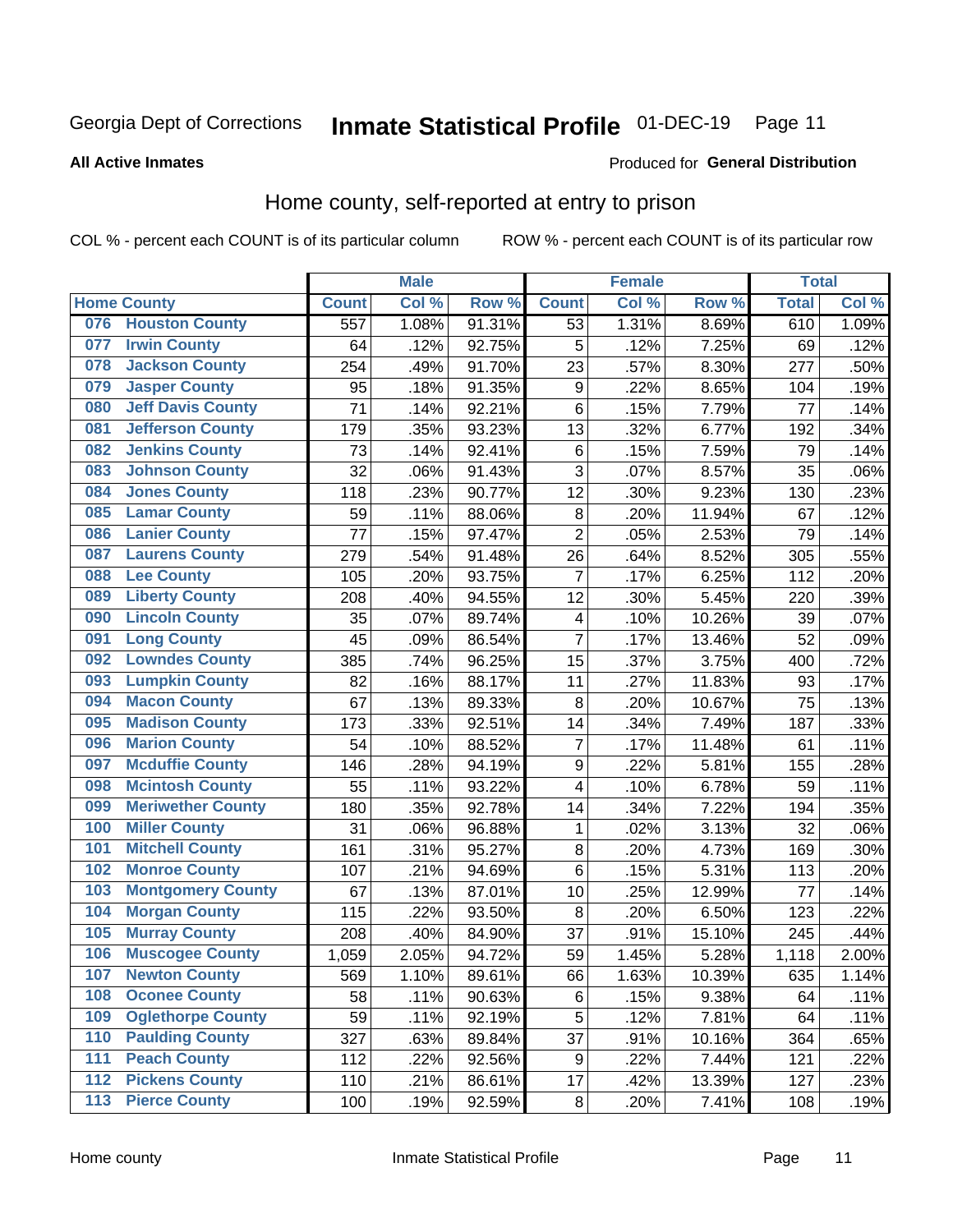# Inmate Statistical Profile 01-DEC-19 Page 12

### **All Active Inmates**

### Produced for General Distribution

### Home county, self-reported at entry to prison

COL % - percent each COUNT is of its particular column

|                  |                          |              | <b>Male</b> |                  |                | <b>Female</b> |        | <b>Total</b>    |         |
|------------------|--------------------------|--------------|-------------|------------------|----------------|---------------|--------|-----------------|---------|
|                  | <b>Home County</b>       | <b>Count</b> | Col %       | Row <sup>%</sup> | <b>Count</b>   | Col %         | Row %  | <b>Total</b>    | Col %   |
| 114              | <b>Pike County</b>       | 35           | .07%        | 92.11%           | 3              | .07%          | 7.89%  | $\overline{38}$ | .07%    |
| 115              | <b>Polk County</b>       | 221          | .43%        | 89.47%           | 26             | .64%          | 10.53% | 247             | .44%    |
| 116              | <b>Pulaski County</b>    | 54           | .10%        | 93.10%           | 4              | .10%          | 6.90%  | 58              | .10%    |
| 117              | <b>Putnam County</b>     | 130          | .25%        | 92.86%           | 10             | .25%          | 7.14%  | 140             | .25%    |
| 118              | <b>Quitman County</b>    | 14           | .03%        | 100.00%          |                |               |        | 14              | .03%    |
| 119              | <b>Rabun County</b>      | 53           | .10%        | 79.10%           | 14             | .34%          | 20.90% | 67              | .12%    |
| 120              | <b>Randolph County</b>   | 62           | .12%        | 92.54%           | 5              | .12%          | 7.46%  | 67              | .12%    |
| 121              | <b>Richmond County</b>   | 1,710        | 3.30%       | 93.60%           | 117            | 2.88%         | 6.40%  | 1,827           | 3.27%   |
| 122              | <b>Rockdale County</b>   | 379          | .73%        | 92.89%           | 29             | .71%          | 7.11%  | 408             | .73%    |
| 123              | <b>Schley County</b>     | 19           | .04%        | 100.00%          |                |               |        | 19              | .03%    |
| 124              | <b>Screven County</b>    | 115          | .22%        | 97.46%           | $\sqrt{3}$     | .07%          | 2.54%  | 118             | .21%    |
| 125              | <b>Seminole County</b>   | 74           | .14%        | 91.36%           | $\overline{7}$ | .17%          | 8.64%  | 81              | .15%    |
| 126              | <b>Spalding County</b>   | 463          | .89%        | 92.23%           | 39             | .96%          | 7.77%  | 502             | .90%    |
| 127              | <b>Stephens County</b>   | 128          | .25%        | 88.28%           | 17             | .42%          | 11.72% | 145             | .26%    |
| 128              | <b>Stewart County</b>    | 30           | .06%        | 100.00%          |                |               |        | 30              | .05%    |
| 129              | <b>Sumter County</b>     | 184          | .36%        | 94.85%           | 10             | .25%          | 5.15%  | 194             | .35%    |
| 130              | <b>Talbot County</b>     | 39           | .08%        | 95.12%           | $\overline{2}$ | .05%          | 4.88%  | 41              | .07%    |
| 131              | <b>Taliaferro County</b> | $\,6$        | .01%        | 85.71%           | $\mathbf 1$    | .02%          | 14.29% | $\overline{7}$  | .01%    |
| 132              | <b>Tattnall County</b>   | 181          | .35%        | 90.95%           | 18             | .44%          | 9.05%  | 199             | .36%    |
| 133              | <b>Taylor County</b>     | 61           | .12%        | 89.71%           | $\overline{7}$ | .17%          | 10.29% | 68              | .12%    |
| 134              | <b>Telfair County</b>    | 100          | .19%        | 98.04%           | $\overline{2}$ | .05%          | 1.96%  | 102             | .18%    |
| $\overline{135}$ | <b>Terrell County</b>    | 66           | .13%        | 97.06%           | $\overline{2}$ | .05%          | 2.94%  | 68              | .12%    |
| 136              | <b>Thomas County</b>     | 180          | .35%        | 97.30%           | $\overline{5}$ | .12%          | 2.70%  | 185             | .33%    |
| 137              | <b>Tift County</b>       | 286          | .55%        | 94.70%           | 16             | .39%          | 5.30%  | 302             | .54%    |
| 138              | <b>Toombs County</b>     | 276          | .53%        | 92.00%           | 24             | .59%          | 8.00%  | 300             | .54%    |
| 139              | <b>Towns County</b>      | 26           | .05%        | 78.79%           | 7              | .17%          | 21.21% | 33              | .06%    |
| 140              | <b>Treutlen County</b>   | 49           | .09%        | 85.96%           | $\bf 8$        | .20%          | 14.04% | 57              | .10%    |
| 141              | <b>Troup County</b>      | 536          | 1.04%       | 93.06%           | 40             | .98%          | 6.94%  | 576             | 1.03%   |
| $\overline{142}$ | <b>Turner County</b>     | 64           | .12%        | 96.97%           | $\overline{2}$ | .05%          | 3.03%  | 66              | .12%    |
| 143              | <b>Twiggs County</b>     | 51           | .10%        | 92.73%           | 4              | .10%          | 7.27%  | 55              | .10%    |
| 144              | <b>Union County</b>      | 104          | .20%        | 87.39%           | 15             | .37%          | 12.61% | 119             | .21%    |
| 145              | <b>Upson County</b>      | 162          | .31%        | 93.64%           | 11             | .27%          | 6.36%  | 173             | .31%    |
| 146              | <b>Walker County</b>     | 353          | .68%        | 88.47%           | 46             | 1.13%         | 11.53% | 399             | .71%    |
| 147              | <b>Walton County</b>     | 454          | .88%        | 90.80%           | 46             | 1.13%         | 9.20%  | 500             | .90%    |
| 148              | <b>Ware County</b>       | 260          | .50%        | 95.24%           | 13             | .32%          | 4.76%  | 273             | .49%    |
| 149              | <b>Warren County</b>     | 29           | .06%        | 90.63%           | $\sqrt{3}$     | .07%          | 9.38%  | 32              | .06%    |
| 150              | <b>Washington County</b> | 178          | .34%        | 91.28%           | 17             | .42%          | 8.72%  | 195             | .35%    |
| 151              | <b>Wayne County</b>      | 190          | .37%        | 93.60%           | 13             | .32%          | 6.40%  | 203             | $.36\%$ |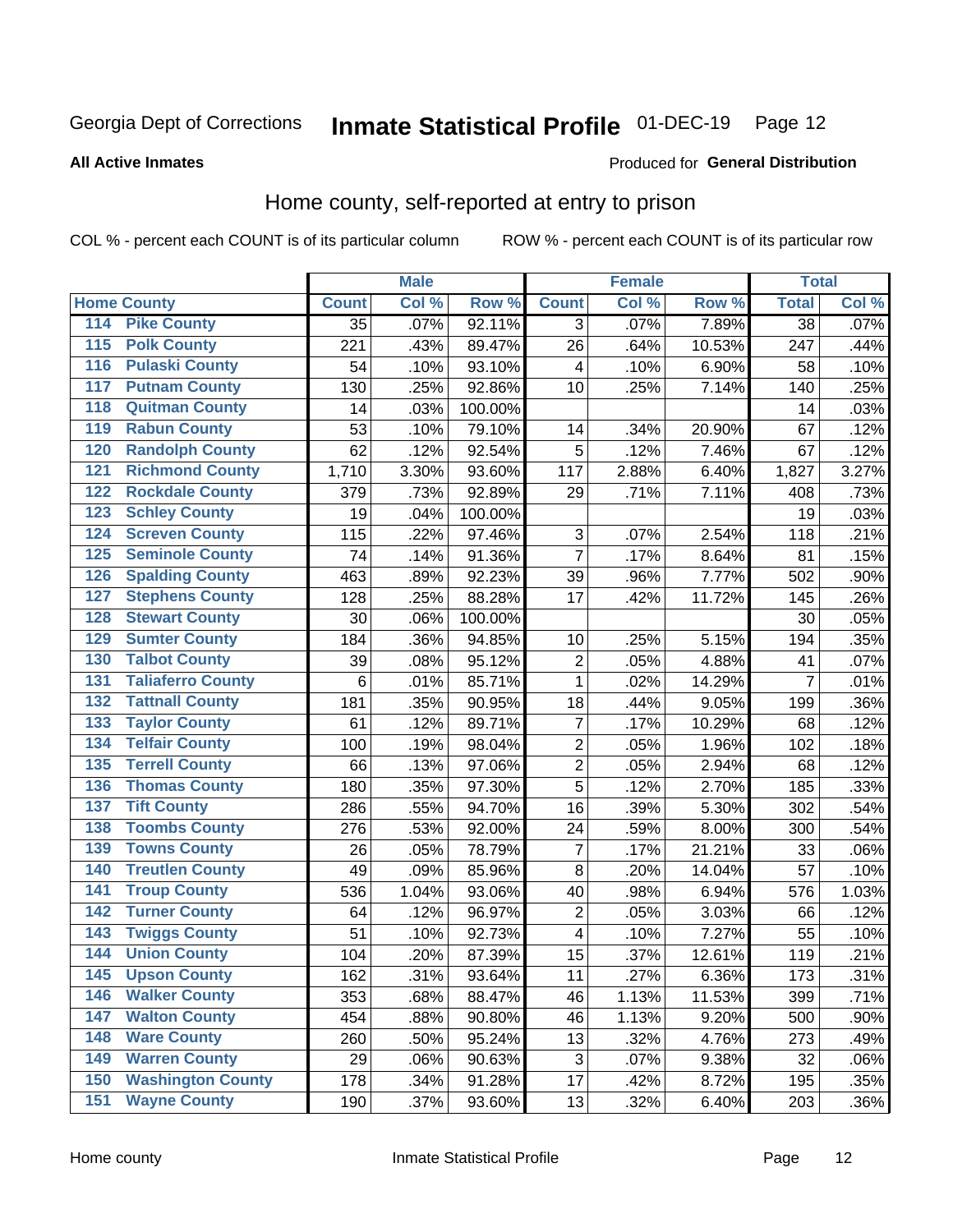# Inmate Statistical Profile 01-DEC-19 Page 13

**All Active Inmates** 

### Produced for General Distribution

### Home county, self-reported at entry to prison

COL % - percent each COUNT is of its particular column

|     |                             |              | <b>Male</b> |        |                | <b>Female</b> |        | <b>Total</b> |       |
|-----|-----------------------------|--------------|-------------|--------|----------------|---------------|--------|--------------|-------|
|     | <b>Home County</b>          | <b>Count</b> | Col %       | Row %  | <b>Count</b>   | Col %         | Row %  | <b>Total</b> | Col % |
| 152 | <b>Webster County</b>       | 7            | .01%        | 70.00% | 3              | $.07\%$       | 30.00% | 10           | .02%  |
| 153 | <b>Wheeler County</b>       | 86           | .17%        | 96.63% | 3              | .07%          | 3.37%  | 89           | .16%  |
| 154 | <b>White County</b>         | 95           | .18%        | 88.79% | 12             | .30%          | 11.21% | 107          | .19%  |
| 155 | <b>Whitfield County</b>     | 550          | 1.06%       | 89.43% | 65             | 1.60%         | 10.57% | 615          | 1.10% |
| 156 | <b>Wilcox County</b>        | 67           | .13%        | 94.37% | 4              | .10%          | 5.63%  | 71           | .13%  |
| 157 | <b>Wilkes County</b>        | 55           | .11%        | 87.30% | 8              | .20%          | 12.70% | 63           | .11%  |
| 158 | <b>Wilkinson County</b>     | 55           | $.11\%$     | 96.49% | $\overline{2}$ | .05%          | 3.51%  | 57           | .10%  |
| 159 | <b>Worth County</b>         | 121          | .23%        | 92.37% | 10             | .25%          | 7.63%  | 131          | .23%  |
| 999 | <b>Other Custody/Out Of</b> | 117          | .23%        | 95.90% | 5              | .12%          | 4.10%  | 122          | .22%  |
|     | <b>State</b>                |              |             |        |                |               |        |              |       |
|     | <b>Total Rported</b>        | 51,773       | 100%        | 92.73% | 4,061          | 100%          | 7.27%  | 55,834       | 100%  |

| τeα         |                        |      |        |
|-------------|------------------------|------|--------|
| <b>otal</b> | $- - -$<br>C 4<br>- 11 | .061 | 55.834 |

|  | Mode (most frequent) | <b>Fulton County</b> | <b>Fulton County</b> | <b>Fulton County</b> |
|--|----------------------|----------------------|----------------------|----------------------|
|--|----------------------|----------------------|----------------------|----------------------|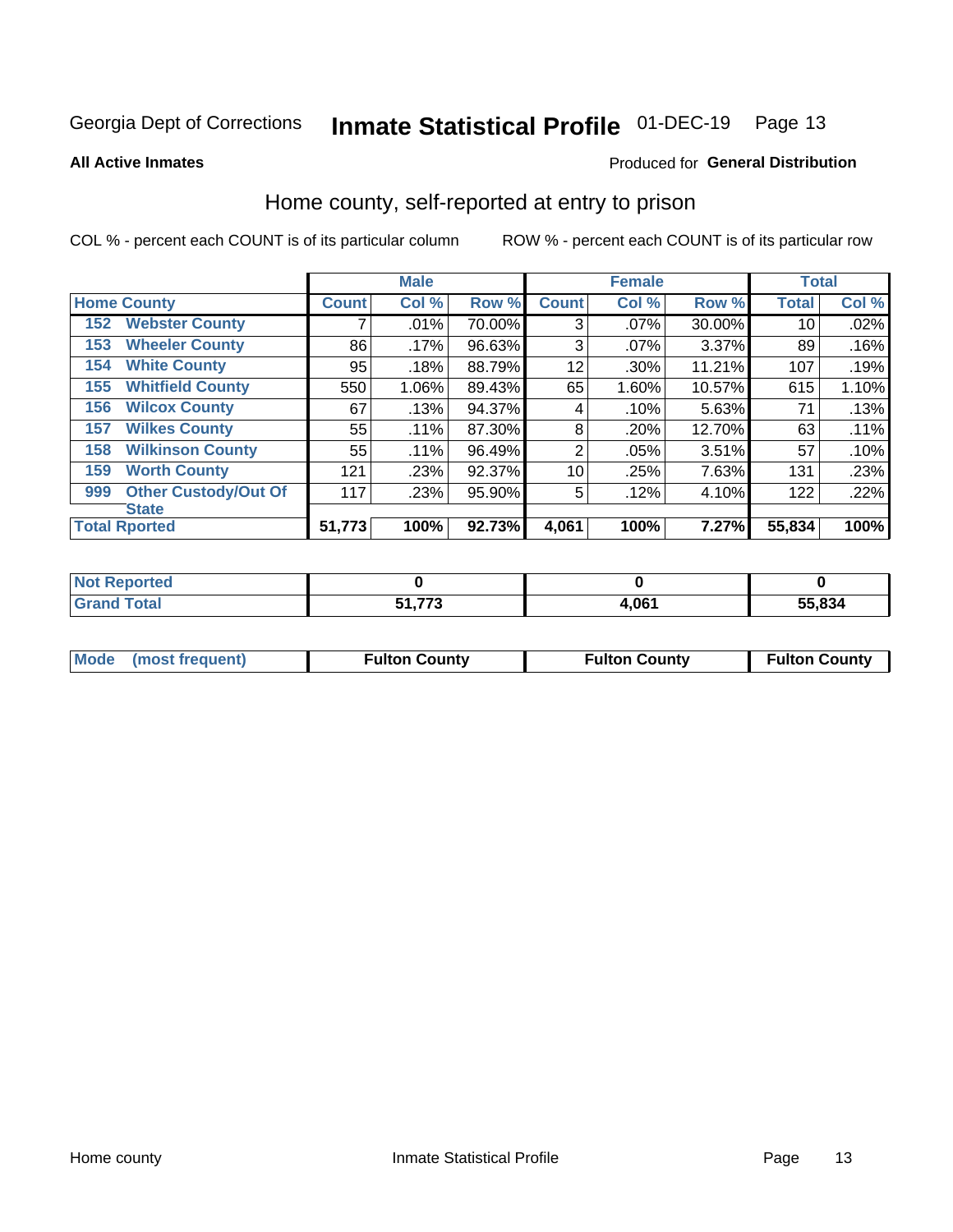#### Inmate Statistical Profile 01-DEC-19 Page 14

### **All Active Inmates**

### Produced for General Distribution

### Employment status before prison, self-reported at entry to prison

COL % - percent each COUNT is of its particular column

|                           |         | <b>Male</b> |        |              | <b>Female</b> |        |        | <b>Total</b> |
|---------------------------|---------|-------------|--------|--------------|---------------|--------|--------|--------------|
| <b>Employment Status</b>  | Count l | Col %       | Row %  | <b>Count</b> | Col %         | Row %  | Total  | Col %        |
| <b>Full Time</b><br>01    | 14,426  | 45.51%      | 94.73% | 802          | 35.21%        | 5.27%  | 15,228 | 44.82%       |
| <b>Part Time</b><br>02    | 2,183   | 6.89%       | 92.11% | 187          | 8.21%         | 7.89%  | 2,370  | 6.98%        |
| Unempl $<$ 6M<br>03       | ,966    | 6.20%       | 98.01% | 40           | 1.76%         | 1.99%  | 2,006  | 5.90%        |
| Unempl > 6M<br>04         | 7,544   | 23.80%      | 90.85% | 760          | 33.36%        | 9.15%  | 8,304  | 24.44%       |
| <b>Never Worked</b><br>05 | 3,336   | 10.52%      | 94.88% | 180          | 7.90%         | 5.12%  | 3,516  | 10.35%       |
| <b>Student</b><br>06      | 858     | 2.71%       | 95.65% | 39           | 1.71%         | 4.35%  | 897    | 2.64%        |
| <b>Incapable</b><br>07    | 1,385   | 4.37%       | 83.69% | 270          | 11.85%        | 16.31% | 1,655  | 4.87%        |
| <b>Total Reported</b>     | 31,698  | 100%        | 93.3%  | 2,278        | 100%          | 6.7%   | 33,976 | 100%         |

| ∩rte∩<br><b>NOT</b> | 20.075    | ,783  | .858<br>O4. |
|---------------------|-----------|-------|-------------|
| int                 | ラフヘ<br>79 | 1,061 | 55.834      |

| Mc | ----<br>me<br>ш | nc<br>. |
|----|-----------------|---------|
|    |                 |         |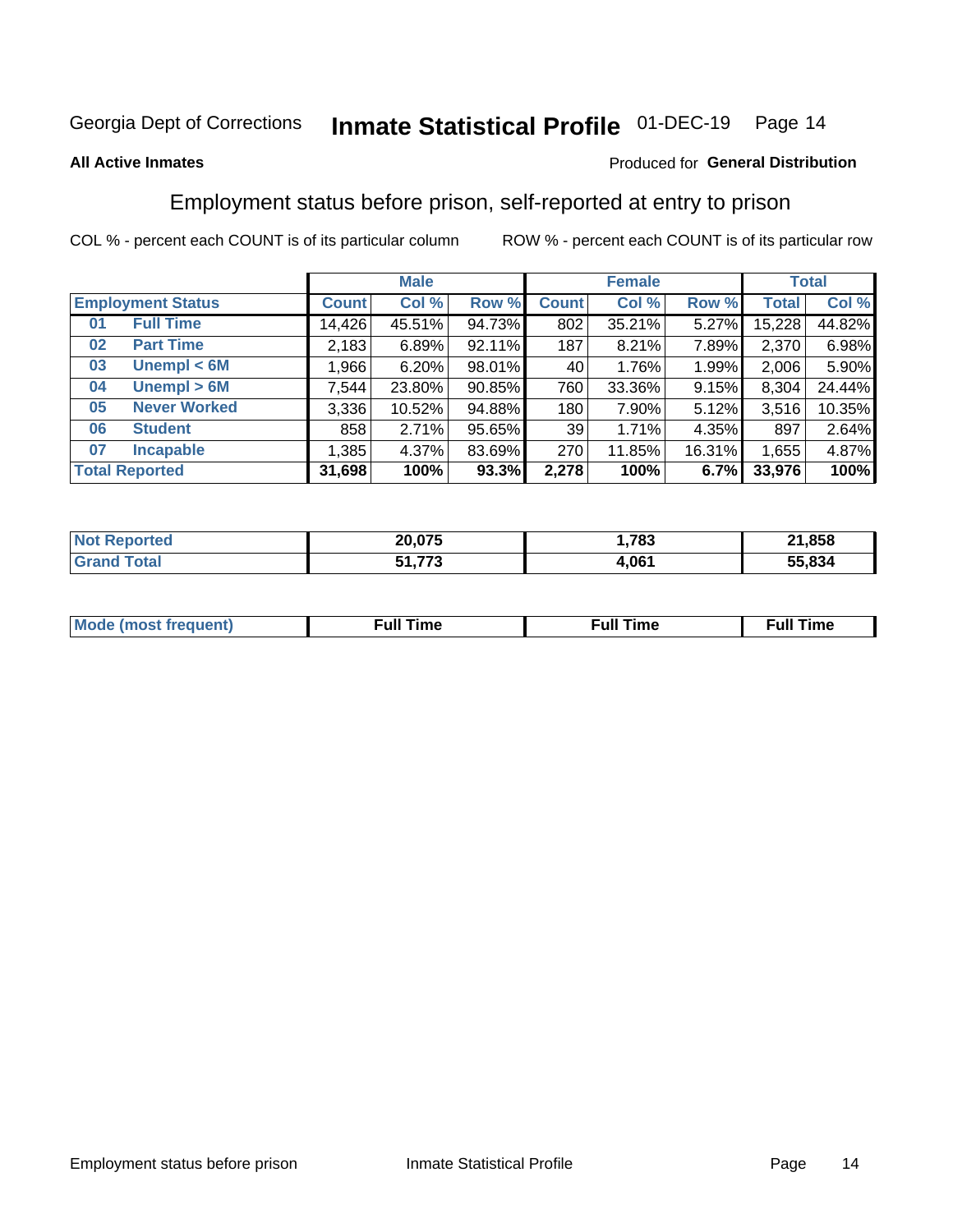# Inmate Statistical Profile 01-DEC-19 Page 15

### **All Active Inmates**

Produced for General Distribution

### Age at admission

COL % - percent each COUNT is of its particular column

|                         |              | <b>Male</b> |         |              | <b>Female</b> |        |              | <b>Total</b> |
|-------------------------|--------------|-------------|---------|--------------|---------------|--------|--------------|--------------|
| <b>Age At Admission</b> | <b>Count</b> | Col %       | Row %   | <b>Count</b> | Col %         | Row %  | <b>Total</b> | Col %        |
| 14                      | 8            | 0.02%       | 88.89%  | 1            | 0.02%         | 11.11% | 9            | 0.02%        |
| 15                      | 40           | 0.08%       | 100.00% |              |               |        | 40           | 0.07%        |
| 16                      | 124          | 0.24%       | 98.41%  | $\mathbf 2$  | 0.05%         | 1.59%  | 126          | 0.23%        |
| $\overline{17}$         | 636          | 1.23%       | 95.07%  | 33           | 0.81%         | 4.93%  | 669          | 1.20%        |
| $\overline{18}$         | 1,295        | 2.50%       | 96.28%  | 50           | 1.23%         | 3.72%  | 1,345        | 2.41%        |
| 19                      | 1,788        | 3.45%       | 96.49%  | 65           | 1.60%         | 3.51%  | 1,853        | 3.32%        |
| 20                      | 2,050        | 3.96%       | 95.57%  | 95           | 2.34%         | 4.43%  | 2,145        | 3.84%        |
| $\overline{21}$         | 1,997        | 3.86%       | 95.19%  | 101          | 2.49%         | 4.81%  | 2,098        | 3.76%        |
| $\overline{22}$         | 2,064        | 3.99%       | 95.03%  | 108          | 2.66%         | 4.97%  | 2,172        | 3.89%        |
| 23                      | 1,998        | 3.86%       | 94.51%  | 116          | 2.86%         | 5.49%  | 2,114        | 3.79%        |
| $\overline{24}$         | 1,959        | 3.78%       | 92.19%  | 166          | 4.09%         | 7.81%  | 2,125        | 3.81%        |
| $\overline{25}$         | 1,933        | 3.73%       | 92.98%  | 146          | 3.60%         | 7.02%  | 2,079        | 3.72%        |
| $\overline{26}$         | 1,951        | 3.77%       | 92.90%  | 149          | 3.67%         | 7.10%  | 2,100        | 3.76%        |
| $\overline{27}$         | 1,941        | 3.75%       | 93.45%  | 136          | 3.35%         | 6.55%  | 2,077        | 3.72%        |
| 28                      | 1,835        | 3.54%       | 92.03%  | 159          | 3.92%         | 7.97%  | 1,994        | 3.57%        |
| 29                      | 1,826        | 3.53%       | 91.62%  | 167          | 4.11%         | 8.38%  | 1,993        | 3.57%        |
| 30                      | 1,714        | 3.31%       | 91.95%  | 150          | 3.69%         | 8.05%  | 1,864        | 3.34%        |
| 31                      | 1,631        | 3.15%       | 91.02%  | 161          | 3.96%         | 8.98%  | 1,792        | 3.21%        |
| 32                      | 1,545        | 2.98%       | 90.62%  | 160          | 3.94%         | 9.38%  | 1,705        | 3.05%        |
| 33                      | 1,583        | 3.06%       | 92.14%  | 135          | 3.32%         | 7.86%  | 1,718        | 3.08%        |
| 34                      | 1,428        | 2.76%       | 90.04%  | 158          | 3.89%         | 9.96%  | 1,586        | 2.84%        |
| 35                      | 1,430        | 2.76%       | 91.73%  | 129          | 3.18%         | 8.27%  | 1,559        | 2.79%        |
| 36                      | 1,371        | 2.65%       | 92.64%  | 109          | 2.68%         | 7.36%  | 1,480        | 2.65%        |
| $\overline{37}$         | 1,340        | 2.59%       | 91.47%  | 125          | 3.08%         | 8.53%  | 1,465        | 2.62%        |
| 38                      | 1,282        | 2.48%       | 91.83%  | 114          | 2.81%         | 8.17%  | 1,396        | 2.50%        |
| 39                      | 1,207        | 2.33%       | 92.21%  | 102          | 2.51%         | 7.79%  | 1,309        | 2.34%        |
| 40                      | 1,154        | 2.23%       | 90.30%  | 124          | 3.05%         | 9.70%  | 1,278        | 2.29%        |
| 41                      | 1,069        | 2.06%       | 91.13%  | 104          | 2.56%         | 8.87%  | 1,173        | 2.10%        |
| 42                      | 940          | 1.82%       | 91.89%  | 83           | 2.04%         | 8.11%  | 1,023        | 1.83%        |
| 43                      | 846          | 1.63%       | 91.07%  | 83           | 2.04%         | 8.93%  | 929          | 1.66%        |
| 44                      | 777          | 1.50%       | 91.52%  | 72           | 1.77%         | 8.48%  | 849          | 1.52%        |
| 45                      | 802          | 1.55%       | 91.45%  | 75           | 1.85%         | 8.55%  | 877          | 1.57%        |
| 46                      | 763          | 1.47%       | 90.40%  | 81           | 1.99%         | 9.60%  | 844          | 1.51%        |
| 47                      | 734          | 1.42%       | 91.29%  | 70           | 1.72%         | 8.71%  | 804          | 1.44%        |
| 48                      | 735          | 1.42%       | 91.76%  | 66           | 1.63%         | 8.24%  | 801          | 1.43%        |
| 49                      | 631          | 1.22%       | 90.27%  | 68           | 1.67%         | 9.73%  | 699          | 1.25%        |
| 50                      | 577          | 1.11%       | 91.30%  | 55           | 1.35%         | 8.70%  | 632          | 1.13%        |
| 51                      | 488          | 0.94%       | 92.95%  | 37           | 0.91%         | 7.05%  | 525          | 0.94%        |
| 52                      | 537          | 1.04%       | 93.23%  | 39           | 0.96%         | 6.77%  | 576          | 1.03%        |
| 53                      | 507          | 0.98%       | 91.85%  | 45           | 1.11%         | 8.15%  | 552          | 0.99%        |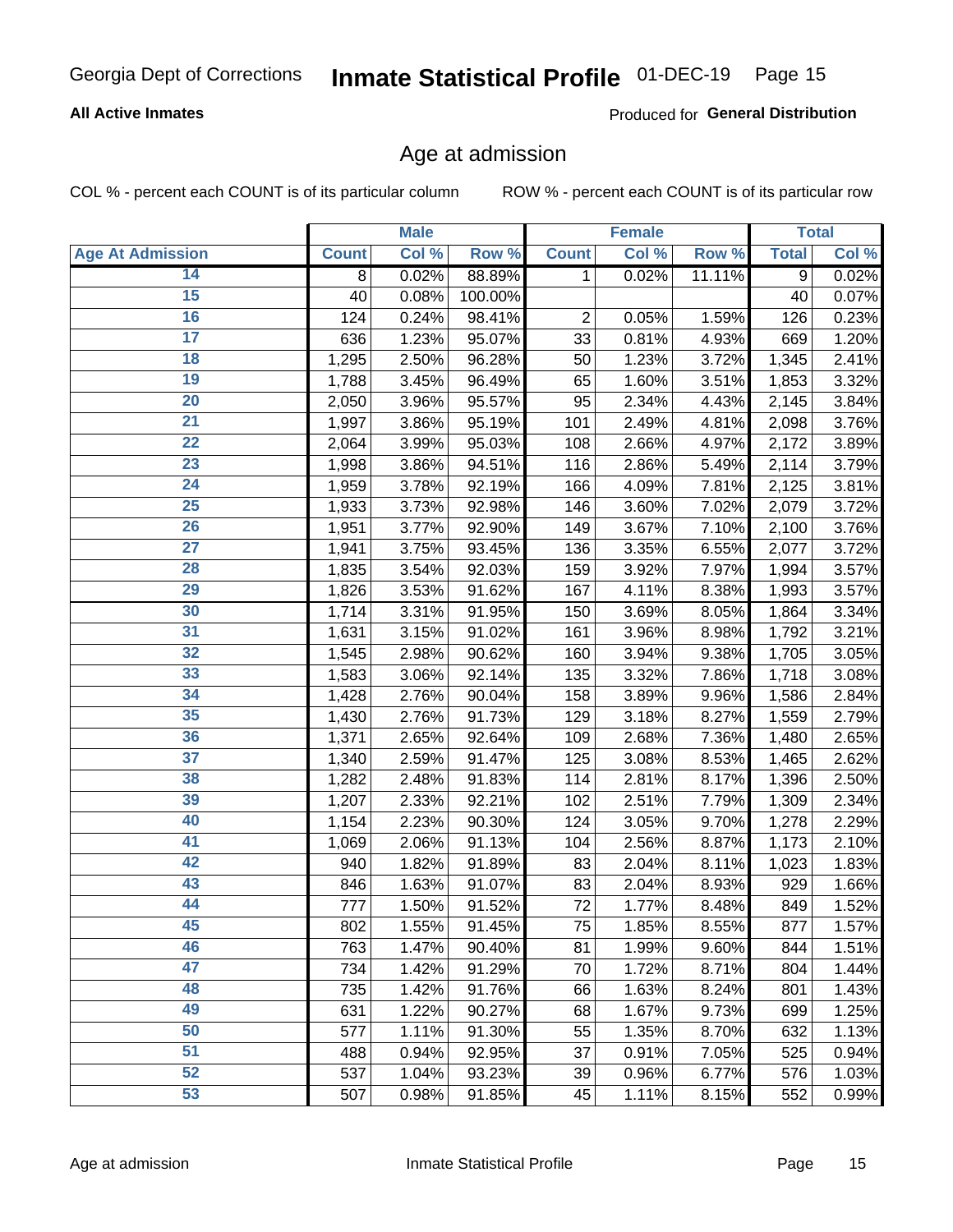# Inmate Statistical Profile 01-DEC-19 Page 16

### **All Active Inmates**

Produced for General Distribution

### Age at admission

COL % - percent each COUNT is of its particular column

|                         |                | <b>Male</b> |         |                | <b>Female</b> |        |                | <b>Total</b> |
|-------------------------|----------------|-------------|---------|----------------|---------------|--------|----------------|--------------|
| <b>Age At Admission</b> | <b>Count</b>   | Col %       | Row %   | <b>Count</b>   | Col %         | Row %  | <b>Total</b>   | Col %        |
| 54                      | 447            | 0.86%       | 91.79%  | 40             | 0.98%         | 8.21%  | 487            | 0.87%        |
| 55                      | 400            | 0.77%       | 93.24%  | 29             | 0.71%         | 6.76%  | 429            | 0.77%        |
| 56                      | 352            | 0.68%       | 91.91%  | 31             | 0.76%         | 8.09%  | 383            | 0.69%        |
| $\overline{57}$         | 320            | 0.62%       | 93.57%  | 22             | 0.54%         | 6.43%  | 342            | 0.61%        |
| 58                      | 277            | 0.54%       | 93.58%  | 19             | 0.47%         | 6.42%  | 296            | 0.53%        |
| 59                      | 230            | 0.44%       | 92.74%  | 18             | 0.44%         | 7.26%  | 248            | 0.44%        |
| 60                      | 212            | 0.41%       | 93.81%  | 14             | 0.34%         | 6.19%  | 226            | 0.40%        |
| 61                      | 185            | 0.36%       | 95.36%  | 9              | 0.22%         | 4.64%  | 194            | 0.35%        |
| 62                      | 129            | 0.25%       | 92.14%  | 11             | 0.27%         | 7.86%  | 140            | 0.25%        |
| 63                      | 127            | 0.25%       | 94.07%  | 8              | 0.20%         | 5.93%  | 135            | 0.24%        |
| 64                      | 108            | 0.21%       | 98.18%  | $\overline{2}$ | 0.05%         | 1.82%  | 110            | 0.20%        |
| 65                      | 81             | 0.16%       | 96.43%  | $\overline{3}$ | 0.07%         | 3.57%  | 84             | 0.15%        |
| 66                      | 62             | 0.12%       | 93.94%  | 4              | 0.10%         | 6.06%  | 66             | 0.12%        |
| 67                      | 59             | 0.11%       | 98.33%  | $\mathbf{1}$   | 0.02%         | 1.67%  | 60             | 0.11%        |
| 68                      | 47             | 0.09%       | 92.16%  | 4              | 0.10%         | 7.84%  | 51             | 0.09%        |
| 69                      | 37             | 0.07%       | 97.37%  | 1              | 0.02%         | 2.63%  | 38             | 0.07%        |
| 70                      | 34             | 0.07%       | 100.00% |                |               |        | 34             | 0.06%        |
| $\overline{71}$         | 20             | 0.04%       | 95.24%  | $\mathbf{1}$   | 0.02%         | 4.76%  | 21             | 0.04%        |
| $\overline{72}$         | 21             | 0.04%       | 91.30%  | $\overline{2}$ | 0.05%         | 8.70%  | 23             | 0.04%        |
| $\overline{73}$         | 19             | 0.04%       | 100.00% |                |               |        | 19             | 0.03%        |
| $\overline{74}$         | 8              | 0.02%       | 88.89%  | $\mathbf{1}$   | 0.02%         | 11.11% | 9              | 0.02%        |
| 75                      | 13             | 0.03%       | 92.86%  | 1              | 0.02%         | 7.14%  | 14             | 0.03%        |
| 76                      | 10             | 0.02%       | 100.00% |                |               |        | 10             | 0.02%        |
| $\overline{77}$         | $\overline{5}$ | 0.01%       | 100.00% |                |               |        | $\overline{5}$ | 0.01%        |
| 78                      | $\overline{9}$ | 0.02%       | 100.00% |                |               |        | $\overline{9}$ | 0.02%        |
| 79                      | $\overline{3}$ | 0.01%       | 100.00% |                |               |        | $\overline{3}$ | 0.01%        |
| 80                      | $\mathbf{3}$   | $0.01\%$    | 75.00%  | 1              | 0.02%         | 25.00% | 4              | 0.01%        |
| $\overline{81}$         | $\overline{3}$ | 0.01%       | 100.00% |                |               |        | 3              | 0.01%        |
| 82                      | 6              | 0.01%       | 100.00% |                |               |        | 6              | 0.01%        |
| 83                      | 4              | 0.01%       | 100.00% |                |               |        | 4              | 0.01%        |
| 84                      | 3              | 0.01%       | 100.00% |                |               |        | 3              | 0.01%        |
| 86                      | 1              | 0.01%       | 100.00% |                |               |        | 1              | 0.01%        |
| 87                      | $\mathbf 1$    | 0.01%       | 100.00% |                |               |        | $\mathbf{1}$   | 0.01%        |
| <b>Total Reported</b>   | 51,772         | 100%        | 92.73%  | 4,061          | 100%          | 7.27%  | 55,833         | 100%         |

| $- - -$<br>- 4<br>. . | 061 | 55,834 |
|-----------------------|-----|--------|

| Me<br>- 34.5.<br>апе<br>-7<br>וגטט<br>$\sim$ - $\sim$ - $\sim$ - $\sim$ - $\sim$<br>__<br>___ |
|-----------------------------------------------------------------------------------------------|
|-----------------------------------------------------------------------------------------------|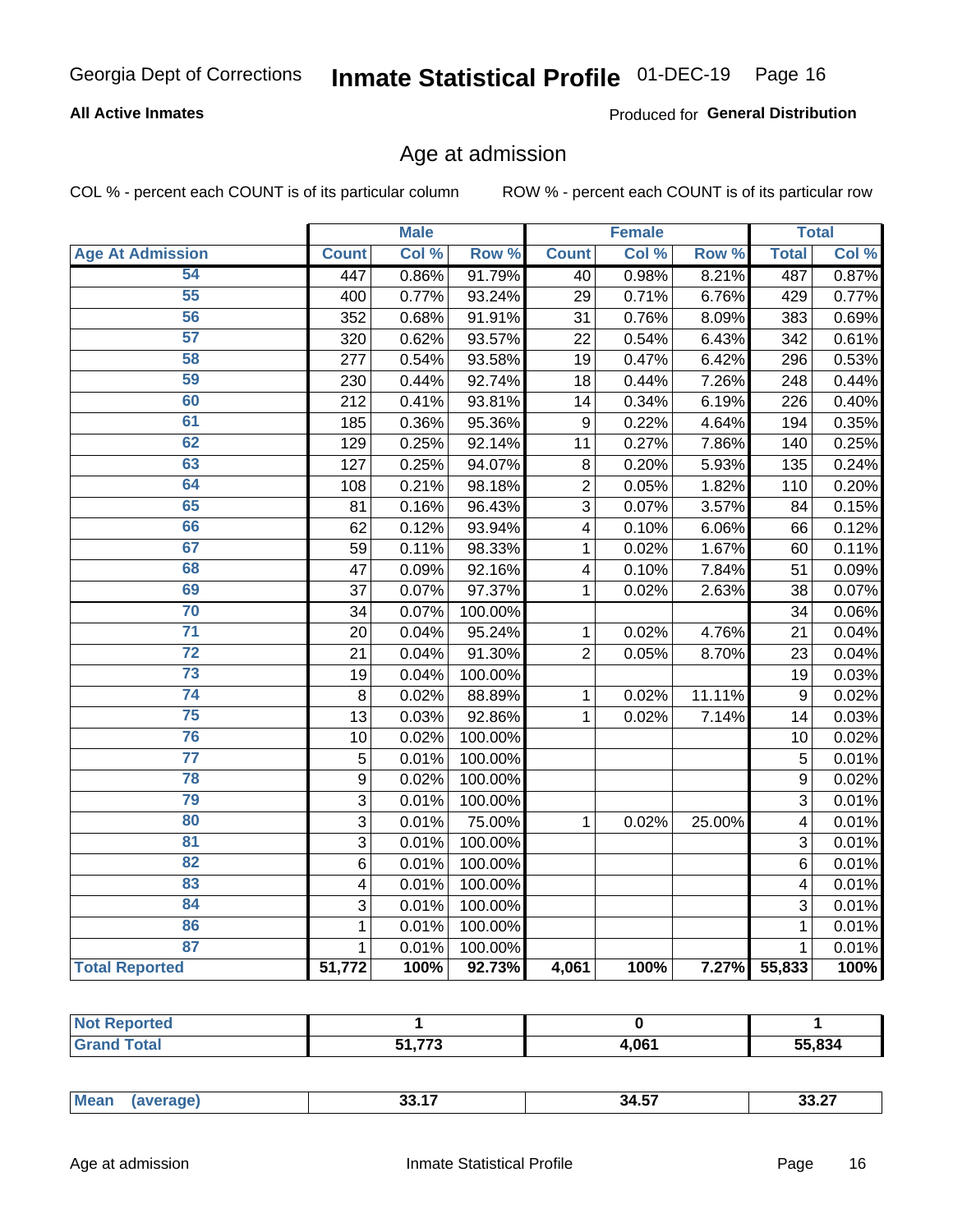**All Active Inmates** 

### Produced for General Distribution

# Age at admission

COL % - percent each COUNT is of its particular column

|                                  | <b>Male</b> | <b>Female</b> | <b>Total</b> |
|----------------------------------|-------------|---------------|--------------|
| MetiRep(anicidig)                |             | 33            | 31           |
| <b>Micaded Tomadst frequent)</b> | ົ<br>LL     | 29            | 22           |
|                                  |             |               |              |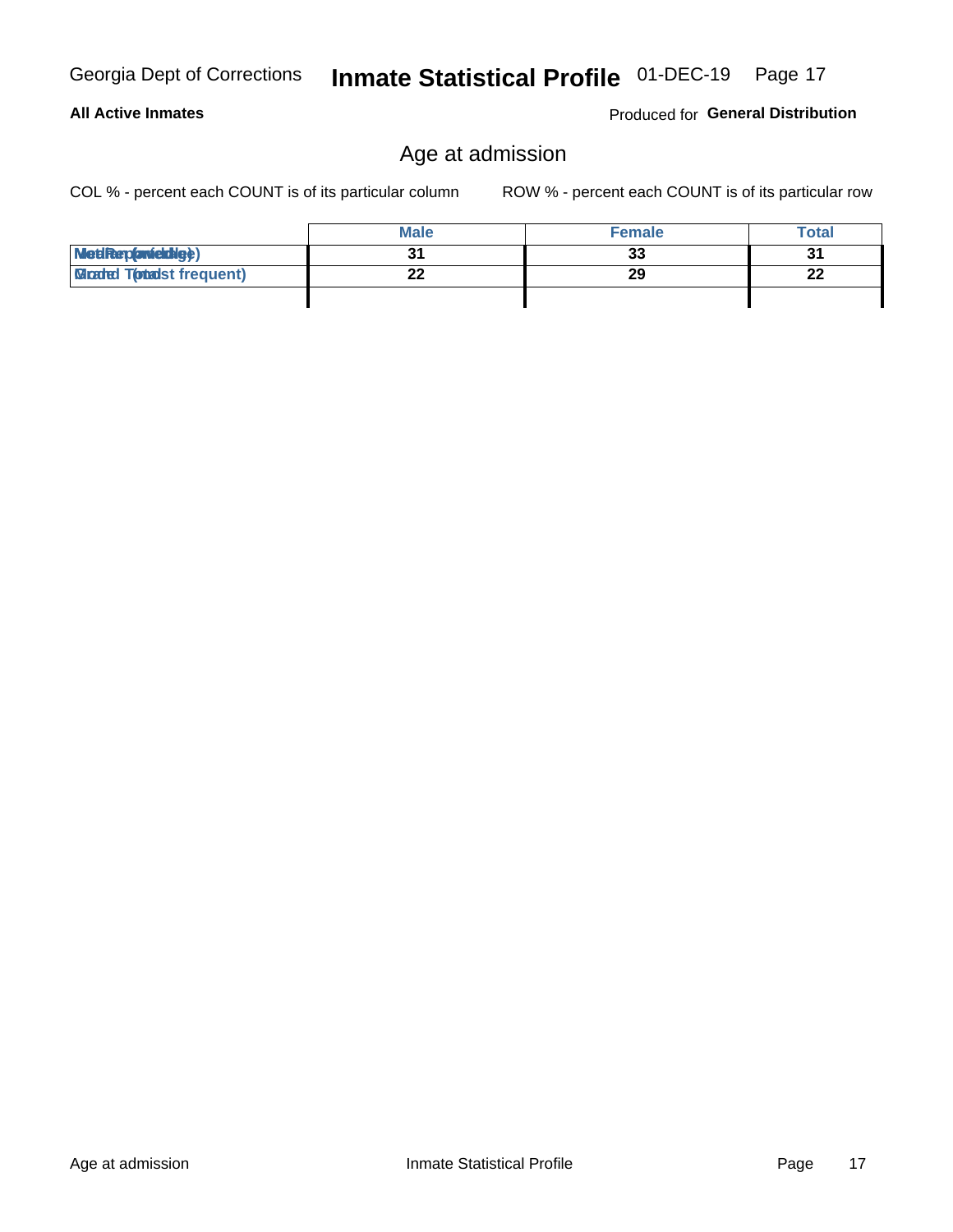# Inmate Statistical Profile 01-DEC-19 Page 20

### **All Active Inmates**

### Produced for General Distribution

### Height, measured at entry to prison

COL % - percent each COUNT is of its particular column

|                       |                | <b>Male</b> |         |                | <b>Female</b>             |        |                | <b>Total</b> |
|-----------------------|----------------|-------------|---------|----------------|---------------------------|--------|----------------|--------------|
| <b>Height</b>         | <b>Count</b>   | Col %       | Row %   | <b>Count</b>   | $\overline{\text{Col 9}}$ | Row %  | <b>Total</b>   | Col %        |
| $\bf{0}$              | 622            | 1.20%       | 95.11%  | 32             | 0.79%                     | 4.89%  | 654            | 1.17%        |
| 4'02"                 | 1              | 0.01%       | 33.33%  | $\overline{2}$ | 0.05%                     | 66.67% | 3              | 0.01%        |
| 4'03''                | 4              | 0.01%       | 100.00% |                |                           |        | 4              | 0.01%        |
| 4'04"                 | 1              | 0.01%       | 100.00% |                |                           |        | 1              | 0.01%        |
| 4'05"                 | 3              | 0.01%       | 75.00%  | 1              | 0.02%                     | 25.00% | 4              | 0.01%        |
| 4'06"                 | 1              | 0.01%       | 50.00%  | $\mathbf{1}$   | 0.02%                     | 50.00% | $\overline{2}$ | 0.01%        |
| 4'07"                 | $\mathbf{1}$   | 0.01%       | 20.00%  | 4              | 0.10%                     | 80.00% | 5              | 0.01%        |
| 4'08"                 | 6              | 0.01%       | 60.00%  | 4              | 0.10%                     | 40.00% | 10             | 0.02%        |
| 4'09"                 | $\overline{2}$ | 0.01%       | 13.33%  | 13             | 0.32%                     | 86.67% | 15             | 0.03%        |
| 4'10"                 | 6              | 0.01%       | 27.27%  | 16             | 0.39%                     | 72.73% | 22             | 0.04%        |
| 4'11''                | 21             | 0.04%       | 17.36%  | 100            | 2.46%                     | 82.64% | 121            | 0.22%        |
| 5'00''                | 96             | 0.19%       | 37.50%  | 160            | 3.94%                     | 62.50% | 256            | 0.46%        |
| 5'01"                 | 111            | 0.21%       | 30.16%  | 257            | 6.33%                     | 69.84% | 368            | 0.66%        |
| 5'02"                 | 274            | 0.53%       | 39.37%  | 422            | 10.39%                    | 60.63% | 696            | 1.25%        |
| 5'03''                | 397            | 0.77%       | 44.56%  | 494            | 12.16%                    | 55.44% | 891            | 1.60%        |
| 5'04"                 | 943            | 1.82%       | 60.96%  | 604            | 14.87%                    | 39.04% | 1,547          | 2.77%        |
| 5'05"                 | 1,822          | 3.52%       | 79.29%  | 476            | 11.72%                    | 20.71% | 2,298          | 4.12%        |
| 5'06''                | 3,558          | 6.87%       | 87.85%  | 492            | 12.12%                    | 12.15% | 4,050          | 7.25%        |
| 5'07"                 | 4,154          | 8.02%       | 90.88%  | 417            | 10.27%                    | 9.12%  | 4,571          | 8.19%        |
| 5'08''                | 4,991          | 9.64%       | 96.00%  | 208            | 5.12%                     | 4.00%  | 5,199          | 9.31%        |
| 5'09''                | 6,521          | 12.60%      | 97.39%  | 175            | 4.31%                     | 2.61%  | 6,696          | 11.99%       |
| 5'10''                | 5,638          | 10.89%      | 98.46%  | 88             | 2.17%                     | 1.54%  | 5,726          | 10.26%       |
| 5'11''                | 6,216          | 12.01%      | 99.14%  | 54             | 1.33%                     | 0.86%  | 6,270          | 11.23%       |
| 6'00''                | 5,789          | 11.18%      | 99.69%  | 18             | 0.44%                     | 0.31%  | 5,807          | 10.40%       |
| 6'01''                | 4,188          | 8.09%       | 99.64%  | 15             | 0.37%                     | 0.36%  | 4,203          | 7.53%        |
| 6'02"                 | 3,099          | 5.99%       | 99.90%  | 3              | 0.07%                     | 0.10%  | 3,102          | 5.56%        |
| 6'03''                | 1,697          | 3.28%       | 99.76%  | 4              | 0.10%                     | 0.24%  | 1,701          | 3.05%        |
| 6'04"                 | 914            | 1.77%       | 99.89%  | 1              | 0.02%                     | 0.11%  | 915            | 1.64%        |
| 6'05"                 | 381            | 0.74%       | 100.00% |                |                           |        | 381            | 0.68%        |
| 6'06''                | 176            | 0.34%       | 100.00% |                |                           |        | 176            | 0.32%        |
| 6'07''                | 54             | 0.10%       | 100.00% |                |                           |        | 54             | 0.10%        |
| 6'08"                 | 35             | 0.07%       | 100.00% |                |                           |        | 35             | 0.06%        |
| 6'09''                | 26             | 0.05%       | 100.00% |                |                           |        | 26             | 0.05%        |
| 6'10''                | 7              | 0.01%       | 100.00% |                |                           |        | $\overline{7}$ | 0.01%        |
| 6'11''                | 10             | 0.02%       | 100.00% |                |                           |        | 10             | 0.02%        |
| 7'00"                 | 6              | 0.01%       | 100.00% |                |                           |        | 6              | 0.01%        |
| 7'02"                 | 1              | 0.01%       | 100.00% |                |                           |        | 1              | 0.01%        |
| 7'03''                | 1              | 0.01%       | 100.00% |                |                           |        | 1              | 0.01%        |
| <b>Total Reported</b> | 51,773         | 100%        | 92.73%  | 4,061          | 100%                      | 7.27%  | 55,834         | 100%         |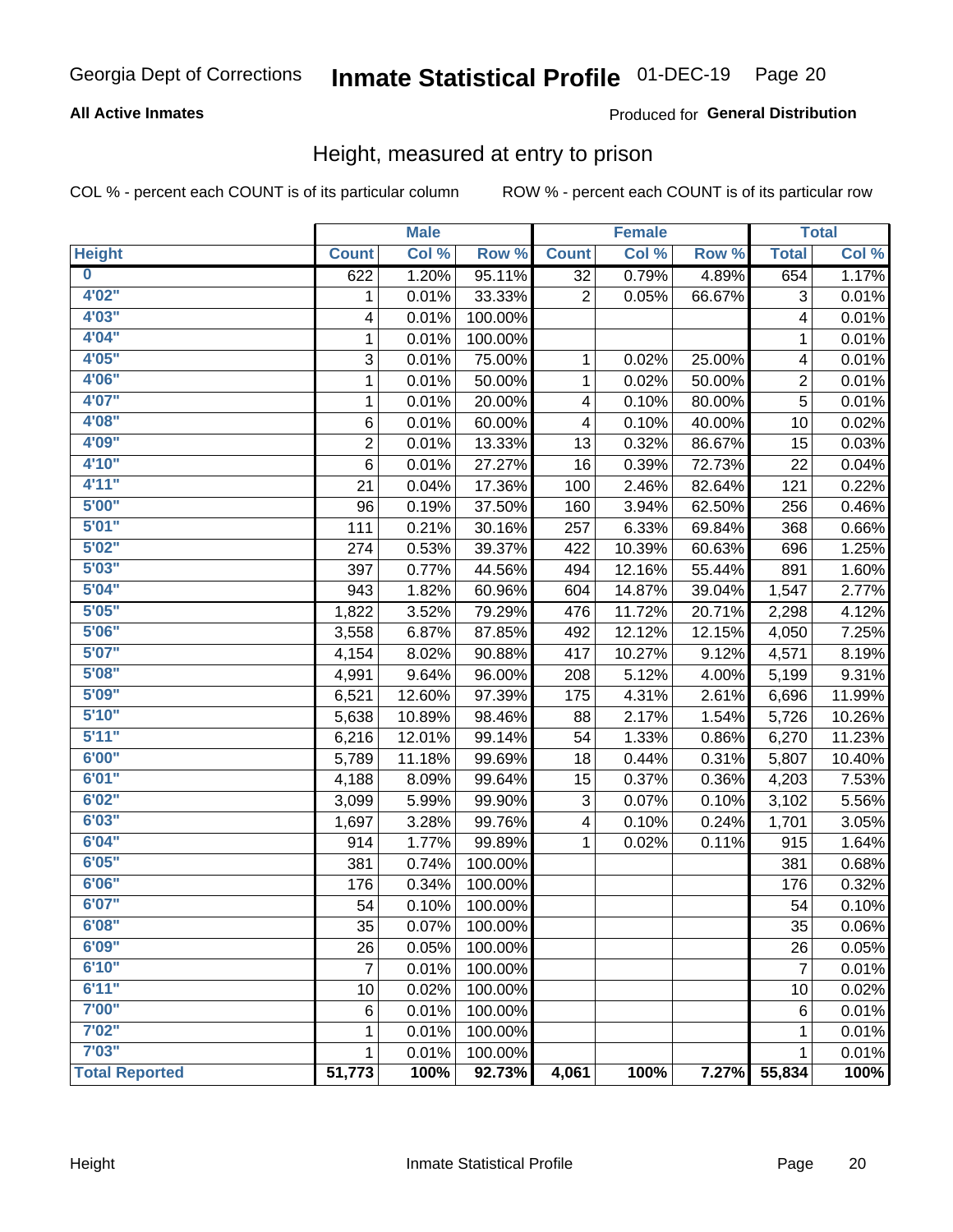# Inmate Statistical Profile 01-DEC-19 Page 21

### **All Active Inmates**

Produced for General Distribution

### Height, measured at entry to prison

COL % - percent each COUNT is of its particular column

|                     | <b>Male</b> | <b>Female</b> | <b>Total</b> |
|---------------------|-------------|---------------|--------------|
| <b>Not Reported</b> |             |               |              |
| <b>Grand Total</b>  | 51,773      | 4,061         | 55,834       |

| <b>Mean</b> | 'average) | EI4 OIL | 5'05" | 5'10" |
|-------------|-----------|---------|-------|-------|
|             |           |         |       |       |
| $M_{\odot}$ | frequent) | 5'09"   | 5'04" | 5'09" |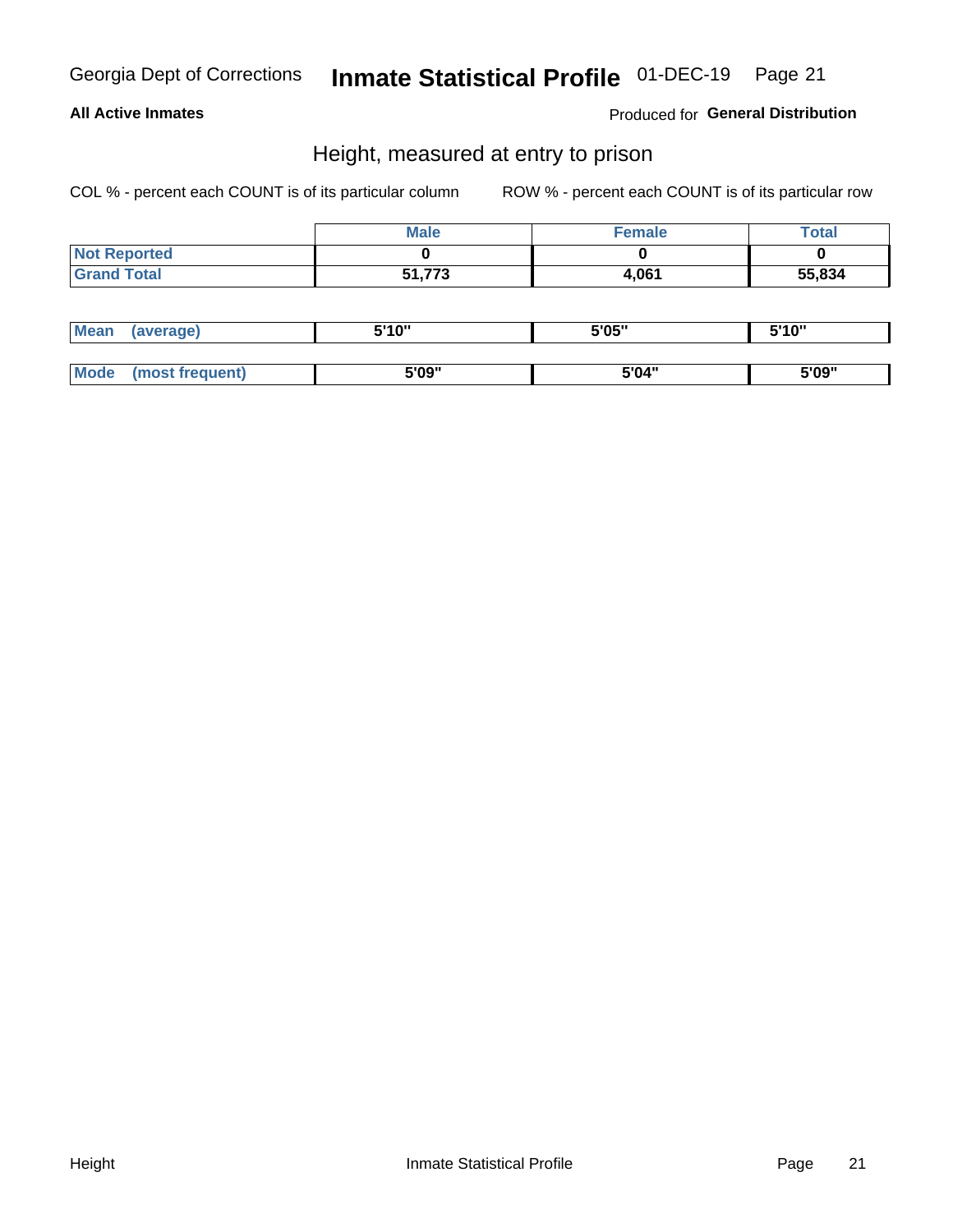#### Inmate Statistical Profile 01-DEC-19 Page 22

**All Active Inmates** 

Produced for General Distribution

### Weight, measured at entry to prison

COL % - percent each COUNT is of its particular column ROW % - percent each COUNT is of its particular row

|                                |              | <b>Male</b> |         |                | <b>Female</b> |                  |                  | <b>Total</b> |  |
|--------------------------------|--------------|-------------|---------|----------------|---------------|------------------|------------------|--------------|--|
| <b>Weight</b>                  | <b>Count</b> | Col %       | Row %   | <b>Count</b>   | Col %         | Row <sup>%</sup> | <b>Total</b>     | Col %        |  |
| <b>Under 80 pounds</b>         | 7            | 0.01%       | 77.78%  | $\overline{c}$ | 0.05%         | 22.22%           | 9                | 0.02%        |  |
| 90 - 99 pounds                 | 3            | 0.01%       | 27.27%  | 8              | 0.20%         | 72.73%           | 11               | 0.02%        |  |
| 100 - 109 pounds               | 37           | 0.07%       | 49.33%  | 38             | 0.94%         | 50.67%           | 75               | 0.14%        |  |
| 110 - 119 pounds               | 130          | 0.25%       | 55.56%  | 104            | 2.58%         | 44.44%           | 234              | 0.42%        |  |
| 120 - 129 pounds               | 603          | 1.18%       | 73.54%  | 217            | 5.39%         | 26.46%           | 820              | 1.49%        |  |
| 130 - 139 pounds               | 1,800        | 3.52%       | 84.27%  | 336            | 8.35%         | 15.73%           | 2,136            | 3.87%        |  |
| 140 - 149 pounds               | 3,487        | 6.82%       | 89.48%  | 410            | 10.18%        | 10.52%           | 3,897            | 7.06%        |  |
| 150 - 159 pounds               | 5,268        | 10.30%      | 92.08%  | 453            | 11.25%        | 7.92%            | 5,721            | 10.37%       |  |
| 160 - 169 pounds               | 6,740        | 13.18%      | 93.73%  | 451            | 11.20%        | 6.27%            | 7,191            | 13.03%       |  |
| 170 - 179 pounds               | 6,373        | 12.46%      | 94.33%  | 383            | 9.51%         | 5.67%            | 6,756            | 12.25%       |  |
| 180 - 189 pounds               | 6,517        | 12.74%      | 94.26%  | 397            | 9.86%         | 5.74%            | 6,914            | 12.53%       |  |
| 190 - 199 pounds               | 4,478        | 8.76%       | 94.59%  | 256            | 6.36%         | 5.41%            | 4,734            | 8.58%        |  |
| 200 - 209 pounds               | 4,155        | 8.12%       | 93.92%  | 269            | 6.68%         | 6.08%            | 4,424            | 8.02%        |  |
| 210 - 219 pounds               | 3,004        | 5.87%       | 95.55%  | 140            | 3.48%         | 4.45%            | 3,144            | 5.70%        |  |
| 220 - 229 pounds               | 2,539        | 4.96%       | 94.77%  | 140            | 3.48%         | 5.23%            | 2,679            | 4.86%        |  |
| 230 - 239 pounds               | 1,648        | 3.22%       | 93.90%  | 107            | 2.66%         | 6.10%            | 1,755            | 3.18%        |  |
| 240 - 249 pounds               | 1,305        | 2.55%       | 95.12%  | 67             | 1.66%         | 4.88%            | 1,372            | 2.49%        |  |
| 250 - 259 pounds               | 967          | 1.89%       | 93.52%  | 67             | 1.66%         | 6.48%            | 1,034            | 1.87%        |  |
| 260 - 269 pounds               | 595          | 1.16%       | 90.98%  | 59             | 1.47%         | 9.02%            | 654              | 1.19%        |  |
| 270 - 279 pounds               | 399          | 0.78%       | 93.66%  | 27             | 0.67%         | 6.34%            | 426              | 0.77%        |  |
| 280 - 289 pounds               | 347          | 0.68%       | 93.28%  | 25             | 0.62%         | 6.72%            | 372              | 0.67%        |  |
| 290 - 299 pounds               | 179          | 0.35%       | 93.23%  | 13             | 0.32%         | 6.77%            | 192              | 0.35%        |  |
| 300 - 309 pounds               | 184          | 0.36%       | 88.04%  | 25             | 0.62%         | 11.96%           | 209              | 0.38%        |  |
| 310 - 319 pounds               | 76           | 0.15%       | 91.57%  | $\overline{7}$ | 0.17%         | 8.43%            | 83               | 0.15%        |  |
| 320 - 329 pounds               | 92           | 0.18%       | 92.93%  | $\overline{7}$ | 0.17%         | 7.07%            | 99               | 0.18%        |  |
| 330 - 339 pounds               | 49           | 0.10%       | 94.23%  | 3              | 0.07%         | 5.77%            | 52               | 0.09%        |  |
| 340 - 349 pounds               | 43           | 0.08%       | 89.58%  | $\overline{5}$ | 0.12%         | 10.42%           | 48               | 0.09%        |  |
| 350 - 359 pounds               | 39           | 0.08%       | 90.70%  | 4              | 0.10%         | 9.30%            | 43               | 0.08%        |  |
| 360 - 369 pounds               | 17           | 0.03%       | 100.00% |                |               |                  | 17               | 0.03%        |  |
| 370 - 379 pounds               | 16           | 0.03%       | 94.12%  | $\mathbf{1}$   | 0.02%         | 5.88%            | 17               | 0.03%        |  |
| 380 - 389 pounds               | 8            | 0.02%       | 88.89%  | $\mathbf{1}$   | 0.02%         | 11.11%           | $\boldsymbol{9}$ | 0.02%        |  |
| 390 - 399 pounds               | 8            | 0.02%       | 88.89%  | 1              | 0.02%         | 11.11%           | 9                | 0.02%        |  |
| 400 pounds and over            | 30           | 0.06%       | 90.91%  | $\overline{3}$ | 0.07%         | 9.09%            | 33               | 0.06%        |  |
| <b>Total Reported</b>          | 51,143       | 100%        | 92.70%  | 4,026          | 100%          | 7.30%            | 55,169           | 100.0%       |  |
|                                |              |             |         |                |               |                  |                  |              |  |
| <b>Not Reported</b>            |              | 630         |         | 35             |               |                  | 665              |              |  |
| <b>Grand Total</b>             |              | 51,773      |         | 4,061          |               |                  |                  | 55,834       |  |
|                                |              |             |         |                |               |                  |                  |              |  |
| <b>Mean</b><br>(average)       |              | 185         |         |                | 174           |                  |                  | 184          |  |
| <b>Median (middle)</b>         |              | 180         |         |                | 169           |                  |                  | 180          |  |
| <b>Mode</b><br>(most frequent) |              | 160         |         | 150            |               |                  | 160              |              |  |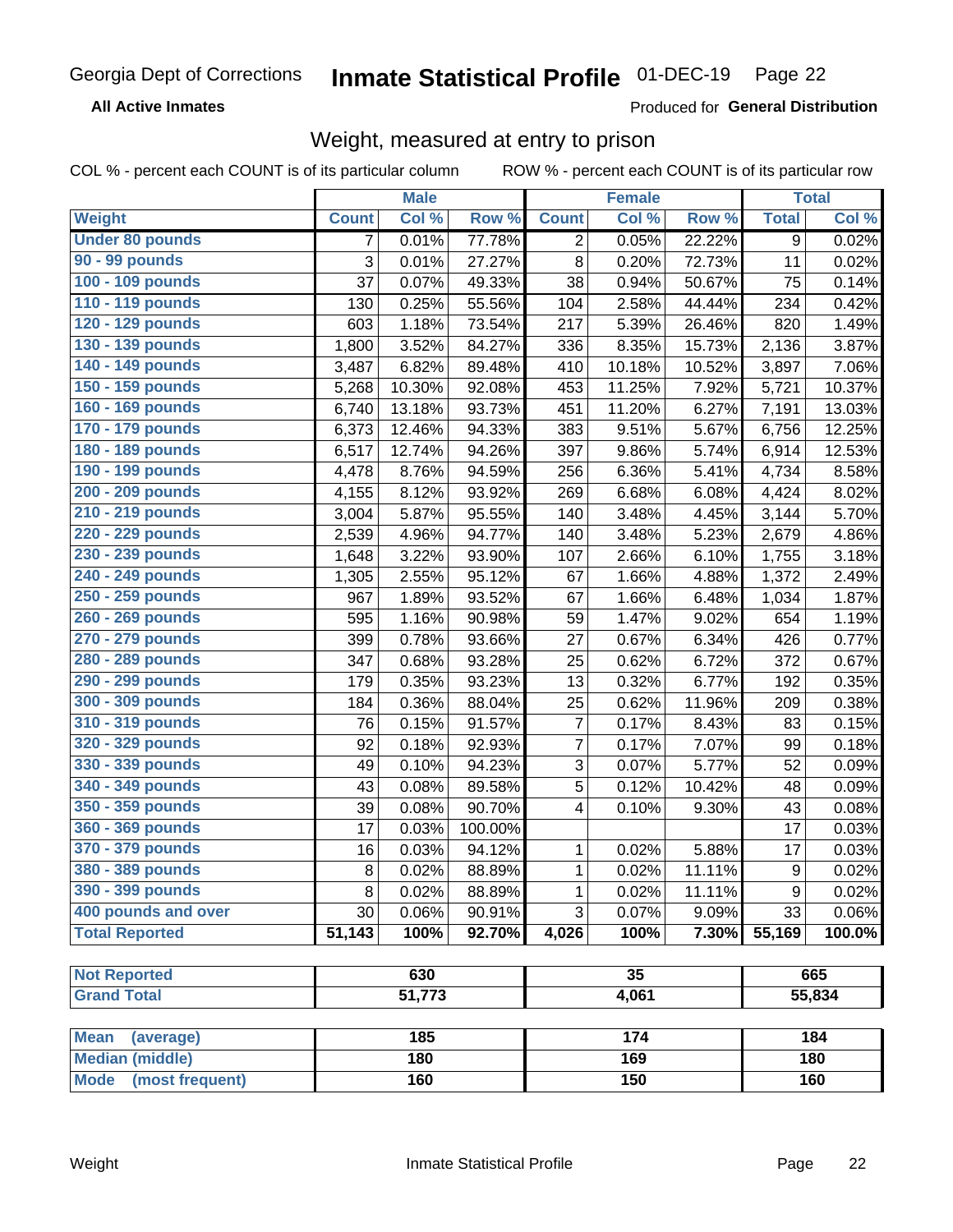# Inmate Statistical Profile 01-DEC-19 Page 23

**All Active Inmates** 

### Produced for General Distribution

# Veterans validated by Veteran's Administration

COL % - percent each COUNT is of its particular column

|                          |              | <b>Male</b> |             |    | <b>Female</b> |       |              | <b>Total</b> |
|--------------------------|--------------|-------------|-------------|----|---------------|-------|--------------|--------------|
| <b>Military service</b>  | <b>Count</b> | Col %       | Row % Count |    | Col %         | Row % | <b>Total</b> | Col %        |
| <b>Others</b><br>0       | 812          | 30.15%      | 96.44%      | 30 | 50.85%        | 3.56% | 842          | 30.60%       |
| <b>Air Force</b>         | 1,114        | 41.37%      | 98.50%      | 17 | 28.81%        | 1.50% | 1,131        | 41.10%       |
| 2<br><b>Army</b>         | 145          | 5.38%       | 98.64%      | 2  | 3.39%         | 1.36% | 147          | 5.34%        |
| <b>Navy</b><br>3         | 347          | 12.89%      | 98.86%      | 4  | 6.78%         | 1.14% | 351          | 12.75%       |
| <b>Marines</b><br>4      | 15           | .56%        | 93.75%      |    | 1.69%         | 6.25% | 16           | .58%         |
| <b>Coast Guard</b><br>5. | 260          | 9.65%       | 98.11%      | 5  | 8.47%         | 1.89% | 265          | 9.63%        |
| <b>Total Reported</b>    | 2,693        | 100%        | 97.86%      | 59 | 100%          | 2.14% | 2,752        | 100%         |

| <b>Not</b><br>Reported | 49,079     | 4,002 | 53,081 |
|------------------------|------------|-------|--------|
| ⊺otal                  | フフヘ<br>- - | 4,061 | 55,833 |

|  |  | <b>Mode (most frequent)</b> | <b>Force</b><br>Aır | วthers | orce |
|--|--|-----------------------------|---------------------|--------|------|
|--|--|-----------------------------|---------------------|--------|------|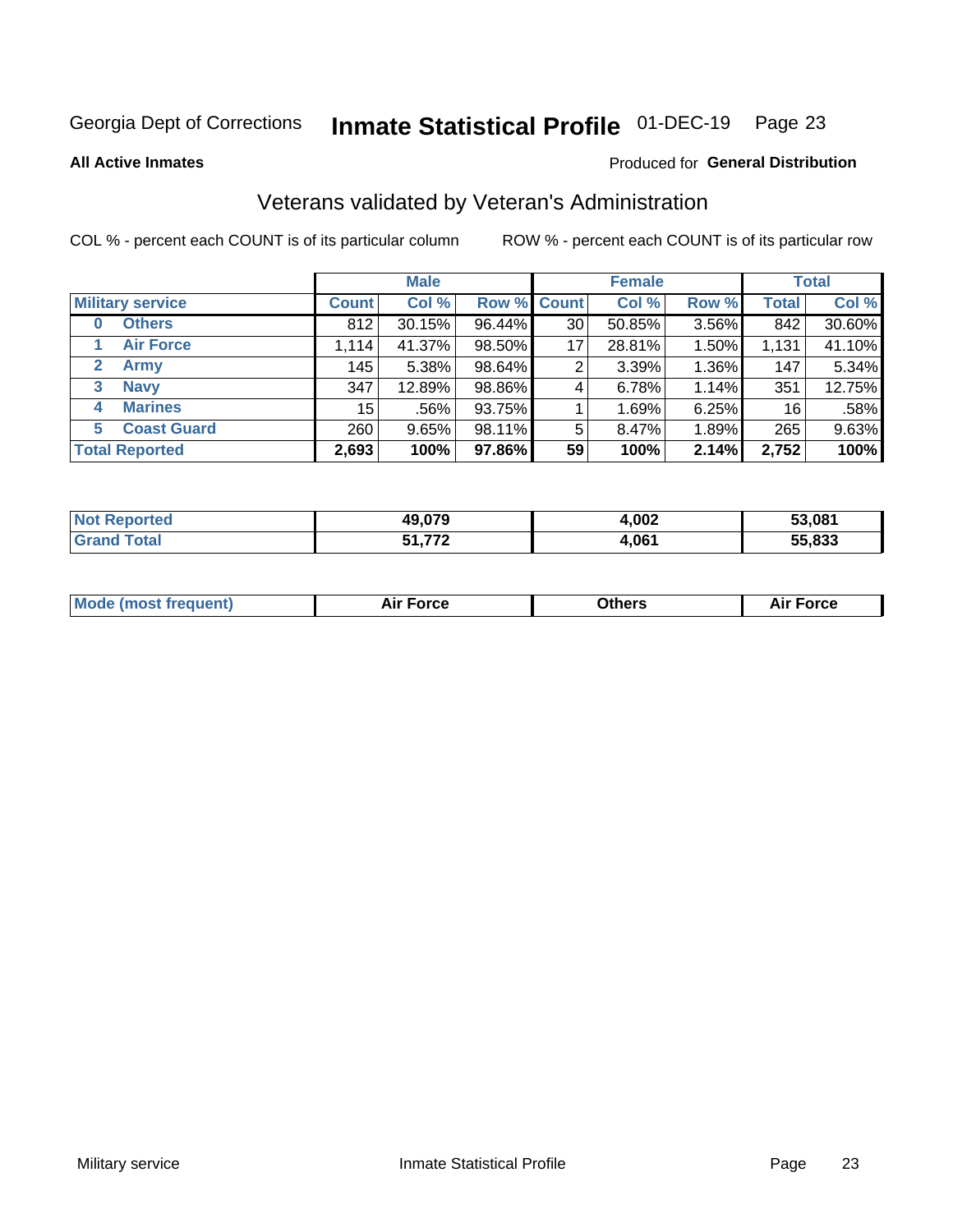# Inmate Statistical Profile 01-DEC-19 Page 24

**All Active Inmates** 

#### Produced for General Distribution

### Type of admission to prison

COL % - percent each COUNT is of its particular column

|    |                                  |              | <b>Male</b> |                    |                | <b>Female</b> |        |              | <b>Total</b> |
|----|----------------------------------|--------------|-------------|--------------------|----------------|---------------|--------|--------------|--------------|
|    | <b>Type of Admission</b>         | <b>Count</b> | Col %       | <b>Row % Count</b> |                | Col %         | Row %  | <b>Total</b> | Col %        |
| 16 | <b>Population Redistribution</b> | 5            | .01%        | 100.00%            |                |               |        | 5            | .01%         |
| 27 | <b>Boot Camp Plus</b>            |              | .01%        | 100.00%            |                |               |        |              | .01%         |
| 28 | <b>Initial Assignment</b>        | 9            | .02%        | 100.00%            |                |               |        | 9            | .02%         |
| 52 | <b>New Sentence</b>              | 40,894       | 79.00%      | 92.36% 3,384       |                | 83.33%        | 7.64%  | 44,278       | 79.32%       |
| 53 | <b>Probation Rev Partial</b>     | 2,536        | 4.90%       | 93.54%             | 175            | 4.31%         | 6.46%  | 2,711        | 4.86%        |
| 54 | <b>Probation Rev Remainder</b>   | 3,660        | 7.07%       | 93.34%             | 261            | 6.43%         | 6.66%  | 3,921        | 7.02%        |
| 55 | <b>Parole Rev New Sentence</b>   | 2,832        | 5.47%       | 94.78%             | 156            | 3.84%         | 5.22%  | 2,988        | 5.35%        |
| 56 | <b>Parole Rev No New</b>         | 1,758        | 3.40%       | 95.49%             | 83             | 2.04%         | 4.51%  | 1,841        | 3.30%        |
|    | <b>Sentence</b>                  |              |             |                    |                |               |        |              |              |
| 57 | <b>Released In Error</b>         | 14           | .03%        | 87.50%             | $\overline{2}$ | .05%          | 12.50% | 16           | .03%         |
| 65 | <b>Return Appeal/Bond</b>        | 2            | .01%        | 100.00%            |                |               |        | 2            | .01%         |
| 67 | <b>Admit Fm Other Cust</b>       | 4            | .01%        | 100.00%            |                |               |        | 4            | .01%         |
| 69 | <b>New Sent/Par Rev Pnd</b>      | 2            | .01%        | 100.00%            |                |               |        | 2            | .01%         |
| 70 | <b>Life W/O Parole</b>           | 14           | .03%        | 100.00%            |                |               |        | 14           | .03%         |
| 72 | <b>Par Rev/Rsn Unknown</b>       | 23           | .04%        | 100.00%            |                |               |        | 23           | .04%         |
| 75 | <b>Prob Revoc/Spec Cond</b>      |              | .01%        | 100.00%            |                |               |        |              | .01%         |
| 76 | <b>Par Rev/Revoc Center</b>      |              | .01%        | 100.00%            |                |               |        |              | .01%         |
| 82 | <b>Unknown</b>                   | 7            | .01%        | 100.00%            |                |               |        |              | .01%         |
|    | <b>Total Reported</b>            | 51,763       | 100%        | 92.73% 4,061       |                | 100%          | 7.27%  | 55,824       | 100%         |

| <b>Not</b><br>oorted |          |       |        |
|----------------------|----------|-------|--------|
| `otal                | 770<br>. | 4,061 | 55.834 |

| <b>Mode (most frequent)</b> | New Sentence | <b>New Sentence</b> | <b>New Sentence</b> |
|-----------------------------|--------------|---------------------|---------------------|
|                             |              |                     |                     |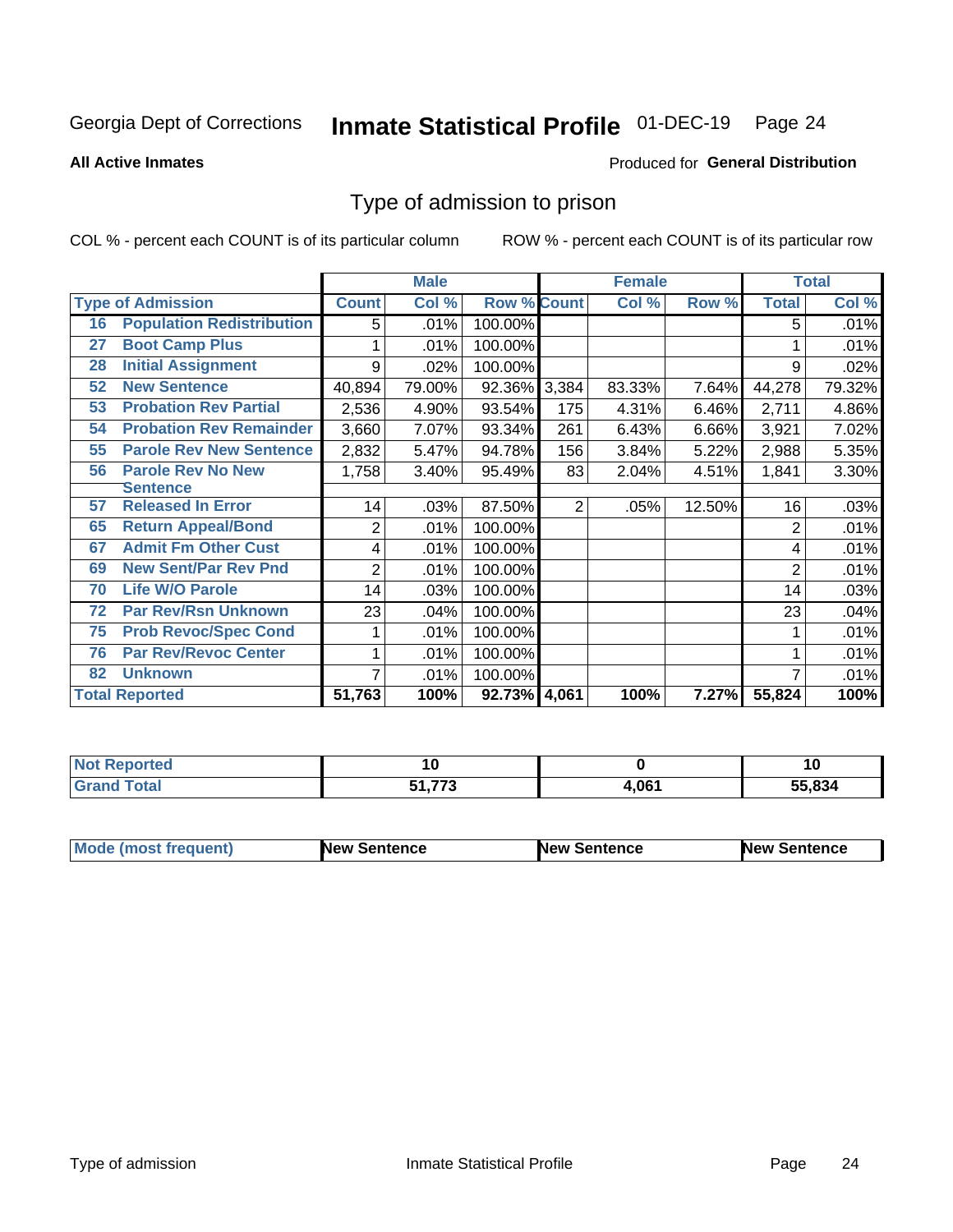# Inmate Statistical Profile 01-DEC-19 Page 25

**All Active Inmates** 

#### Produced for General Distribution

# Current / last supervision level

COL % - percent each COUNT is of its particular column

|                        |              | <b>Male</b> |                    |       | <b>Female</b> |          |        | <b>Total</b> |
|------------------------|--------------|-------------|--------------------|-------|---------------|----------|--------|--------------|
| <b>Security Status</b> | <b>Count</b> | Col %       | <b>Row % Count</b> |       | Col %         | Row %    | Total  | Col %        |
| 3 Minimum              | 3.912        | 7.56%       | 69.60%             | 1,709 | 42.08%        | 30.40%   | 5,621  | 10.07%       |
| 4 Medium               | 37.475       | 72.40%      | 94.53%             | 2,168 | 53.39%        | $5.47\%$ | 39,643 | 71.01%       |
| 5 Close                | 10.376       | 20.05%      | 98.26%             | 184   | 4.53%         | 1.74%    | 10.560 | 18.92%       |
| <b>Total Reported</b>  | 51,763       | 100%        | $92.73\%$          | 4.061 | 100%          | $7.27\%$ | 55,824 | 100%         |

| <b>Still being diagnosed</b> |        |       |        |
|------------------------------|--------|-------|--------|
| <b>Not Reported</b>          | 10     |       | 10     |
| <b>Grand Total</b>           | 51,773 | 4,061 | 55,834 |

| Mo | Me<br>edium<br>_____ | M۵<br>rdıum<br>_____ | <b>Medium</b> |
|----|----------------------|----------------------|---------------|
|    |                      |                      |               |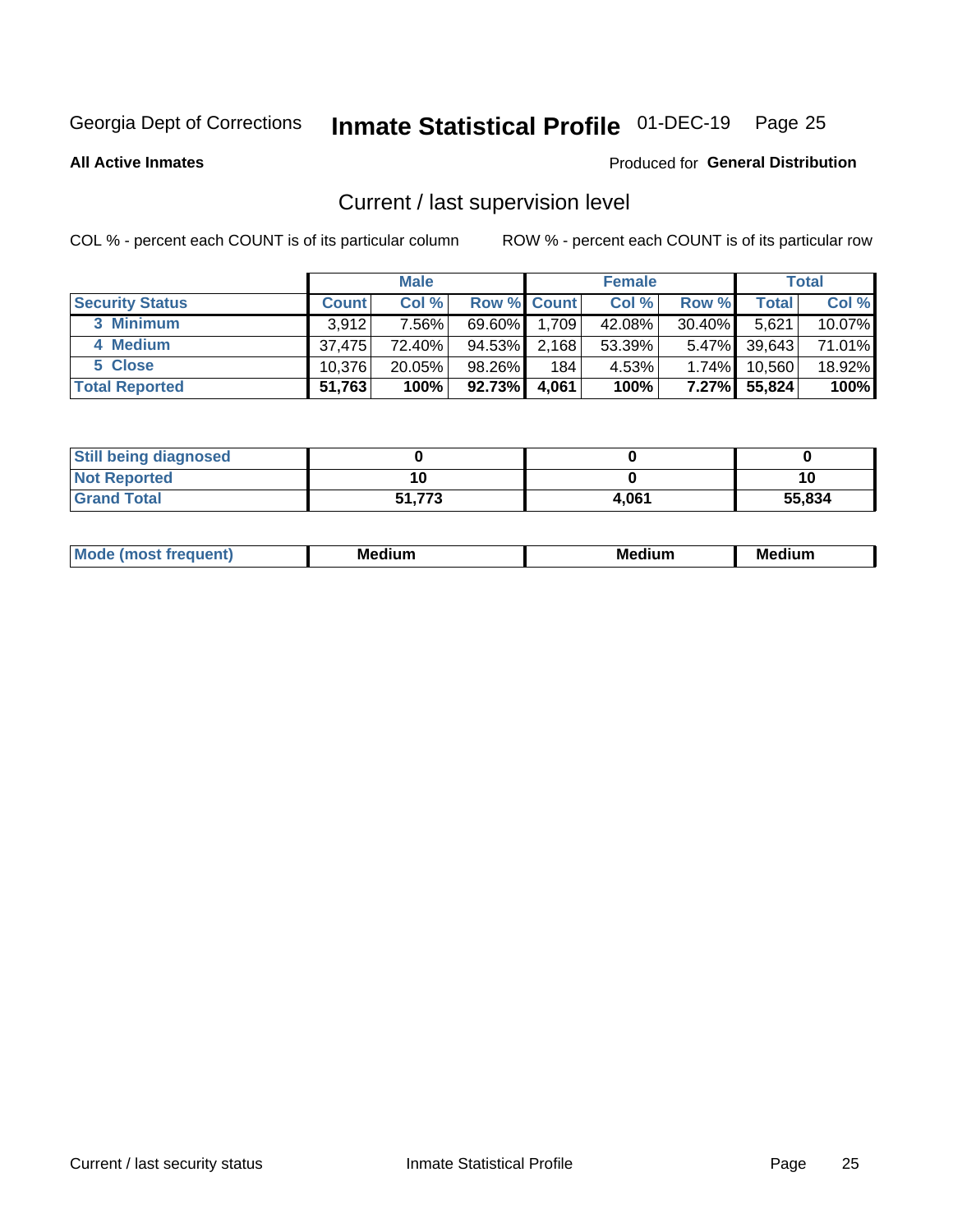# Inmate Statistical Profile 01-DEC-19 Page 26

**All Active Inmates** 

### Produced for General Distribution

# Current / last type of institution

COL % - percent each COUNT is of its particular column

|                                   |              | <b>Male</b> |             |       | <b>Female</b> |         |              | <b>Total</b> |
|-----------------------------------|--------------|-------------|-------------|-------|---------------|---------|--------------|--------------|
| <b>Type of Institution</b>        | <b>Count</b> | Col %       | Row % Count |       | Col %         | Row %   | <b>Total</b> | Col %        |
| <b>County Ci</b>                  | 5,035        | 9.78%       | 99.98%      |       | $.02\%$       | .02%    | 5,036        | 9.07%        |
| <b>Probation Detention Center</b> |              | .01%        | 100.00%     |       |               |         |              | .01%         |
| <b>State Prison</b>               | 36,491       | 70.91%      | 90.61%      | 3,782 | 93.15%        | 9.39%   | 40,273       | 72.53%       |
| <b>Transitional Center</b>        | 1,980        | 3.85%       | 89.51%      | 232   | 5.71%         | 10.49%  | 2,212        | 3.98%        |
| <b>Private Prison</b>             | 7,946        | 15.44%      | 100.00%     |       |               |         | 7,946        | 14.31%       |
| <b>County Jail</b>                | 6            | $.01\%$     | 100.00%     |       |               |         | 6            | .01%         |
| <b>Rsat - Center</b>              |              |             |             | 44    | 1.08%         | 100.00% | 44           | .08%         |
| <b>State Hospital</b>             | 3            | .01%        | 75.00%      |       | .02%          | 25.00%  | 4            | .01%         |
| <b>Total Reported</b>             | 51,463       | 100%        | 92.69%      | 4,060 | 100%          | 7.31%   | 55,523       | 100%         |

| $^{\mathrm{H}}$ Not.<br>Reported |      |       |        |
|----------------------------------|------|-------|--------|
| Total                            | ,463 | 4,060 | 55,523 |

| Mode (most frequent) | <b>State Prison</b> | <b>State Prison</b> | <b>State Prisonl</b> |
|----------------------|---------------------|---------------------|----------------------|
|                      |                     |                     |                      |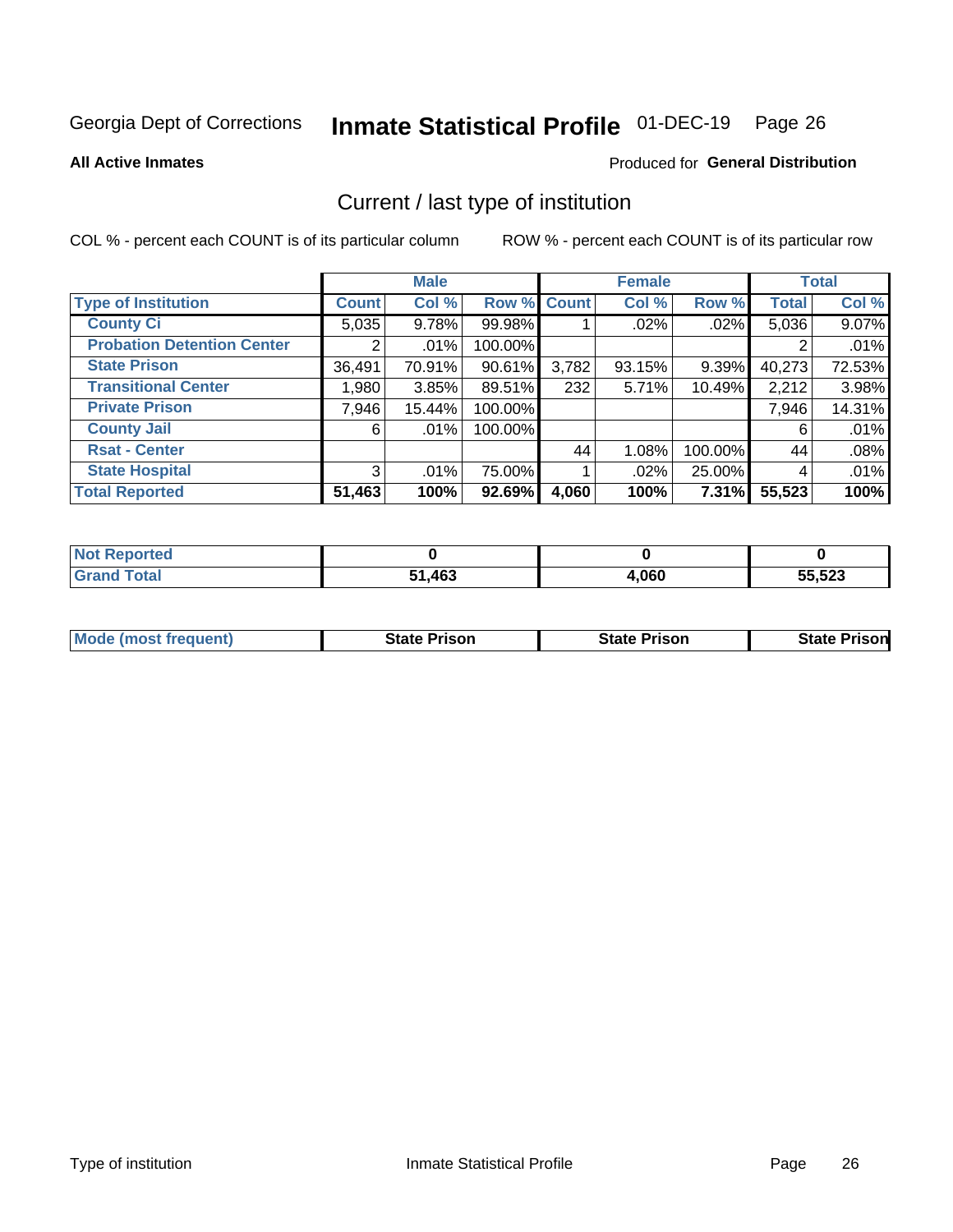# Inmate Statistical Profile 01-DEC-19 Page 27

#### **All Active Inmates**

### Produced for General Distribution

### Institution type - transitional centers

COL % - percent each COUNT is of its particular column

|                                          |              | <b>Male</b> |         |                | <b>Female</b> |         |                | <b>Total</b> |
|------------------------------------------|--------------|-------------|---------|----------------|---------------|---------|----------------|--------------|
| <b>Institution Type - Trans. Centers</b> | <b>Count</b> | Col %       | Row %   | <b>Count</b>   | Col %         | Row %   | <b>Total</b>   | Col %        |
| <b>Albany Tc</b>                         | 2            | .09%        | 100.00% |                |               |         | 2              | .08%         |
| <b>Arrendale State Prison</b>            |              |             |         | 124            | 34.83%        | 100.00% | 124            | 4.92%        |
| <b>Atlanta Tc</b>                        | 271          | 12.53%      | 100.00% |                |               |         | 271            | 10.76%       |
| <b>Augusta Tc</b>                        | 223          | 10.31%      | 100.00% |                |               |         | 223            | 8.86%        |
| <b>Bacon Tc</b>                          | 50           | 2.31%       | 100.00% |                |               |         | 50             | 1.99%        |
| <b>Charles D. Hudson Tc</b>              | 152          | 7.03%       | 100.00% |                |               |         | 152            | 6.04%        |
| <b>Clayton Tc</b>                        | 372          | 17.21%      | 100.00% |                |               |         | 372            | 14.77%       |
| <b>Coastal Tc</b>                        | 254          | 11.75%      | 100.00% |                |               |         | 254            | 10.09%       |
| <b>Columbus Tc</b>                       | 135          | 6.24%       | 100.00% |                |               |         | 135            | 5.36%        |
| <b>Macon Tc</b>                          | 155          | 7.17%       | 100.00% |                |               |         | 155            | 6.16%        |
| <b>Macon Womens Tc</b>                   |              |             |         | $\overline{2}$ | .56%          | 100.00% | $\overline{2}$ | .08%         |
| <b>Metro Tc</b>                          |              |             |         | 230            | 64.61%        | 100.00% | 230            | 9.13%        |
| <b>Phillips State Prison</b>             | 182          | 8.42%       | 100.00% |                |               |         | 182            | 7.23%        |
| <b>Savannah Mens Tc</b>                  | 1            | .05%        | 100.00% |                |               |         |                | .04%         |
| <b>Smith Tc</b>                          | 207          | 9.57%       | 100.00% |                |               |         | 207            | 8.22%        |
| <b>Valdosta Tc</b>                       | 158          | 7.31%       | 100.00% |                |               |         | 158            | 6.27%        |
| <b>Total Reported</b>                    | 2,162        | 100%        | 85.86%  | 356            | 100%          | 14.14%  | 2,518          | 100%         |

| Reportea     |       |     |       |
|--------------|-------|-----|-------|
| <b>Total</b> | 2,162 | 356 | 2,518 |

| Mode (most frequent) | <b>Clayton Tc</b> | Metro Tc | <b>Clayton Tc</b> |
|----------------------|-------------------|----------|-------------------|
|                      |                   |          |                   |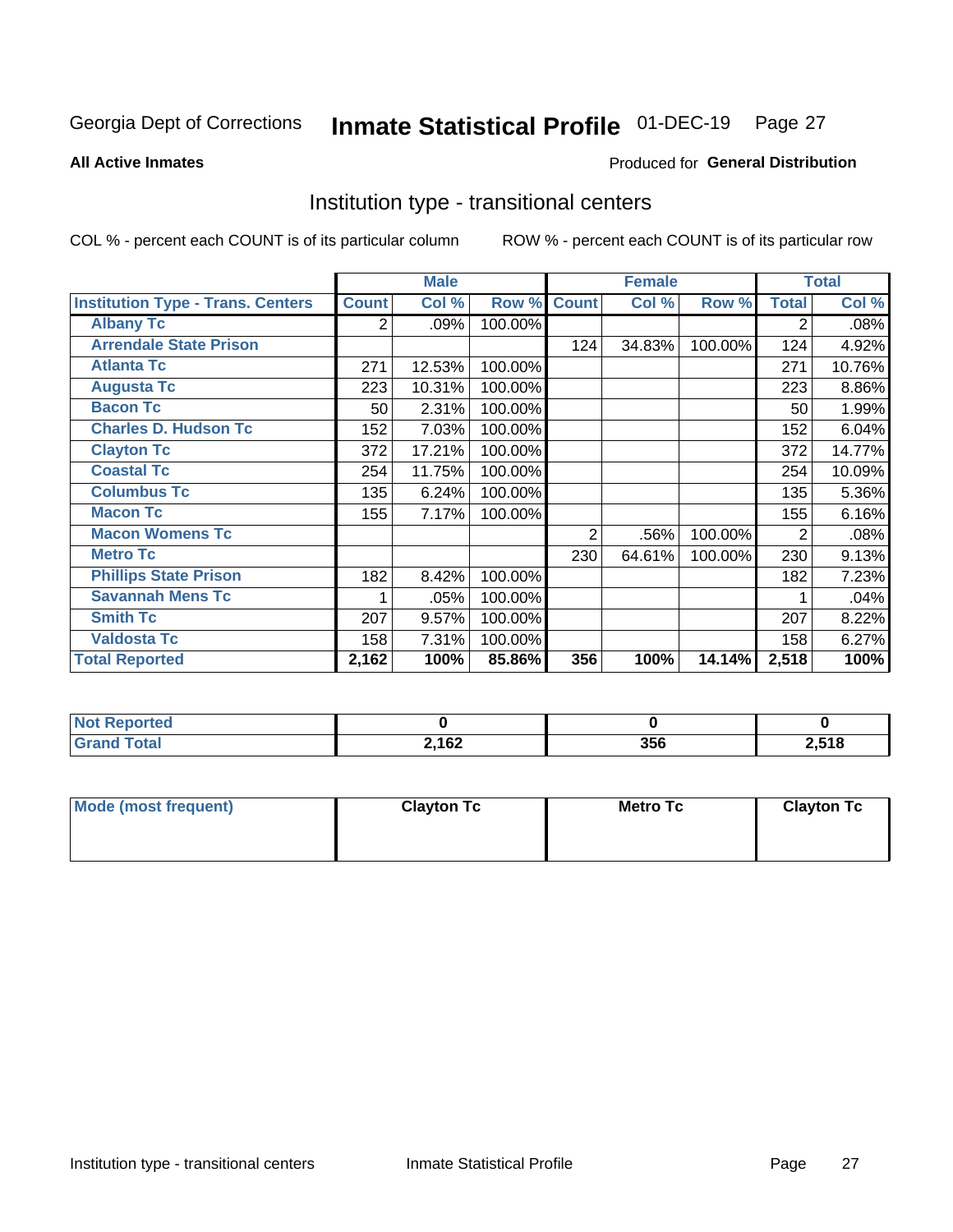# Inmate Statistical Profile 01-DEC-19 Page 28

#### **All Active Inmates**

#### Produced for General Distribution

### Institution type - county prisons

COL % - percent each COUNT is of its particular column

|                                          |                | <b>Male</b> |         |              | <b>Female</b> |       |                | <b>Total</b> |
|------------------------------------------|----------------|-------------|---------|--------------|---------------|-------|----------------|--------------|
| <b>Institution Type - County Prisons</b> | <b>Count</b>   | Col %       | Row %   | <b>Count</b> | Col %         | Row % | <b>Total</b>   | Col %        |
| <b>Adoc</b>                              | 18             | .36%        | 100.00% |              |               |       | 18             | .36%         |
| <b>Baldwin County Ci</b>                 | 1              | .02%        | 100.00% |              |               |       | 1              | .02%         |
| <b>Bulloch County Ci</b>                 | 154            | 3.06%       | 100.00% |              |               |       | 154            | 3.06%        |
| <b>Calhoun County Ci</b>                 | 1              | .02%        | 100.00% |              |               |       | 1              | .02%         |
| <b>Carroll County Ci</b>                 | 250            | 4.97%       | 100.00% |              |               |       | 250            | 4.96%        |
| <b>Chattooga County Ci</b>               | 1              | .02%        | 100.00% |              |               |       | 1              | .02%         |
| <b>Clarke County Ci</b>                  | 157            | 3.12%       | 100.00% |              |               |       | 157            | 3.12%        |
| <b>Clayton County Ci</b>                 | 261            | 5.18%       | 100.00% |              |               |       | 261            | 5.18%        |
| <b>Colquitt County Ci</b>                | 193            | 3.83%       | 100.00% |              |               |       | 193            | 3.83%        |
| <b>Coweta County Ci</b>                  | 245            | 4.87%       | 100.00% |              |               |       | 245            | 4.86%        |
| <b>Decatur County Ci</b>                 | 181            | 3.59%       | 100.00% |              |               |       | 181            | 3.59%        |
| <b>Effingham County Ci</b>               | 196            | 3.89%       | 100.00% |              |               |       | 196            | 3.89%        |
| <b>Floyd County Ci</b>                   | 443            | 8.80%       | 100.00% |              |               |       | 443            | 8.80%        |
| <b>Fulton County Ci</b>                  | 8              | .16%        | 100.00% |              |               |       | 8              | .16%         |
| <b>Gilmer County Ci</b>                  | $\overline{2}$ | .04%        | 100.00% |              |               |       | $\overline{2}$ | .04%         |
| <b>Grady County Ci</b>                   | $\overline{2}$ | .04%        | 100.00% |              |               |       | $\overline{2}$ | .04%         |
| <b>Gwinnett County Ci</b>                | 225            | 4.47%       | 100.00% |              |               |       | 225            | 4.47%        |
| <b>Hall County Ci</b>                    | 218            | 4.33%       | 100.00% |              |               |       | 218            | 4.33%        |
| <b>Hancock County Ci</b>                 | 1              | .02%        | 100.00% |              |               |       | 1              | .02%         |
| <b>Harris County Ci</b>                  | 155            | 3.08%       | 100.00% |              |               |       | 155            | 3.08%        |
| <b>Hart County Ci</b>                    | 4              | .08%        | 100.00% |              |               |       | 4              | .08%         |
| <b>Jackson County Ci</b>                 | 157            | 3.12%       | 100.00% |              |               |       | 157            | 3.12%        |
| Jefferson County Ci                      | 193            | 3.83%       | 100.00% |              |               |       | 193            | 3.83%        |
| <b>Meriwether County Ci</b>              | 2              | .04%        | 100.00% |              |               |       | $\overline{2}$ | .04%         |
| <b>Miller County Ci</b>                  | 1              | .02%        | 100.00% |              |               |       | $\mathbf{1}$   | .02%         |
| <b>Mitchell County Ci</b>                | 142            | 2.82%       | 100.00% |              |               |       | 142            | 2.82%        |
| <b>Morgan County Ci</b>                  | 1              | .02%        | 100.00% |              |               |       | 1              | .02%         |
| <b>Muscogee County Ci</b>                | 531            | 10.55%      | 100.00% |              |               |       | 531            | 10.54%       |
| <b>Richmond County Ci</b>                | 240            | 4.77%       | 100.00% |              |               |       | 240            | 4.77%        |
| <b>Screven County Ci</b>                 | 148            | 2.94%       | 100.00% |              |               |       | 148            | 2.94%        |
| <b>Spalding County Ci</b>                | 390            | 7.75%       | 100.00% |              |               |       | 390            | 7.74%        |
| <b>Stewart County Ci</b>                 | $\overline{2}$ | .04%        | 100.00% |              |               |       | $\overline{2}$ | .04%         |
| <b>Sumter County Ci</b>                  | 357            | 7.09%       | 100.00% |              |               |       | 357            | 7.09%        |
| <b>Terrell County Ci</b>                 | 140            | 2.78%       | 100.00% |              |               |       | 140            | 2.78%        |
| <b>Thomas County Ci</b>                  | 4              | .08%        | 100.00% |              |               |       | 4              | .08%         |
| <b>Tift County Ci</b>                    | 3              | .06%        | 100.00% |              |               |       | 3              | .06%         |
| <b>Upson County Ci</b>                   | 1              | .02%        | 100.00% |              |               |       | $\mathbf 1$    | .02%         |
| <b>Walker County Ci</b>                  | 3              | .06%        | 100.00% |              |               |       | $\mathbf{3}$   | .06%         |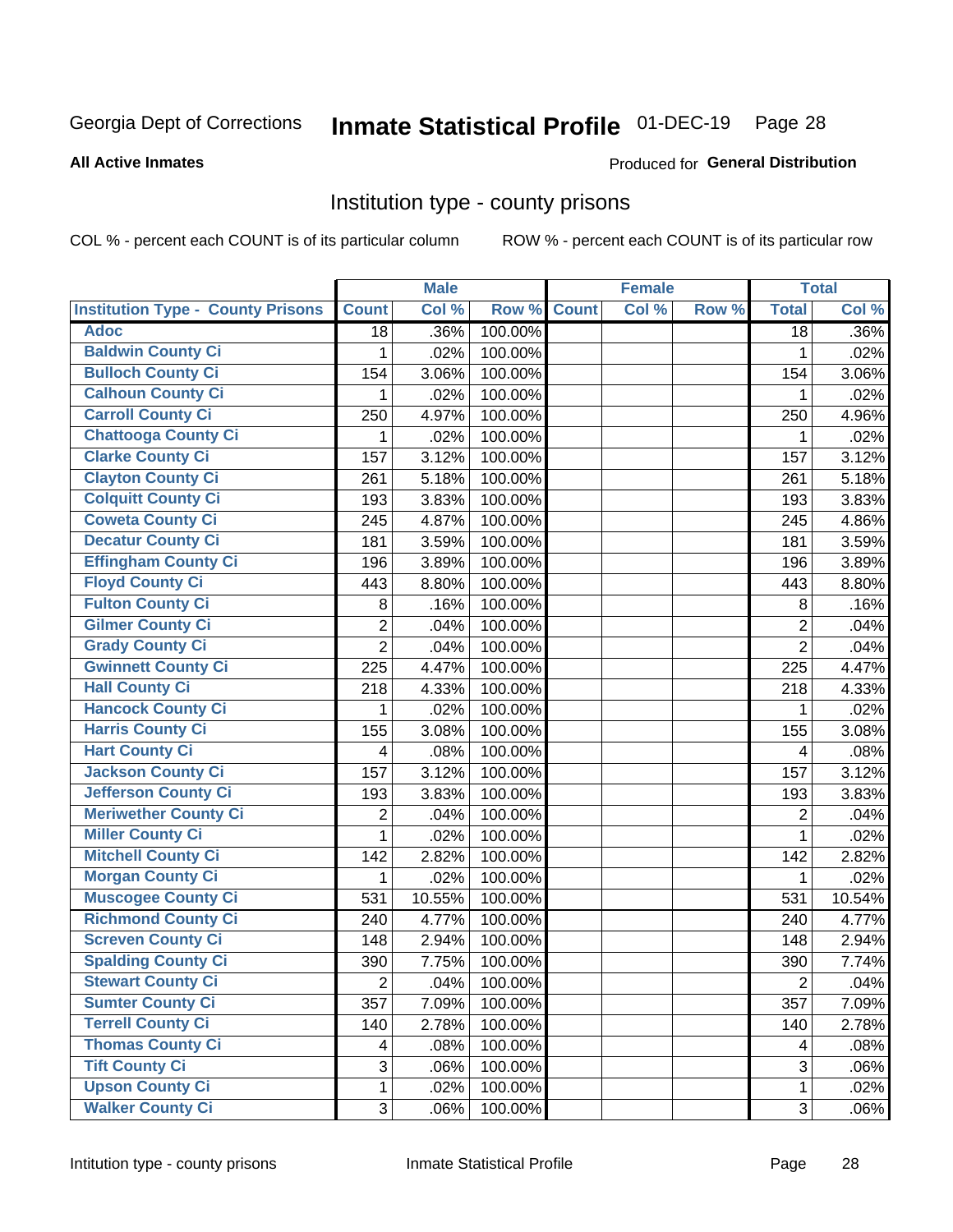# Inmate Statistical Profile 01-DEC-19 Page 29

**All Active Inmates** 

### **Produced for General Distribution**

### Institution type - county prisons

COL % - percent each COUNT is of its particular column

|                                          |              | <b>Male</b> |                    | <b>Female</b> |         |       | <b>Total</b> |
|------------------------------------------|--------------|-------------|--------------------|---------------|---------|-------|--------------|
| <b>Institution Type - County Prisons</b> | <b>Count</b> | Col%        | <b>Row % Count</b> | Col%          | Row %   | Total | Col %        |
| <b>Walton County Ci</b>                  | ⌒            | $.04\%$     | 100.00%            |               |         |       | .04%         |
| <b>Wilkes County Ci</b>                  |              | $.04\%$     | 100.00%            |               |         |       | .04%         |
| <b>Womens Ci</b>                         |              |             |                    | 100.00%       | 100.00% |       | .02%         |
| <b>Total Reported</b>                    | 5,035        | $100\%$     | 99.98%             | 100%          | $.02\%$ | 5,036 | 100%         |

| τeα    |                      |       |
|--------|----------------------|-------|
| ______ | <b>E OOE</b><br>,ບວວ | 5,036 |

| Mode (most frequent) | <b>Muscogee County Ci</b> | <b>Womens Cil Muscogee County</b> |
|----------------------|---------------------------|-----------------------------------|
|                      |                           |                                   |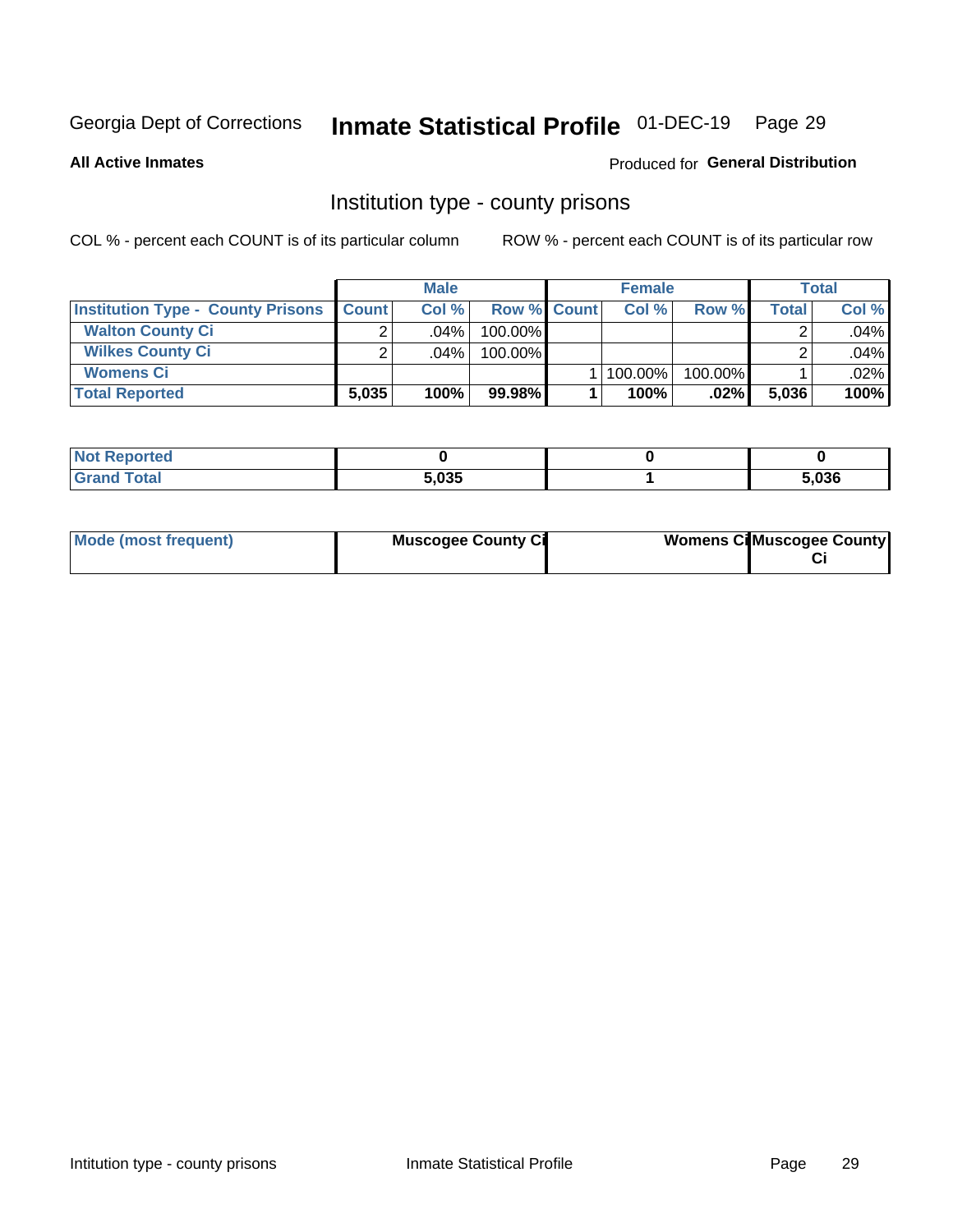# Inmate Statistical Profile 01-DEC-19 Page 30

#### **All Active Inmates**

#### Produced for General Distribution

### Institution type - state prisons

COL % - percent each COUNT is of its particular column

|                                         |              | <b>Male</b> |         |              | <b>Female</b> |         | <b>Total</b> |       |
|-----------------------------------------|--------------|-------------|---------|--------------|---------------|---------|--------------|-------|
| <b>Institution Type - State Prisons</b> | <b>Count</b> | Col %       | Row %   | <b>Count</b> | Col %         | Row %   | <b>Total</b> | Col % |
| <b>Arrendale State Prison</b>           |              |             |         | 1,714        | 45.32%        | 100.00% | 1,714        | 4.26% |
| <b>Augusta State Med. Prison</b>        | 1,178        | 3.23%       | 99.92%  | 1            | .03%          | .08%    | 1,179        | 2.93% |
| <b>Autry State Prison</b>               | 1,592        | 4.36%       | 100.00% |              |               |         | 1,592        | 3.95% |
| <b>Baldwin State Prison</b>             | 956          | 2.62%       | 100.00% |              |               |         | 956          | 2.37% |
| <b>Burruss Correctional Training</b>    | 784          | 2.15%       | 100.00% |              |               |         | 784          | 1.95% |
| <b>Ctr</b>                              |              |             |         |              |               |         |              |       |
| <b>Calhoun State Prison</b>             | 1,672        | 4.58%       | 100.00% |              |               |         | 1,672        | 4.15% |
| <b>Central State Prison</b>             | 1,155        | 3.17%       | 100.00% |              |               |         | 1,155        | 2.87% |
| <b>Chatham State Prison</b>             | 5            | .01%        | 100.00% |              |               |         | 5            | .01%  |
| <b>Coastal State Prison</b>             | 1,666        | 4.57%       | 100.00% |              |               |         | 1,666        | 4.14% |
| <b>Dodge State Prison</b>               | 1,251        | 3.43%       | 100.00% |              |               |         | 1,251        | 3.11% |
| <b>Dooly State Prison</b>               | 1,717        | 4.71%       | 100.00% |              |               |         | 1,717        | 4.26% |
| <b>Emanuel Womens Facility</b>          |              |             |         | 415          | 10.97%        | 100.00% | 415          | 1.03% |
| <b>Ga Diag Class Prison</b>             | 3,618        | 9.91%       | 100.00% |              |               |         | 3,618        | 8.98% |
| <b>Ga State Prison</b>                  | 1,398        | 3.83%       | 100.00% |              |               |         | 1,398        | 3.47% |
| <b>Hancock State Prison</b>             | 1,197        | 3.28%       | 100.00% |              |               |         | 1,197        | 2.97% |
| <b>Hays State Prison</b>                | 1,045        | 2.86%       | 100.00% |              |               |         | 1,045        | 2.59% |
| <b>Helms Facility</b>                   | 16           | .04%        | 41.03%  | 23           | .61%          | 58.97%  | 39           | .10%  |
| <b>Johnson State Prison</b>             | 1,569        | 4.30%       | 100.00% |              |               |         | 1,569        | 3.90% |
| <b>Lee State Prison</b>                 | 760          | 2.08%       | 100.00% |              |               |         | 760          | 1.89% |
| <b>Long Unit</b>                        | 224          | .61%        | 100.00% |              |               |         | 224          | .56%  |
| <b>Lowndes Unit</b>                     | 5            | .01%        | 100.00% |              |               |         | 5            | .01%  |
| <b>Macon State Prison</b>               | 1,706        | 4.68%       | 100.00% |              |               |         | 1,706        | 4.24% |
| <b>Metro Reentry Facility</b>           | 347          | .95%        | 100.00% |              |               |         | 347          | .86%  |
| <b>Metro State Prison (W)</b>           |              |             |         | $\mathbf 1$  | .03%          | 100.00% | 1            | .01%  |
| <b>Montgomery State Prison</b>          | 420          | 1.15%       | 100.00% |              |               |         | 420          | 1.04% |
| <b>Phillips State Prison</b>            | 1,061        | 2.91%       | 100.00% |              |               |         | 1,061        | 2.63% |
| <b>Pulaski State Prison</b>             |              |             |         | 1,190        | 31.46%        | 100.00% | 1,190        | 2.95% |
| <b>Putnam State Prison</b>              | $\mathbf{1}$ | .01%        | 100.00% |              |               |         | 1            | .01%  |
| <b>Rogers State Prison</b>              | 1,410        | 3.86%       | 100.00% |              |               |         | 1,410        | 3.50% |
| <b>Rutledge State Prison</b>            | 628          | 1.72%       | 100.00% |              |               |         | 628          | 1.56% |
| <b>Smith State Prison</b>               | 1,523        | 4.17%       | 100.00% |              |               |         | 1,523        | 3.78% |
| <b>Telfair State Prison</b>             | 1,400        | 3.84%       | 100.00% |              |               |         | 1,400        | 3.48% |
| <b>Valdosta State Prison</b>            | 830          | 2.27%       | 100.00% |              |               |         | 830          | 2.06% |
| <b>Walker State Prison</b>              | 415          | 1.14%       | 100.00% |              |               |         | 415          | 1.03% |
| <b>Ware State Prison</b>                | 1,523        | 4.17%       | 100.00% |              |               |         | 1,523        | 3.78% |
| <b>Washington State Prison</b>          | 1,569        | 4.30%       | 100.00% |              |               |         | 1,569        | 3.90% |
| <b>Wayne State Prison</b>               | $\mathbf{1}$ | .01%        | 100.00% |              |               |         | 1            | .01%  |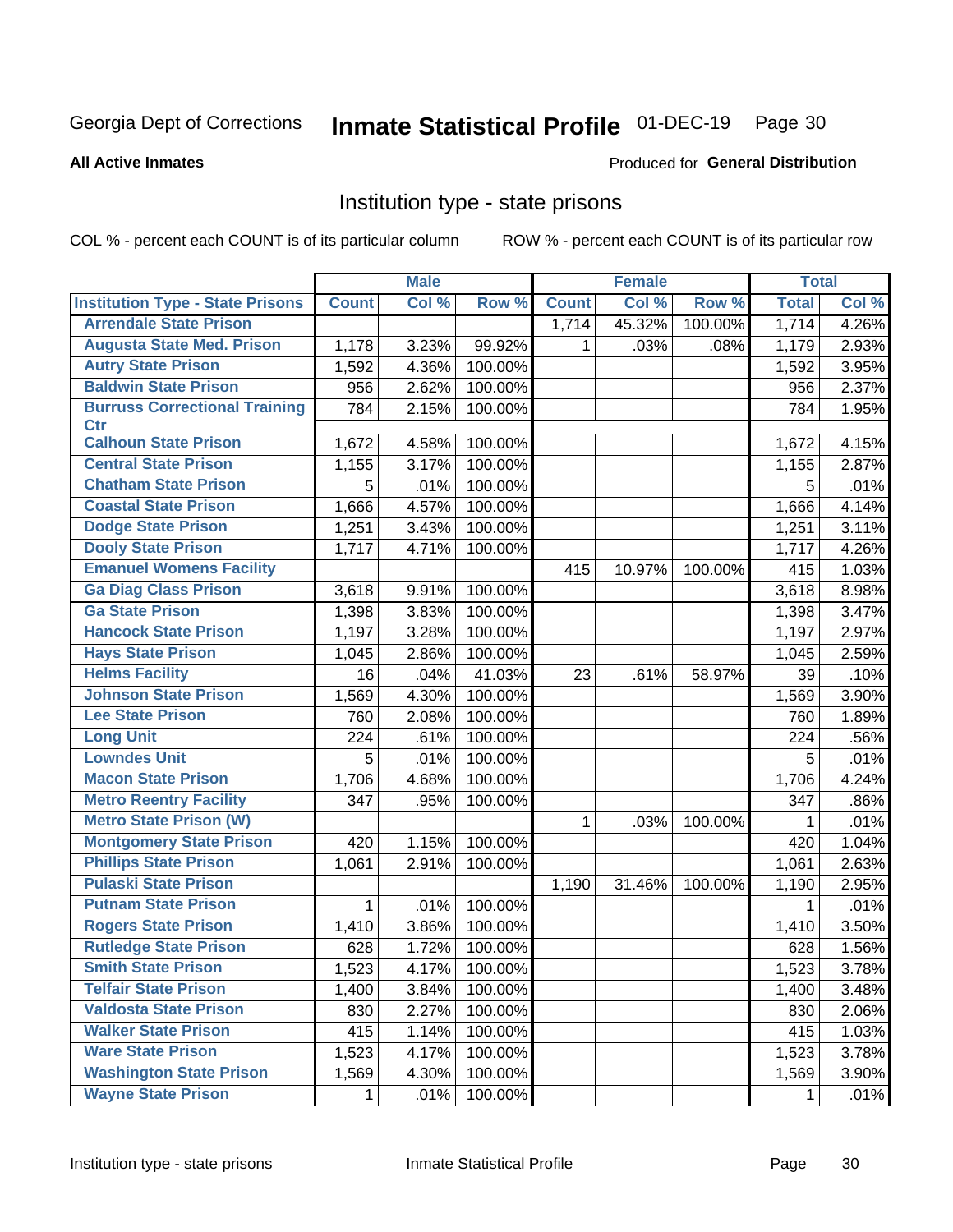# Inmate Statistical Profile 01-DEC-19 Page 31

**All Active Inmates** 

Produced for General Distribution

## Institution type - state prisons

COL % - percent each COUNT is of its particular column

|                                         |              | <b>Male</b>                 |         |              | <b>Female</b>                 |          | <b>Total</b>                   |        |
|-----------------------------------------|--------------|-----------------------------|---------|--------------|-------------------------------|----------|--------------------------------|--------|
| <b>Institution Type - State Prisons</b> | <b>Count</b> | Col %                       | Row %   | <b>Count</b> | Col %                         | Row %    | <b>Total</b>                   | Col %  |
| <b>Whitworth Women'S Facility</b>       |              |                             |         | 438          | $11.58\%$                     | 100.00%  | 438                            | 1.09%  |
| <b>Wilcox State Prison</b>              | .849         | 5.07%                       | 100.00% |              |                               |          | 1,849                          | 4.59%  |
| <b>Total Reported</b>                   | 36,491       | 100%                        | 90.61%  | 3,782        | 100%                          | $9.39\%$ | 40,273                         | 100%   |
|                                         |              |                             |         |              |                               |          |                                |        |
| <b>Not Reported</b>                     |              | 0                           |         |              | 0                             |          | 0                              |        |
| <b>Grand Total</b>                      |              | 36,491                      |         |              | 3,782                         |          |                                | 40.273 |
| <b>Mode (most frequent)</b>             |              | <b>Ga Diag Class Prison</b> |         |              | <b>Arrendale State Prison</b> |          | <b>Ga Diag Class</b><br>Prison |        |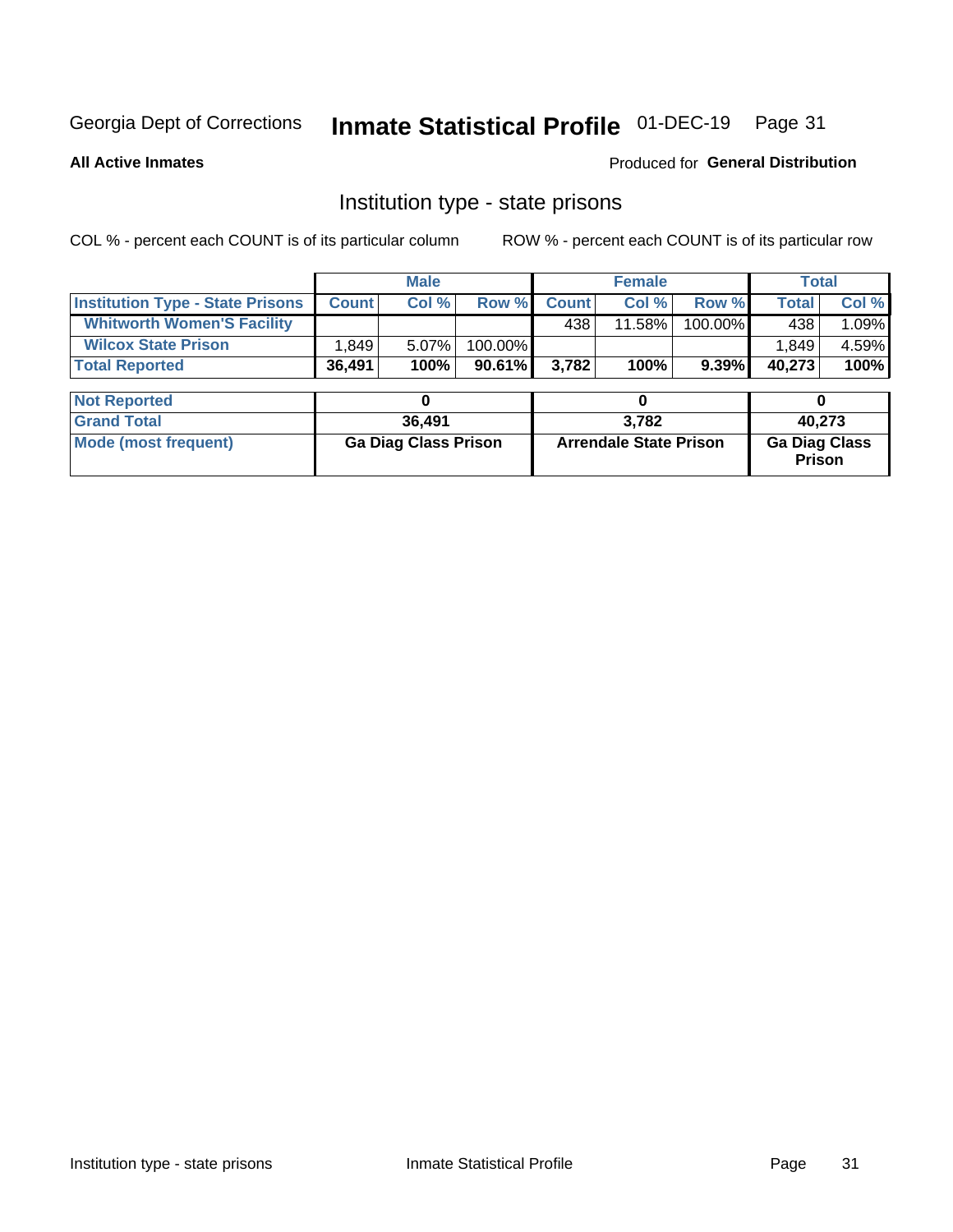# Inmate Statistical Profile 01-DEC-19 Page 32

**All Active Inmates** 

### Produced for General Distribution

### Institution type - private prisons

COL % - percent each COUNT is of its particular column

|                                           |              | <b>Male</b> |                    | <b>Female</b> |       |       | <b>Total</b> |
|-------------------------------------------|--------------|-------------|--------------------|---------------|-------|-------|--------------|
| <b>Institution Type - Private Prisons</b> | <b>Count</b> | Col %       | <b>Row % Count</b> | Col %         | Row % | Total | Col %        |
| <b>Coffee Corr Facility</b>               | 2.626        | $33.05\%$   | 100.00%            |               |       | 2,626 | 33.05%       |
| <b>Jenkins Corr Facility</b>              | 1.142        | 14.37%      | $100.00\%$         |               |       | 1,142 | 14.37%       |
| <b>Riverbend Corr Facility</b>            | 1,531        | 19.27%      | 100.00%            |               |       | 1,531 | 19.27%       |
| <b>Wheeler Corr Facility</b>              | 2.647        | $33.31\%$   | 100.00%            |               |       | 2,647 | 33.31%       |
| <b>Total Reported</b>                     | 7,946        | 100%        | $100\%$            |               | %।    | 7,946 | 100%         |

| <b>Not</b><br>' Reported |       |       |
|--------------------------|-------|-------|
| <b>Total</b>             | 7,946 | 7,946 |

| <b>Mode (most frequent)</b> | <b>Wheeler Corr Facility</b> | <b>Null</b> | <b>Wheeler Corr</b><br><b>Facility</b> |
|-----------------------------|------------------------------|-------------|----------------------------------------|
|-----------------------------|------------------------------|-------------|----------------------------------------|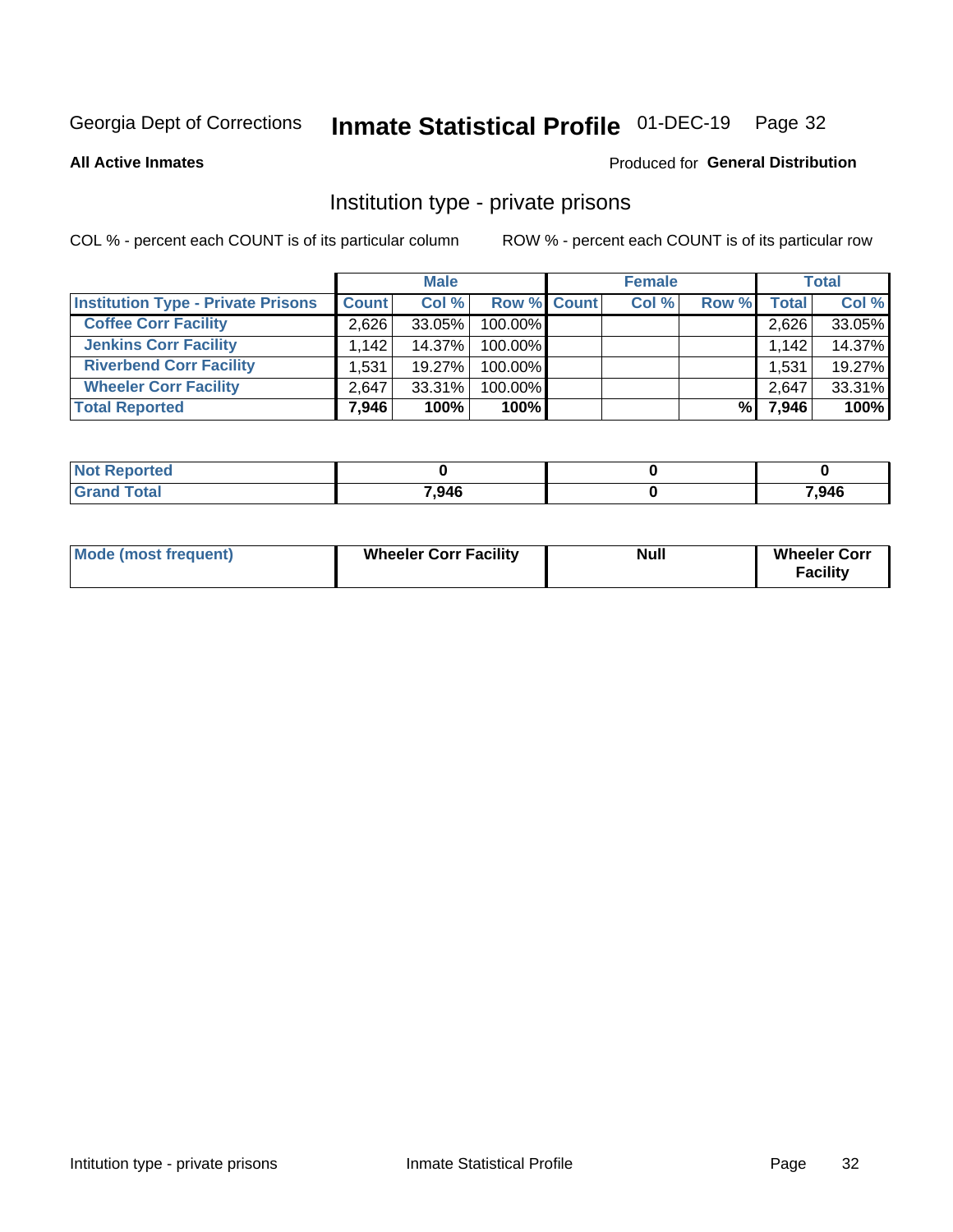# Inmate Statistical Profile 01-DEC-19 Page 33

**All Active Inmates** 

### Produced for General Distribution

# Institution type - inmate boot camp

COL % - percent each COUNT is of its particular column

|                                      |              | <b>Male</b> |               |              | <b>Female</b> |             | <b>Total</b> |
|--------------------------------------|--------------|-------------|---------------|--------------|---------------|-------------|--------------|
| <b>Institution Type - Boot Camps</b> | <b>Count</b> | Col %       | <b>Row %I</b> | <b>Count</b> | Col %         | Row % Total | Col %        |
| <b>Total Rported</b>                 |              |             |               |              |               |             |              |

| <b>Not Reported</b>            |  |  |
|--------------------------------|--|--|
| <b>Total</b><br>C <sub>r</sub> |  |  |

| Mod<br>uamo | Nul.<br>$- - - - - -$ | <b>Null</b> | <br>uu.<br>------ |
|-------------|-----------------------|-------------|-------------------|
|             |                       |             |                   |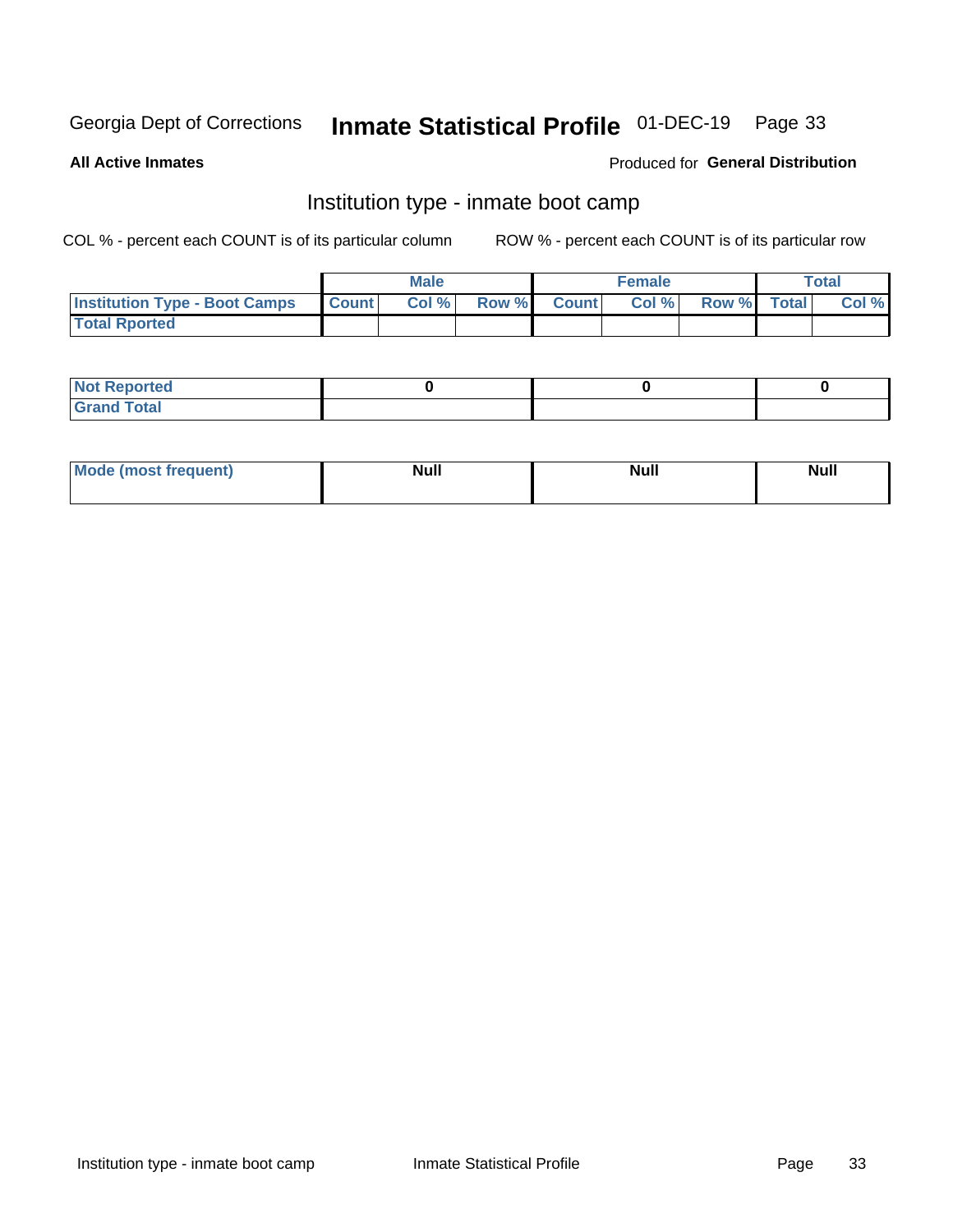# Inmate Statistical Profile 01-DEC-19 Page 34

#### **All Active Inmates**

### Produced for General Distribution

### Number of disciplinary reports

COL % - percent each COUNT is of its particular column

|                                       |              | <b>Male</b> |             |       | <b>Female</b> |        |              | <b>Total</b> |
|---------------------------------------|--------------|-------------|-------------|-------|---------------|--------|--------------|--------------|
| <b>Number of Disciplinary Reports</b> | <b>Count</b> | Col %       | Row % Count |       | Col %         | Row %  | <b>Total</b> | Col %        |
| $\bf{0}$                              | 25,123       | 48.53%      | 89.54%      | 2,934 | 72.25%        | 10.46% | 28,057       | 50.25%       |
|                                       | 6,473        | 12.50%      | 93.89%      | 421   | 10.37%        | 6.11%  | 6,894        | 12.35%       |
| $\mathbf{2}$                          | 3,679        | 7.11%       | 95.81%      | 161   | 3.96%         | 4.19%  | 3,840        | 6.88%        |
| 3                                     | 2,568        | 4.96%       | 95.86%      | 111   | 2.73%         | 4.14%  | 2,679        | 4.80%        |
|                                       | .812         | 3.50%       | 96.43%      | 67    | 1.65%         | 3.57%  | 1,879        | 3.37%        |
| 5                                     | .487         | 2.87%       | 97.13%      | 44    | 1.08%         | 2.87%  | 1,531        | 2.74%        |
| <b>More Than 5</b>                    | 10,631       | 20.53%      | 97.05%      | 323   | 7.95%         | 2.95%  | 10,954       | 19.62%       |
| <b>Total Reported</b>                 | 51,773       | 100%        | 92.73%      | 4,061 | 100%          | 7.27%  | 55,834       | 100.0%       |

| orted<br>NO: |     |       |        |
|--------------|-----|-------|--------|
| <b>Total</b> | --- | 4,061 | 55.834 |

| Mean (average)         | 4.56 | 1.83 | 4.36 |
|------------------------|------|------|------|
| <b>Median (middle)</b> |      |      |      |
| Mode (most frequent)   |      |      |      |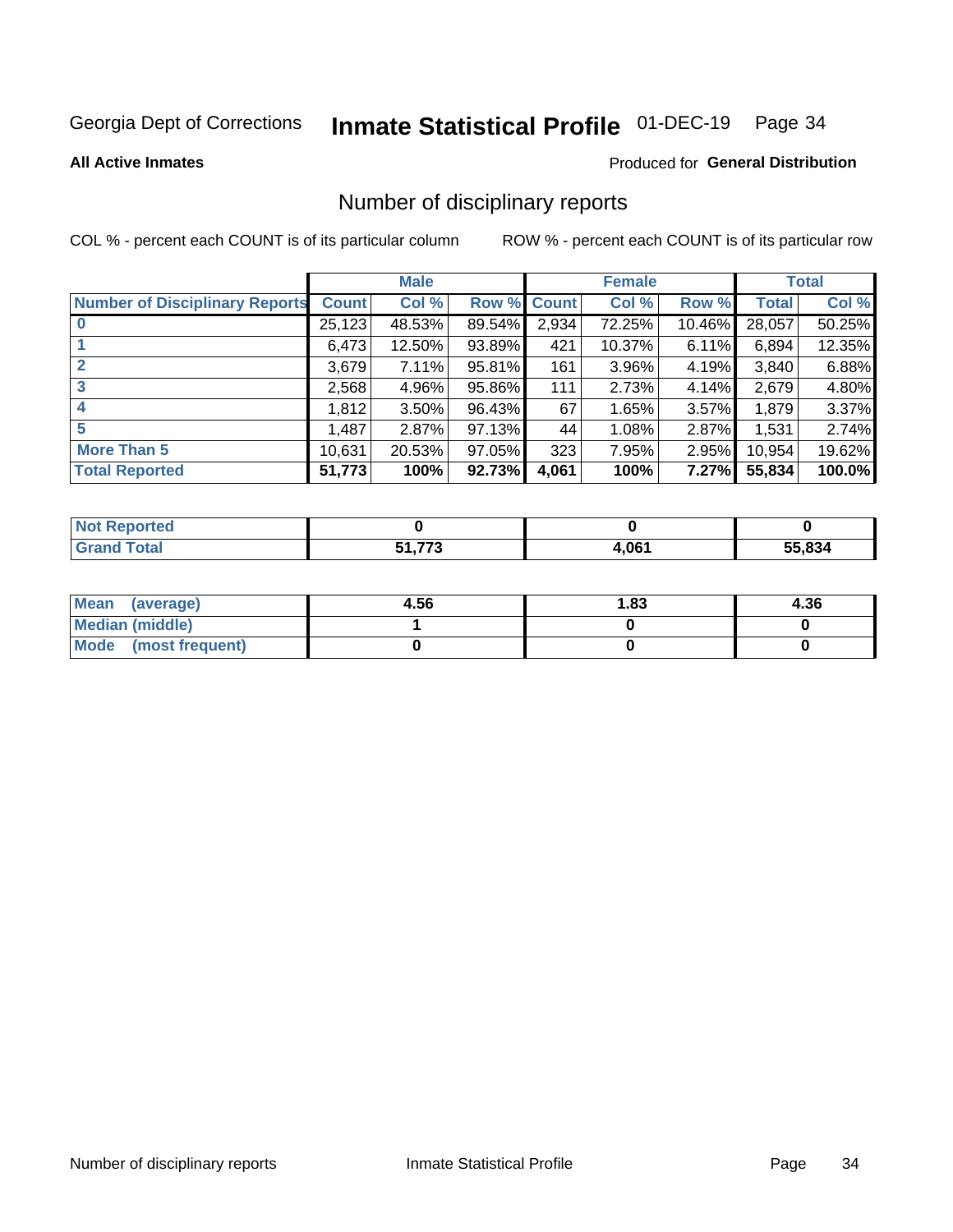# Inmate Statistical Profile 01-DEC-19 Page 35

### **All Active Inmates**

### **Produced for General Distribution**

## Number of transfers

COL % - percent each COUNT is of its particular column

|                            |         | <b>Male</b> |             |       | <b>Female</b> |          |              | <b>Total</b> |
|----------------------------|---------|-------------|-------------|-------|---------------|----------|--------------|--------------|
| <b>Number of Transfers</b> | Count l | Col %       | Row % Count |       | Col %         | Row %    | <b>Total</b> | Col %        |
|                            | 4,160   | $8.04\%$    | 81.42%      | 949   | 23.37%        | 18.58%   | 5,109        | 9.15%        |
|                            | 16,634  | 32.13%      | 90.74%      | 1,697 | 41.79%        | $9.26\%$ | 18,331       | 32.83%       |
| $\mathbf{2}$               | 7,973   | 15.40%      | 91.16%      | 773   | 19.03%        | 8.84%    | 8,746        | 15.66%       |
| 3                          | 5,411   | 10.45%      | 95.33%      | 265   | 6.53%         | 4.67%    | 5,676        | 10.17%       |
|                            | 3,624   | $7.00\%$    | 96.67%      | 125   | 3.08%         | $3.33\%$ | 3,749        | 6.71%        |
| 5                          | 2,625   | $5.07\%$    | 97.11%      | 78    | 1.92%         | 2.89%    | 2,703        | 4.84%        |
| <b>More Than 5</b>         | 11,346  | 21.91%      | 98.49%      | 174   | 4.28%         | $1.51\%$ | 11,520       | 20.63%       |
| <b>Total Reported</b>      | 51,773  | 100%        | 92.73%      | 4,061 | 100%          | 7.27%    | 55,834       | 100%         |

| Reported<br><b>NOT</b> |                     |       |       |
|------------------------|---------------------|-------|-------|
| ⊺otaì                  | ---<br>د.<br>.<br>ັ | 4,061 | 5.834 |

| Mean (average)         | 4.14 | 1.58 | 3.95 |
|------------------------|------|------|------|
| <b>Median (middle)</b> |      |      |      |
| Mode (most frequent)   |      |      |      |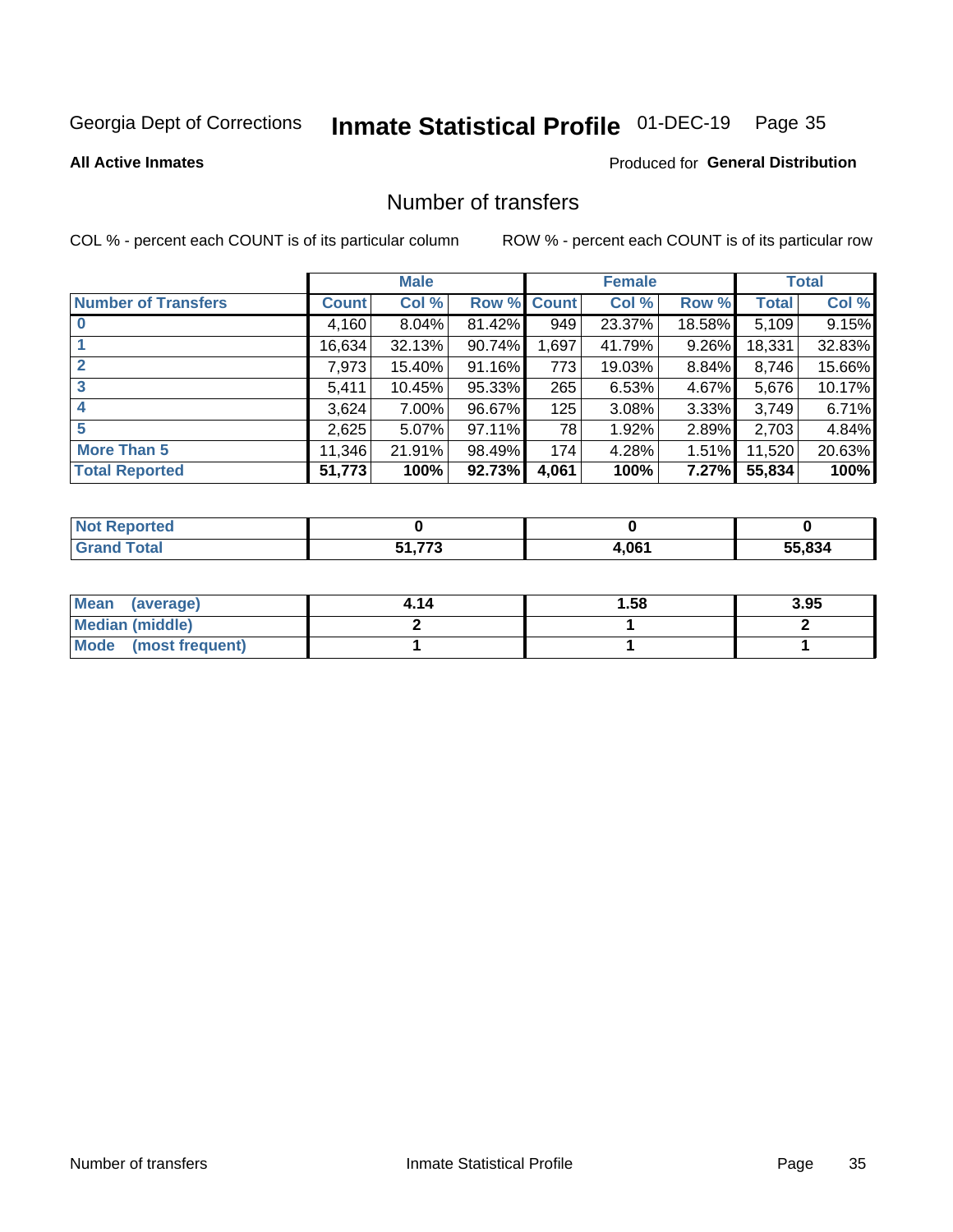# Inmate Statistical Profile 01-DEC-19 Page 36

**All Active Inmates** 

### **Produced for General Distribution**

# Number of escapes

COL % - percent each COUNT is of its particular column

|                          |              | <b>Male</b> |             |       | <b>Female</b> |       |        | <b>Total</b> |
|--------------------------|--------------|-------------|-------------|-------|---------------|-------|--------|--------------|
| <b>Number of Escapes</b> | <b>Count</b> | Col %       | Row % Count |       | Col %         | Row % | Total  | Col %        |
|                          | 51,203       | 98.90%      | 92.67%      | 4,048 | 99.68%        | 7.33% | 55,251 | 98.96%       |
|                          | 544          | 1.05%       | 97.67%      | 13    | 0.32%         | 2.33% | 557    | 1.00%        |
|                          | 23           | 0.04%       | 100.00%     |       |               |       | 23     | 0.04%        |
|                          | ⌒            | 0.01%       | 100.00%     |       |               |       | ◠      | 0.01%        |
|                          |              | 0.01%       | 100.00%     |       |               |       |        | 0.01%        |
| <b>Total Reported</b>    | 51,773       | 100%        | $92.73\%$   | 4,061 | 100%          | 7.27% | 55,834 | 100.0%       |

| <b>Not Reported</b> |               |       |       |
|---------------------|---------------|-------|-------|
| <b>Grand Total</b>  | -4 770<br>1 J | 4,061 | 5.834 |

| Mean (average)         |  | .0 <sup>4</sup> |
|------------------------|--|-----------------|
| <b>Median (middle)</b> |  |                 |
| Mode (most frequent)   |  |                 |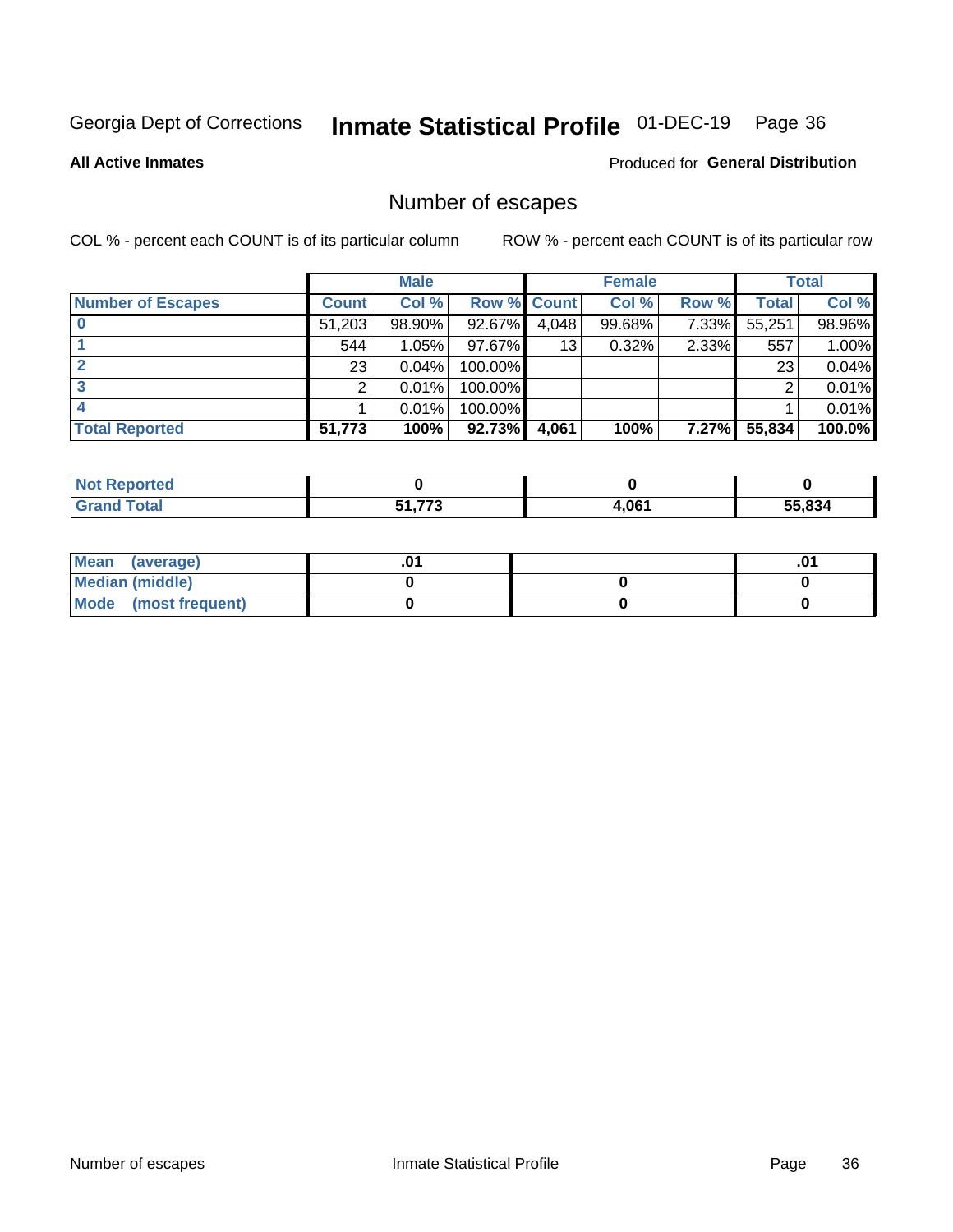# Inmate Statistical Profile 01-DEC-19 Page 37

**All Active Inmates** 

### Produced for General Distribution

# Split sentences - Probation to follow

COL % - percent each COUNT is of its particular column

|                            |              | <b>Male</b> |                 |       | <b>Female</b> |          |              | <b>Total</b> |
|----------------------------|--------------|-------------|-----------------|-------|---------------|----------|--------------|--------------|
| <b>Probation to follow</b> | <b>Count</b> | Col%        | Row % Count     |       | Col %         | Row %    | <b>Total</b> | Col %        |
| <b>Yes</b>                 | 39.196       | 75.71%      | $92.56\%$ 3.149 |       | 77.54%        | $7.44\%$ | 42,345       | 75.84%       |
| <b>No</b>                  | 12.577       | 24.29%      | 93.24%          | 912   | 22.46%        | $6.76\%$ | 13,489       | 24.16%       |
| <b>Total Reported</b>      | 51,773       | 100%        | $92.73\%$       | 4,061 | 100%          | $7.27\%$ | 55,834       | 100%         |

| ______ | ----- | 4.061 | <br>530ء |
|--------|-------|-------|----------|
|        |       |       |          |

| <b>Mode</b><br>reauent)<br>Yes<br>v^c<br>0٥<br>.<br>. .<br>$\sim$ |
|-------------------------------------------------------------------|
|-------------------------------------------------------------------|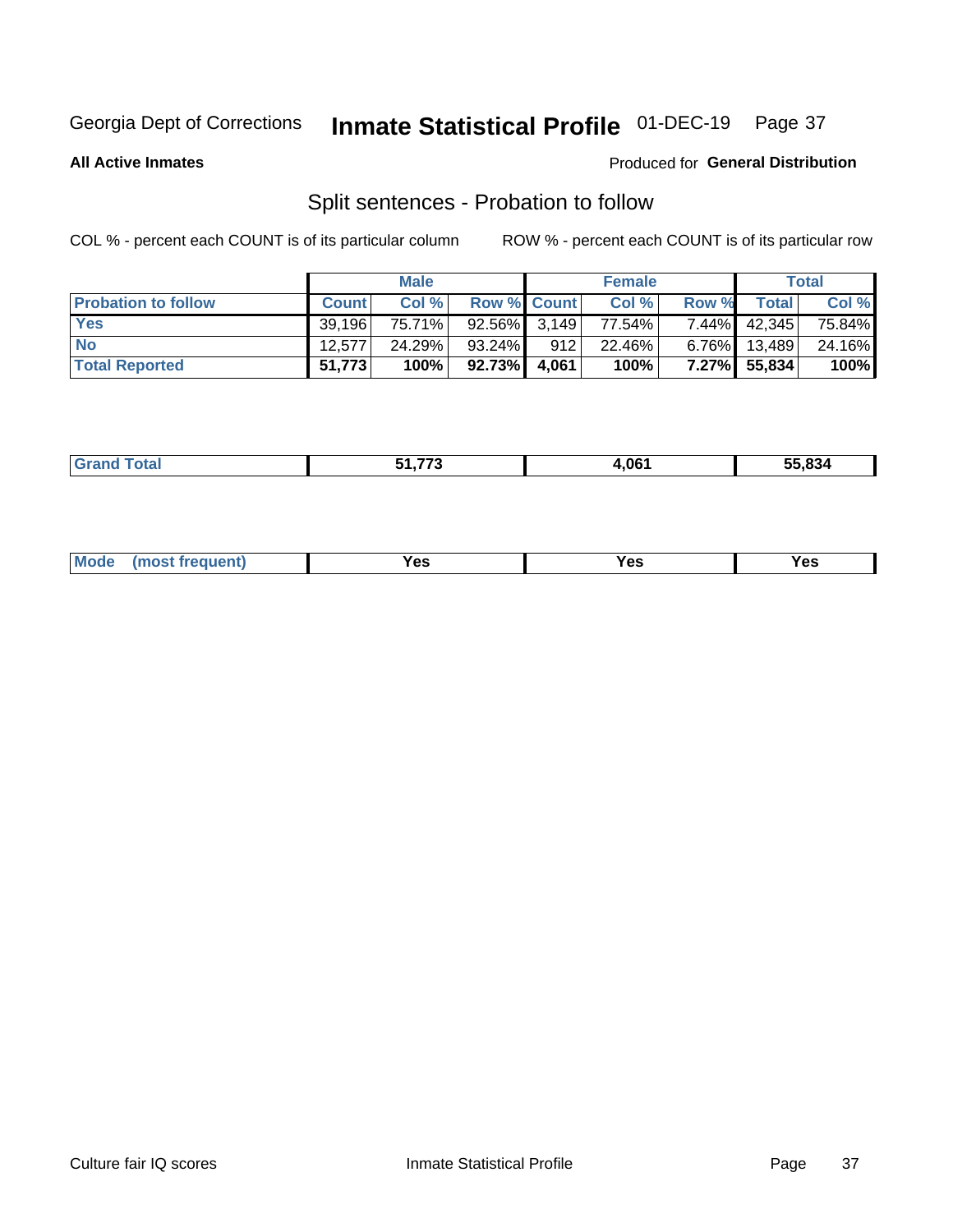# Inmate Statistical Profile 01-DEC-19 Page 38

**All Active Inmates** 

#### Produced for General Distribution

### Probable future release type of still active inmates

COL % - percent each COUNT is of its particular column

|                                         |              | <b>Male</b> |                    |     | <b>Female</b> |          | <b>Total</b> |        |
|-----------------------------------------|--------------|-------------|--------------------|-----|---------------|----------|--------------|--------|
| <b>Probable Future Release Type</b>     | <b>Count</b> | Col %       | <b>Row % Count</b> |     | Col%          | Row %    | <b>Total</b> | Col %  |
| <b>Paroled with probation to follow</b> | 21,970       | 43.92%      | $91.24\%$ 2,110    |     | 53.32%        | 8.76%    | 24,080       | 44.61% |
| Paroled w/o probation to follow         | 5,885        | 11.76%      | 91.20%             | 568 | 14.35%        | 8.80%    | 6,453        | 11.95% |
| <b>Maxout with probation to follow</b>  | 14,509       | 29.01%      | 93.99%             | 928 | 23.45%        | $6.01\%$ | 15,437       | 28.60% |
| <b>Maxout w/o probation to follow</b>   | 1,976        | 3.95%       | 94.18%             | 122 | 3.08%         | 5.82%    | 2,098        | 3.89%  |
| Life, LWOP or death sentence            | 5,682        | 11.36%      | 96.13%             | 229 | 5.79%         | 3.87%    | 5,911        | 10.95% |
| <b>Total Reported</b>                   | 50,022       | 100%        | 92.67% 3,957       |     | 100%          | $7.33\%$ | 53,979       | 100%   |

| . otal | 50,022 | 2 Q57 | 53,979 |
|--------|--------|-------|--------|

| Mode (most frequent) | <b>PAR with PROB follow</b> | <b>PAR with PROB follow</b> | <b>PAR with PROB</b> |  |
|----------------------|-----------------------------|-----------------------------|----------------------|--|
|                      |                             |                             | follow               |  |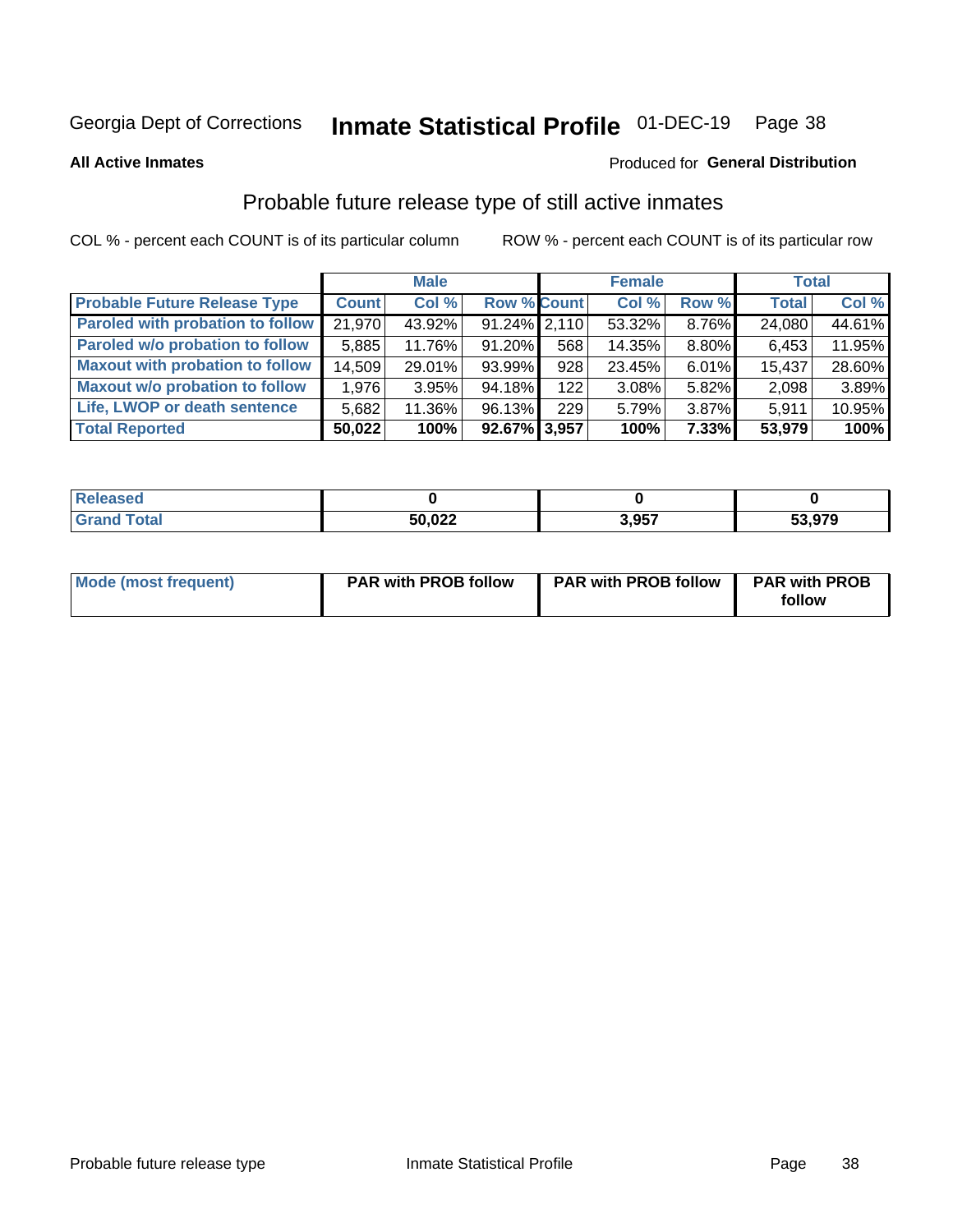### **All Active Inmates**

### **Produced for General Distribution**

# Time served in current (or last) institution

COL % - percent each COUNT is of its particular column

|                            |              | <b>Male</b> |        |              | <b>Female</b> |        |              | <b>Total</b> |
|----------------------------|--------------|-------------|--------|--------------|---------------|--------|--------------|--------------|
| <b>Time In Institution</b> | <b>Count</b> | Col %       | Row %  | <b>Count</b> | Col %         | Row %  | <b>Total</b> | Col %        |
| 0 to 3 months              | 13,703       | 26.47%      | 92.07% | 1,180        | 29.06%        | 7.93%  | 14,883       | 26.66%       |
| 3.01 to 6 months           | 6,943        | 13.41%      | 92.01% | 603          | 14.85%        | 7.99%  | 7,546        | 13.52%       |
| 6.01 to 9 months           | 5,796        | 11.20%      | 92.26% | 486          | 11.97%        | 7.74%  | 6,282        | 11.25%       |
| 9.01 to 12 months          | 3,929        | 7.59%       | 93.02% | 295          | 7.26%         | 6.98%  | 4,224        | 7.57%        |
| 12.01 to 18 months         | 5,603        | 10.82%      | 93.57% | 385          | 9.48%         | 6.43%  | 5,988        | 10.72%       |
| <b>18.01 to 24 months</b>  | 3,419        | 6.60%       | 92.86% | 263          | 6.48%         | 7.14%  | 3,682        | 6.59%        |
| $2.01$ to 3 years          | 4,205        | 8.12%       | 94.26% | 256          | 6.30%         | 5.74%  | 4,461        | 7.99%        |
| 3.01 to 4 years            | 2,512        | 4.85%       | 94.90% | 135          | 3.32%         | 5.10%  | 2,647        | 4.74%        |
| $4.01$ to 5 years          | 1,842        | 3.56%       | 94.85% | 100          | 2.46%         | 5.15%  | 1,942        | 3.48%        |
| 5.01 to 6 years            | 1,123        | 2.17%       | 94.69% | 63           | 1.55%         | 5.31%  | 1,186        | 2.12%        |
| 6.01 to 7 years            | 671          | 1.30%       | 91.04% | 66           | 1.63%         | 8.96%  | 737          | 1.32%        |
| 7.01 to 8 years            | 462          | 0.89%       | 91.67% | 42           | 1.03%         | 8.33%  | 504          | 0.90%        |
| $8.01$ to 9 years          | 336          | 0.65%       | 81.36% | 77           | 1.90%         | 18.64% | 413          | 0.74%        |
| 9.01 to 10 years           | 229          | 0.44%       | 89.11% | 28           | 0.69%         | 10.89% | 257          | 0.46%        |
| Over 10 years              | 1,000        | 1.93%       | 92.42% | 82           | 2.02%         | 7.58%  | 1,082        | 1.94%        |
| <b>Total Reported</b>      | 51,773       | 100%        | 92.73% | 4,061        | 100%          | 7.27%  | 55,834       | 100%         |

| meo<br><b>NOT</b> |                    |                    |        |
|-------------------|--------------------|--------------------|--------|
| $int^{\bullet}$   | ラフヘ<br>Г4.<br>- 11 | <b>061</b><br>7.UU | 55.834 |

| <b>Mean</b><br>(average) | 25 months | 20 months | 24 months |  |
|--------------------------|-----------|-----------|-----------|--|
| Median (middle)          | 9 months  | 7 months  | 9 months  |  |
| Mode<br>(most frequent)  | 0 months  | months    | ∖ months  |  |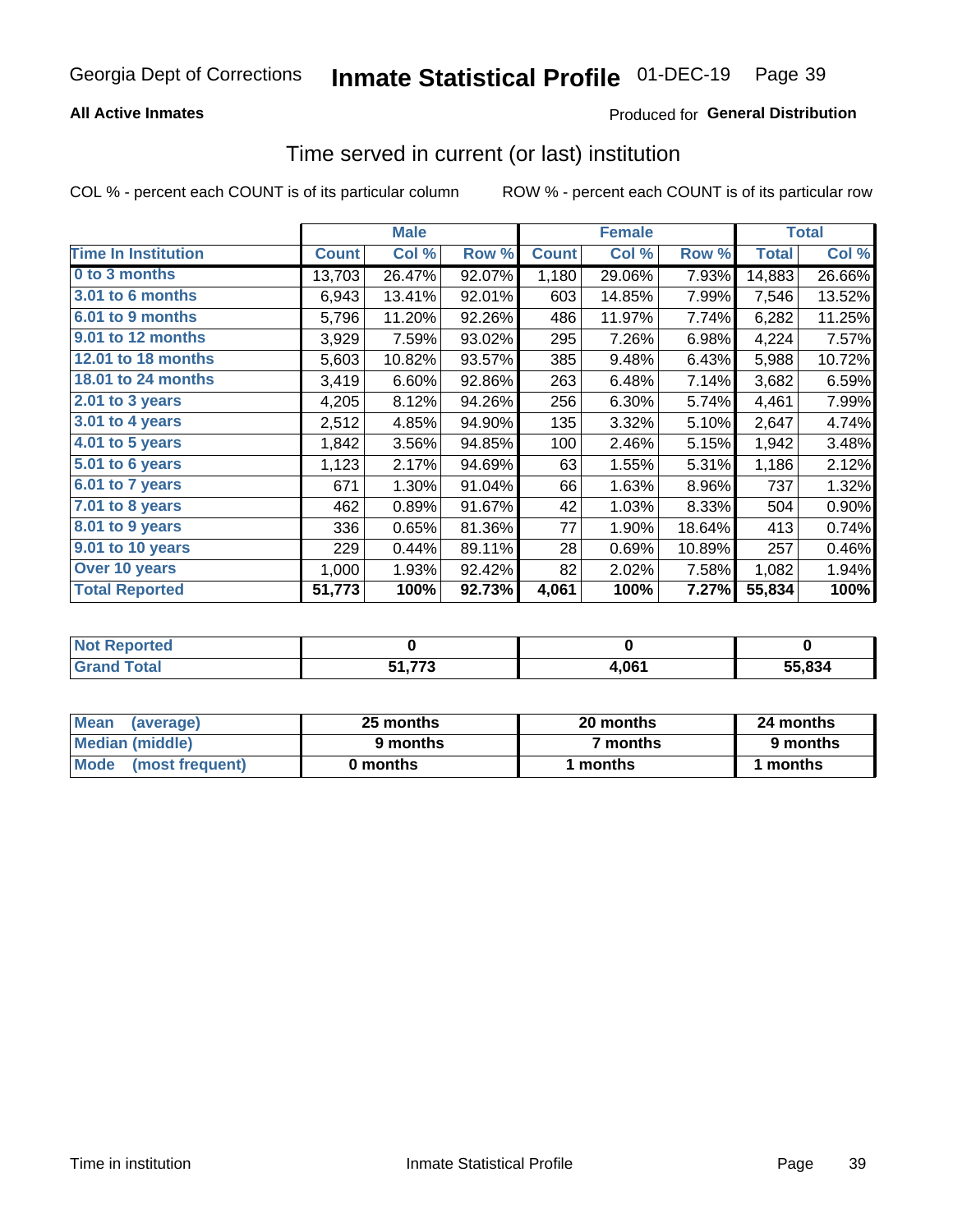#### Inmate Statistical Profile 01-DEC-19 Page 40

#### **All Active Inmates**

#### Produced for General Distribution

### Highest grade level attained

COL % - percent each COUNT is of its particular column

|                              |                 | <b>Male</b> |         |                | <b>Female</b> |        |                 | <b>Total</b> |
|------------------------------|-----------------|-------------|---------|----------------|---------------|--------|-----------------|--------------|
| <b>Grade Level</b>           | <b>Count</b>    | Col %       | Row %   | <b>Count</b>   | Col %         | Row %  | <b>Total</b>    | Col %        |
| No school at all             | $\overline{12}$ | 0.03%       | 100.00% |                |               |        | $\overline{12}$ | 0.03%        |
| <b>Grade 1</b>               | 20              | 0.06%       | 100.00% |                |               |        | 20              | 0.05%        |
| <b>Grade 2</b>               | 28              | 0.08%       | 96.55%  | 1              | 0.04%         | 3.45%  | 29              | 0.08%        |
| Grade 3                      | 62              | 0.17%       | 98.41%  | 1              | 0.04%         | 1.59%  | 63              | 0.16%        |
| <b>Grade 4</b>               | 69              | 0.19%       | 92.00%  | 6              | 0.26%         | 8.00%  | 75              | 0.20%        |
| Grade 5                      | 90              | 0.25%       | 95.74%  | 4              | 0.18%         | 4.26%  | 94              | 0.25%        |
| Grade 6                      | 331             | 0.92%       | 95.94%  | 14             | 0.62%         | 4.06%  | 345             | 0.90%        |
| Grade 7                      | 644             | 1.79%       | 94.57%  | 37             | 1.63%         | 5.43%  | 681             | 1.78%        |
| Grade 8                      | 2,334           | 6.47%       | 94.19%  | 144            | 6.36%         | 5.81%  | 2,478           | 6.47%        |
| Grade 9                      | 4,490           | 12.45%      | 95.86%  | 194            | 8.57%         | 4.14%  | 4,684           | 12.22%       |
| Grade 10                     | 6,080           | 16.86%      | 95.88%  | 261            | 11.52%        | 4.12%  | 6,341           | 16.54%       |
| Grade 11                     | 5,990           | 16.61%      | 95.31%  | 295            | 13.02%        | 4.69%  | 6,285           | 16.40%       |
| <b>Grade 12 or GED</b>       | 12,574          | 34.87%      | 93.55%  | 867            | 38.28%        | 6.45%  | 13,441          | 35.07%       |
| <b>Some tech school</b>      | 246             | 0.68%       | 83.67%  | 48             | 2.12%         | 16.33% | 294             | 0.77%        |
| <b>Completed tech school</b> | 256             | 0.71%       | 82.32%  | 55             | 2.43%         | 17.68% | 311             | 0.81%        |
| College, 1 year              | 980             | 2.72%       | 91.42%  | 92             | 4.06%         | 8.58%  | 1,072           | 2.80%        |
| College, 2 year              | 1,095           | 3.04%       | 87.95%  | 150            | 6.62%         | 12.05% | 1,245           | 3.25%        |
| College, 3 year              | 299             | 0.83%       | 88.46%  | 39             | 1.72%         | 11.54% | 338             | 0.88%        |
| <b>Bachelor's degree</b>     | 371             | 1.03%       | 89.18%  | 45             | 1.99%         | 10.82% | 416             | 1.09%        |
| <b>Master's degree</b>       | 60              | 0.17%       | 88.24%  | 8              | 0.35%         | 11.76% | 68              | 0.18%        |
| Ph.D. degree                 | 8               | 0.02%       | 80.00%  | $\overline{c}$ | 0.09%         | 20.00% | 10              | 0.03%        |
| Law degree                   | 15              | 0.04%       | 93.75%  | $\mathbf{1}$   | 0.04%         | 6.25%  | 16              | 0.04%        |
| <b>Some medical school</b>   | 2               | 0.01%       | 66.67%  | 1              | 0.04%         | 33.33% | 3               | 0.01%        |
| <b>Medical degree</b>        | 6               | 0.02%       | 100.00% |                |               |        | 6               | 0.02%        |
|                              | 1               | 0.01%       | 100.00% |                |               |        | 1               | 0.01%        |
| <b>Total Reported</b>        | 36,063          | 100%        | 94.09%  | 2,265          | 100%          | 5.91%  | 38,328          | 100.0%       |

| 15.710           | ,796  | 7.506          |
|------------------|-------|----------------|
| ーーー<br>- 4<br>72 | 4,061 | FF 88.4<br>650 |

| Mean<br>(average)    | 10.85           | 11.38           | 10.88           |  |
|----------------------|-----------------|-----------------|-----------------|--|
| Median (middle)      | Grade 11        | Grade 12 or GED | Grade 11        |  |
| Mode (most frequent) | Grade 12 or GED | Grade 12 or GED | Grade 12 or GED |  |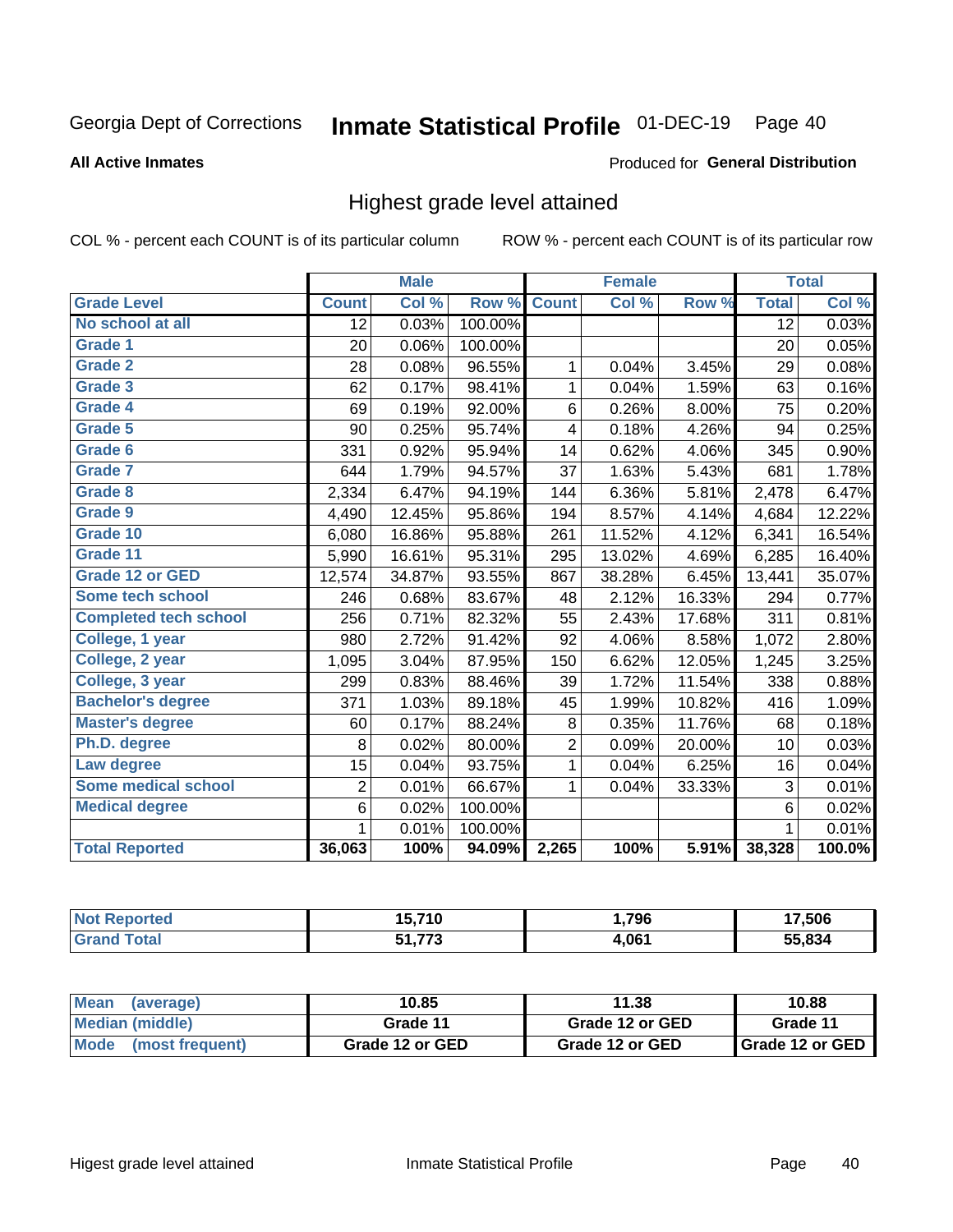# Inmate Statistical Profile 01-DEC-19 Page 41

#### **All Active Inmates**

### **Produced for General Distribution**

## Culture fair IQ scores

COL % - percent each COUNT is of its particular column

|                       |              | <b>Male</b> |             |       | <b>Female</b> |        |              | <b>Total</b> |
|-----------------------|--------------|-------------|-------------|-------|---------------|--------|--------------|--------------|
| <b>IQ Scores</b>      | <b>Count</b> | Col %       | Row % Count |       | Col %         | Row %  | <b>Total</b> | Col %        |
| $60 - 69$             | 969          | 2.33%       | 92.99%      | 73    | 2.06%         | 7.01%  | 1,042        | 2.31%        |
| $70 - 79$             | 2,775        | 6.68%       | 91.71%      | 251   | 7.07%         | 8.29%  | 3,026        | 6.71%        |
| $80 - 89$             | 6,028        | 14.51%      | 87.69%      | 846   | 23.82%        | 12.31% | 6,874        | 15.25%       |
| $90 - 99$             | 11,398       | 27.44%      | 89.27%      | 1,370 | 38.57%        | 10.73% | 12,768       | 28.32%       |
| $100 - 109$           | 11,618       | 27.97%      | 95.07%      | 602   | 16.95%        | 4.93%  | 12,220       | 27.10%       |
| $110 - 119$           | 7,207        | 17.35%      | 96.92%      | 229   | 6.45%         | 3.08%  | 7,436        | 16.49%       |
| $120 - 129$           | 1,481        | 3.57%       | 92.56%      | 119   | 3.35%         | 7.44%  | 1,600        | 3.55%        |
| $130 - 139$           | 58           | 0.14%       | 57.43%      | 43    | 1.21%         | 42.57% | 101          | 0.22%        |
| 140 & Up              | 2            | 0.01%       | 9.52%       | 19    | 0.53%         | 90.48% | 21           | 0.05%        |
| <b>Total Reported</b> | 41,536       | 100%        | 92.12%      | 3,552 | 100.0%        | 7.88%  | 45,088       | 100%         |

| <b>Not Reported</b>         | 9,520  | 349   | 9,869  |
|-----------------------------|--------|-------|--------|
| <b>Not Valid (under 60)</b> | フィフ    | 160   | 877    |
| <b>Grand Total</b>          | 51,773 | 4,061 | 55,834 |

| <b>Mean</b><br>(average) | 98  | 95 | 98 |
|--------------------------|-----|----|----|
| <b>Median (middle)</b>   | 99  | 94 | 99 |
| Mode<br>(most frequent)  | 101 | 92 | 99 |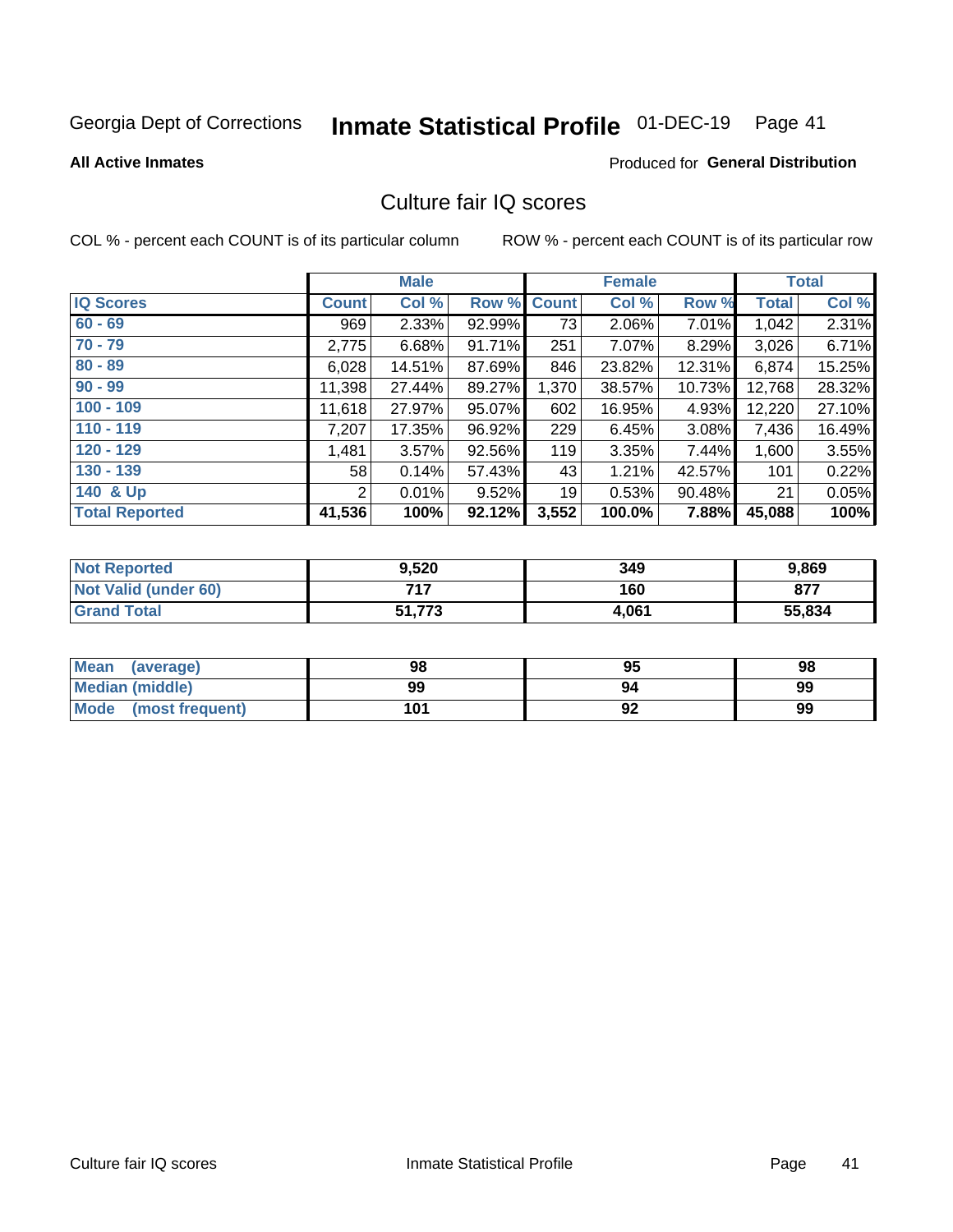#### Inmate Statistical Profile 01-DEC-19 Page 42

**All Active Inmates** 

#### Produced for General Distribution

## Wide Range Achievement Test (WRAT) reading score

COL % - percent each COUNT is of its particular column

|                           |              | <b>Male</b> |        |              | <b>Female</b> |        |              | <b>Total</b> |
|---------------------------|--------------|-------------|--------|--------------|---------------|--------|--------------|--------------|
| <b>WRAT Reading Score</b> | <b>Count</b> | Col %       | Row %  | <b>Count</b> | Col %         | Row %  | <b>Total</b> | Col %        |
| 0.1 to 0.9                | 886          | 1.93%       | 99.44% | 5            | 0.13%         | 0.56%  | 891          | 1.79%        |
| 1.0 to 1.9                | 900          | 1.96%       | 98.58% | 13           | 0.35%         | 1.42%  | 913          | 1.84%        |
| 2.0 to 2.9                | 1,590        | 3.46%       | 97.37% | 43           | 1.16%         | 2.63%  | 1,633        | 3.29%        |
| 3.0 to 3.9                | 3,183        | 6.93%       | 96.43% | 118          | 3.18%         | 3.57%  | 3,301        | 6.65%        |
| 4.0 to 4.9                | 3,850        | 8.38%       | 94.73% | 214          | 5.77%         | 5.27%  | 4,064        | 8.18%        |
| 5.0 to 5.9                | 3,757        | 8.18%       | 95.26% | 187          | 5.04%         | 4.74%  | 3,944        | 7.94%        |
| 6.0 to 6.9                | 4,083        | 8.88%       | 94.51% | 237          | 6.39%         | 5.49%  | 4,320        | 8.70%        |
| 7.0 to 7.9                | 2,024        | 4.40%       | 95.20% | 102          | 2.75%         | 4.80%  | 2,126        | 4.28%        |
| 8.0 to 8.9                | 3,643        | 7.93%       | 94.09% | 229          | 6.17%         | 5.91%  | 3,872        | 7.80%        |
| 9.0 to 9.9                | 1,900        | 4.13%       | 93.50% | 132          | 3.56%         | 6.50%  | 2,032        | 4.09%        |
| 10.0 to 10.9              | 2,960        | 6.44%       | 92.24% | 249          | 6.71%         | 7.76%  | 3,209        | 6.46%        |
| 11.0 to 11.9              | 3,656        | 7.96%       | 89.45% | 431          | 11.61%        | 10.55% | 4,087        | 8.23%        |
| 12.0 to 12.9              | 12,985       | 28.26%      | 88.54% | 1,681        | 45.30%        | 11.46% | 14,666       | 29.53%       |
| 13                        | 538          | 1.17%       | 88.49% | 70           | 1.89%         | 11.51% | 608          | 1.22%        |
| <b>Total Reported</b>     | 45,955       | 100%        | 92.53% | 3,711        | 100.0%        | 7.47%  | 49,666       | 100%         |

| <b>orted</b><br><b>NO</b> | 5.818                  | 350   | 6,168  |
|---------------------------|------------------------|-------|--------|
| <b>Total</b><br>Grz       | <b>E4 772</b><br>31.77 | 4,061 | 55.834 |

| <b>Mean</b><br>(average) | 8.50 | 10.24 | 8.63 |
|--------------------------|------|-------|------|
| <b>Median (middle)</b>   | 8.9  | 11.9  | 8.9  |
| Mode (most frequent)     | 12.9 | 12.9  | 12.9 |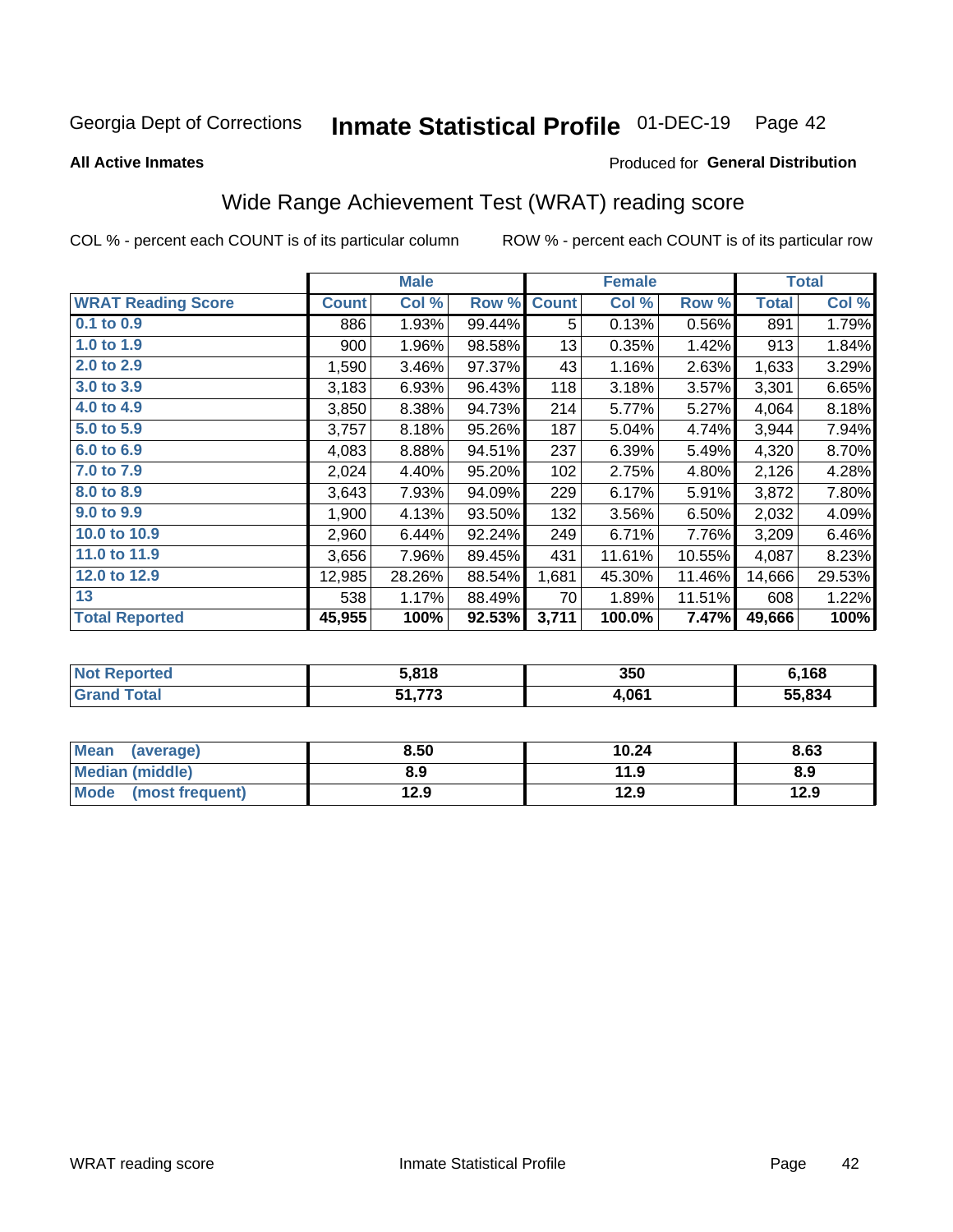#### Inmate Statistical Profile 01-DEC-19 Page 43

**All Active Inmates** 

#### Produced for General Distribution

## Wide Range Achievement Test (WRAT) math score

COL % - percent each COUNT is of its particular column

|                              |              | <b>Male</b> |        |                 | <b>Female</b> |        |              | <b>Total</b> |
|------------------------------|--------------|-------------|--------|-----------------|---------------|--------|--------------|--------------|
| <b>WRAT Mathematic Score</b> | <b>Count</b> | Col %       | Row %  | <b>Count</b>    | Col %         | Row %  | <b>Total</b> | Col %        |
| $0.1$ to $0.9$               | 265          | 0.58%       | 99.62% | 1               | 0.03%         | 0.38%  | 266          | 0.54%        |
| 1.0 to 1.9                   | 432          | 0.94%       | 98.18% | 8               | 0.22%         | 1.82%  | 440          | 0.89%        |
| 2.0 to 2.9                   | 1,176        | 2.56%       | 96.79% | 39              | 1.05%         | 3.21%  | 1,215        | 2.45%        |
| 3.0 to 3.9                   | 2,891        | 6.29%       | 96.56% | 103             | 2.77%         | 3.44%  | 2,994        | 6.03%        |
| 4.0 to 4.9                   | 5,910        | 12.86%      | 93.42% | 416             | 11.20%        | 6.58%  | 6,326        | 12.74%       |
| 5.0 to 5.9                   | 7,397        | 16.10%      | 91.83% | 658             | 17.71%        | 8.17%  | 8,055        | 16.22%       |
| 6.0 to 6.9                   | 8,690        | 18.91%      | 91.41% | 817             | 21.99%        | 8.59%  | 9,507        | 19.14%       |
| 7.0 to 7.9                   | 3,680        | 8.01%       | 93.09% | 273             | 7.35%         | 6.91%  | 3,953        | 7.96%        |
| 8.0 to 8.9                   | 4,359        | 9.49%       | 90.29% | 469             | 12.62%        | 9.71%  | 4,828        | 9.72%        |
| 9.0 to 9.9                   | 2,640        | 5.74%       | 92.76% | 206             | 5.55%         | 7.24%  | 2,846        | 5.73%        |
| 10.0 to 10.9                 | 905          | 1.97%       | 98.37% | 15 <sub>1</sub> | 0.40%         | 1.63%  | 920          | 1.85%        |
| 11.0 to 11.9                 | 1,381        | 3.01%       | 89.79% | 157             | 4.23%         | 10.21% | 1,538        | 3.10%        |
| 12.0 to 12.9                 | 6,163        | 13.41%      | 92.01% | 535             | 14.40%        | 7.99%  | 6,698        | 13.49%       |
| 13                           | 65           | 0.14%       | 78.31% | 18              | 0.48%         | 21.69% | 83           | 0.17%        |
| <b>Total Reported</b>        | 45,954       | 100%        | 92.52% | 3,715           | 100%          | 7.48%  | 49,669       | 100.0%       |

| rtea<br>NO | : 040<br>. .<br>3.0 ש | 346   | 6,165  |
|------------|-----------------------|-------|--------|
| $\sim$     | 770<br>E 4.<br>- 10   | 4,061 | 55.834 |

| <b>Mean</b><br>(average) | 717<br>. | 7.58 | 7.20 |
|--------------------------|----------|------|------|
| Median (middle)          | כ.ס      | 6.9  | ხ.მ  |
| Mode<br>(most frequent)  | 12.9     | 12.9 | 12.9 |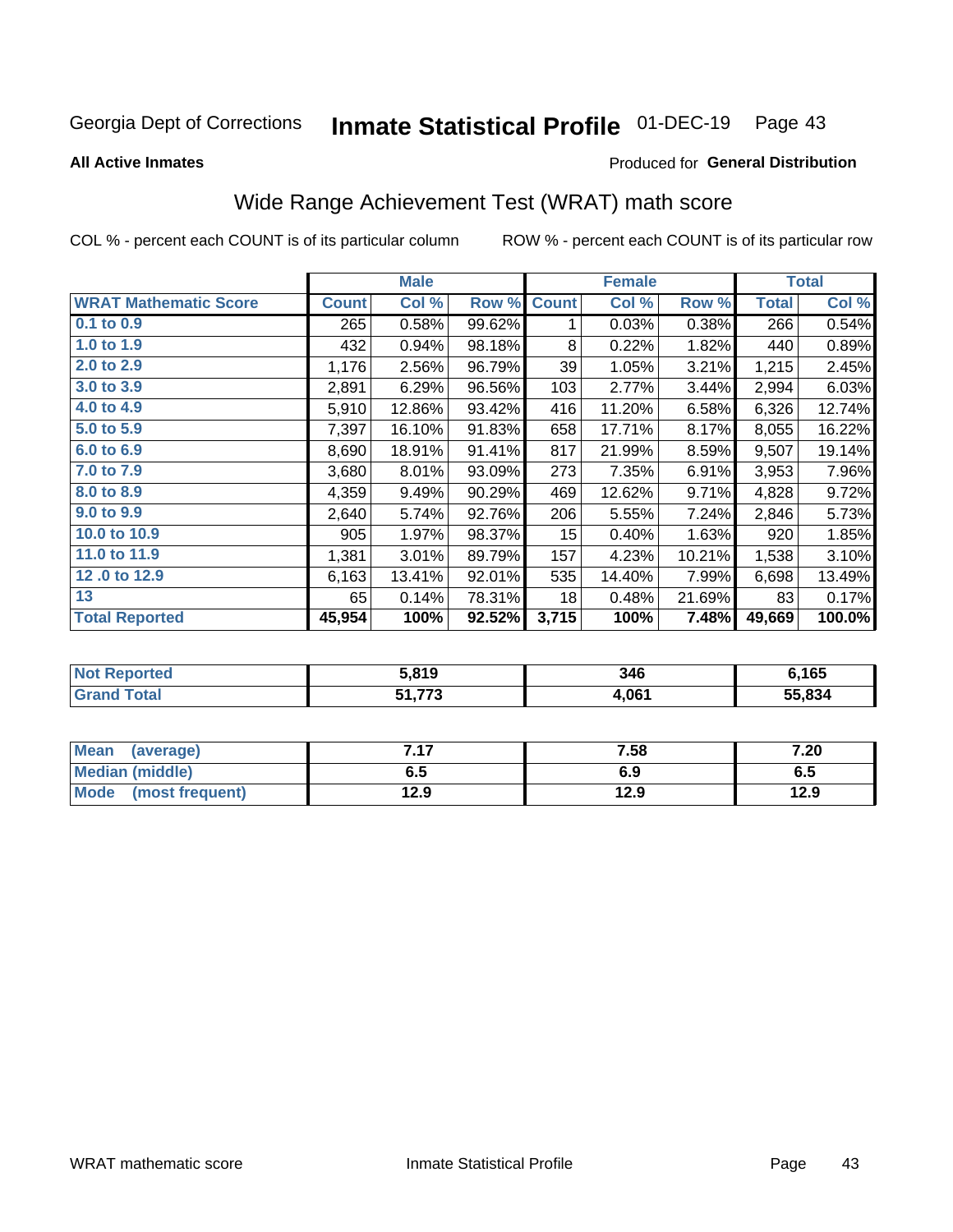#### **Inmate Statistical Profile 01-DEC-19** Page 44

**All Active Inmates** 

#### Produced for General Distribution

## Wide Range Achievement Test (WRAT) spelling score

COL % - percent each COUNT is of its particular column

|                            |              | <b>Male</b> |        |              | <b>Female</b> |        |              | <b>Total</b> |
|----------------------------|--------------|-------------|--------|--------------|---------------|--------|--------------|--------------|
| <b>WRAT Spelling Score</b> | <b>Count</b> | Col %       | Row %  | <b>Count</b> | Col %         | Row %  | <b>Total</b> | Col %        |
| 0.1 to 0.9                 | 959          | 2.09%       | 99.48% | 5            | 0.13%         | 0.52%  | 964          | 1.94%        |
| 1.0 to 1.9                 | 1,257        | 2.73%       | 98.82% | 15           | 0.40%         | 1.18%  | 1,272        | 2.56%        |
| 2.0 to 2.9                 | 2,434        | 5.30%       | 98.30% | 42           | 1.13%         | 1.70%  | 2,476        | 4.98%        |
| 3.0 to 3.9                 | 3,624        | 7.88%       | 98.03% | 73           | 1.97%         | 1.97%  | 3,697        | 7.44%        |
| 4.0 to 4.9                 | 3,142        | 6.84%       | 96.98% | 98           | 2.64%         | 3.02%  | 3,240        | 6.52%        |
| 5.0 to 5.9                 | 4,323        | 9.40%       | 94.87% | 234          | 6.30%         | 5.13%  | 4,557        | 9.17%        |
| 6.0 to 6.9                 | 4,233        | 9.21%       | 94.80% | 232          | 6.24%         | 5.20%  | 4,465        | 8.99%        |
| 7.0 to 7.9                 | 4,014        | 8.73%       | 93.85% | 263          | 7.08%         | 6.15%  | 4,277        | 8.61%        |
| 8.0 to 8.9                 | 3,981        | 8.66%       | 93.19% | 291          | 7.83%         | 6.81%  | 4,272        | 8.60%        |
| 9.0 to 9.9                 | 2,205        | 4.80%       | 92.57% | 177          | 4.76%         | 7.43%  | 2,382        | 4.79%        |
| 10.0 to 10.9               | 2,210        | 4.81%       | 92.51% | 179          | 4.82%         | 7.49%  | 2,389        | 4.81%        |
| 11.0 to 11.9               | 3,184        | 6.93%       | 88.86% | 399          | 10.74%        | 11.14% | 3,583        | 7.21%        |
| 12.0 to 12.9               | 10,148       | 22.08%      | 85.88% | 1,668        | 44.90%        | 14.12% | 11,816       | 23.78%       |
| 13                         | 251          | 0.55%       | 86.55% | 39           | 1.05%         | 13.45% | 290          | 0.58%        |
| <b>Total Reported</b>      | 45,965       | 100%        | 92.52% | 3,715        | 100%          | 7.48%  | 49,680       | 100%         |

| eported?<br><b>NO</b> | 5,808                   | 346   | .154   |
|-----------------------|-------------------------|-------|--------|
| <b>otal</b>           | -4 770<br>. .<br>JI.IIJ | 4,061 | 55.834 |

| <b>Mean</b><br>(average) | 7.87 | 10.22 | 8.05 |
|--------------------------|------|-------|------|
| <b>Median (middle)</b>   | . .  | 11.6  | ه. ، |
| Mode<br>(most frequent)  | 12.9 | 12.9  | 12.9 |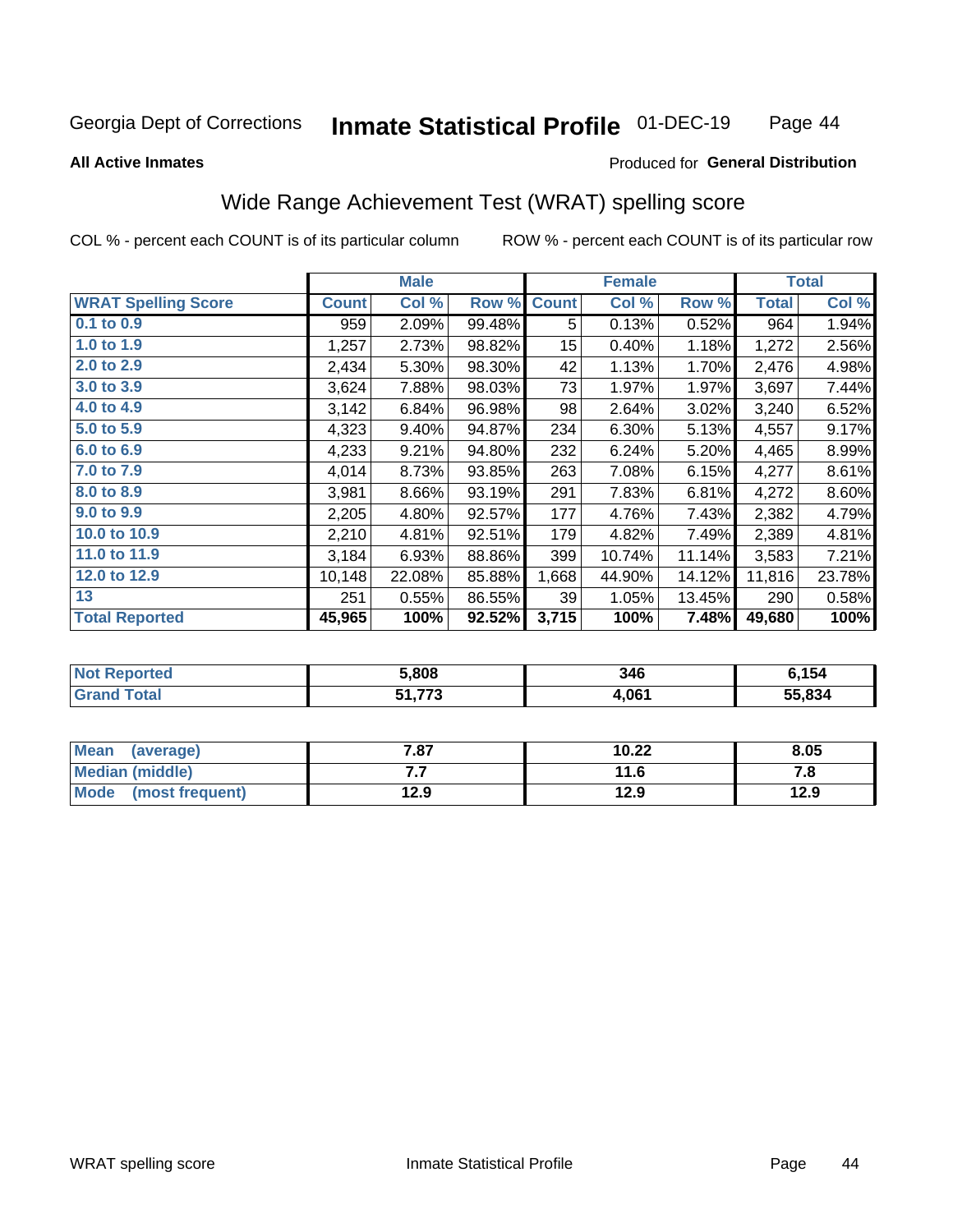# Inmate Statistical Profile 01-DEC-19 Page 45

#### **All Active Inmates**

### **Produced for General Distribution**

## Current / last mental health treatment level

COL % - percent each COUNT is of its particular column

|                                    |              | <b>Male</b> |         |              | <b>Female</b> |           |              | <b>Total</b> |
|------------------------------------|--------------|-------------|---------|--------------|---------------|-----------|--------------|--------------|
| <b>Mental Health Treatment Lev</b> | <b>Count</b> | Col %       | Row %   | <b>Count</b> | Col %         | Row %     | <b>Total</b> | Col %        |
| 1 No problem at current time       | 8,531        | 48.76%      | 92.55%  | 687          | 21.88%        | 7.45%     | 9,218        | 44.67%       |
| 2 Receiving outpatient             | 7,197        | 41.14%      | 74.97%  | 2,403        | 76.53%        | 25.03%    | 9,600        | 46.52%       |
| <b>Treatment</b>                   |              |             |         |              |               |           |              |              |
| 3 Inpatient, moderate              | 1,410        | 8.06%       | 97.31%  | 39           | 1.24%         | 2.69%     | 1,449        | 7.02%        |
| <b>Treatment</b>                   |              |             |         |              |               |           |              |              |
| 4 Inpatient, intensive             | 340          | 1.94%       | 96.87%  | 11           | 0.35%         | 3.13%     | 351          | 1.70%        |
| Treatment                          |              |             |         |              |               |           |              |              |
| <b>5 Undergoing crisis</b>         | 16           | 0.09%       | 100.00% |              |               |           | 16           | 0.08%        |
| <b>Stabilization</b>               |              |             |         |              |               |           |              |              |
| <b>6 Hospital for criminally</b>   |              | 0.01%       | 100.00% |              |               |           |              | 0.01%        |
| <b>Tinsane</b>                     |              |             |         |              |               |           |              |              |
| <b>Total Evaluated</b>             | 17,495       | 100%        | 84.78%  | 3,140        | 100%          | $15.22\%$ | 20,635       | 100%         |

| Never had MH evaluation | 34,278                    | ດດ<br>92 . | 35.199      |
|-------------------------|---------------------------|------------|-------------|
| $\tau$ otal             | フフク<br>E4.<br>73<br>J I J | 1.061      | 55.834<br>… |

| <b>Median (middle)</b>         | <b>Receiving outpatient</b><br>treatment | <b>Receiving outpatient</b><br>treatment | <b>Receiving</b><br>outpatient<br>treatment |  |  |
|--------------------------------|------------------------------------------|------------------------------------------|---------------------------------------------|--|--|
| <b>Mode</b><br>(most frequent) | No problem at current time               | <b>Receiving outpatient</b><br>treatment | Receiving<br>outpatient<br>treatment        |  |  |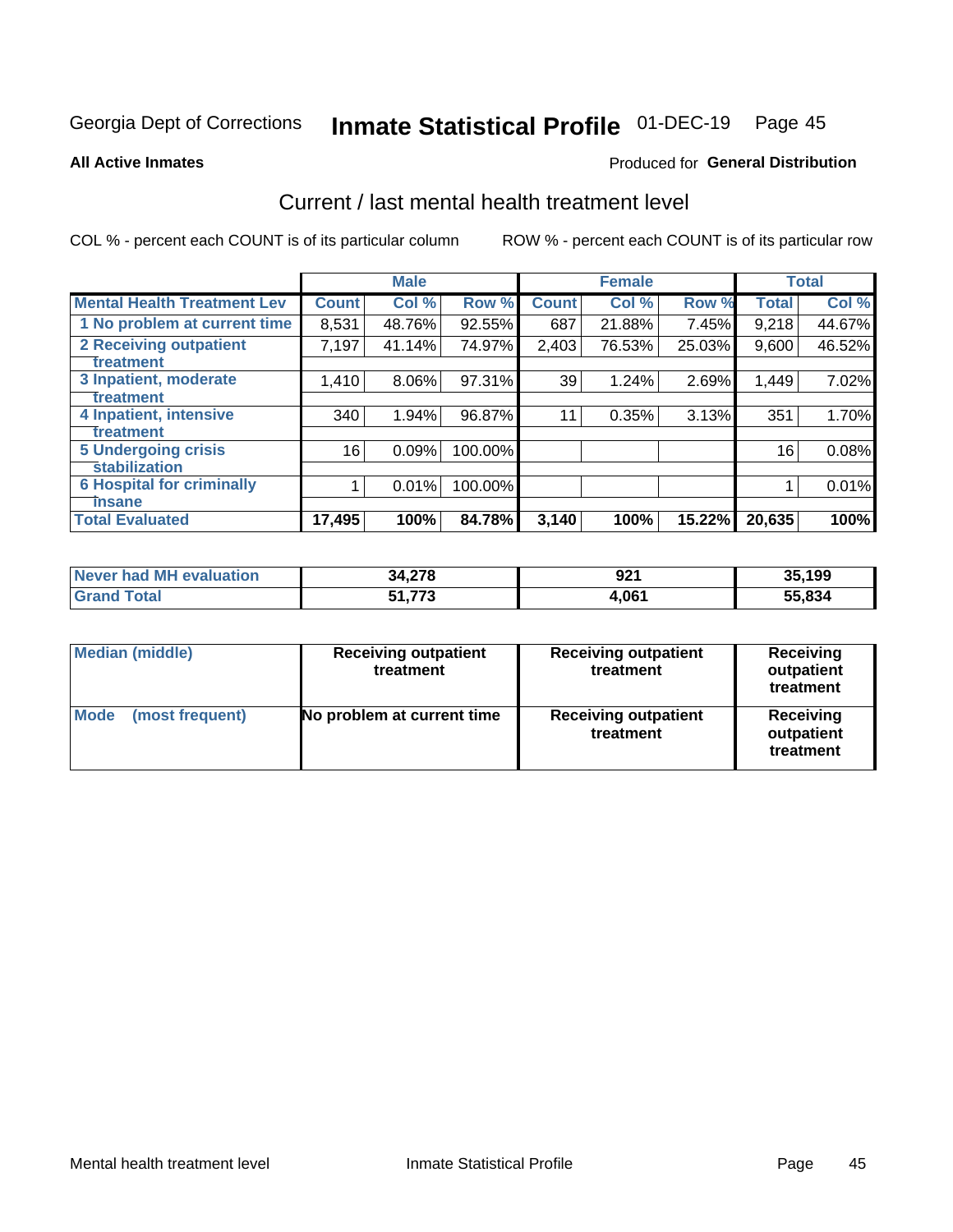### **All Active Inmates**

### Produced for General Distribution

## PULHESDWIT medical scale - 'P' overall condition ('P'hysical)

COL % - percent each COUNT is of its particular column

|                                  |              | <b>Male</b> |        |              | <b>Female</b> |        |              | <b>Total</b> |
|----------------------------------|--------------|-------------|--------|--------------|---------------|--------|--------------|--------------|
| <b>'P' Overall Condition</b>     | <b>Count</b> | Col %       | Row %  | <b>Count</b> | Col %         | Row %  | <b>Total</b> | Col %        |
| 1 No medical illness             | 34,855       | 74.51%      | 93.77% | 2,314        | 62.05%        | 6.23%  | 37,169       | 73.59%       |
| 2 Well-controlled chronic        | 10,893       | 23.29%      | 89.29% | 1,307        | 35.05%        | 10.71% | 12,200       | 24.15%       |
| <b>lillness</b>                  |              |             |        |              |               |        |              |              |
| 3 Poorly-controlled chronic      | 947          | 2.02%       | 92.03% | 82           | 2.20%         | 7.97%  | 1,029        | 2.04%        |
| <b>illness</b>                   |              |             |        |              |               |        |              |              |
| 4 Significant problems requiring | 76           | 0.16%       | 85.39% | 13           | 0.35%         | 14.61% | 89'          | 0.18%        |
| special housing                  |              |             |        |              |               |        |              |              |
| 5 Terminal illness, < 6 months   | 8            | 0.02%       | 88.89% |              | 0.03%         | 11.11% | 9            | 0.02%        |
| to live                          |              |             |        |              |               |        |              |              |
| 6 Inmate is pregnant             |              | 0.01%       | 7.69%  | 12           | 0.32%         | 92.31% | 13           | 0.03%        |
| <b>Total Reported</b>            | 46,780       | 100%        | 92.62% | 3,729        | 100%          | 7.38%  | 50,509       | 100.0%       |

| orted | 1,993 | nnn<br>◡◡▵ | <b>E 22F</b><br>.JZJ |
|-------|-------|------------|----------------------|
| 'ota. | ---   | .061       | 55.834               |

| Mode<br>(most frequent) |  | <sup>1</sup> No medical illness | 1 No medical illness | 1 No medical<br>illness |
|-------------------------|--|---------------------------------|----------------------|-------------------------|
|-------------------------|--|---------------------------------|----------------------|-------------------------|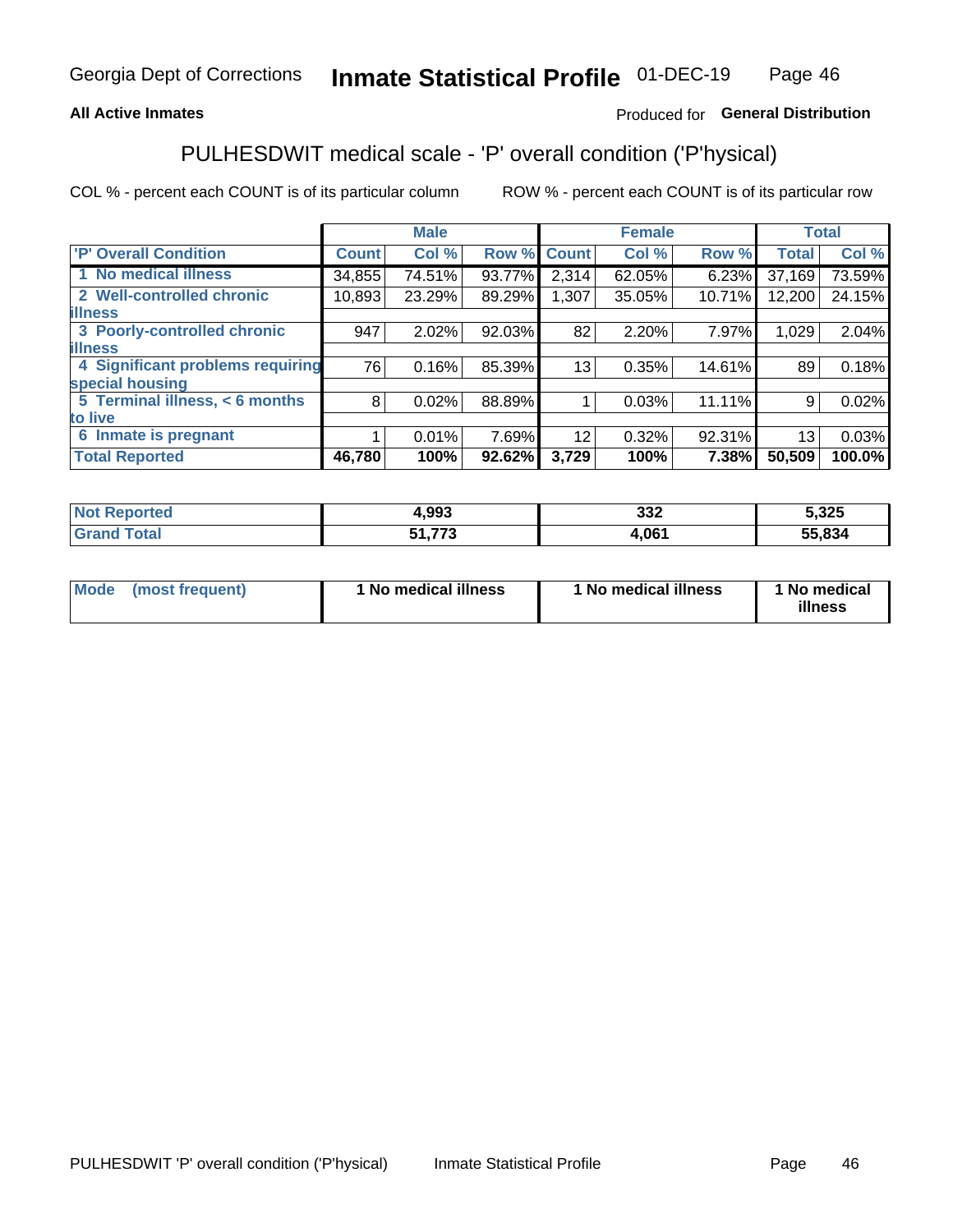#### **All Active Inmates**

### Produced for General Distribution

# PULHESDWIT medical scale - 'U' upper body

COL % - percent each COUNT is of its particular column

|                              |              | <b>Male</b> |         |              | <b>Female</b> |        |              | <b>Total</b> |
|------------------------------|--------------|-------------|---------|--------------|---------------|--------|--------------|--------------|
| <b>U' Upper Body</b>         | <b>Count</b> | Col %       | Row %   | <b>Count</b> | Col %         | Row %  | <b>Total</b> | Col %        |
| 1 Upper bones, joints,       | 44,586       | 95.72%      | 92.70%  | 3,510        | 94.10%        | 7.30%  | 48,096       | 95.60%       |
| muscles all OK               |              |             |         |              |               |        |              |              |
| 2 One or both arms minimally | 1,726        | 3.71%       | 89.90%  | 194          | 5.20%         | 10.10% | 1,920        | 3.82%        |
| limited                      |              |             |         |              |               |        |              |              |
| 3 One or both arms           | 217          | 0.47%       | 90.42%  | 23           | 0.62%         | 9.58%  | 240          | 0.48%        |
| <b>moderately limited</b>    |              |             |         |              |               |        |              |              |
| 4 One arm disabled,          | 48           | 0.10%       | 94.12%  | 3            | 0.08%         | 5.88%  | 51           | 0.10%        |
| paralyzed, or amputated      |              |             |         |              |               |        |              |              |
| 5 Both arms disabled,        | 3            | 0.01%       | 100.00% |              |               |        | 3            | 0.01%        |
| paralyzed, or amputated      |              |             |         |              |               |        |              |              |
| <b>Total Reported</b>        | 46,580       | 100%        | 92.59%  | 3,730        | 100%          | 7.41%  | 50,310       | 100.0%       |

| <b>Not Reported</b> | 5,193         | つつイ<br>ວວ⊤ | 5,524  |
|---------------------|---------------|------------|--------|
| <b>Grand Total</b>  | 51,773<br>E4. | 4,061      | 55,834 |

| Mode (most frequent) | 1 Upper bones, joints,<br>muscles all OK | 1 Upper bones, joints,<br>muscles all OK | 1 Upper bones,<br>joints, muscles all<br>ΟK |
|----------------------|------------------------------------------|------------------------------------------|---------------------------------------------|
|----------------------|------------------------------------------|------------------------------------------|---------------------------------------------|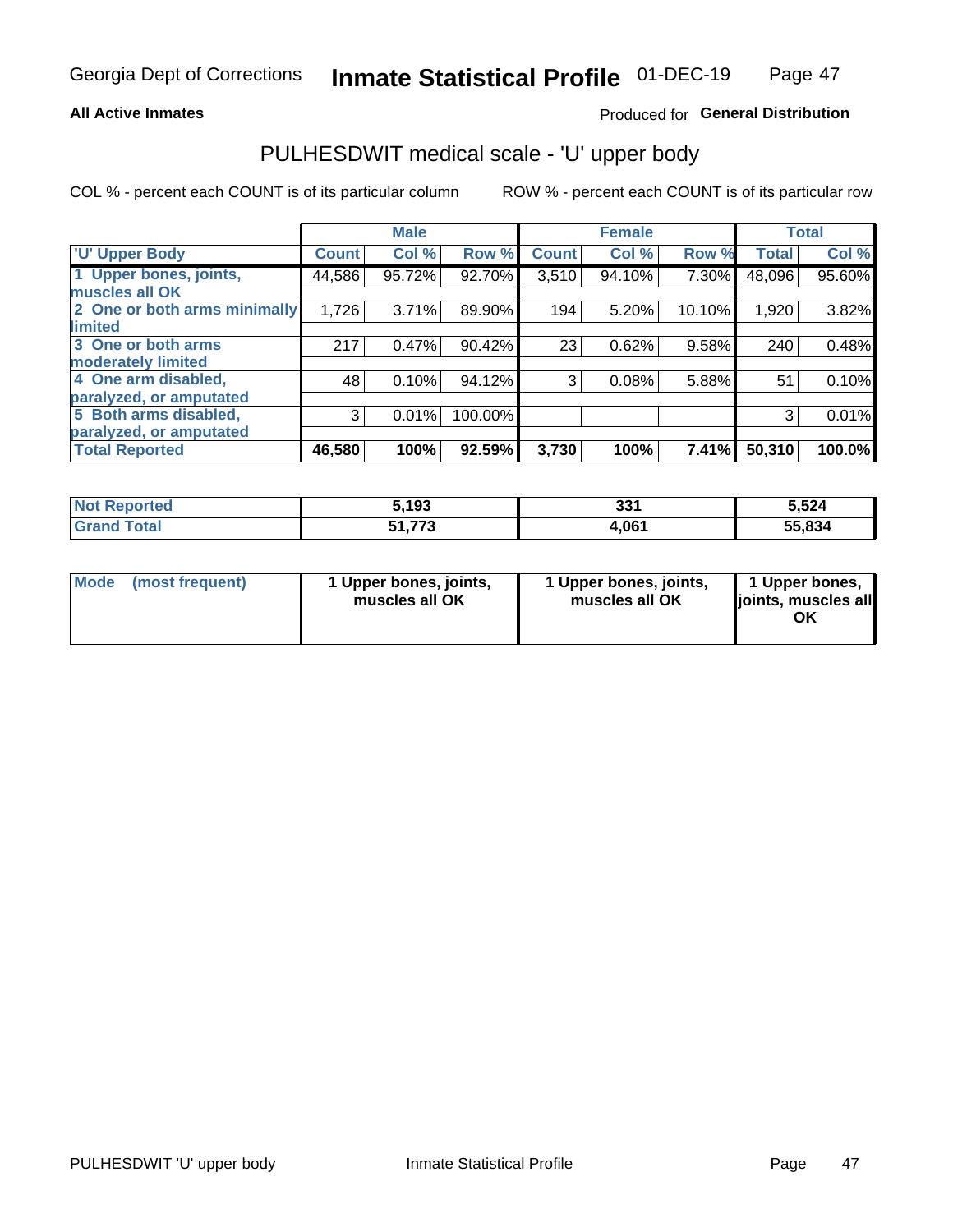### **All Active Inmates**

### Produced for General Distribution

## PULHESDWIT medical scale - 'L' lower body

COL % - percent each COUNT is of its particular column

|                                |              | <b>Male</b> |         |              | <b>Female</b> |       |              | <b>Total</b> |
|--------------------------------|--------------|-------------|---------|--------------|---------------|-------|--------------|--------------|
| 'L' Lower Body                 | <b>Count</b> | Col %       | Row %   | <b>Count</b> | Col %         | Row % | <b>Total</b> | Col %        |
| 1 Lower bones, joints,         | 42,146       | 90.48%      | 92.71%  | 3,315        | 88.95%        | 7.29% | 45,461       | 90.36%       |
| muscles all OK                 |              |             |         |              |               |       |              |              |
| 2 One or both legs minimally   | 3,672        | 7.88%       | 91.05%  | 361          | 9.69%         | 8.95% | 4,033        | 8.02%        |
| limited                        |              |             |         |              |               |       |              |              |
| 3 One or both legs             | 615          | 1.32%       | 93.47%  | 43           | 1.15%         | 6.53% | 658          | 1.31%        |
| moderately limited             |              |             |         |              |               |       |              |              |
| 4 One leg disabled, paralyzed, | 131          | 0.28%       | 94.24%  | 8            | 0.21%         | 5.76% | 139          | 0.28%        |
| or amputated                   |              |             |         |              |               |       |              |              |
| 5 Both legs disabled,          | 18           | 0.04%       | 100.00% |              |               |       | 18           | 0.04%        |
| paralyzed, or amputated        |              |             |         |              |               |       |              |              |
| <b>Total Reported</b>          | 46,582       | 100%        | 92.59%  | 3,727        | 100%          | 7.41% | 50,309       | 100.0%       |

| <b>Not Reported</b> | ៈ 1 0 1<br>IJ                | 334   | 5,525  |
|---------------------|------------------------------|-------|--------|
| <b>Total</b>        | 772<br>£4.<br>7 J<br>J I . I | 4,061 | 55,834 |

| Mode (most frequent) | 1 Lower bones, joints,<br>muscles all OK | 1 Lower bones, joints,<br>muscles all OK | 1 Lower bones,<br>joints, muscles all<br>ΟK |
|----------------------|------------------------------------------|------------------------------------------|---------------------------------------------|
|----------------------|------------------------------------------|------------------------------------------|---------------------------------------------|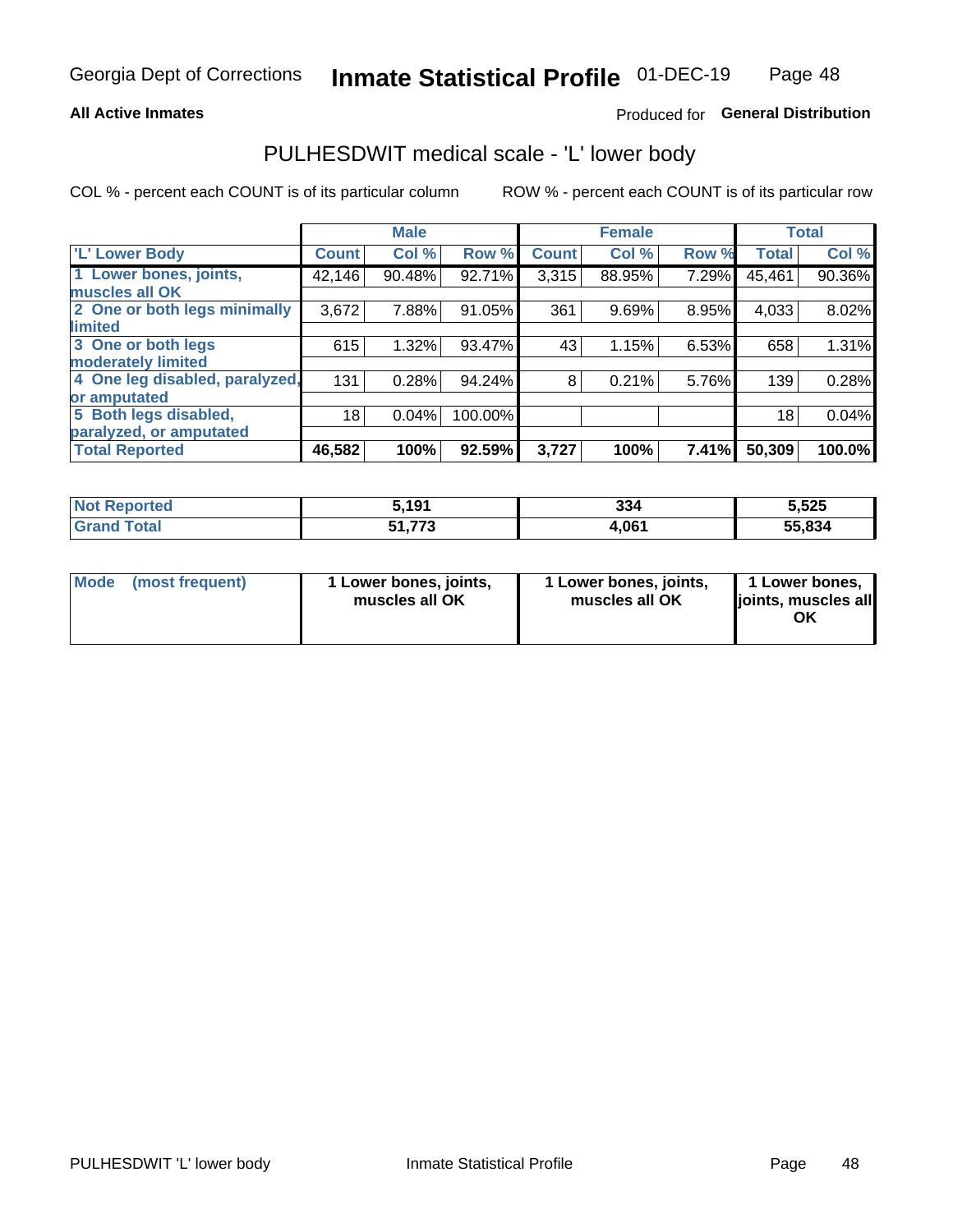#### **All Active Inmates**

### Produced for General Distribution

### PULHESDWIT medical scale - 'H' hearing

COL % - percent each COUNT is of its particular column

|                                |              | <b>Male</b> |                    |       | <b>Female</b> |          | <b>Total</b> |        |
|--------------------------------|--------------|-------------|--------------------|-------|---------------|----------|--------------|--------|
| <b>H' Hearing</b>              | <b>Count</b> | Col %       | <b>Row % Count</b> |       | Col %         | Row %    | <b>Total</b> | Col %  |
| 1 Normal hearing both ears     | 45,906       | 98.63%      | 92.62%             | 3,660 | 98.26%        | 7.38%    | 49,566       | 98.60% |
| 2 Some loss in one ear with    | 486          | 1.04%       | 90.33%             | 52    | 1.40%         | 9.67%    | 538          | 1.07%  |
| other OK, or mild loss in both |              |             |                    |       |               |          |              |        |
| 3 Total loss in one ear with   | 101          | 0.22%       | 93.52%             |       | 0.19%         | 6.48%    | 108          | 0.21%  |
| mild loss in other             |              |             |                    |       |               |          |              |        |
| 4 Severe loss in both ears     | 32           | 0.07%       | 86.49%             | 5     | 0.13%         | 13.51%   | 37           | 0.07%  |
| 5 Total loss in both ears,     | 20           | 0.04%       | 95.24%             |       | 0.03%         | 4.76%    | 21           | 0.04%  |
| requiring special housing      |              |             |                    |       |               |          |              |        |
| <b>Total Reported</b>          | 46,545       | 100%        | 92.59%             | 3,725 | 100%          | $7.41\%$ | 50,270       | 100%   |

| <b>Not Reported</b> | 5,228            | 22C<br>აახ | 564،ز  |
|---------------------|------------------|------------|--------|
| Total               | C 4<br>ララヘ<br>د. | .061       | 55,834 |

| Mode (most frequent) | 1 Normal hearing both ears 11 Normal hearing both ears 1 Normal hearing | both ears |
|----------------------|-------------------------------------------------------------------------|-----------|
|                      |                                                                         |           |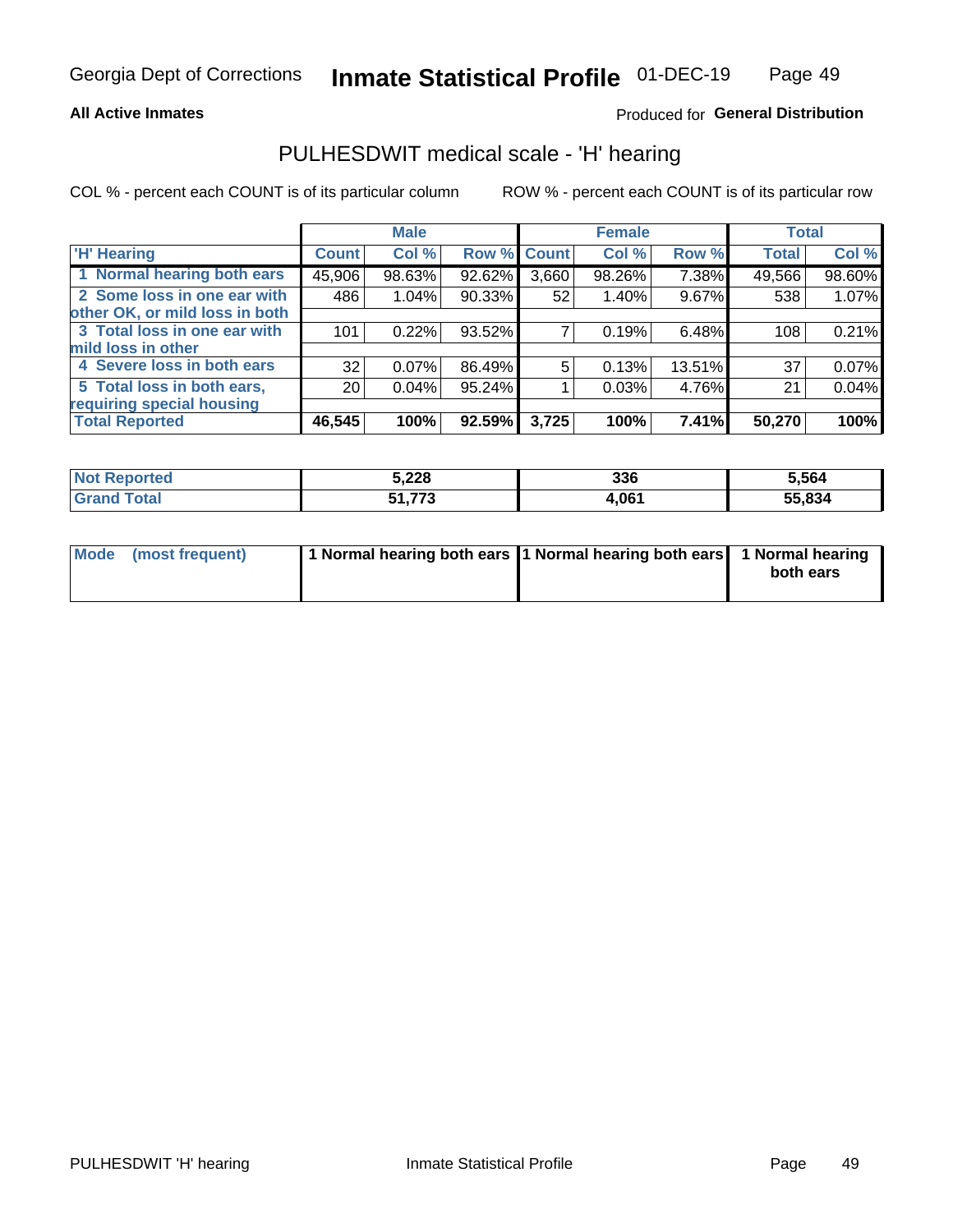### **All Active Inmates**

### Produced for General Distribution

### PULHESDWIT medical scale - 'E' vision

COL % - percent each COUNT is of its particular column

|                                 |                 | <b>Male</b> |        |              | <b>Female</b> |        |              | <b>Total</b> |
|---------------------------------|-----------------|-------------|--------|--------------|---------------|--------|--------------|--------------|
| <b>E' Vision</b>                | <b>Count</b>    | Col %       | Row %  | <b>Count</b> | Col %         | Row %  | <b>Total</b> | Col %        |
| 1 Correctable to 20/40 in both  | 36,136          | 78.27%      | 94.99% | .905         | 51.54%        | 5.01%  | 38,041       | 76.29%       |
| eyes                            |                 |             |        |              |               |        |              |              |
| 2 Correctable to 20/70 in one   | 8,944           | 19.37%      | 85.56% | 1,509        | 40.83%        | 14.44% | 10,453       | 20.96%       |
| eye, may be blind in other      |                 |             |        |              |               |        |              |              |
| 3 Correctable to 20/200 in one  | 895             | 1.94%       | 79.34% | 233          | 6.30%         | 20.66% | 1,128        | 2.26%        |
| eye, may be blind in other      |                 |             |        |              |               |        |              |              |
| 4 One eye not correctable to    | 174             | 0.38%       | 78.73% | 47           | 1.27%         | 21.27% | 221          | 0.44%        |
| 20/200, other may be blind      |                 |             |        |              |               |        |              |              |
| 5 Blind in both eyes, requiring | 20 <sub>1</sub> | 0.04%       | 90.91% | 2            | 0.05%         | 9.09%  | 22           | 0.04%        |
| special housing                 |                 |             |        |              |               |        |              |              |
| <b>Total Reported</b>           | 46,169          | 100%        | 92.59% | 3,696        | 100%          | 7.41%  | 49,865       | 100%         |

| <b>Not Reported</b> | 5,604  | 365   | 5,969  |
|---------------------|--------|-------|--------|
| <b>Grand Total</b>  | 51,773 | 4,061 | 55,834 |

| Mode (most frequent) | 1 Correctable to 20/40 in both<br>eves | 1 Correctable to 20/40 in   1 Correctable to  <br>both eves | 20/40 in both eyes |
|----------------------|----------------------------------------|-------------------------------------------------------------|--------------------|
|                      |                                        |                                                             |                    |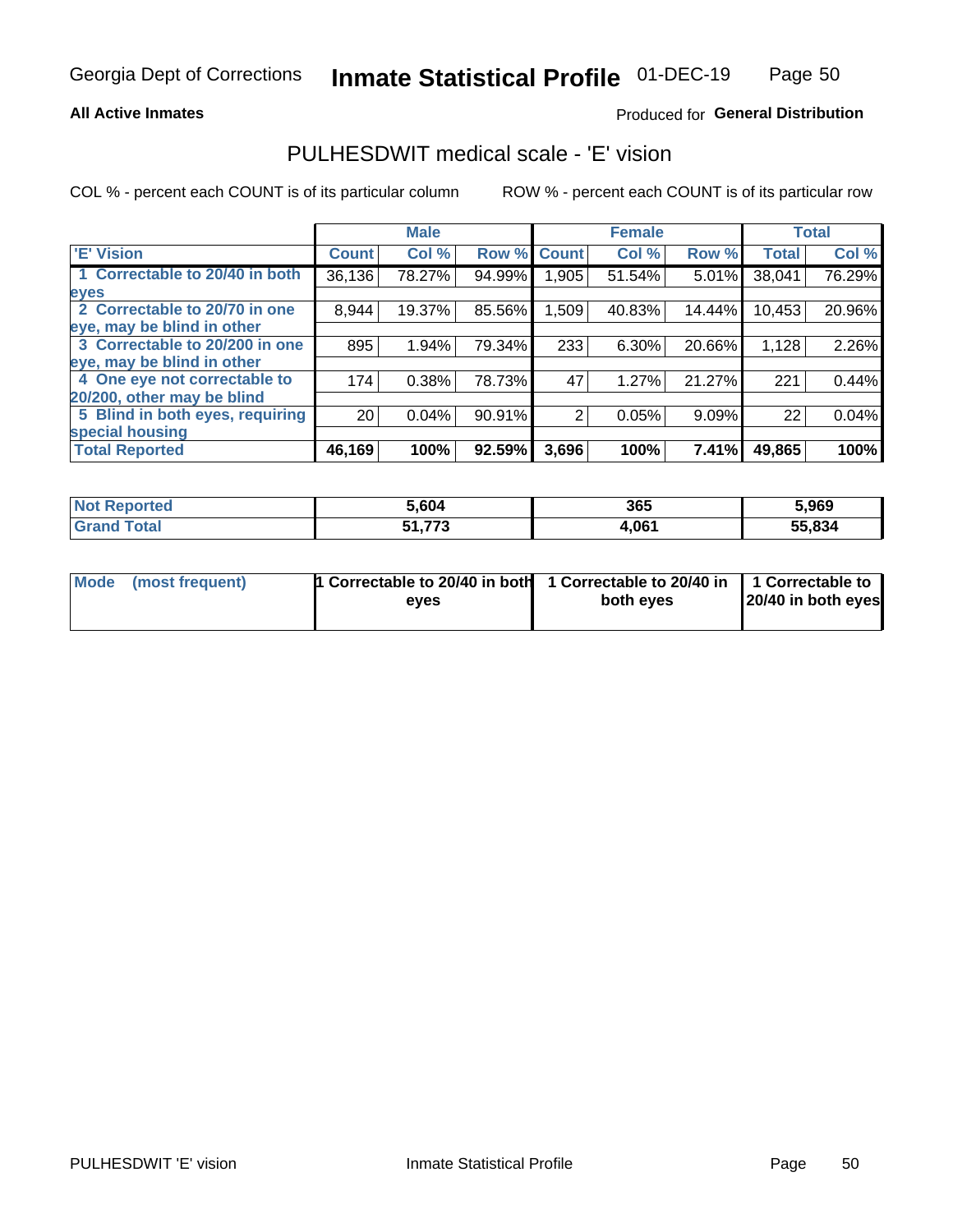### **All Active Inmates**

### Produced for General Distribution

## PULHESDWIT medical scale - 'S' pSychiatric

COL % - percent each COUNT is of its particular column

|                                        |              | <b>Male</b> |         |                    | <b>Female</b> |        |              | <b>Total</b> |
|----------------------------------------|--------------|-------------|---------|--------------------|---------------|--------|--------------|--------------|
| 'S' pSychiatric                        | <b>Count</b> | Col %       |         | <b>Row % Count</b> | Col %         | Row %  | <b>Total</b> | Col %        |
| 1 No impairment or disorders           | 41,360       | 89.84%      | 96.91%  | 1,318              | 37.84%        | 3.09%  | 42,678       | 86.19%       |
| 2 Stable, or in remission, or          | 3,717        | $8.07\%$    | 63.43%  | 2,143              | 61.53%        | 36.57% | 5,860        | 11.83%       |
| mild impairment or retardation         |              |             |         |                    |               |        |              |              |
| 3 Requires moderate inpatient          | 773          | 1.68%       | 97.97%  | 16                 | 0.46%         | 2.03%  | 789          | 1.59%        |
| treatment                              |              |             |         |                    |               |        |              |              |
| 4 Requires intensive inpatient         | 179          | 0.39%       | 96.76%  | 6                  | 0.17%         | 3.24%  | 185          | 0.37%        |
| treatment                              |              |             |         |                    |               |        |              |              |
| <b>5 Requires Crisis Stabilization</b> | 6            | 0.01%       | 100.00% |                    |               |        | 6            | 0.01%        |
| Unit (CSU) inpatient care              |              |             |         |                    |               |        |              |              |
| <b>Total Reported</b>                  | 46,035       | 100%        | 92.97%  | 3,483              | 100%          | 7.03%  | 49,518       | 100%         |

| <b>Not Reported</b> | 5,738     | 578   | 6,316  |
|---------------------|-----------|-------|--------|
| Total               | 773       | 4,061 | 55,834 |
| Grand               | J I , I J |       | 55.    |

| Mode (most frequent) | <b>1 No impairment or disorders 2 Stable, or in remission, 1 No impairment or</b> |                       |           |
|----------------------|-----------------------------------------------------------------------------------|-----------------------|-----------|
|                      |                                                                                   | or mild impairment or | disorders |
|                      |                                                                                   | retardation           |           |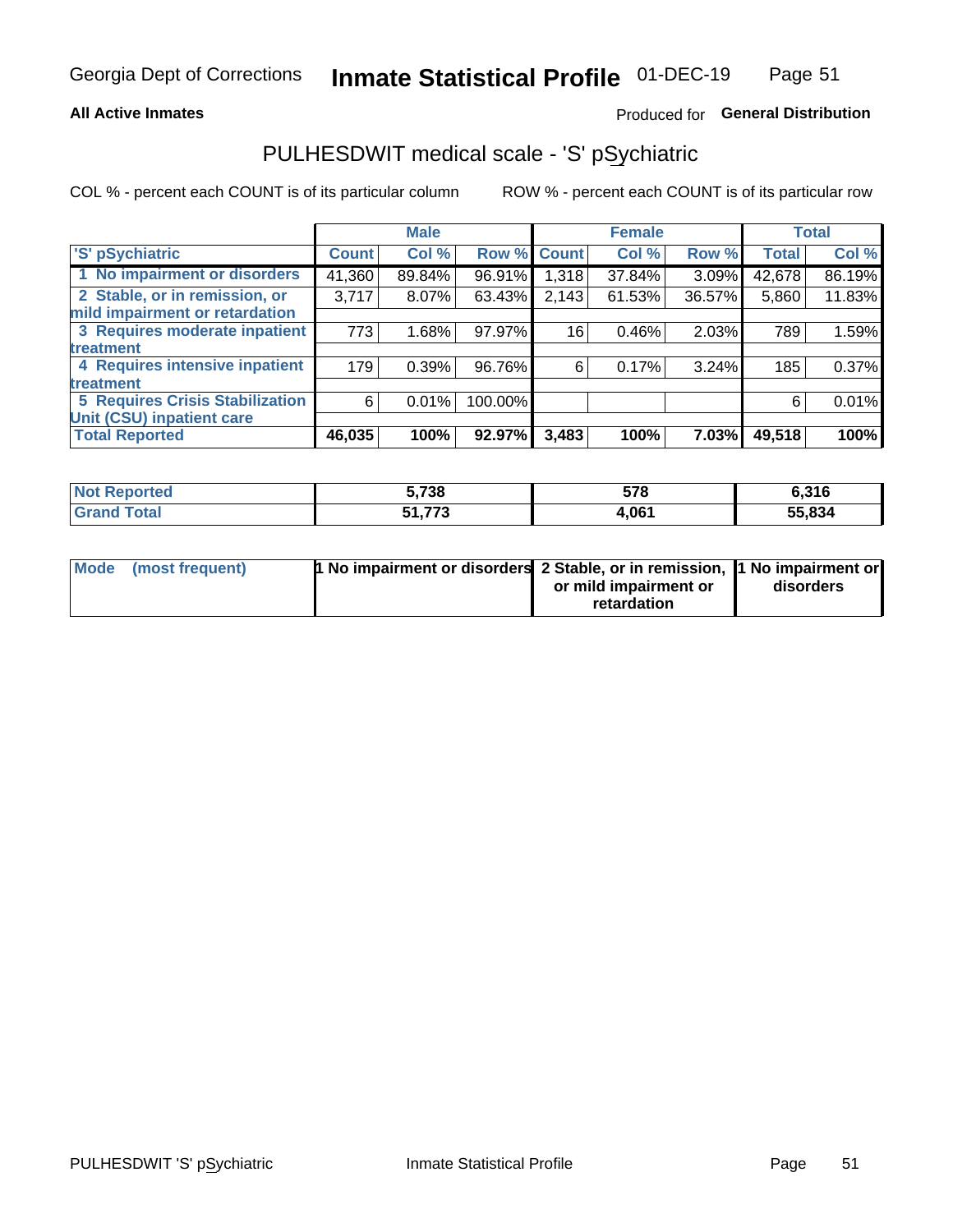### **All Active Inmates**

### Produced for General Distribution

## PULHESDWIT medical scale - 'D' dental

COL % - percent each COUNT is of its particular column

|                                 |              | <b>Male</b> |        |             | <b>Female</b> |        |              | <b>Total</b> |
|---------------------------------|--------------|-------------|--------|-------------|---------------|--------|--------------|--------------|
| <b>D'</b> Dental                | <b>Count</b> | Col %       |        | Row % Count | Col %         | Row %  | <b>Total</b> | Col %        |
| 1 Minimal routine dental health | 25,793       | 58.93%      | 91.17% | 2,499       | 70.83%        | 8.83%  | 28,292       | 59.82%       |
| <b>needs</b>                    |              |             |        |             |               |        |              |              |
| 2 Moderate cavities and/or gum  | 15,545       | 35.51%      | 95.74% | 692         | 19.61%        | 4.26%  | 16,237       | 34.33%       |
| disease                         |              |             |        |             |               |        |              |              |
| 3 Extensive gum disease         | 2,398        | 5.48%       | 87.77% | 334         | 9.47%         | 12.23% | 2,732        | 5.78%        |
| and/or widespread decay         |              |             |        |             |               |        |              |              |
| 4 Urgent need for dental        | 35           | 0.08%       | 92.11% | 3           | 0.09%         | 7.89%  | 38           | 0.08%        |
| <b>services</b>                 |              |             |        |             |               |        |              |              |
| <b>Total Reported</b>           | 43,771       | 100%        | 92.54% | 3,528       | 100%          | 7.46%  | 47,299       | 100.0%       |

| Not Reno<br>ਾ∩orted <b>ਵ</b> | 8,002            | 533   | 8,535  |
|------------------------------|------------------|-------|--------|
| Гоtal                        | フフつ<br>-4<br>. . | 4,061 | 55.834 |

| <b>Mode</b> | (most frequent) | Minimal routine dental<br>health needs | 1 Minimal routine dental 11 Minimal routine<br>health needs | dental health<br>needs |
|-------------|-----------------|----------------------------------------|-------------------------------------------------------------|------------------------|
|-------------|-----------------|----------------------------------------|-------------------------------------------------------------|------------------------|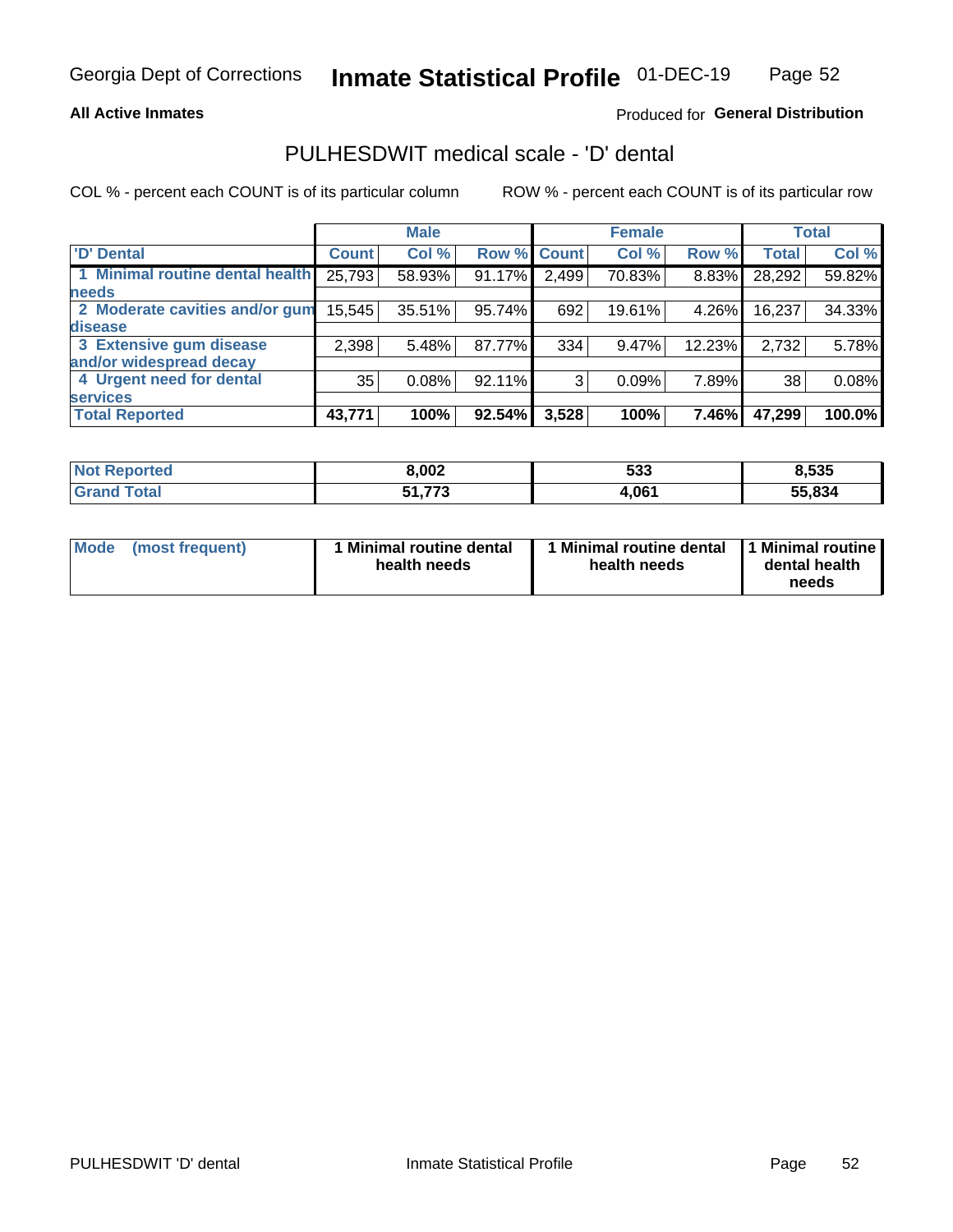### **All Active Inmates**

### Produced for General Distribution

## PULHESDWIT medical scale - 'W' work ability

COL % - percent each COUNT is of its particular column

|                                 |              | <b>Male</b> |        |              | <b>Female</b> |        |              | <b>Total</b> |
|---------------------------------|--------------|-------------|--------|--------------|---------------|--------|--------------|--------------|
| <b>W' work ability</b>          | <b>Count</b> | Col %       | Row %  | <b>Count</b> | Col %         | Row %  | <b>Total</b> | Col %        |
| 1 Unrestricted work or activity | 39,510       | 84.85%      | 93.20% | 2,883        | 77.35%        | 6.80%  | 42,393       | 84.29%       |
| 2 Minor restrictions on type of | 5,622        | 12.07%      | 88.45% | 734          | 19.69%        | 11.55% | 6,356        | 12.64%       |
| <b>work</b>                     |              |             |        |              |               |        |              |              |
| 3 Moderate restrictions on type | 991          | 2.13%       | 92.96% | 75           | 2.01%         | 7.04%  | 1,066        | 2.12%        |
| lof work                        |              |             |        |              |               |        |              |              |
| 4 Major restrictions on type of | 304          | 0.65%       | 92.97% | 23           | 0.62%         | 7.03%  | 327          | 0.65%        |
| <b>work</b>                     |              |             |        |              |               |        |              |              |
| 5 Cannot work under any         | 139          | $0.30\%$    | 92.05% | 12           | 0.32%         | 7.95%  | 151          | 0.30%        |
| <b>circumstances</b>            |              |             |        |              |               |        |              |              |
| <b>Total Reported</b>           | 46,566       | 100%        | 92.59% | 3,727        | 100%          | 7.41%  | 50,293       | 100%         |

| <b>Enorted</b><br>N <sub>O1</sub> | 5,207             | 334   | 5,541  |
|-----------------------------------|-------------------|-------|--------|
| <b>Total</b>                      | フフへ<br>C 4<br>. . | 1.061 | 55.834 |

| Mode            | 1 Unrestricted work or | 1 Unrestricted work or | 1 Unrestricted   |
|-----------------|------------------------|------------------------|------------------|
| (most frequent) | activity               | activity               | work or activity |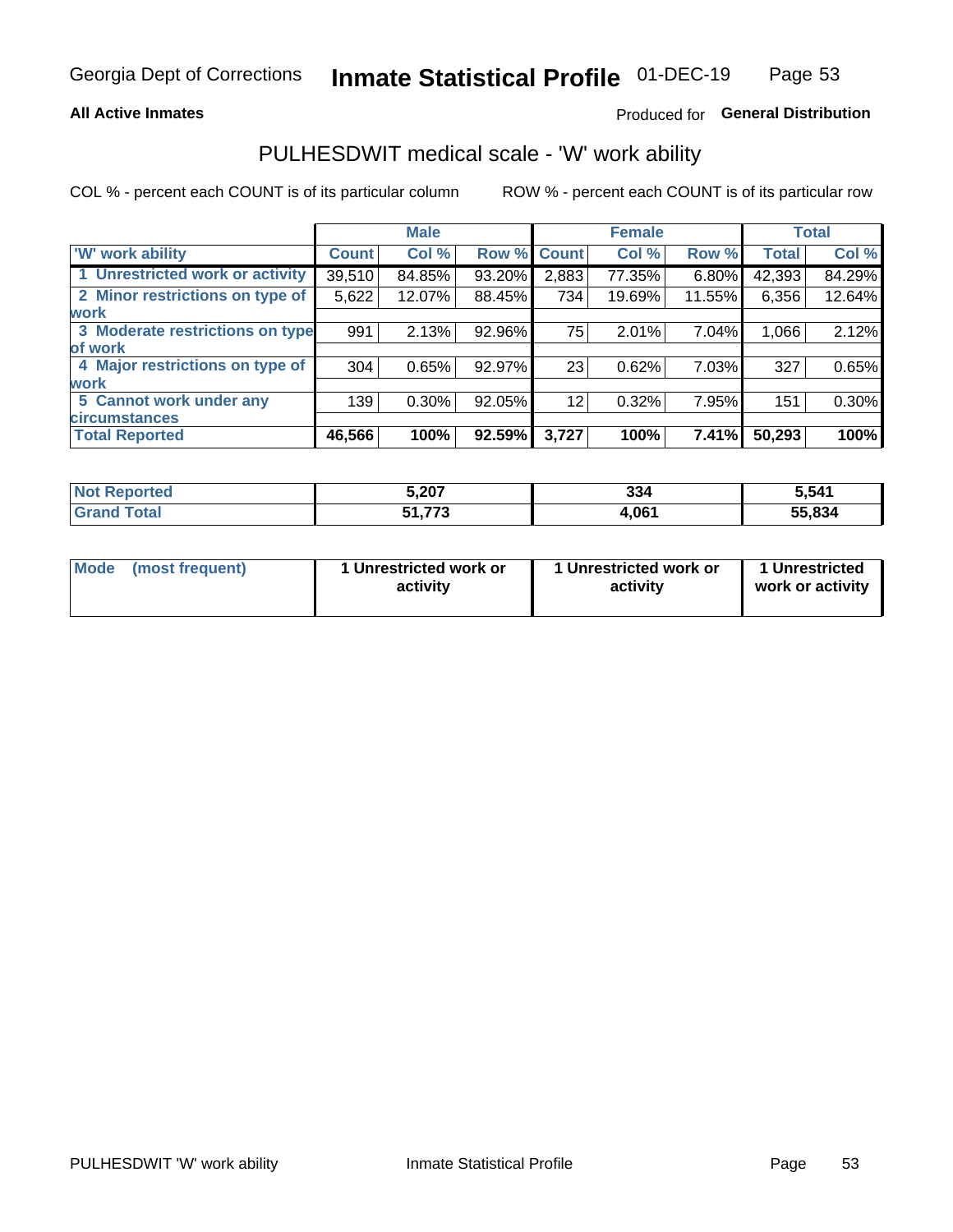#### **All Active Inmates**

### Produced for General Distribution

## PULHESDWIT medical scale - 'I' impairment

COL % - percent each COUNT is of its particular column ROW % - percent each COUNT is of its particular row

|                            |              | <b>Male</b> |         |             | <b>Female</b> |       |              | <b>Total</b> |
|----------------------------|--------------|-------------|---------|-------------|---------------|-------|--------------|--------------|
| <b>T</b> Impairment        | <b>Count</b> | Col %       |         | Row % Count | Col %         | Row % | <b>Total</b> | Col %        |
| 1 No impairments or        | 46,097       | 99.01%      | 92.55%  | 3,711       | 99.60%        | 7.45% | 49,808       | 99.06%       |
| disabilities               |              |             |         |             |               |       |              |              |
| 2 Wheelchair-bound but     | 265          | 0.57%       | 97.79%  | 6           | 0.16%         | 2.21% | 271          | 0.54%        |
| otherwise OK               |              |             |         |             |               |       |              |              |
| 3 Needs low-level Assisted | 51           | 0.11%       | 92.73%  | 4           | 0.11%         | 7.27% | 55           | 0.11%        |
| Living (level I)           |              |             |         |             |               |       |              |              |
| 4 Needs moderate Assisted  | 24           | 0.05%       | 100.00% |             |               |       | 24           | 0.05%        |
| Living (level II)          |              |             |         |             |               |       |              |              |
| 5 Needs maximal Assisted   | 120          | 0.26%       | 96.00%  | 5           | 0.13%         | 4.00% | 125          | 0.25%        |
| <b>Living (level III)</b>  |              |             |         |             |               |       |              |              |
| <b>Total Reported</b>      | 46,557       | 100%        | 92.59%  | 3,726       | 100%          | 7.41% | 50,283       | 100.0%       |

| oorted<br>NO. | 5,216         | 335   | 5,551  |
|---------------|---------------|-------|--------|
| `otal         | E4 770<br>. 3 | 4.061 | 55,834 |

| Mode | (most frequent) | 1 No impairments or<br>disabilities | 1 No impairments or<br>disabilities | 1 No impairments<br>or disabilities |
|------|-----------------|-------------------------------------|-------------------------------------|-------------------------------------|
|------|-----------------|-------------------------------------|-------------------------------------|-------------------------------------|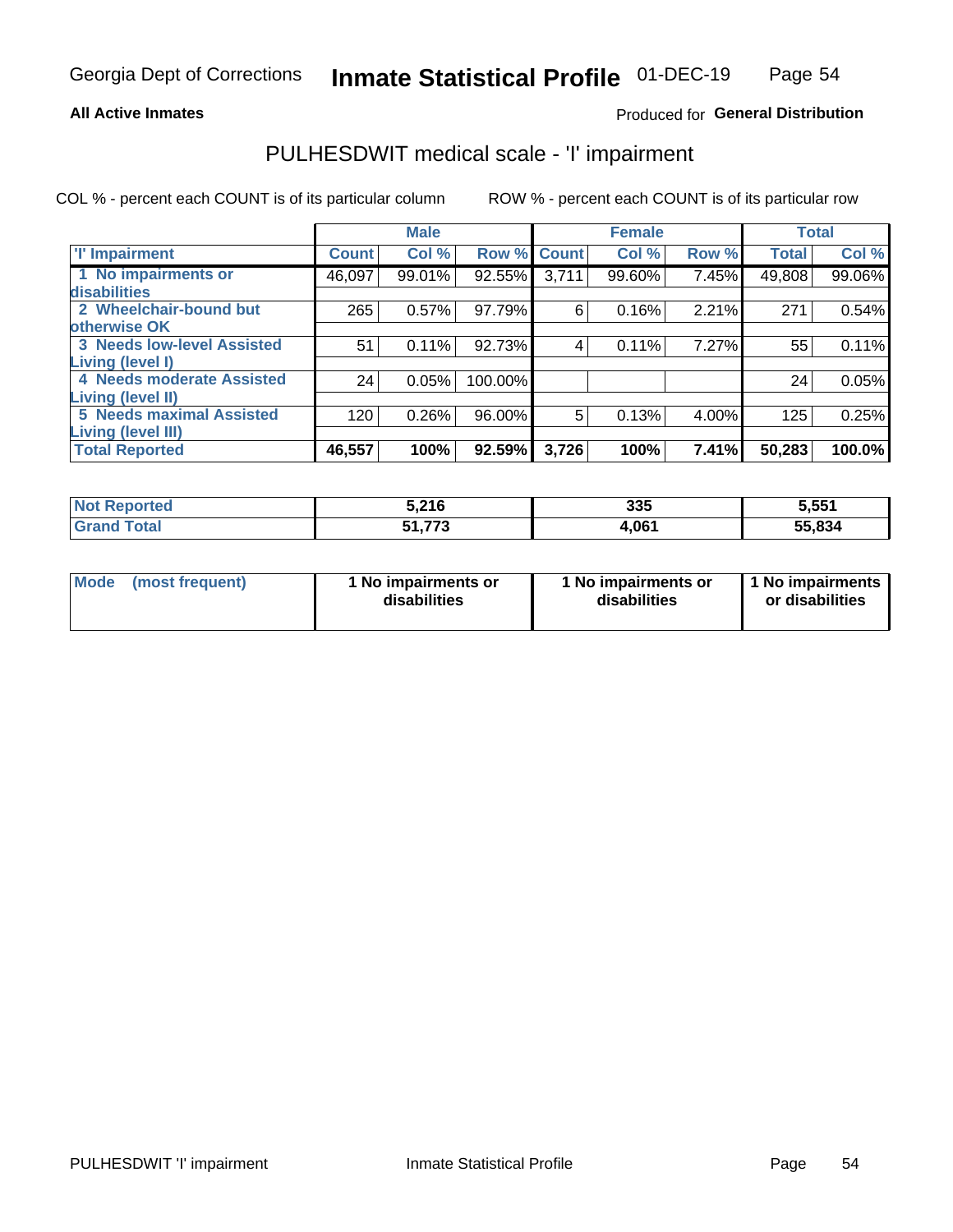### **All Active Inmates**

### Produced fo General Distribution

## PULHESDWIT medical scale - 'T' transportability

COL % - percent each COUNT is of its particular column

|                              |              | <b>Male</b> |         |              | <b>Female</b> |       |              | <b>Total</b> |
|------------------------------|--------------|-------------|---------|--------------|---------------|-------|--------------|--------------|
| <b>T' Transportability</b>   | <b>Count</b> | Col %       | Row %   | <b>Count</b> | Col %         | Row % | <b>Total</b> | Col %        |
| 1 Can be transported in any  | 46,424       | 99.19%      | 92.61%  | 3,705        | 99.65%        | 7.39% | 50,129       | 99.23%       |
| ordinary approved vehicle    |              |             |         |              |               |       |              |              |
| 2 Wheelchair-bound, not      | 82           | 0.18%       | 97.62%  | 2            | 0.05%         | 2.38% | 84           | 0.17%        |
| needing special vehicle      |              |             |         |              |               |       |              |              |
| 3 Wheelchair-bound, requires | 20           | 0.04%       | 100.00% |              |               |       | 20           | 0.04%        |
| special vehicle              |              |             |         |              |               |       |              |              |
| 4 Needs specially-equipped   | 4            | 0.01%       | 100.00% |              |               |       | 4            | 0.01%        |
| medical vehicle              |              |             |         |              |               |       |              |              |
| <b>5 Requires ambulance</b>  | 271          | 0.58%       | 96.10%  | 11           | 0.30%         | 3.90% | 282          | 0.56%        |
| transport                    |              |             |         |              |               |       |              |              |
| <b>Total Reported</b>        | 46,801       | 100%        | 92.64%  | 3,718        | 100%          | 7.36% | 50,519       | 100.0%       |

| <b>Not</b><br>Reported | 1,972      | 343   | 5,315  |
|------------------------|------------|-------|--------|
| <b>Total</b>           | ラフヘ<br>. ง | 1,061 | 55,834 |

|  | Mode (most frequent) | 1 Can be transported in any 1 Can be transported in any<br>ordinary approved vehicle   ordinary approved vehicle   transported in any |  | 1 Can be<br>  ordinary approved  <br>vehicle |
|--|----------------------|---------------------------------------------------------------------------------------------------------------------------------------|--|----------------------------------------------|
|--|----------------------|---------------------------------------------------------------------------------------------------------------------------------------|--|----------------------------------------------|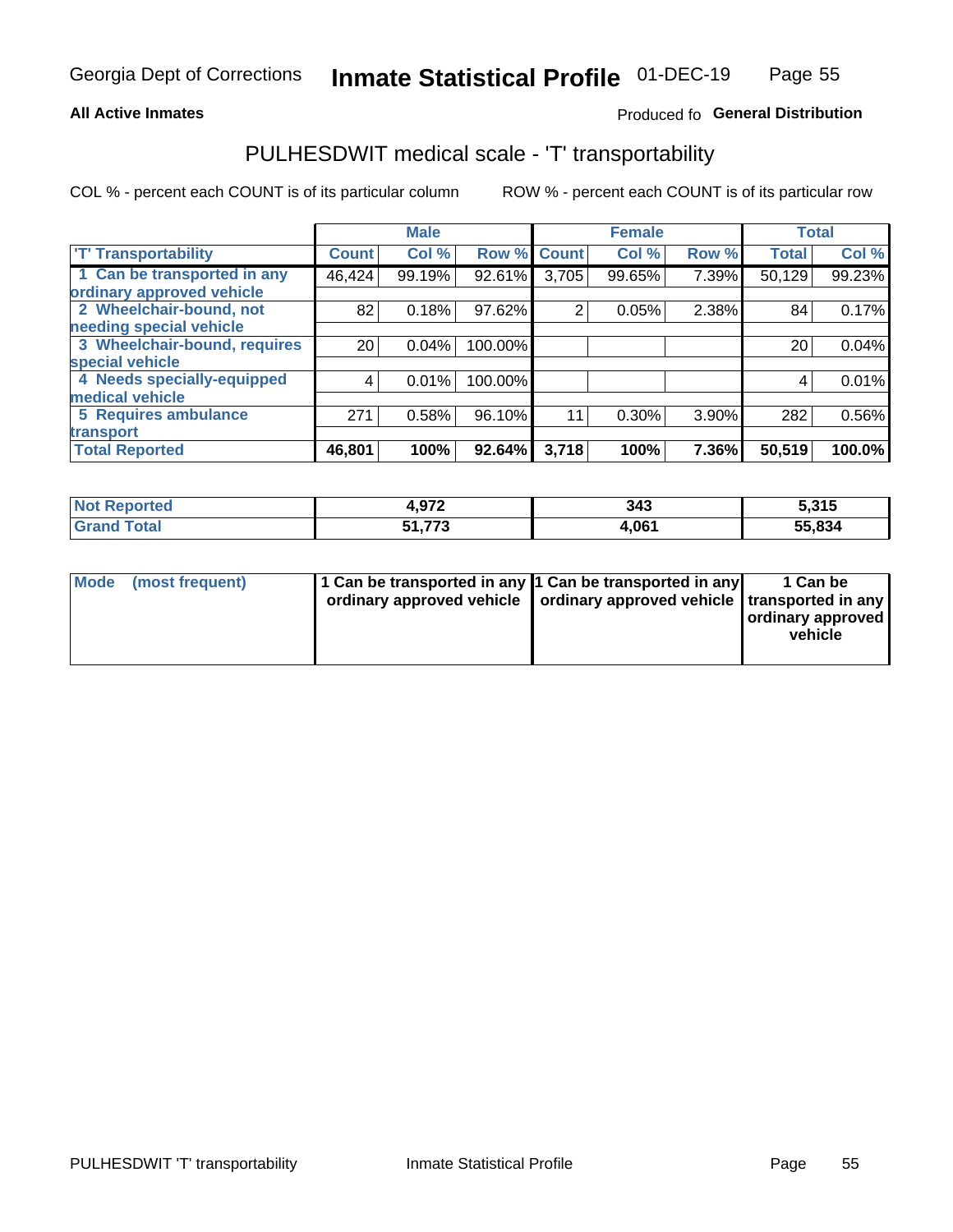# Inmate Statistical Profile 01-DEC-19 Page 56

**All Active Inmates** 

#### Produced for General Distribution

### Number of prior Georgia incarcerations

COL % - percent each COUNT is of its particular column

|                                       |        | <b>Male</b> |             |       | <b>Female</b> |          |        | <b>Total</b> |
|---------------------------------------|--------|-------------|-------------|-------|---------------|----------|--------|--------------|
| <b>Num of Prior GA Incarcerations</b> | Count  | Col %       | Row % Count |       | Col %         | Row %    | Total  | Col %        |
|                                       | 28,609 | 55.26%      | $90.71\%$   | 2,931 | 72.17%        | 9.29%    | 31,540 | 56.49%       |
|                                       | 9,608  | 18.56%      | $94.22\%$   | 589   | 14.50%        | 5.78%    | 10,197 | 18.26%       |
| $\overline{2}$                        | 5,531  | 10.68%      | 95.30%      | 273   | 6.72%         | 4.70%    | 5,804  | 10.40%       |
| 3                                     | 3,346  | 6.46%       | 96.87%      | 108   | 2.66%         | 3.13%    | 3,454  | 6.19%        |
| $\boldsymbol{4}$                      | 1,918  | 3.70%       | 96.97%      | 60    | 1.48%         | 3.03%    | 1,978  | 3.54%        |
| 5                                     | 1,129  | 2.18%       | 96.17%      | 45    | 1.11%         | 3.83%    | 1,174  | 2.10%        |
| <b>More Than 5</b>                    | 1,632  | 3.15%       | 96.74%      | 55    | 1.35%         | $3.26\%$ | 1,687  | 3.02%        |
| <b>Total Reported</b>                 | 51,773 | 100%        | 92.73%      | 4,061 | 100%          | 7.27%    | 55,834 | 100%         |

| <b>Not</b><br>Reported |          |              |        |
|------------------------|----------|--------------|--------|
| Total<br>"Granu        | ---<br>. | <b>I,061</b> | 55,834 |

| Mean (average)       | .08 | 1.04 |
|----------------------|-----|------|
| Median (middle)      |     |      |
| Mode (most frequent) |     |      |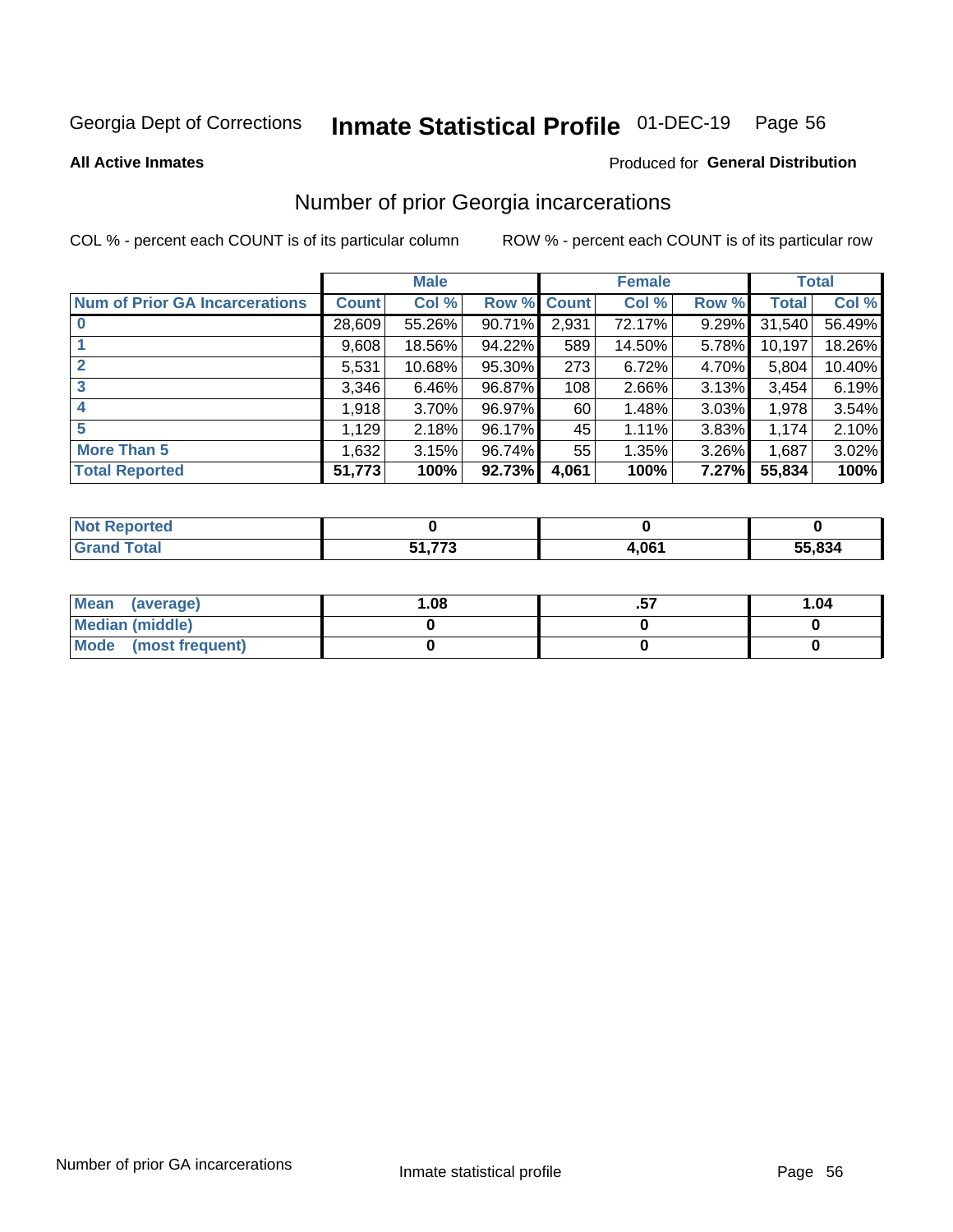#### Inmate Statistical Profile 01-DEC-19 Page 57

#### **All Active Inmates**

#### Produced for General Distribution

### Prison sentence in years

COL % - percent each COUNT is of its particular column

ROW % - percent each COUNT is of its particular row

|                                 |              | <b>Male</b> |        |              | <b>Female</b> |        |              | <b>Total</b> |
|---------------------------------|--------------|-------------|--------|--------------|---------------|--------|--------------|--------------|
| <b>Prison Sentence In Years</b> | <b>Count</b> | Col %       | Row %  | <b>Count</b> | Col %         | Row %  | <b>Total</b> | Col %        |
| $0 - 1$                         | 543          | 1.05%       | 92.66% | 43           | 1.06%         | 7.34%  | 586          | 1.05%        |
| $1.1 - 2$                       | 819          | 1.58%       | 89.61% | 95           | 2.34%         | 10.39% | 914          | 1.64%        |
| $2.1 - 3$                       | 1,245        | 2.40%       | 86.70% | 191          | 4.70%         | 13.30% | 1,436        | 2.57%        |
| $3.1 - 4$                       | 1,041        | 2.01%       | 88.97% | 129          | 3.18%         | 11.03% | 1,170        | 2.10%        |
| $4.1 - 5$                       | 1,953        | 3.77%       | 89.83% | 221          | 5.44%         | 10.17% | 2,174        | 3.89%        |
| $5.1 - 6$                       | 1,148        | 2.22%       | 89.27% | 138          | 3.40%         | 10.73% | 1,286        | 2.30%        |
| $6.1 - 7$                       | 1,098        | 2.12%       | 90.67% | 113          | 2.78%         | 9.33%  | 1,211        | 2.17%        |
| $7.1 - 8$                       | 1,174        | 2.27%       | 92.51% | 95           | 2.34%         | 7.49%  | 1,269        | 2.27%        |
| $8.1 - 9$                       | 1,279        | 2.47%       | 93.49% | 89           | 2.19%         | 6.51%  | 1,368        | 2.45%        |
| $9.1 - 10$                      | 3,589        | 6.93%       | 89.55% | 419          | 10.32%        | 10.45% | 4,008        | 7.18%        |
| $10.1 - 12$                     | 2,248        | 4.34%       | 90.75% | 229          | 5.64%         | 9.25%  | 2,477        | 4.44%        |
| $12.1 - 15$                     | 5,019        | 9.69%       | 91.89% | 443          | 10.91%        | 8.11%  | 5,462        | 9.78%        |
| $15.1 - 20$                     | 9,564        | 18.47%      | 93.14% | 704          | 17.34%        | 6.86%  | 10,268       | 18.39%       |
| 20.1 - Over                     | 11,919       | 23.02%      | 94.38% | 710          | 17.48%        | 5.62%  | 12,629       | 22.62%       |
| <b>Life</b>                     | 7,414        | 14.32%      | 95.14% | 379          | 9.33%         | 4.86%  | 7,793        | 13.96%       |
| <b>Life Without Parole</b>      | 1,570        | 3.03%       | 96.44% | 58           | 1.43%         | 3.56%  | 1,628        | 2.92%        |
| <b>Death</b>                    | 82           | 0.16%       | 98.80% |              | 0.02%         | 1.20%  | 83           | 0.15%        |
| <b>Youthful Offenders</b>       | 68           | 0.13%       | 94.44% | 4            | 0.10%         | 5.56%  | 72           | 0.13%        |
| <b>Total Reported</b>           | 51,773       | 100%        | 92.73% | 4,061        | 100%          | 7.27%  | 55,834       | 100.0%       |

| Reported<br>I NOT |     |      |        |
|-------------------|-----|------|--------|
| $\sim$            | --- | .061 | 55,834 |

#### **Determinate (numeric) sentences only**

| <b>Mean</b> | $- - -$<br>_ు.၁4 | 24.88 | 25.53 |
|-------------|------------------|-------|-------|
|             |                  |       |       |

All sentences (including determinate), with life, life without parole, and death sentences figured at 45 years

| <br><b>Mea</b><br>80 F 4<br>48<br>36.<br>36.54<br>38.25 |  |  |  |
|---------------------------------------------------------|--|--|--|
|                                                         |  |  |  |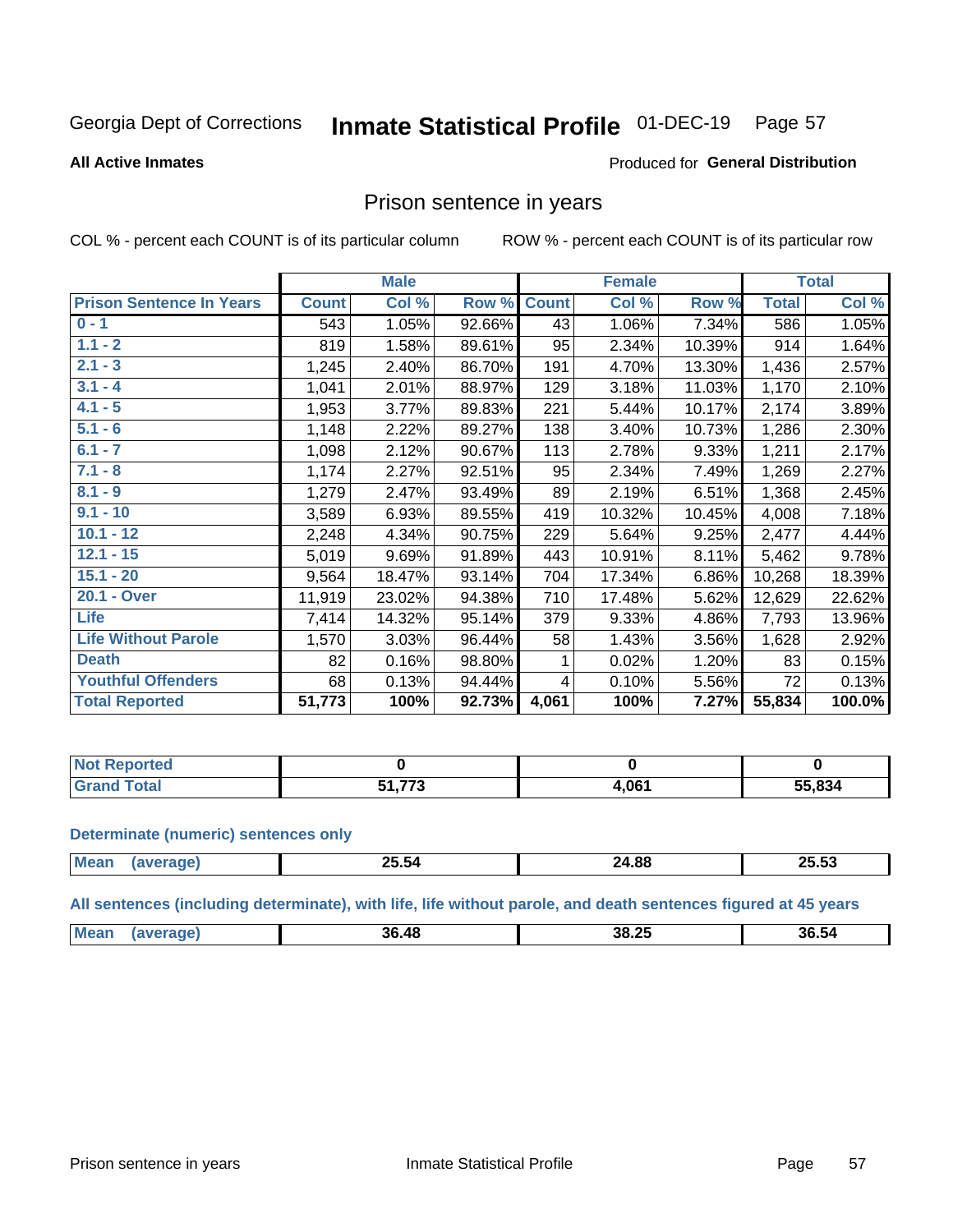# Inmate Statistical Profile 01-DEC-19 Page 58

### **All Active Inmates**

#### Produced for General Distribution

## Primary offense, broken out into felonies vs misdemeanors

COL % - percent each COUNT is of its particular column

|                                  |              | <b>Male</b> |                    |       | <b>Female</b> |          | Total        |        |
|----------------------------------|--------------|-------------|--------------------|-------|---------------|----------|--------------|--------|
| <b>Felonies and Misdemeanors</b> | <b>Count</b> | Col %       | <b>Row % Count</b> |       | Col %         | Row %    | <b>Total</b> | Col %  |
| <b>Felonies</b>                  | 51,521       | 99.80%      | 92.71%             | 4.051 | 99.93%        | 7.29%    | 55.572       | 99.81% |
| <b>Misdemeanors</b>              | 104          | .20%        | 97.20%             |       | $.07\%$       | $2.80\%$ | 107          | .19%   |
| <b>Total Reported</b>            | 51,625       | 100%        | $92.72\%$          | 4,054 | 100%          | 7.28%    | 55,679       | 100%   |

| <b>Not</b><br>'ted | 148 |                | 155    |
|--------------------|-----|----------------|--------|
| Grar<br>™otar      | .   | 51 632<br>,032 | 55.834 |

| Mo | ____ | 11 C.S<br>. | onies<br>. |
|----|------|-------------|------------|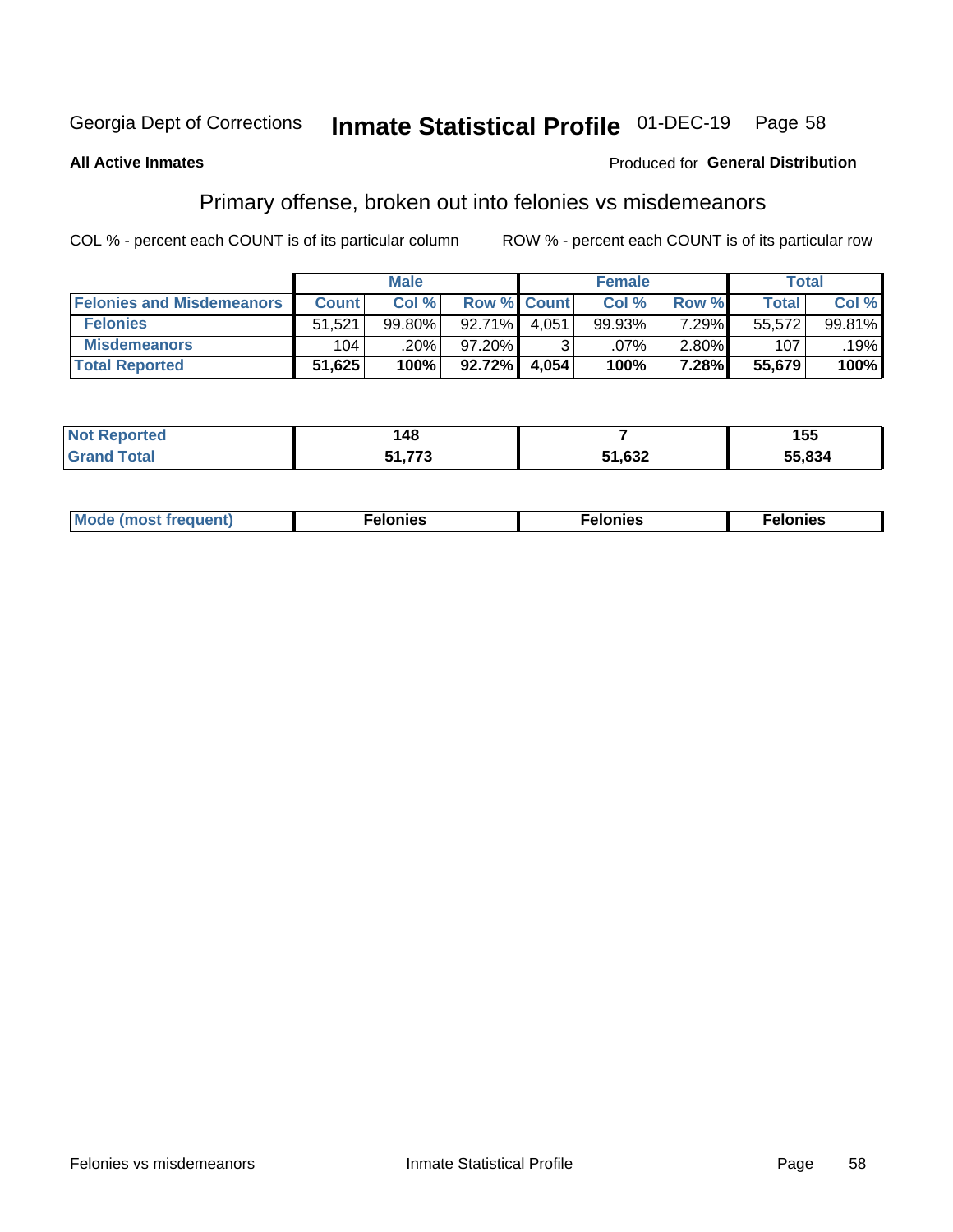#### Inmate Statistical Profile 01-DEC-19 Page 59

#### **All Active Inmates**

#### Produced for General Distribution

### Primary offense, broken out into six broad crime categories

COL % - percent each COUNT is of its particular column

|                                 |              | <b>Male</b> |        |             | <b>Female</b> |        |              | <b>Total</b> |  |
|---------------------------------|--------------|-------------|--------|-------------|---------------|--------|--------------|--------------|--|
| <b>Crime Categories</b>         | <b>Count</b> | Col %       |        | Row % Count | Col %         | Row %  | <b>Total</b> | Col %        |  |
| <b>Violent</b>                  | 27,131       | 52.50%      | 93.68% | 1,831       | 45.09%        | 6.32%  | 28,962       | 51.96%       |  |
| <b>Sex Crime</b><br>2           | 8,803        | 17.03%      | 98.46% | 138         | $3.40\%$      | 1.54%  | 8,941        | 16.04%       |  |
| $\mathbf{3}$<br><b>Property</b> | 7,483        | 14.48%      | 89.57% | 871         | 21.45%        | 10.43% | 8,354        | 14.99%       |  |
| <b>Drug</b><br>4                | 5,320        | 10.29%      | 84.51% | 975         | 24.01%        | 15.49% | 6,295        | 11.29%       |  |
| <b>Habit/DUI</b><br>5           | 98           | .19%        | 85.96% | 16          | .39%          | 14.04% | 114          | .20%         |  |
| <b>Other</b><br>6               | 2,844        | 5.50%       | 92.52% | 230         | 5.66%         | 7.48%  | 3,074        | 5.51%        |  |
| <b>Total Reported</b>           | 51,679       | 100%        | 92.71% | 4,061       | 100%          | 7.29%  | 55,740       | 100%         |  |

| rtea<br>NO       | 94                |              | 94   |
|------------------|-------------------|--------------|------|
| $F_{\mathbf{A}}$ | ---<br>E4.<br>. . | <b>1,061</b> | .834 |

| <b>Mode (most frequent)</b> | .<br><b>iolent</b> | 'iolent | ---<br>Violent |
|-----------------------------|--------------------|---------|----------------|
|                             |                    |         |                |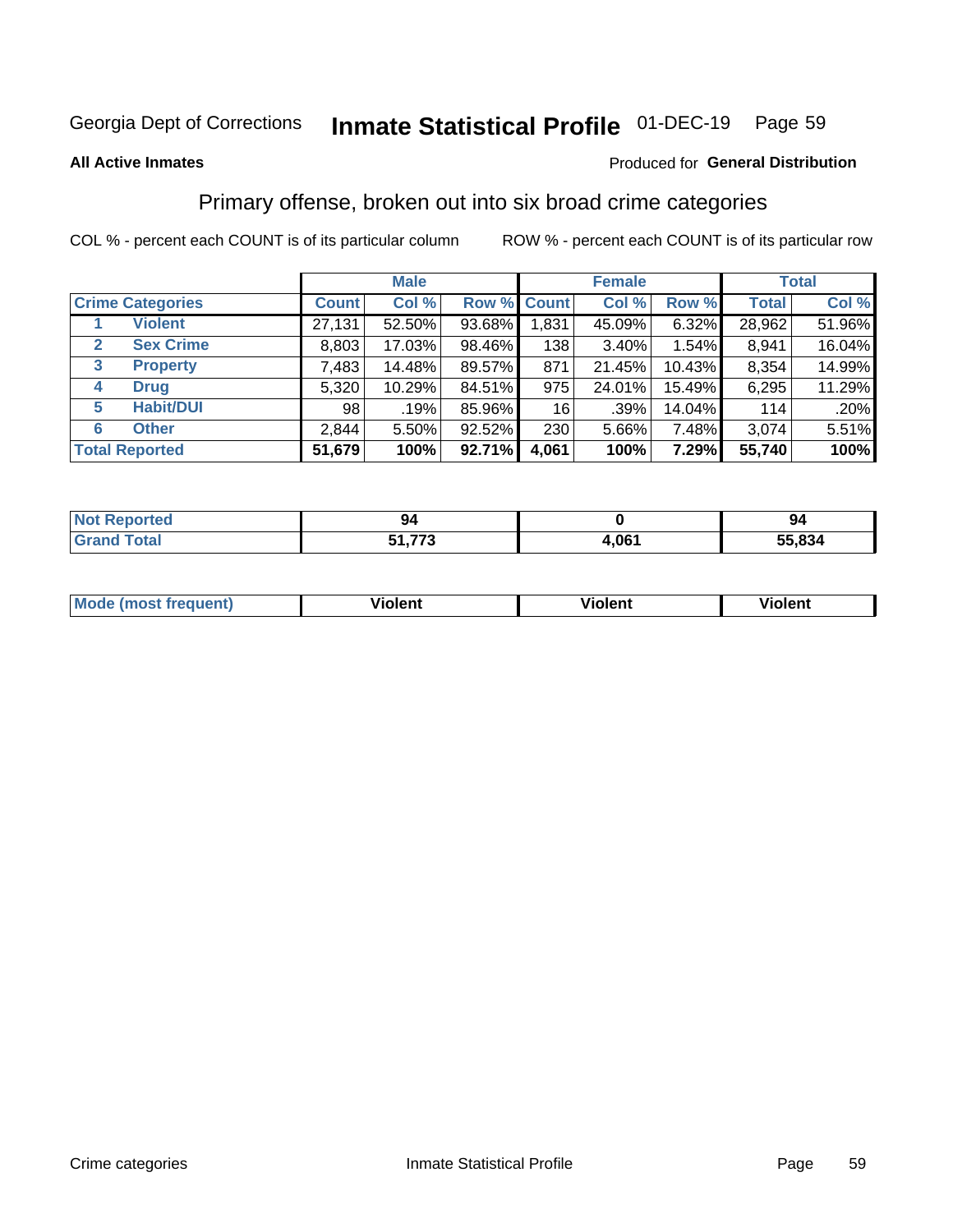# Inmate Statistical Profile 01-DEC-19 Page 60

**All Active Inmates** 

#### Produced for General Distribution

## Primary offense, detailed offense code

COL % - percent each COUNT is of its particular column

|                                                   |                         | <b>Male</b> |         |                | <b>Female</b> |                |                         | <b>Total</b> |
|---------------------------------------------------|-------------------------|-------------|---------|----------------|---------------|----------------|-------------------------|--------------|
| <b>Primary Offense</b>                            | <b>Count</b>            | Col %       | Row %   | <b>Count</b>   | Col %         | Row %          | <b>Total</b>            | Col %        |
| <b>Abandmnt Of Contrid Subst</b>                  | 1.                      | .01%        | 100.00% |                |               |                | 1                       | .01%         |
| (4160)<br><b>Abuse Neglect Elder/Disab (2812)</b> | 45                      | .09%        | 68.18%  | 21             | .52%          | 31.82%         | 66                      | .12%         |
| Agg Aslt W Intnt To Rape (2095)                   | 70                      | .14%        | 100.00% |                |               |                | 70                      | .13%         |
| <b>Agg Sex Battery Atmpt (2099)</b>               | $\mathfrak{S}$          | .01%        | 100.00% |                |               |                | 3                       | .01%         |
| <b>Aggrav Assault (1302)</b>                      | 5,452                   | 10.55%      | 94.34%  | 327            | 8.05%         | 5.66%          | 5,779                   | 10.37%       |
| <b>Aggrav Assault Peace Ofcr</b>                  | 370                     | .72%        | 94.39%  | 22             | .54%          | 5.61%          | 392                     | .70%         |
| (1314)<br><b>Aggrav Battery (1305)</b>            |                         | 2.64%       | 93.11%  |                |               |                |                         | 2.63%        |
| <b>Aggrav Battery Peace Ofcr</b>                  | 1,364<br>34             | .07%        | 97.14%  | 101<br>1       | 2.49%<br>.02% | 6.89%<br>2.86% | 1,465<br>35             | .06%         |
| (1315)                                            |                         |             |         |                |               |                |                         |              |
| <b>Aggrav Ch Molest Atmpt (2096)</b>              | 4                       | .01%        | 100.00% |                |               |                | 4                       | .01%         |
| <b>Aggrav Child Molestation (2021)</b>            | 1,311                   | 2.54%       | 98.42%  | 21             | .52%          | 1.58%          | 1,332                   | 2.39%        |
| <b>Aggrav Cruelty To Animals</b><br>(2972)        | 12                      | .02%        | 92.31%  | 1              | .02%          | 7.69%          | 13                      | .02%         |
| <b>Aggrav Sexual Battery (2009)</b>               | 242                     | .47%        | 99.18%  | $\overline{2}$ | .05%          | .82%           | 244                     | .44%         |
| <b>Aggrav Sodomy (2003)</b>                       | 232                     | .45%        | 98.72%  | $\overline{3}$ | .07%          | 1.28%          | 235                     | .42%         |
| <b>Aggrav Stalking (1321)</b>                     | 318                     | .62%        | 95.78%  | 14             | .34%          | 4.22%          | 332                     | .60%         |
| <b>Aggravated Assault On 65+</b><br>(1304)        | 5                       | .01%        | 71.43%  | $\overline{2}$ | .05%          | 28.57%         | 7                       | .01%         |
| <b>Aiding Escape (2502)</b>                       |                         |             |         | $\mathbf 1$    | .02%          | 100.00%        | 1                       | .01%         |
| <b>Alter Id (1506)</b>                            | 1                       | .01%        | 100.00% |                |               |                | $\mathbf{1}$            | .01%         |
| <b>Armed Robbery (1902)</b>                       | 5,768                   | 11.16%      | 96.50%  | 209            | 5.15%         | 3.50%          | 5,977                   | 10.72%       |
| Arson 1st Degree (1401)                           | 59                      | .11%        | 86.76%  | 9              | .22%          | 13.24%         | 68                      | .12%         |
| <b>Arson 2nd Degree (1402)</b>                    | 10                      | .02%        | 90.91%  | $\mathbf{1}$   | .02%          | 9.09%          | 11                      | .02%         |
| <b>Arson 3rd Degree (1403)</b>                    | $\,6$                   | .01%        | 100.00% |                |               |                | 6                       | .01%         |
| <b>Ass W/ Int Transmit Hiv (1313)</b>             | 1                       | .01%        | 50.00%  | 1              | .02%          | 50.00%         | $\overline{2}$          | .01%         |
| <b>Atmpt Aggrav Assault (1303)</b>                | $\boldsymbol{9}$        | .02%        | 90.00%  | $\mathbf{1}$   | .02%          | 10.00%         | 10                      | .02%         |
| <b>Atmpt Aggrav Sodomy (2093)</b>                 | $\overline{\mathbf{4}}$ | .01%        | 100.00% |                |               |                | $\overline{\mathbf{4}}$ | .01%         |
| <b>Atmpt Armed Robbery (1992)</b>                 | 93                      | .18%        | 93.94%  | 6              | .15%          | 6.06%          | 99                      | .18%         |
| <b>Atmpt Burglary (1690)</b>                      | 27                      | .05%        | 96.43%  | 1              | .02%          | 3.57%          | 28                      | .05%         |
| <b>Atmpt Child Molestation (2094)</b>             | 46                      | .09%        | 100.00% |                |               |                | 46                      | .08%         |
| <b>Atmpt Kidnap (1390)</b>                        | $\overline{2}$          | .01%        | 100.00% |                |               |                | $\overline{2}$          | .01%         |
| <b>Atmpt Murder (1190)</b>                        | 156                     | .30%        | 93.41%  | 11             | .27%          | 6.59%          | 167                     | $.30\%$      |
| Atmpt Rape (2091)                                 | 51                      | .10%        | 98.08%  | 1              | .02%          | 1.92%          | 52                      | .09%         |
| <b>Atmpt Robbery (1991)</b>                       | 33                      | .06%        | 100.00% |                |               |                | 33                      | .06%         |
| <b>Atmpt Sodomy (2092)</b>                        | 1                       | .01%        | 100.00% |                |               |                | 1                       | .01%         |
| <b>Atmpt Theft By Taking (1812)</b>               | $\overline{c}$          | .01%        | 100.00% |                |               |                | $\overline{2}$          | .01%         |
| <b>Atmpt Viol Substance Act (4090)</b>            | 14                      | .03%        | 82.35%  | 3              | .07%          | 17.65%         | 17                      | .03%         |
| <b>Att/Consprcy Commt C/S/Of</b>                  | 48                      | .09%        | 82.76%  | 10             | .25%          | 17.24%         | 58                      | .10%         |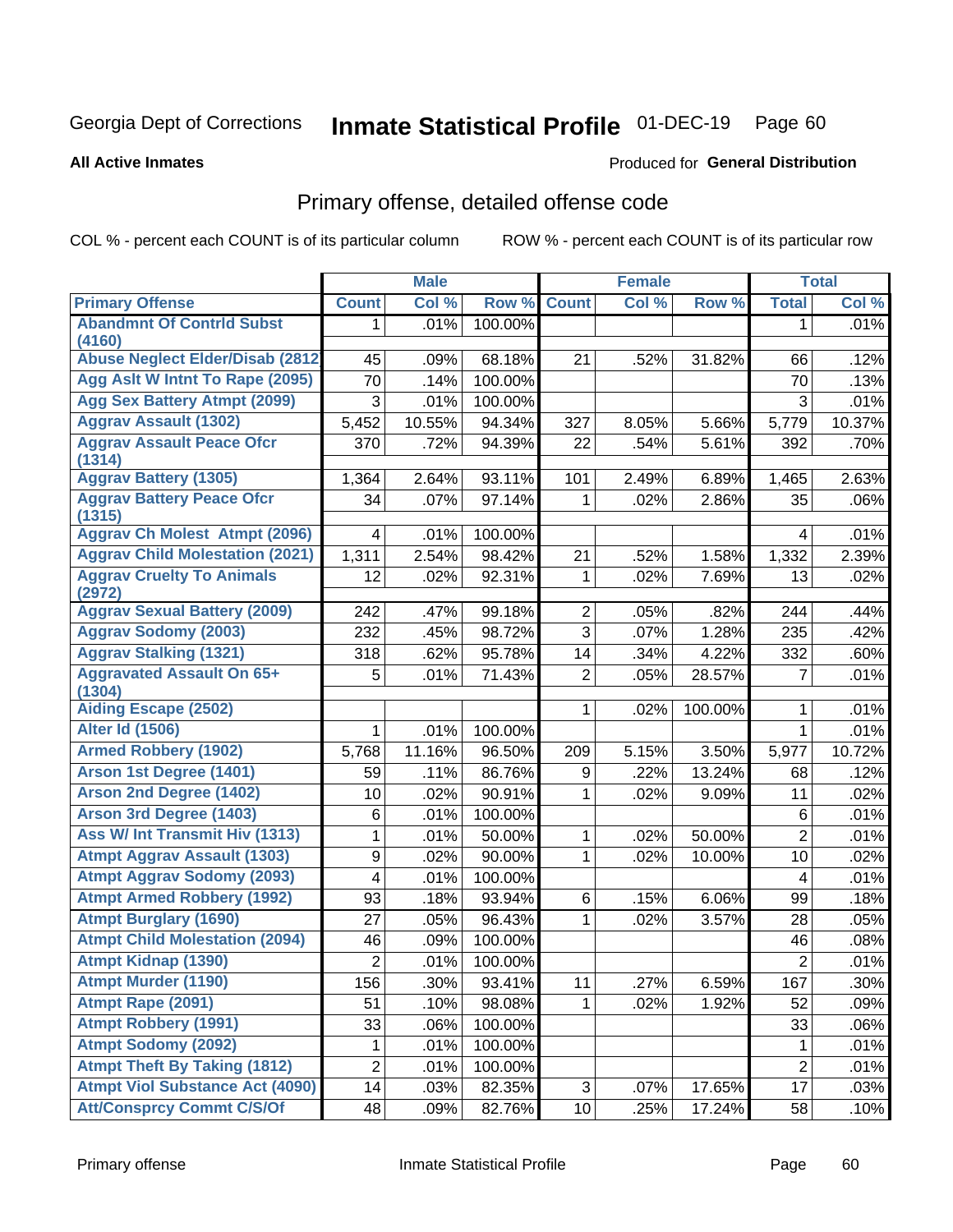# Inmate Statistical Profile 01-DEC-19 Page 61

Produced for General Distribution

#### **All Active Inmates**

## Primary offense, detailed offense code

COL % - percent each COUNT is of its particular column

|                                            |                | <b>Male</b> |         |                | <b>Female</b> |        |                         | <b>Total</b> |
|--------------------------------------------|----------------|-------------|---------|----------------|---------------|--------|-------------------------|--------------|
| <b>Primary Offense</b>                     | <b>Count</b>   | Col %       | Row %   | <b>Count</b>   | Col %         | Row %  | <b>Total</b>            | Col %        |
| (4134)                                     |                |             |         |                |               |        |                         |              |
| <b>Bad Checks (1704)</b>                   | 1              | .01%        | 100.00% |                |               |        | 1                       | .01%         |
| <b>Bail Jumping (2511)</b>                 | 6              | .01%        | 100.00% |                |               |        | 6                       | .01%         |
| <b>Bestiality (2004)</b>                   | 1              | .01%        | 100.00% |                |               |        | 1                       | .01%         |
| <b>Bigamy (2007)</b>                       | 3              | .01%        | 100.00% |                |               |        | 3                       | .01%         |
| <b>Bribery Govt Officer (2301)</b>         | 1              | .01%        | 50.00%  | $\mathbf{1}$   | .02%          | 50.00% | $\overline{2}$          | .01%         |
| Burg 1st Aft 6/30/12 (1611)                | 2,086          | 4.04%       | 93.25%  | 151            | 3.72%         | 6.75%  | 2,237                   | 4.01%        |
| Burg 2nd Aft 6/30/12 (1612)                | 752            | 1.46%       | 96.91%  | 24             | .59%          | 3.09%  | 776                     | 1.39%        |
| <b>Burg Bef 7/1/12 (1601)</b>              | 1,876          | 3.63%       | 97.00%  | 58             | 1.43%         | 3.00%  | 1,934                   | 3.47%        |
| <b>Carry Pistl Without Licns (2903)</b>    |                | .01%        | 100.00% |                |               |        |                         | .01%         |
| <b>Carry Weapon At School (2915)</b>       | 5              | .01%        | 100.00% |                |               |        | 5                       | .01%         |
| <b>Child Molestation (2019)</b>            | 2,701          | 5.23%       | 97.86%  | 59             | 1.45%         | 2.14%  | 2,760                   | 4.95%        |
| <b>Cnspire Traffic Cntrl Sub (4130)</b>    | 6              | .01%        | 100.00% |                |               |        | 6                       | .01%         |
| <b>Computer Pornography (1760)</b>         | 109            | .21%        | 100.00% |                |               |        | 109                     | .20%         |
| <b>Computer Theft (1761)</b>               | 2              | .01%        | 28.57%  | 5              | .12%          | 71.43% | $\overline{7}$          | .01%         |
| <b>Computer Trespass (1762)</b>            | $\overline{2}$ | .01%        | 50.00%  | $\overline{2}$ | .05%          | 50.00% | 4                       | .01%         |
| <b>Conceal Death Of Another (1125)</b>     | 14             | .03%        | 66.67%  | $\overline{7}$ | .17%          | 33.33% | 21                      | .04%         |
| <b>Conspiracy (9901)</b>                   | 22             | .04%        | 88.00%  | 3              | .07%          | 12.00% | 25                      | .04%         |
| <b>Convsn Paymnts Real Propy</b><br>(1811) | 1              | .01%        | 100.00% |                |               |        | 1                       | .01%         |
| Crim Use W/Alt Id Mark (7010)              | 3              | .01%        | 100.00% |                |               |        | 3                       | .01%         |
| <b>Crml Atmpt Felony (7027)</b>            | 3              | .01%        | 60.00%  | $\overline{2}$ | .05%          | 40.00% | 5                       | .01%         |
| <b>Crmnl Atmpt (9905)</b>                  | $\overline{2}$ | .01%        | 100.00% |                |               |        | $\overline{2}$          | .01%         |
| Crmnl Damage 1st Degree (1501)             | 22             | .04%        | 100.00% |                |               |        | 22                      | .04%         |
| <b>Crmnl Damage 2nd Degree</b><br>(1502)   | 84             | .16%        | 91.30%  | 8              | .20%          | 8.70%  | 92                      | .17%         |
| <b>Crmnl Interfere Govt Prop (2613)</b>    | 20             | .04%        | 95.24%  | $\mathbf{1}$   | $.02\%$       | 4.76%  | 21                      | .04%         |
| <b>Crmnl Poss Explosives (1404)</b>        | 1              | .01%        | 100.00% |                |               |        | $\mathbf{1}$            | .01%         |
| <b>Crmnl Solicitation (9910)</b>           | 4              | .01%        | 100.00% |                |               |        | 4                       | .01%         |
| <b>Cruelty To An Inmate (2810)</b>         | 1              | .01%        | 100.00% |                |               |        | 1                       | .01%         |
| <b>Cruelty To Animals (2971)</b>           | $\mathbf{1}$   | .01%        | 100.00% |                |               |        | 1                       | .01%         |
| <b>Cruelty To Children (2801)</b>          | 316            | .61%        | 72.64%  | 119            | 2.93%         | 27.36% | 435                     | .78%         |
| <b>Cruelty To Elder Person (2811)</b>      | 25             | .05%        | 65.79%  | 13             | .32%          | 34.21% | 38                      | .07%         |
| <b>Damage Destroy Secr Prop</b><br>(1504)  | 1.             | .01%        | 100.00% |                |               |        | 1                       | .01%         |
| <b>Distr Mat Depict Nudity (2102)</b>      | 1              | .01%        | 100.00% |                |               |        | 1                       | .01%         |
| Dogfighting (2718)                         | 1              | .01%        | 100.00% |                |               |        | 1                       | .01%         |
| Drv W/ Improp Veh Reg (7013)               | 4              | .01%        | 100.00% |                |               |        | $\overline{\mathbf{4}}$ | .01%         |
| <b>Drv W/Susp License (7011)</b>           | $\mathbf{1}$   | .01%        | 100.00% |                |               |        | 1                       | .01%         |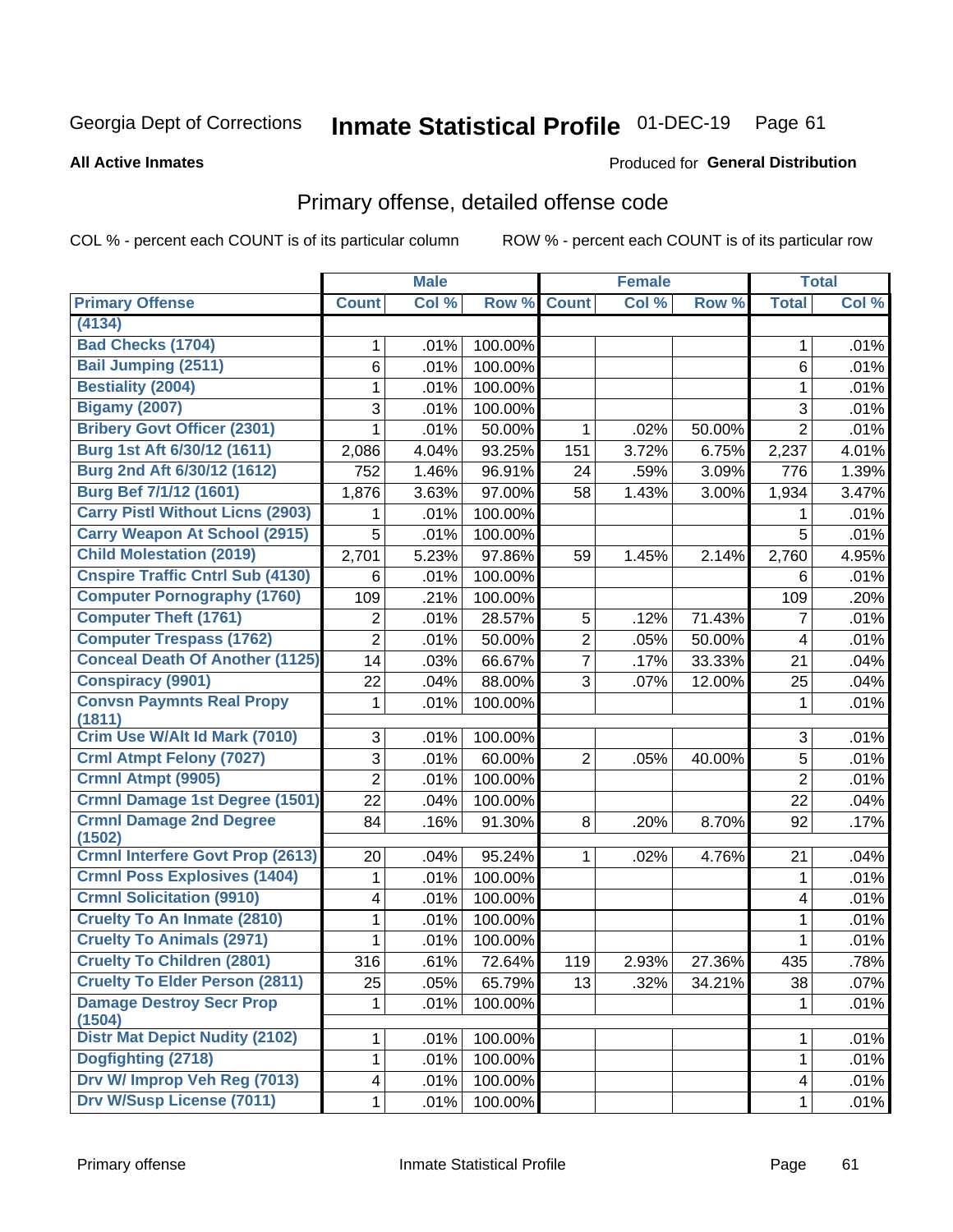#### Inmate Statistical Profile 01-DEC-19 Page 62

#### **All Active Inmates**

#### Produced for General Distribution

### Primary offense, detailed offense code

COL % - percent each COUNT is of its particular column

|                                            |                | <b>Male</b> |         |                | <b>Female</b> |         |                | <b>Total</b> |
|--------------------------------------------|----------------|-------------|---------|----------------|---------------|---------|----------------|--------------|
| <b>Primary Offense</b>                     | <b>Count</b>   | Col %       | Row %   | <b>Count</b>   | Col %         | Row %   | <b>Total</b>   | Col %        |
| <b>Drvng Habtl Violator (5004)</b>         | 7              | .01%        | 77.78%  | $\overline{2}$ | .05%          | 22.22%  | 9              | .02%         |
| <b>Embracery (2407)</b>                    | $\overline{2}$ | .01%        | 100.00% |                |               |         | $\overline{2}$ | .01%         |
| <b>Entering Vehicle (1880)</b>             | 100            | .19%        | 97.09%  | 3              | .07%          | 2.91%   | 103            | .18%         |
| <b>Entice Child Attempted (2090)</b>       | 7              | .01%        | 100.00% |                |               |         | $\overline{7}$ | .01%         |
| <b>Enticing Child-Indec Purp (2020)</b>    | 80             | .15%        | 91.95%  | 7              | .17%          | 8.05%   | 87             | .16%         |
| <b>Escape (2501)</b>                       | 39             | .08%        | 92.86%  | 3              | .07%          | 7.14%   | 42             | .08%         |
| <b>Exploit Disabled/Elder (7022)</b>       | 14             | .03%        | 60.87%  | 9              | .22%          | 39.13%  | 23             | .04%         |
| <b>False Certificates (2311)</b>           | $\overline{2}$ | .01%        | 100.00% |                |               |         | $\overline{2}$ | .01%         |
| <b>False Imprisonment (1308)</b>           | 213            | .41%        | 95.52%  | 10             | .25%          | 4.48%   | 223            | .40%         |
| <b>False Public Alarm (2609)</b>           | 1              | .01%        | 100.00% |                |               |         | 1              | .01%         |
| <b>False Statements Govt (2408)</b>        | 24             | .05%        | 72.73%  | 9              | .22%          | 27.27%  | 33             | .06%         |
| <b>False Swearing (2402)</b>               |                |             |         | 1              | .02%          | 100.00% | $\mathbf{1}$   | .01%         |
| <b>Family Violence Battery (1301)</b>      | 175            | .34%        | 97.77%  | 4              | .10%          | 2.23%   | 179            | .32%         |
| Feticide (1121)                            | $\overline{2}$ | .01%        | 100.00% |                |               |         | $\overline{2}$ | .01%         |
| <b>Feticide By Vehicle (1118)</b>          | 5              | .01%        | 100.00% |                |               |         | 5              | .01%         |
| <b>Financial Identity Fraud (1756)</b>     | 72             | .14%        | 75.79%  | 23             | .57%          | 24.21%  | 95             | .17%         |
| <b>Fleeing/Eluding Police (2316)</b>       | 551            | 1.07%       | 94.67%  | 31             | .76%          | 5.33%   | 582            | 1.04%        |
| Forg 1st Aft 6/30/12 (1711)                | 118            | .23%        | 72.39%  | 45             | 1.11%         | 27.61%  | 163            | .29%         |
| Forg 1st Bef 7/1/12 (1701)                 | 156            | .30%        | 72.22%  | 60             | 1.48%         | 27.78%  | 216            | .39%         |
| Forg 2nd Aft 6/30/12 (1712)                | 37             | .07%        | 77.08%  | 11             | .27%          | 22.92%  | 48             | .09%         |
| Forg 2nd Bef 7/1/12 (1702)                 | 3              | .01%        | 75.00%  | 1              | .02%          | 25.00%  | $\overline{4}$ | .01%         |
| Forg 3rd Aft 6/30/12 (1713)                | 52             | .10%        | 82.54%  | 11             | .27%          | 17.46%  | 63             | .11%         |
| Forg 4th Aft 6/30/12 (1714)                | 15             | .03%        | 75.00%  | 5              | .12%          | 25.00%  | 20             | .04%         |
| <b>Forgery Credit Card (1752)</b>          | 5              | .01%        | 71.43%  | $\overline{2}$ | .05%          | 28.57%  | $\overline{7}$ | .01%         |
| <b>Fraudulent Access Compute</b>           | 1              | .01%        | 100.00% |                |               |         | $\mathbf{1}$   | .01%         |
| (1796)                                     |                |             |         |                |               |         |                |              |
| <b>Fraudulent Checks (1750)</b>            | 1              | .01%        | 50.00%  | 1              | .02%          | 50.00%  | $\overline{2}$ | .01%         |
| <b>Fraudulent Credit Card (1753)</b>       | 69             | .13%        | 69.00%  | 31             | .76%          | 31.00%  | 100            | .18%         |
| <b>Gang Participation (9914)</b>           | 56             | .11%        | 96.55%  | 2              | .05%          | 3.45%   | 58             | .10%         |
| <b>Guard Line W/Weapon/Drugs</b><br>(2963) | 24             | .05%        | 60.00%  | 16             | .39%          | 40.00%  | 40             | .07%         |
| <b>Habit Traf Viol/Impaired (5005)</b>     | $\overline{7}$ | .01%        | 100.00% |                |               |         | $\overline{7}$ | .01%         |
| <b>Habit Traf Viol/Other (5006)</b>        | 6              | .01%        | 66.67%  | 3              | .07%          | 33.33%  | 9              | .02%         |
| <b>Hijacking Motor Vehicle (1911)</b>      | 44             | .09%        | 97.78%  | 1              | .02%          | 2.22%   | 45             | .08%         |
| <b>Hindering Appreh Or Pun (2503)</b>      | $\sqrt{5}$     | .01%        | 71.43%  | $\overline{2}$ | .05%          | 28.57%  | $\overline{7}$ | .01%         |
| Hit-Run W/Injury/Fatality (5007)           | 40             | .08%        | 85.11%  | 7              | .17%          | 14.89%  | 47             | .08%         |
| Home Invasion 1st Degree (7007)            | 23             | .04%        | 88.46%  | 3              | .07%          | 11.54%  | 26             | .05%         |
| <b>Home Invasion 2nd Degree</b>            | $\overline{2}$ | .01%        | 100.00% |                |               |         | $\overline{2}$ | .01%         |
| (7008)                                     |                |             |         |                |               |         |                |              |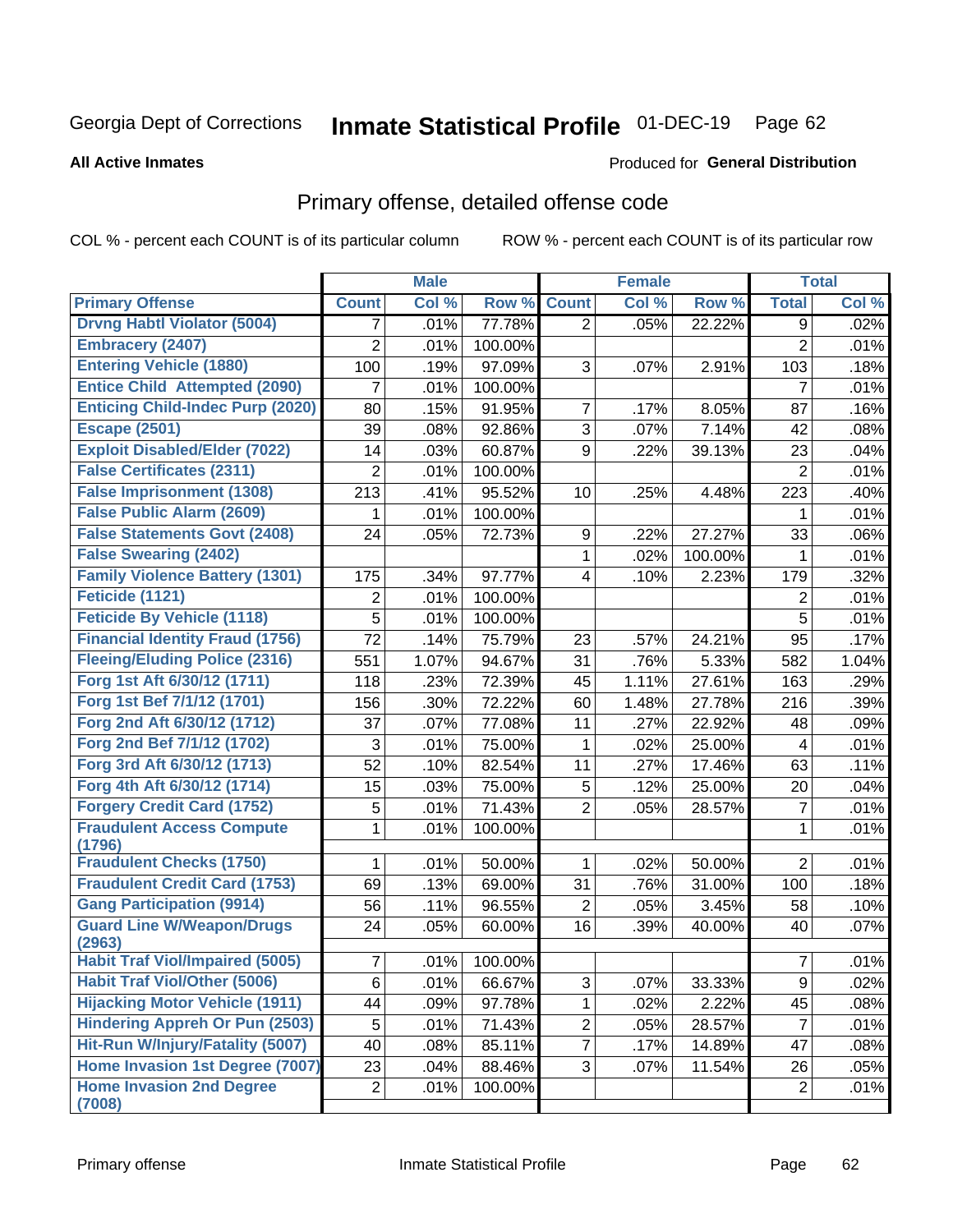#### Inmate Statistical Profile 01-DEC-19 Page 63

**All Active Inmates** 

#### Produced for General Distribution

### Primary offense, detailed offense code

COL % - percent each COUNT is of its particular column

|                                           |                | <b>Male</b> |         |                | <b>Female</b> |        |                         | <b>Total</b> |
|-------------------------------------------|----------------|-------------|---------|----------------|---------------|--------|-------------------------|--------------|
| <b>Primary Offense</b>                    | <b>Count</b>   | Col %       | Row %   | <b>Count</b>   | Col %         | Row %  | <b>Total</b>            | Col %        |
| <b>Homicide By Vessel (1124)</b>          | 40             | .08%        | 86.96%  | 6              | .15%          | 13.04% | 46                      | .08%         |
| <b>Illegal Attm To Obt Drugs (4011)</b>   | $\mathfrak{S}$ | .01%        | 75.00%  | 1              | .02%          | 25.00% | 4                       | .01%         |
| <b>Impersonating Officer (2405)</b>       | 3              | .01%        | 100.00% |                |               |        | 3                       | .01%         |
| <b>Impersonation (2404)</b>               | 3              | .01%        | 75.00%  | 1              | .02%          | 25.00% | $\overline{4}$          | .01%         |
| <b>Incest (2006)</b>                      | 226            | .44%        | 99.56%  | 1              | .02%          | .44%   | 227                     | .41%         |
| <b>Incest Atmpt (2098)</b>                | 1              | .01%        | 100.00% |                |               |        | 1                       | .01%         |
| <b>Inciting To Insurrection (2203)</b>    | $\overline{2}$ | .01%        | 66.67%  | 1              | .02%          | 33.33% | 3                       | .01%         |
| <b>Influencing Witness (2313)</b>         | 8              | .02%        | 88.89%  | 1              | .02%          | 11.11% | 9                       | .02%         |
| <b>Injury By Vehicle (1318)</b>           | 105            | .20%        | 83.33%  | 21             | .52%          | 16.67% | 126                     | .23%         |
| <b>Insurance Fraud (7023)</b>             | $\overline{2}$ | .01%        | 100.00% |                |               |        | $\mathbf 2$             | .01%         |
| <b>Insurrection (2202)</b>                | 4              | .01%        | 80.00%  | 1              | .02%          | 20.00% | 5                       | .01%         |
| <b>Interfere Electronic Dvce (2614)</b>   | 1              | .01%        | 100.00% |                |               |        | $\mathbf{1}$            | .01%         |
| <b>Interference With Custody (1312)</b>   | 12             | .02%        | 85.71%  | $\overline{2}$ | .05%          | 14.29% | 14                      | .03%         |
| <b>Involuntary Manslaughter (1103)</b>    | 172            | .33%        | 87.31%  | 25             | .62%          | 12.69% | 197                     | .35%         |
| Kidnapping (1311)                         | 1,474          | 2.85%       | 96.85%  | 48             | 1.18%         | 3.15%  | 1,522                   | 2.73%        |
| <b>Livestock Theft (1817)</b>             | 5              | .01%        | 100.00% |                |               |        | 5                       | .01%         |
| <b>Lottery Violation (2730)</b>           | $\overline{2}$ | .01%        | 100.00% |                |               |        | $\overline{c}$          | .01%         |
| Manf Methamph 200-399 Gm<br>(4144)        | 8              | .02%        | 100.00% |                |               |        | 8                       | .01%         |
| <b>Manf Methamph 28-199 Gm</b><br>(4143)  | 11             | .02%        | 91.67%  | 1              | .02%          | 8.33%  | 12                      | .02%         |
| Manf Methamph 400+ Gm (4145)              | 1              | .01%        | 100.00% |                |               |        | 1                       | .01%         |
| <b>Manf Methamph Unspec Amt</b><br>(4147) | 98             | .19%        | 90.74%  | 10             | .25%          | 9.26%  | 108                     | .19%         |
| <b>Manufac Marijuana (7012)</b>           | 31             | .06%        | 93.94%  | $\overline{c}$ | .05%          | 6.06%  | 33                      | .06%         |
| <b>Manufact Meth Near Child (2803)</b>    | 12             | .02%        | 75.00%  | 4              | .10%          | 25.00% | 16                      | .03%         |
| <b>Misc Assault/Battery (1300)</b>        | 12             | .02%        | 100.00% |                |               |        | 12                      | .02%         |
| <b>Misc Correctionl Inst Off (6200)</b>   | 7              | .01%        | 100.00% |                |               |        | $\overline{7}$          | .01%         |
| <b>Misc Criminal Damage (1500)</b>        | 1              | .01%        | 100.00% |                |               |        | $\mathbf{1}$            | .01%         |
| <b>Misc Drugs Trafficking (4100)</b>      | 4              | .01%        | 100.00% |                |               |        | $\overline{\mathbf{4}}$ | .01%         |
| <b>Misc Forgery (1700)</b>                | 4              | .01%        | 100.00% |                |               |        | 4                       | .01%         |
| <b>Misc Fraud (1799)</b>                  | 10             | .02%        | 58.82%  | 7              | .17%          | 41.18% | 17                      | .03%         |
| <b>Misc Homicide Offense (1100)</b>       | 6              | .01%        | 85.71%  | 1              | .02%          | 14.29% | 7                       | .01%         |
| <b>Misc Invasion Of Privacy (3000)</b>    |                | .01%        | 100.00% |                |               |        | $\mathbf{1}$            | .01%         |
| <b>Misc Mrals/Pblic H/Safty (6000)</b>    | $\sqrt{3}$     | .01%        | 100.00% |                |               |        | $\mathfrak{S}$          | .01%         |
| <b>Misc Obscenity (2100)</b>              | 6              | .01%        | 100.00% |                |               |        | 6                       | .01%         |
| <b>Misc Public Order (2200)</b>           |                | .01%        | 100.00% |                |               |        | 1                       | .01%         |
| <b>Misc Sexual Offense (2000)</b>         | 22             | .04%        | 95.65%  |                | .02%          | 4.35%  | 23                      | .04%         |
| <b>Murder (1101)</b>                      | 6,271          | 12.13%      | 93.51%  | 435            | 10.71%        | 6.49%  | 6,706                   | 12.03%       |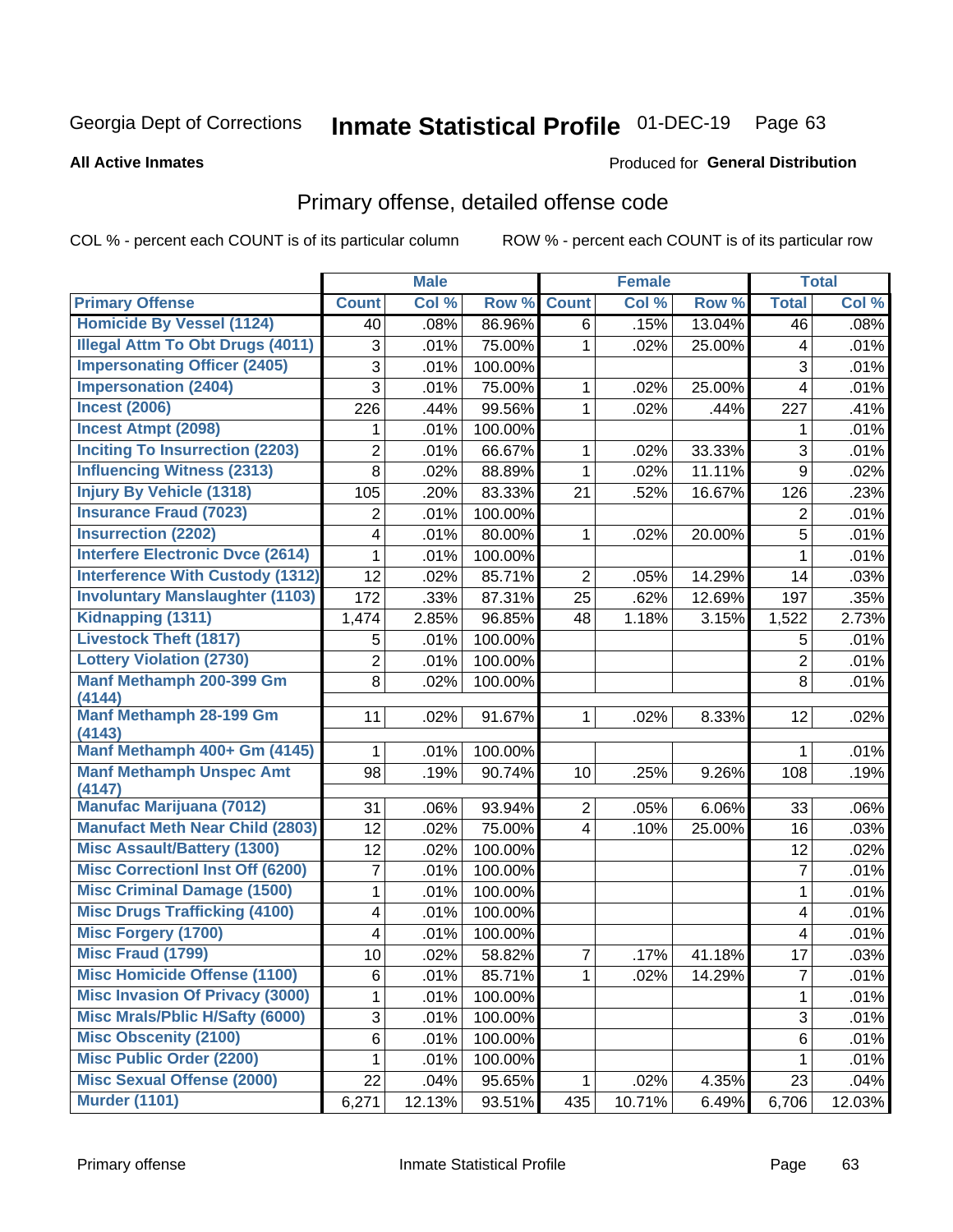# Inmate Statistical Profile 01-DEC-19 Page 64

#### **All Active Inmates**

#### Produced for General Distribution

## Primary offense, detailed offense code

COL % - percent each COUNT is of its particular column

|                                              |                | <b>Male</b> |         |                         | <b>Female</b> |        |                | <b>Total</b> |
|----------------------------------------------|----------------|-------------|---------|-------------------------|---------------|--------|----------------|--------------|
| <b>Primary Offense</b>                       | <b>Count</b>   | Col %       | Row %   | <b>Count</b>            | Col %         | Row %  | <b>Total</b>   | Col %        |
| <b>Murder Conspire To Commit</b>             | 16             | .03%        | 88.89%  | $\overline{2}$          | .05%          | 11.11% | 18             | .03%         |
| (1191)<br><b>Mutiny In Penal Inst (2507)</b> |                |             |         |                         |               |        |                |              |
|                                              | 12             | .02%        | 100.00% |                         |               |        | 12             | .02%         |
| Necrophilia (2022)                           | 1              | .01%        | 100.00% |                         |               |        | 1              | .01%         |
| <b>Obstr Of Law Enf Officer (2314)</b>       | 396            | .77%        | 92.09%  | 34                      | .84%          | 7.91%  | 430            | .77%         |
| <b>Pandering By Compulsion (2017)</b>        | 3              | .01%        | 100.00% |                         |               |        | 3              | .01%         |
| Party To A Crime (9911)                      | 1              | .01%        | 100.00% |                         |               |        | 1              | .01%         |
| Peeping Tom (3002)                           | 14             | .03%        | 100.00% |                         |               |        | 14             | .03%         |
| Perjury (2401)                               | 3              | .01%        | 75.00%  | 1                       | .02%          | 25.00% | 4              | .01%         |
| <b>Pimping A Minor Under 18 (2016)</b>       | 8              | .02%        | 88.89%  | 1                       | .02%          | 11.11% | 9              | .02%         |
| Poss Alprazolam (7003)                       | 14             | .03%        | 87.50%  | $\overline{2}$          | .05%          | 12.50% | 16             | .03%         |
| Poss By Inm Proh Items (7015)                | 11             | .02%        | 61.11%  | $\overline{7}$          | .17%          | 38.89% | 18             | .03%         |
| <b>Poss Contraband Articles (5171)</b>       | 3              | .01%        | 100.00% |                         |               |        | 3              | .01%         |
| <b>Poss Dep Stim Cntrf Drugs</b>             | 58             | .11%        | 59.79%  | 39                      | .96%          | 40.21% | 97             | .17%         |
| (4007)                                       |                |             |         |                         |               |        |                |              |
| Poss Drug Related Matrl (4016)               | 27             | .05%        | 77.14%  | 8                       | .20%          | 22.86% | 35             | .06%         |
| Poss Ephedrine (4030)                        | 2              | .01%        | 100.00% |                         |               |        | $\overline{2}$ | .01%         |
| Poss Firearm 1st Offender (2913)             | 135            | .26%        | 91.22%  | 13                      | .32%          | 8.78%  | 148            | .27%         |
| <b>Poss Firearm Convct Felon</b><br>(2914)   | 1,259          | 2.44%       | 96.40%  | 47                      | 1.16%         | 3.60%  | 1,306          | 2.34%        |
| Poss Hydrocodone (7004)                      | 18             | .03%        | 66.67%  | 9                       | .22%          | 33.33% | 27             | .05%         |
| <b>Poss Knife During Crime (2911)</b>        | 5              | .01%        | 100.00% |                         |               |        | 5              | .01%         |
| Poss Mda/Extsy (4033)                        | 3              | .01%        | 100.00% |                         |               |        | 3              | .01%         |
| Poss Methamphetamine (4031)                  | 566            | 1.10%       | 73.60%  | 203                     | 5.00%         | 26.40% | 769            | 1.38%        |
| <b>Poss Narcotics Opiates (4006)</b>         | 60             | .12%        | 68.18%  | 28                      | .69%          | 31.82% | 88             | .16%         |
| <b>Poss Of Certain Weapons (2912)</b>        | 25             | .05%        | 96.15%  | 1                       | .02%          | 3.85%  | 26             | .05%         |
| <b>Poss Of Cocaine (4022)</b>                | 291            | .56%        | 85.84%  | 48                      | 1.18%         | 14.16% | 339            | .61%         |
| <b>Poss Of Firearm Dur Crime</b>             | 1,051          | 2.03%       | 94.94%  | 56                      | 1.38%         | 5.06%  | 1,107          | 1.99%        |
| (2910)                                       |                |             |         |                         |               |        |                |              |
| Poss Of Marijuana (4009)                     | 62             | .12%        | 93.94%  | $\overline{\mathbf{4}}$ | .10%          | 6.06%  | 66             | .12%         |
| <b>Poss Tools Commit Crime (1602)</b>        | 19             | .04%        | 95.00%  | 1                       | .02%          | 5.00%  | 20             | .04%         |
| Poss W Int Dis Other Drug (4053)             | 118            | .23%        | 84.89%  | 21                      | .52%          | 15.11% | 139            | .25%         |
| <b>Poss W Int Dist Cocaine (4050)</b>        | 239            | .46%        | 96.76%  | $\bf 8$                 | .20%          | 3.24%  | 247            | .44%         |
| Poss W Int Dist Marijuana (4051)             | 636            | 1.23%       | 93.53%  | 44                      | 1.08%         | 6.47%  | 680            | 1.22%        |
| Poss W Int Dist Meth (4052)                  | 524            | 1.01%       | 76.72%  | 159                     | 3.92%         | 23.28% | 683            | 1.23%        |
| Poss Within 1000 Hous Pit (7009)             | $\overline{7}$ | .01%        | 87.50%  | $\mathbf{1}$            | .02%          | 12.50% | 8              | .01%         |
| <b>Poss Wpn Drugs By Prisnr</b>              | 28             | .05%        | 87.50%  | $\vert 4 \vert$         | .10%          | 12.50% | 32             | .06%         |
| (2965)                                       |                |             |         |                         |               |        |                |              |
| <b>Prov Sex Mater To Minors (2110)</b>       | $\mathbf 1$    | .01%        | 100.00% |                         |               |        | 1              | .01%         |
| <b>Racketeering (3404)</b>                   | 128            | .25%        | 75.74%  | 41                      | 1.01%         | 24.26% | 169            | .30%         |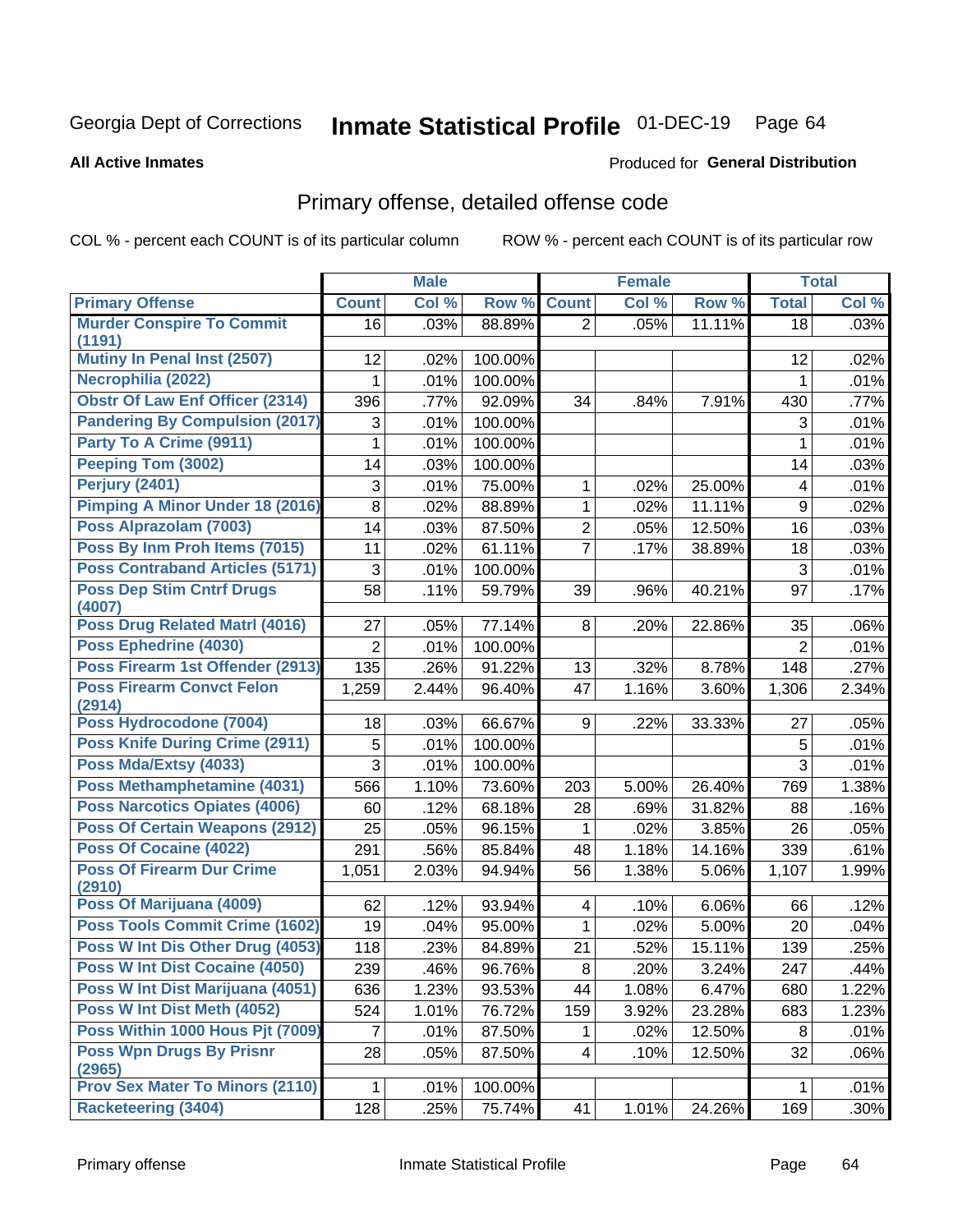# Inmate Statistical Profile 01-DEC-19 Page 65

#### **All Active Inmates**

#### Produced for General Distribution

## Primary offense, detailed offense code

COL % - percent each COUNT is of its particular column

|                                            |                 | <b>Male</b> |         |                | <b>Female</b> |        |                | <b>Total</b> |
|--------------------------------------------|-----------------|-------------|---------|----------------|---------------|--------|----------------|--------------|
| <b>Primary Offense</b>                     | <b>Count</b>    | Col %       | Row %   | <b>Count</b>   | Col %         | Row %  | <b>Total</b>   | Col %        |
| <b>Rape (2001)</b>                         | 1,863           | 3.60%       | 99.52%  | 9              | .22%          | .48%   | 1,872          | 3.36%        |
| <b>Reck Cond Infected Person</b>           | 10 <sup>1</sup> | .02%        | 83.33%  | $\overline{2}$ | .05%          | 16.67% | 12             | .02%         |
| (1317)                                     |                 |             |         |                |               |        |                |              |
| <b>Recv Gds Srvs Fraud Obtnd</b><br>(1755) | 1               | .01%        | 100.00% |                |               |        | 1              | .01%         |
| <b>Remov/Atmpt Wpn Pub Offl</b>            | 3               | .01%        | 100.00% |                |               |        | 3              | .01%         |
| (7021)                                     |                 |             |         |                |               |        |                |              |
| <b>Removal Baggage Cargo Etc</b>           | 1               | .01%        | 100.00% |                |               |        | 1              | .01%         |
| (2761)<br><b>Robbery (1901)</b>            |                 |             |         |                |               |        |                |              |
|                                            | 1,044           | 2.02%       | 93.72%  | 70             | 1.72%         | 6.28%  | 1,114          | 2.00%        |
| <b>Robbery By Force (1903)</b>             | 212             | .41%        | 95.93%  | 9              | .22%          | 4.07%  | 221            | .40%         |
| <b>Robbery By Intimidation (1904)</b>      | 248             | .48%        | 93.23%  | 18             | .44%          | 6.77%  | 266            | .48%         |
| <b>Robbery By Sudden Snatch</b><br>(1905)  | 126             | .24%        | 91.97%  | 11             | .27%          | 8.03%  | 137            | .25%         |
| <b>S/D Cocaine (4021)</b>                  | 338             | .65%        | 96.57%  | 12             | .30%          | 3.43%  | 350            | .63%         |
| S/D Cont Sub Public (4017)                 | 28              | .05%        | 100.00% |                |               |        | 28             | .05%         |
| S/D Cont Sub School (4018)                 | 25              | .05%        | 96.15%  | $\mathbf{1}$   | .02%          | 3.85%  | 26             | .05%         |
| S/D Dep Stim Cntrf Drugs (4002)            | $\overline{37}$ | .07%        | 84.09%  | $\overline{7}$ | .17%          | 15.91% | 44             | .08%         |
| <b>S/D Narcotics Opiates (4001)</b>        | 19              | .04%        | 82.61%  | 4              | .10%          | 17.39% | 23             | .04%         |
| S/D Of Marijuana (4004)                    | 196             | .38%        | 97.03%  | 6              | .15%          | 2.97%  | 202            | .36%         |
| Sale Mda/Extsy (4034)                      | $\overline{2}$  | .01%        | 100.00% |                |               |        | $\overline{2}$ | .01%         |
| Sale Methamphetamine (4032)                | 216             | .42%        | 75.52%  | 70             | 1.72%         | 24.48% | 286            | .51%         |
| <b>Sex Exploitation Child (2843)</b>       | 260             | .50%        | 99.62%  | 1              | .02%          | .38%   | 261            | .47%         |
| <b>Sex Offender Fail Registr (2026)</b>    | 552             | 1.07%       | 98.57%  | 8              | .20%          | 1.43%  | 560            | 1.00%        |
| <b>Sex Offender Fail To Move (2028)</b>    | 4               | .01%        | 100.00% |                |               |        | 4              | .01%         |
| Sexl/Asslt/Agn/Pers/Cstdy (2023)           | 23              | .04%        | 92.00%  | $\overline{2}$ | .05%          | 8.00%  | 25             | .04%         |
| <b>Sexual Aslt By Therapist (2024)</b>     | $\overline{2}$  | .01%        | 66.67%  | 1              | .02%          | 33.33% | $\mathfrak{S}$ | .01%         |
| <b>Sexual Battery (2011)</b>               | 173             | .33%        | 98.86%  | $\overline{2}$ | .05%          | 1.14%  | 175            | .31%         |
| <b>Simple Battery (1316)</b>               | 17              | .03%        | 100.00% |                |               |        | 17             | .03%         |
| <b>Sodomy (2002)</b>                       | 21              | .04%        | 100.00% |                |               |        | 21             | .04%         |
| <b>Solicit Sodomy From Minor</b><br>(2025) | 7               | .01%        | 87.50%  | $\mathbf{1}$   | .02%          | 12.50% | 8              | .01%         |
| <b>Stalking (1320)</b>                     | $\overline{2}$  | .01%        | 66.67%  | $\mathbf{1}$   | .02%          | 33.33% | 3              | .01%         |
| <b>Statutory Rape (2018)</b>               | 752             | 1.46%       | 97.79%  | 17             | .42%          | 2.21%  | 769            | 1.38%        |
| <b>Tampering With Evidence (2315)</b>      | 12              | .02%        | 63.16%  | $\overline{7}$ | .17%          | 36.84% | 19             | .03%         |
| <b>Telecommunications Fraud</b><br>(1759)  | $\overline{2}$  | .01%        | 66.67%  | 1              | .02%          | 33.33% | 3              | .01%         |
| <b>Terrorist Threats &amp; Acts (1307)</b> | 363             | .70%        | 94.29%  | 22             | .54%          | 5.71%  | 385            | .69%         |
| <b>Theft Bring Prop In State (1815)</b>    | 10 <sup>1</sup> | .02%        | 83.33%  | $\overline{c}$ | .05%          | 16.67% | 12             | .02%         |
| <b>Theft By Conversion (1808)</b>          | 26              | .05%        | 76.47%  | 8 <sup>1</sup> | .20%          | 23.53% | 34             | .06%         |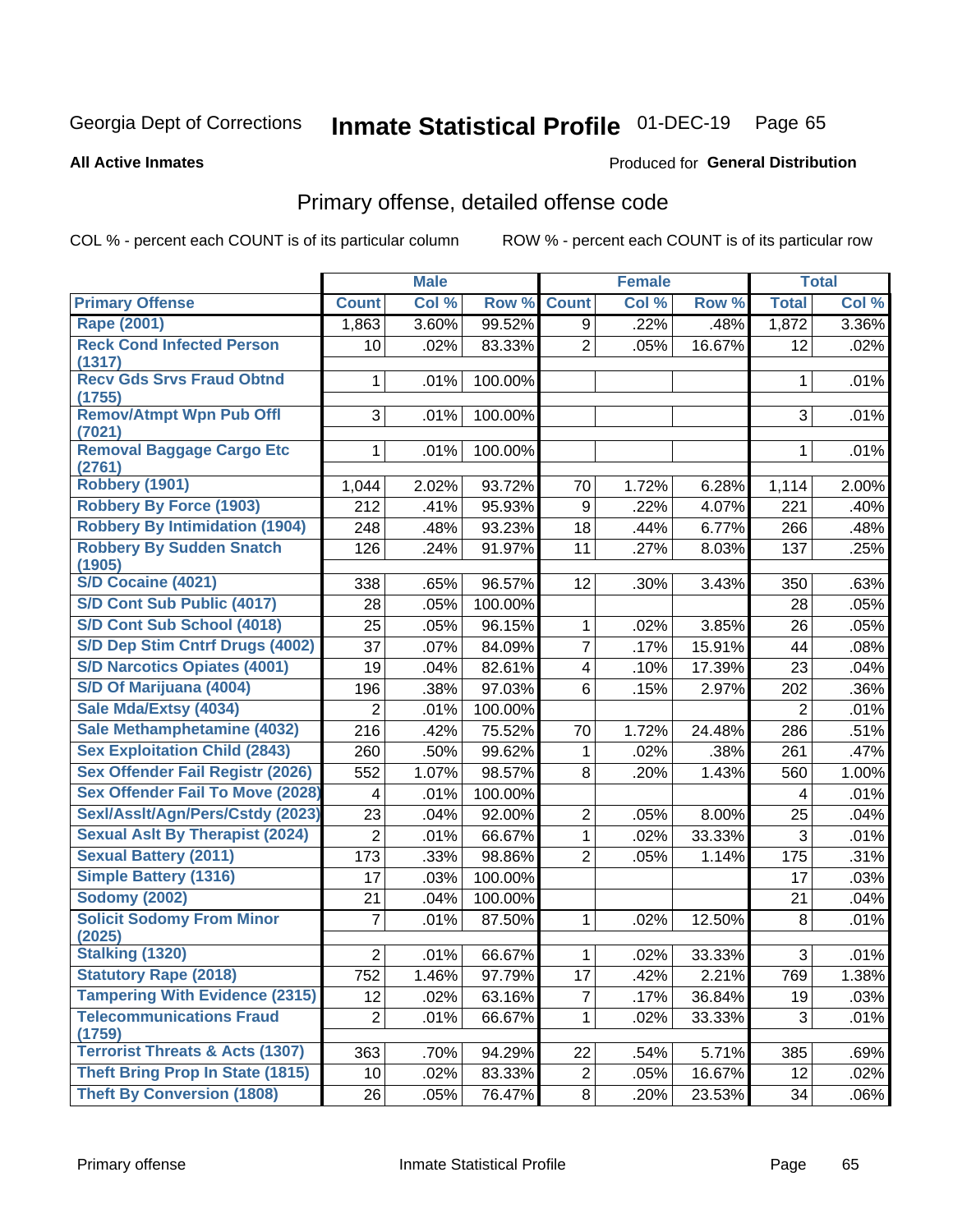#### Inmate Statistical Profile 01-DEC-19 Page 66

**All Active Inmates** 

### **Produced for General Distribution**

### Primary offense, detailed offense code

COL % - percent each COUNT is of its particular column

|                                         |                 | <b>Male</b> |         |                         | <b>Female</b> |         |                | <b>Total</b> |
|-----------------------------------------|-----------------|-------------|---------|-------------------------|---------------|---------|----------------|--------------|
| <b>Primary Offense</b>                  | <b>Count</b>    | Col %       | Row %   | <b>Count</b>            | Col %         | Row %   | <b>Total</b>   | Col %        |
| <b>Theft By Deception (1803)</b>        | 35              | .07%        | 77.78%  | 10                      | .25%          | 22.22%  | 45             | .08%         |
| <b>Theft By Rec Stolen Prop (1806)</b>  | 476             | .92%        | 90.15%  | 52                      | 1.28%         | 9.85%   | 528            | .95%         |
| <b>Theft By Shoplifting (1821)</b>      | 444             | .86%        | 72.67%  | 167                     | 4.11%         | 27.33%  | 611            | 1.10%        |
| <b>Theft By Taking (1802)</b>           | 640             | 1.24%       | 83.99%  | 122                     | 3.00%         | 16.01%  | 762            | 1.37%        |
| <b>Theft Credit Card (1751)</b>         | 21              | .04%        | 80.77%  | 5                       | .12%          | 19.23%  | 26             | .05%         |
| <b>Theft Motorveh Or Part (1813)</b>    | 30              | .06%        | 100.00% |                         |               |         | 30             | .05%         |
| <b>Theft Of Lost Property (1805)</b>    | 1               | .01%        | 50.00%  | 1                       | .02%          | 50.00%  | $\overline{2}$ | .01%         |
| <b>Theft Of Services (1807)</b>         | 3               | .01%        | 75.00%  | 1                       | .02%          | 25.00%  | 4              | .01%         |
| <b>Theft Recv Prop Out State (1816)</b> | 5               | .01%        | 100.00% |                         |               |         | 5              | .01%         |
| <b>Traf Amphtmine 200-399 Gm</b>        | 5               | .01%        | 83.33%  | 1                       | .02%          | 16.67%  | 6              | .01%         |
| (4127)                                  |                 |             |         |                         |               |         |                |              |
| <b>Traf Amphtmine 28-199 Gm</b>         | 8               | .02%        | 61.54%  | 5                       | .12%          | 38.46%  | 13             | .02%         |
| (4126)<br>Traf Amphtmine 400+ Gm (4128) | 4               | .01%        | 100.00% |                         |               |         |                | .01%         |
| <b>Traf Cocaine 201-400 Gm (4102)</b>   | 86              |             |         |                         |               |         | 4              |              |
| <b>Traf Cocaine 401+ Gm (4103)</b>      |                 | .17%        | 97.73%  | 2                       | .05%          | 2.27%   | 88             | .16%         |
|                                         | 86              | .17%        | 95.56%  | 4                       | .10%          | 4.44%   | 90             | .16%         |
| Traf Cocaine Less 200 Gm (4101)         | 177             | .34%        | 96.72%  | 6                       | .15%          | 3.28%   | 183            | .33%         |
| <b>Traf Marijna 10-2000 Lb (4121)</b>   | 52              | .10%        | 98.11%  | 1                       | .02%          | 1.89%   | 53             | .10%         |
| <b>Traf Marijna 10001+ Lb (4123)</b>    |                 |             |         | 1                       | .02%          | 100.00% | 1              | .01%         |
| Traf Mda/Extsy 200-399gm<br>(4151)      | $\overline{2}$  | .01%        | 100.00% |                         |               |         | 2              | .01%         |
| <b>Traf Mda/Extsy 28-199gm (4150)</b>   | 9               | .02%        | 100.00% |                         |               |         | 9              | .02%         |
| Traf Mda/Extsy 400+Gm (4152)            | $\overline{4}$  | .01%        | 100.00% |                         |               |         | 4              | .01%         |
| Traf Methamph 200-399 Gm                | 140             | .27%        | 84.34%  | 26                      | .64%          | 15.66%  | 166            | .30%         |
| (4141)                                  |                 |             |         |                         |               |         |                |              |
| <b>Traf Methamph 28-199 Gm</b>          | 476             | .92%        | 79.07%  | 126                     | 3.10%         | 20.93%  | 602            | 1.08%        |
| (4140)<br>Traf Methamph 400+ Gm (4142)  | 96              | .19%        | 86.49%  | 15                      | .37%          | 13.51%  | 111            | .20%         |
| <b>Traf Methamph Unspec Amt</b>         | 117             |             |         | 25                      |               |         |                |              |
| (4146)                                  |                 | .23%        | 82.39%  |                         | .62%          | 17.61%  | 142            | .25%         |
| <b>Traf Methaqualone&lt; 400 Gm</b>     | $\overline{2}$  | .01%        | 100.00% |                         |               |         | $\overline{2}$ | .01%         |
| (4124)                                  |                 |             |         |                         |               |         |                |              |
| <b>Traf Narcotic 15-28 Gm (4112)</b>    | 38              | .07%        | 90.48%  | $\overline{\mathbf{4}}$ | .10%          | 9.52%   | 42             | .08%         |
| Traf Narcotic 29+ Gm (4113)             | $\overline{32}$ | .06%        | 94.12%  | $\overline{2}$          | .05%          | 5.88%   | 34             | .06%         |
| <b>Traf Narcotic Less 14 Gm (4111)</b>  | 50              | .10%        | 84.75%  | 9                       | .22%          | 15.25%  | 59             | .11%         |
| <b>Traffick Labor Servitude (1330)</b>  | $\overline{2}$  | .01%        | 100.00% |                         |               |         | $\overline{2}$ | .01%         |
| <b>Traffick Sexual Servitude (1331)</b> | 24              | .05%        | 88.89%  | 3 <sup>1</sup>          | .07%          | 11.11%  | 27             | .05%         |
| <b>Transactions Cntrft Drugs (4132)</b> | 1               | .01%        | 100.00% |                         |               |         | 1              | .01%         |
| <b>Unauth Dist Contrild Sub (4135)</b>  | 1               | .01%        | 50.00%  | $\mathbf 1$             | .02%          | 50.00%  | $\overline{2}$ | .01%         |
| <b>Unknown Offense (9999)</b>           | 11              | .02%        | 91.67%  | 1                       | .02%          | 8.33%   | 12             | .02%         |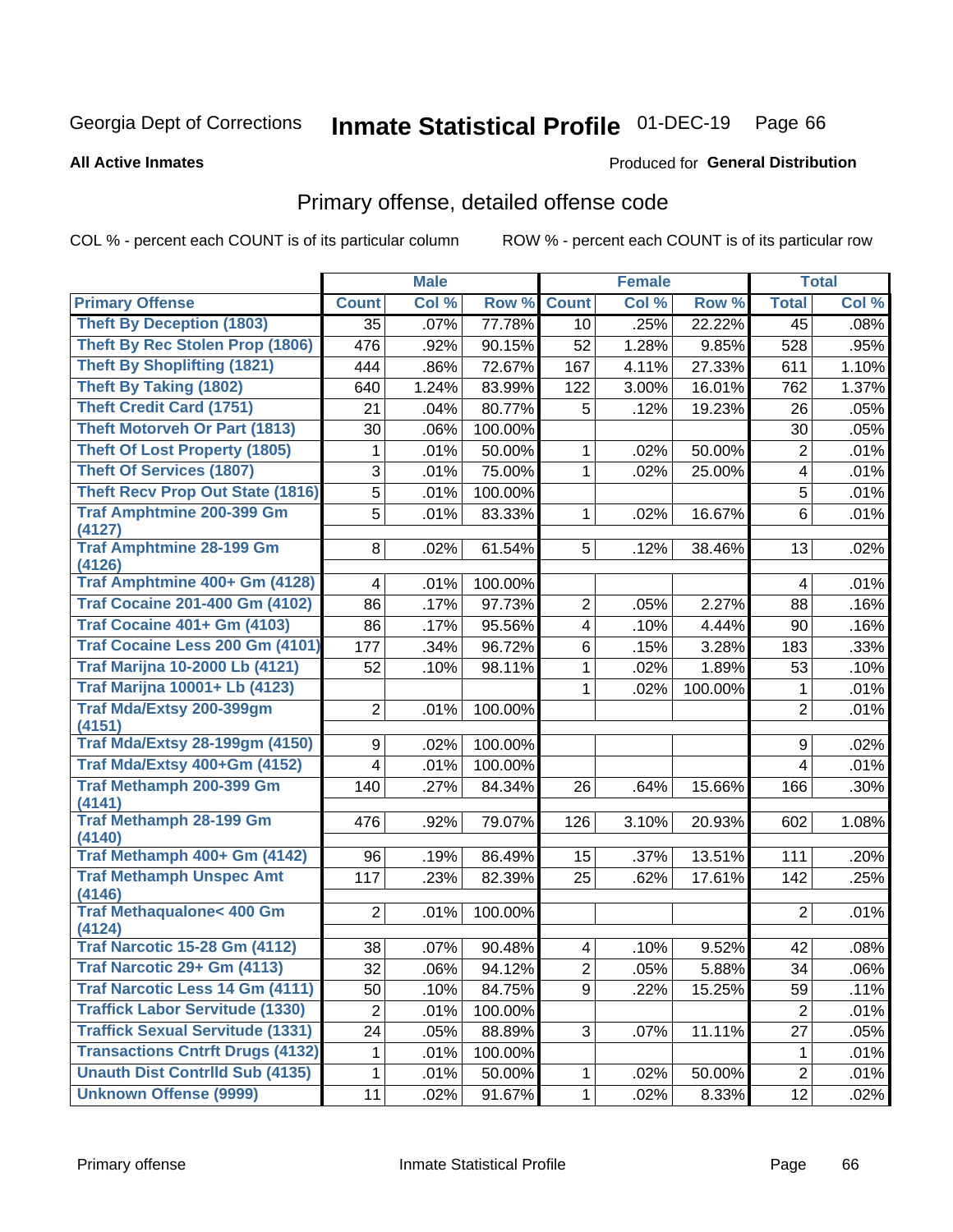# Inmate Statistical Profile 01-DEC-19 Page 67

**All Active Inmates** 

#### Produced for General Distribution

## Primary offense, detailed offense code

COL % - percent each COUNT is of its particular column

|                                            |                         | <b>Male</b> |         |                          | <b>Female</b> |         |                  | <b>Total</b> |
|--------------------------------------------|-------------------------|-------------|---------|--------------------------|---------------|---------|------------------|--------------|
| <b>Primary Offense</b>                     | <b>Count</b>            | Col %       | Row %   | <b>Count</b>             | Col %         | Row %   | <b>Total</b>     | Col %        |
| Uniwfl Mfg/Del/Dist N-C S (4014)           | 3                       | .01%        | 100.00% |                          |               |         | $\overline{3}$   | .01%         |
| <b>Use Comm Facity Vio C Sub</b><br>(4133) | 13                      | .03%        | 86.67%  | $\overline{2}$           | .05%          | 13.33%  | 15               | .03%         |
| <b>Vandalism To Church Etc (1505)</b>      | $\overline{2}$          | .01%        | 100.00% |                          |               |         | $\overline{2}$   | .01%         |
| <b>Vehicular Homicide (1123)</b>           | 330                     | .64%        | 78.38%  | 91                       | 2.24%         | 21.62%  | 421              | .76%         |
| <b>Viol Dngrous Drgs Act (4013)</b>        | 191                     | .37%        | 82.68%  | 40                       | .98%          | 17.32%  | 231              | .41%         |
| Viol Ga Cntrl Sbst Act (4012)              | 3                       | .01%        | 100.00% |                          |               |         | 3                | .01%         |
| <b>Viol Motor Vehicle Laws (5001)</b>      | 33                      | .06%        | 89.19%  | $\overline{\mathcal{A}}$ | .10%          | 10.81%  | 37               | .07%         |
| <b>Viol Oath Public Offer (2302)</b>       | 5                       | .01%        | 83.33%  | $\mathbf{1}$             | .02%          | 16.67%  | 6                | .01%         |
| <b>Violatn Othr States Law (8001)</b>      | 44                      | .09%        | 86.27%  | $\overline{7}$           | .17%          | 13.73%  | 51               | .09%         |
| <b>Vol Manslaughter Of Fetus</b><br>(1119) | 3                       | .01%        | 100.00% |                          |               |         | 3                | .01%         |
| <b>Voluntary Manslaughter (1102)</b>       | 1,131                   | 2.19%       | 87.95%  | 155                      | 3.82%         | 12.05%  | 1,286            | 2.31%        |
| <b>Abandonment Of Dep Child (11)</b>       | 4                       | .01%        | 100.00% |                          |               |         | $\overline{4}$   | .01%         |
| <b>Assault &amp; Battery (21)</b>          | 5                       | .01%        | 100.00% |                          |               |         | 5                | .01%         |
| <b>Bad Checks (52)</b>                     | 2                       | .01%        | 66.67%  | 1                        | .02%          | 33.33%  | 3                | .01%         |
| <b>Burglary (45)</b>                       | 9                       | .02%        | 100.00% |                          |               |         | $\boldsymbol{9}$ | .02%         |
| <b>Cheating &amp; Swindling (51)</b>       | 1                       | .01%        | 100.00% |                          |               |         | 1                | .01%         |
| <b>Cpwl &amp; Concealed Weapon (93)</b>    | 5                       | .01%        | 100.00% |                          |               |         | 5                | .01%         |
| <b>Crmnl Attempt (98)</b>                  | 1                       | .01%        | 100.00% |                          |               |         | $\mathbf{1}$     | .01%         |
| <b>Dui</b> (72)                            | 5                       | .01%        | 100.00% |                          |               |         | 5                | .01%         |
| Escape (92)                                | 3                       | .01%        | 100.00% |                          |               |         | 3                | .01%         |
| Forgery (55)                               | 3                       | .01%        | 100.00% |                          |               |         | 3                | .01%         |
| Lottery (54)                               | 1                       | .01%        | 100.00% |                          |               |         | $\mathbf{1}$     | .01%         |
| <b>Misc Misdemeanor (500)</b>              | $\overline{\mathbf{c}}$ | .01%        | 100.00% |                          |               |         | $\overline{2}$   | .01%         |
| <b>Obstr Of Law Enf Officer (73)</b>       | $\mathbf{1}$            | .01%        | 100.00% |                          |               |         | $\mathbf 1$      | .01%         |
| <b>Other Misdemeanor (99)</b>              | 16                      | .03%        | 94.12%  | $\mathbf{1}$             | .02%          | 5.88%   | 17               | .03%         |
| <b>Pointing Gun At Another (96)</b>        | 1                       | .01%        | 100.00% |                          |               |         | 1                | .01%         |
| Poss Ntp Whiskey (64)                      | $\overline{c}$          | .01%        | 100.00% |                          |               |         | $\overline{2}$   | .01%         |
| Poss Of Marijuana (70)                     | 1                       | .01%        | 100.00% |                          |               |         | 1                | .01%         |
| <b>Prostitution (81)</b>                   |                         |             |         | $\mathbf{1}$             | .02%          | 100.00% | 1                | .01%         |
| <b>Public Drunkenness (61)</b>             | 4                       | .01%        | 100.00% |                          |               |         | $\overline{4}$   | .01%         |
| <b>Simple Assault (24)</b>                 | 1                       | .01%        | 100.00% |                          |               |         | 1                | .01%         |
| <b>Simple Battery (25)</b>                 | 2                       | .01%        | 100.00% |                          |               |         | $\overline{2}$   | .01%         |
| <b>Statutory Rape (89)</b>                 | 1                       | .01%        | 100.00% |                          |               |         | 1                | .01%         |
| <b>Theft By Taking - Larceny (41)</b>      | 25                      | .05%        | 100.00% |                          |               |         | 25               | .04%         |
| Viol Motor Veh Law (71)                    | 4                       | .01%        | 100.00% |                          |               |         | 4                | .01%         |
| <b>Wife Beating (28)</b>                   | $\overline{2}$          | .01%        | 100.00% |                          |               |         | $\overline{2}$   | .01%         |
| <b>Total Rported</b>                       | 51,679                  | 101%        | 92.71%  | 4,061                    | 100%          | 7.29%   | 55,740           | 101%         |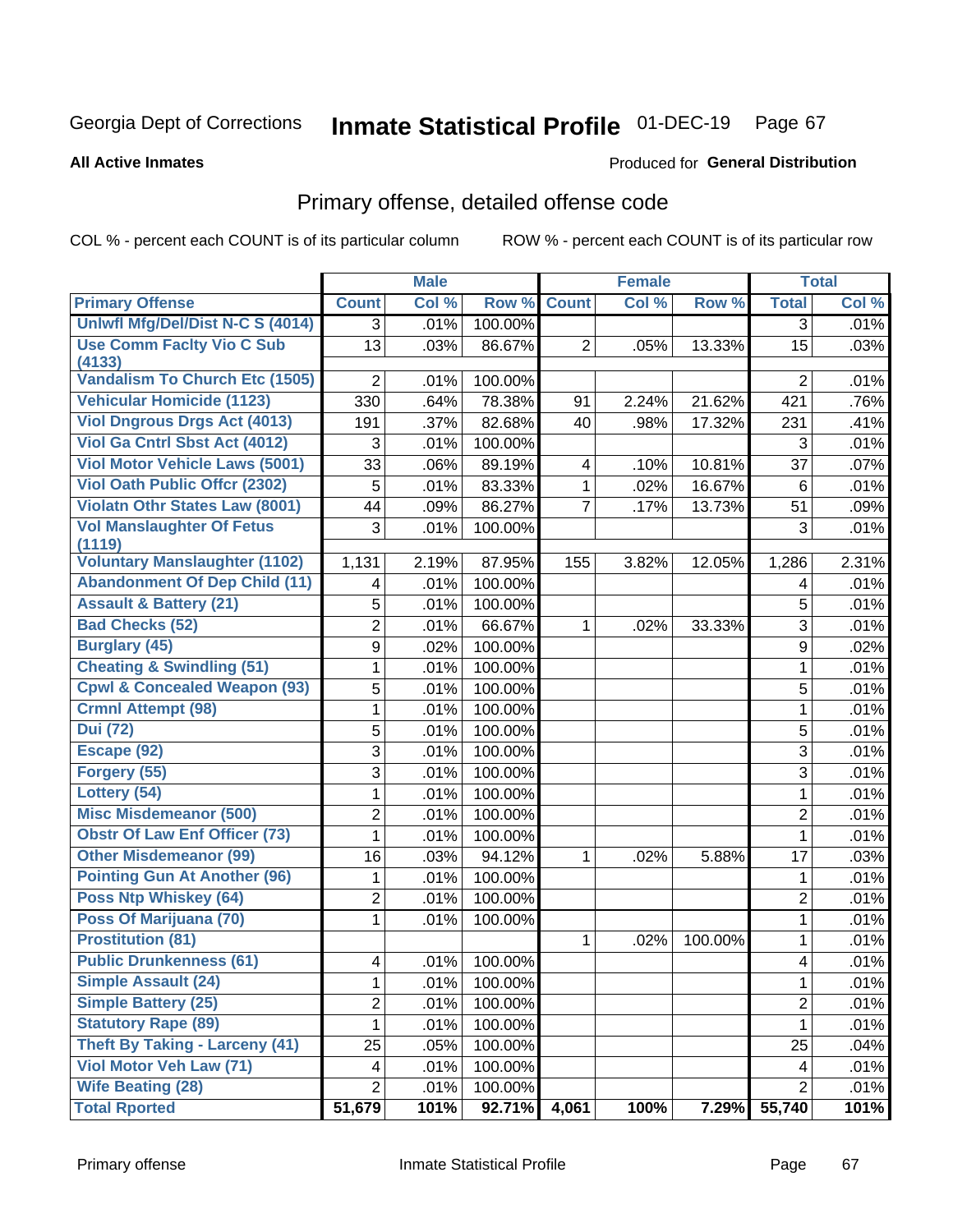# Inmate Statistical Profile 01-DEC-19 Page 68

**All Active Inmates** 

#### Produced for General Distribution

## Primary offense, detailed offense code

COL % - percent each COUNT is of its particular column

|                     | <b>Male</b> | <b>Female</b> | Total  |
|---------------------|-------------|---------------|--------|
| <b>Not Reported</b> | 94          |               | 94     |
| <b>Grand Total</b>  | 51,773      | 4,061         | 55,834 |

| Mode (most frequent) | 1101 Murder | 1101 Murder | 1101 Murder |
|----------------------|-------------|-------------|-------------|
|                      |             |             |             |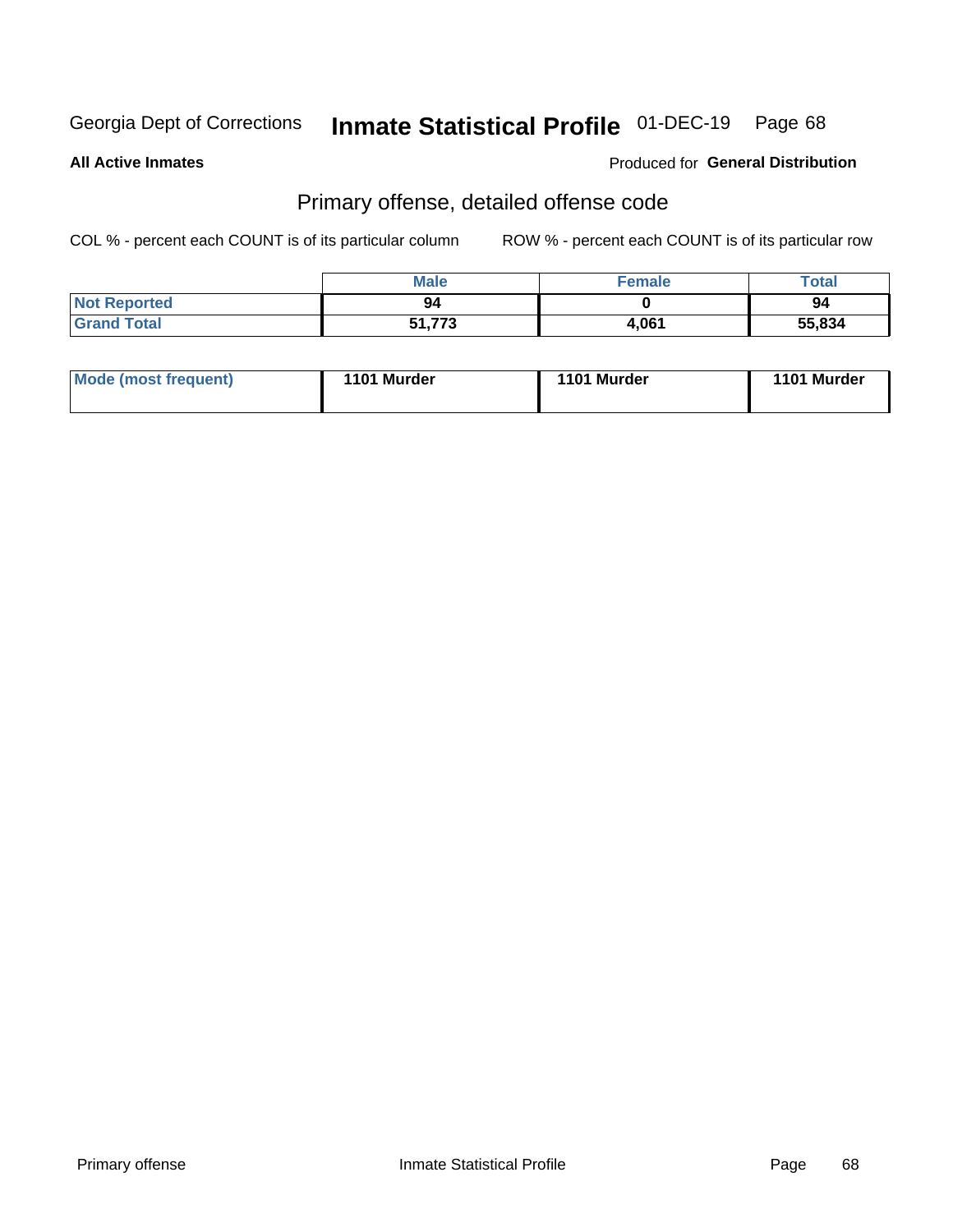# Inmate Statistical Profile 01-DEC-19 Page 69

**All Active Inmates** 

#### Produced for General Distribution

## County of conviction of primary offense

COL % - percent each COUNT is of its particular column

|     |                             |              | <b>Male</b> |         |                | <b>Female</b> |        |                  | <b>Total</b> |
|-----|-----------------------------|--------------|-------------|---------|----------------|---------------|--------|------------------|--------------|
|     | <b>County of Conviction</b> | <b>Count</b> | Col %       | Row %   | <b>Count</b>   | Col %         | Row %  | <b>Total</b>     | Col %        |
| 000 | <b>Unknown</b>              | 198          | .38%        | 93.84%  | 13             | .32%          | 6.16%  | $\overline{211}$ | .38%         |
| 001 | <b>Appling County</b>       | 121          | .23%        | 95.28%  | 6              | .15%          | 4.72%  | 127              | .23%         |
| 002 | <b>Atkinson County</b>      | 55           | .11%        | 87.30%  | 8              | .20%          | 12.70% | 63               | .11%         |
| 003 | <b>Bacon County</b>         | 93           | .18%        | 92.08%  | 8              | .20%          | 7.92%  | 101              | .18%         |
| 004 | <b>Baker County</b>         | 11           | .02%        | 84.62%  | $\overline{2}$ | .05%          | 15.38% | 13               | .02%         |
| 005 | <b>Baldwin County</b>       | 311          | .60%        | 92.56%  | 25             | .62%          | 7.44%  | 336              | .60%         |
| 006 | <b>Banks County</b>         | 76           | .15%        | 93.83%  | 5              | .12%          | 6.17%  | 81               | .15%         |
| 007 | <b>Barrow County</b>        | 355          | .69%        | 90.56%  | 37             | .91%          | 9.44%  | 392              | .70%         |
| 008 | <b>Bartow County</b>        | 632          | 1.22%       | 87.17%  | 93             | 2.29%         | 12.83% | 725              | 1.30%        |
| 009 | <b>Ben Hill County</b>      | 255          | .49%        | 94.80%  | 14             | .34%          | 5.20%  | 269              | .48%         |
| 010 | <b>Berrien County</b>       | 101          | .20%        | 95.28%  | 5              | .12%          | 4.72%  | 106              | .19%         |
| 011 | <b>Bibb County</b>          | 1,182        | 2.28%       | 93.96%  | 76             | 1.87%         | 6.04%  | 1,258            | 2.25%        |
| 012 | <b>Bleckley County</b>      | 70           | .14%        | 93.33%  | 5              | .12%          | 6.67%  | 75               | .13%         |
| 013 | <b>Brantley County</b>      | 97           | .19%        | 86.61%  | 15             | .37%          | 13.39% | 112              | .20%         |
| 014 | <b>Brooks County</b>        | 52           | .10%        | 96.30%  | $\overline{2}$ | .05%          | 3.70%  | 54               | .10%         |
| 015 | <b>Bryan County</b>         | 57           | .11%        | 98.28%  | $\mathbf{1}$   | .02%          | 1.72%  | 58               | .10%         |
| 016 | <b>Bulloch County</b>       | 542          | 1.05%       | 92.33%  | 45             | 1.11%         | 7.67%  | 587              | 1.05%        |
| 017 | <b>Burke County</b>         | 228          | .44%        | 97.02%  | $\overline{7}$ | .17%          | 2.98%  | 235              | .42%         |
| 018 | <b>Butts County</b>         | 123          | .24%        | 91.11%  | 12             | .30%          | 8.89%  | 135              | .24%         |
| 019 | <b>Calhoun County</b>       | 29           | .06%        | 87.88%  | $\overline{4}$ | .10%          | 12.12% | 33               | .06%         |
| 020 | <b>Camden County</b>        | 196          | .38%        | 92.45%  | 16             | .39%          | 7.55%  | 212              | .38%         |
| 021 | <b>Candler County</b>       | 113          | .22%        | 94.17%  | $\overline{7}$ | .17%          | 5.83%  | 120              | .21%         |
| 022 | <b>Carroll County</b>       | 645          | 1.25%       | 91.10%  | 63             | 1.55%         | 8.90%  | 708              | 1.27%        |
| 023 | <b>Catoosa County</b>       | 351          | .68%        | 89.77%  | 40             | .98%          | 10.23% | 391              | .70%         |
| 024 | <b>Charlton County</b>      | 74           | .14%        | 91.36%  | $\overline{7}$ | .17%          | 8.64%  | 81               | .15%         |
| 025 | <b>Chatham County</b>       | 1,981        | 3.83%       | 95.19%  | 100            | 2.46%         | 4.81%  | 2,081            | 3.73%        |
| 026 | <b>Chattahoochee County</b> | 24           | .05%        | 100.00% |                |               |        | 24               | .04%         |
| 027 | <b>Chattooga County</b>     | 239          | .46%        | 87.87%  | 33             | .81%          | 12.13% | 272              | .49%         |
| 028 | <b>Cherokee County</b>      | 566          | 1.09%       | 90.56%  | 59             | 1.45%         | 9.44%  | 625              | 1.12%        |
| 029 | <b>Clarke County</b>        | 577          | 1.11%       | 92.62%  | 46             | 1.13%         | 7.38%  | 623              | 1.12%        |
| 030 | <b>Clay County</b>          | 21           | .04%        | 84.00%  | 4              | .10%          | 16.00% | 25               | .04%         |
| 031 | <b>Clayton County</b>       | 1,382        | 2.67%       | 93.63%  | 94             | 2.31%         | 6.37%  | 1,476            | 2.64%        |
| 032 | <b>Clinch County</b>        | 45           | .09%        | 91.84%  | 4              | .10%          | 8.16%  | 49               | .09%         |
| 033 | <b>Cobb County</b>          | 2,651        | 5.12%       | 91.92%  | 233            | 5.74%         | 8.08%  | 2,884            | 5.17%        |
| 034 | <b>Coffee County</b>        | 223          | .43%        | 94.49%  | 13             | .32%          | 5.51%  | 236              | .42%         |
| 035 | <b>Colquitt County</b>      | 235          | .45%        | 96.71%  | 8              | .20%          | 3.29%  | 243              | .44%         |
| 036 | <b>Columbia County</b>      | 433          | .84%        | 90.21%  | 47             | 1.16%         | 9.79%  | 480              | .86%         |
| 037 | <b>Cook County</b>          | 114          | .22%        | 92.68%  | 9              | .22%          | 7.32%  | 123              | .22%         |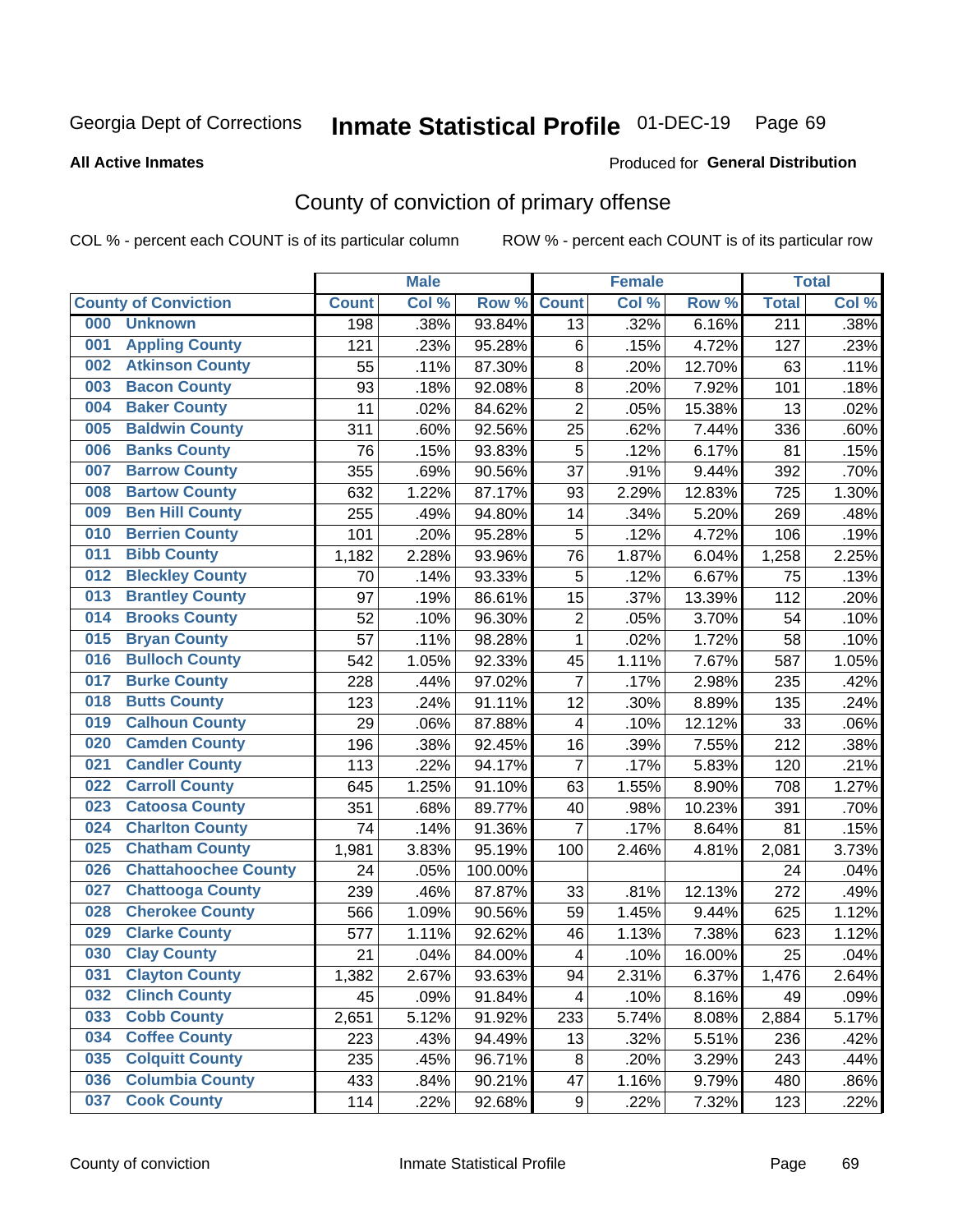# Inmate Statistical Profile 01-DEC-19 Page 70

#### **All Active Inmates**

#### Produced for General Distribution

## County of conviction of primary offense

COL % - percent each COUNT is of its particular column

|     |                             |              | <b>Male</b> |         |                         | <b>Female</b> |        |              | <b>Total</b> |
|-----|-----------------------------|--------------|-------------|---------|-------------------------|---------------|--------|--------------|--------------|
|     | <b>County of Conviction</b> | <b>Count</b> | Col %       | Row %   | <b>Count</b>            | Col%          | Row %  | <b>Total</b> | Col %        |
| 038 | <b>Coweta County</b>        | 647          | 1.25%       | 93.23%  | 47                      | 1.16%         | 6.77%  | 694          | 1.24%        |
| 039 | <b>Crawford County</b>      | 25           | .05%        | 96.15%  | 1                       | .02%          | 3.85%  | 26           | .05%         |
| 040 | <b>Crisp County</b>         | 340          | .66%        | 94.18%  | 21                      | .52%          | 5.82%  | 361          | .65%         |
| 041 | <b>Dade County</b>          | 98           | .19%        | 93.33%  | $\overline{7}$          | .17%          | 6.67%  | 105          | .19%         |
| 042 | <b>Dawson County</b>        | 105          | .20%        | 94.59%  | 6                       | .15%          | 5.41%  | 111          | .20%         |
| 043 | <b>Decatur County</b>       | 245          | .47%        | 94.59%  | 14                      | .34%          | 5.41%  | 259          | .46%         |
| 044 | <b>Dekalb County</b>        | 2,944        | 5.69%       | 94.97%  | 156                     | 3.84%         | 5.03%  | 3,100        | 5.55%        |
| 045 | <b>Dodge County</b>         | 143          | .28%        | 94.08%  | 9                       | .22%          | 5.92%  | 152          | .27%         |
| 046 | <b>Dooly County</b>         | 131          | .25%        | 94.24%  | 8                       | .20%          | 5.76%  | 139          | .25%         |
| 047 | <b>Dougherty County</b>     | 839          | 1.62%       | 95.67%  | 38                      | .94%          | 4.33%  | 877          | 1.57%        |
| 048 | <b>Douglas County</b>       | 1,034        | 2.00%       | 91.26%  | 99                      | 2.44%         | 8.74%  | 1,133        | 2.03%        |
| 049 | <b>Early County</b>         | 87           | .17%        | 95.60%  | $\overline{\mathbf{4}}$ | .10%          | 4.40%  | 91           | .16%         |
| 050 | <b>Echols County</b>        | 13           | .03%        | 86.67%  | $\overline{2}$          | .05%          | 13.33% | 15           | .03%         |
| 051 | <b>Effingham County</b>     | 258          | .50%        | 89.27%  | 31                      | .76%          | 10.73% | 289          | .52%         |
| 052 | <b>Elbert County</b>        | 142          | .27%        | 92.81%  | 11                      | .27%          | 7.19%  | 153          | .27%         |
| 053 | <b>Emanuel County</b>       | 169          | .33%        | 91.85%  | 15                      | .37%          | 8.15%  | 184          | .33%         |
| 054 | <b>Evans County</b>         | 93           | .18%        | 95.88%  | 4                       | .10%          | 4.12%  | 97           | .17%         |
| 055 | <b>Fannin County</b>        | 104          | .20%        | 88.14%  | 14                      | .34%          | 11.86% | 118          | .21%         |
| 056 | <b>Fayette County</b>       | 340          | .66%        | 91.15%  | 33                      | .81%          | 8.85%  | 373          | .67%         |
| 057 | <b>Floyd County</b>         | 869          | 1.68%       | 91.09%  | 85                      | 2.09%         | 8.91%  | 954          | 1.71%        |
| 058 | <b>Forsyth County</b>       | 376          | .73%        | 91.71%  | 34                      | .84%          | 8.29%  | 410          | .73%         |
| 059 | <b>Franklin County</b>      | 159          | .31%        | 88.33%  | 21                      | .52%          | 11.67% | 180          | .32%         |
| 060 | <b>Fulton County</b>        | 5,041        | 9.74%       | 95.93%  | 214                     | 5.27%         | 4.07%  | 5,255        | 9.41%        |
| 061 | <b>Gilmer County</b>        | 104          | .20%        | 89.66%  | 12                      | .30%          | 10.34% | 116          | .21%         |
| 062 | <b>Glascock County</b>      | 10           | .02%        | 100.00% |                         |               |        | 10           | .02%         |
| 063 | <b>Glynn County</b>         | 555          | 1.07%       | 94.07%  | 35                      | .86%          | 5.93%  | 590          | 1.06%        |
| 064 | <b>Gordon County</b>        | 412          | .80%        | 88.22%  | 55                      | 1.35%         | 11.78% | 467          | .84%         |
| 065 | <b>Grady County</b>         | 153          | .30%        | 95.63%  | $\overline{7}$          | .17%          | 4.38%  | 160          | .29%         |
| 066 | <b>Greene County</b>        | 114          | .22%        | 89.76%  | 13                      | .32%          | 10.24% | 127          | .23%         |
| 067 | <b>Gwinnett County</b>      | 2,721        | 5.26%       | 92.90%  | 208                     | 5.12%         | 7.10%  | 2,929        | 5.25%        |
| 068 | <b>Habersham County</b>     | 131          | .25%        | 90.97%  | 13                      | .32%          | 9.03%  | 144          | .26%         |
| 069 | <b>Hall County</b>          | 705          | 1.36%       | 90.97%  | 70                      | 1.72%         | 9.03%  | 775          | 1.39%        |
| 070 | <b>Hancock County</b>       | 42           | .08%        | 91.30%  | 4                       | .10%          | 8.70%  | 46           | .08%         |
| 071 | <b>Haralson County</b>      | 109          | .21%        | 89.34%  | 13                      | .32%          | 10.66% | 122          | .22%         |
| 072 | <b>Harris County</b>        | 129          | .25%        | 94.16%  | 8                       | .20%          | 5.84%  | 137          | .25%         |
| 073 | <b>Hart County</b>          | 186          | .36%        | 92.54%  | 15                      | .37%          | 7.46%  | 201          | .36%         |
| 074 | <b>Heard County</b>         | 52           | .10%        | 96.30%  | $\overline{c}$          | .05%          | 3.70%  | 54           | .10%         |
| 075 | <b>Henry County</b>         | 741          | 1.43%       | 88.96%  | 92                      | 2.27%         | 11.04% | 833          | 1.49%        |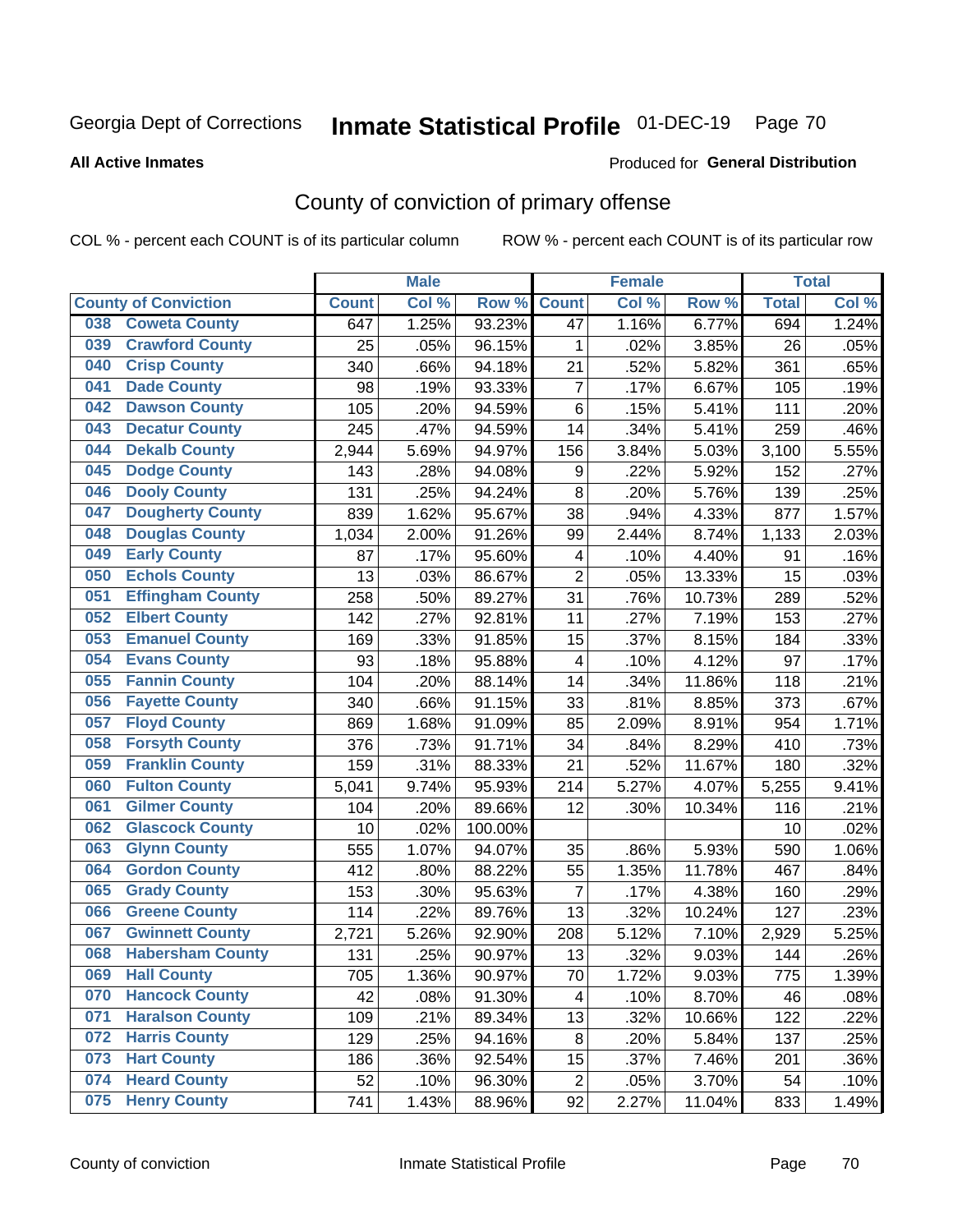# Inmate Statistical Profile 01-DEC-19 Page 71

#### **All Active Inmates**

### **Produced for General Distribution**

## County of conviction of primary offense

COL % - percent each COUNT is of its particular column

|     |                             |              | <b>Male</b> |         |                           | <b>Female</b> |        |              | <b>Total</b> |
|-----|-----------------------------|--------------|-------------|---------|---------------------------|---------------|--------|--------------|--------------|
|     | <b>County of Conviction</b> | <b>Count</b> | Col %       | Row %   | <b>Count</b>              | Col %         | Row %  | <b>Total</b> | Col %        |
| 076 | <b>Houston County</b>       | 692          | 1.34%       | 92.27%  | 58                        | 1.43%         | 7.73%  | 750          | 1.34%        |
| 077 | <b>Irwin County</b>         | 68           | .13%        | 94.44%  | 4                         | .10%          | 5.56%  | 72           | .13%         |
| 078 | <b>Jackson County</b>       | 295          | .57%        | 93.95%  | 19                        | .47%          | 6.05%  | 314          | .56%         |
| 079 | <b>Jasper County</b>        | 69           | .13%        | 90.79%  | $\overline{7}$            | .17%          | 9.21%  | 76           | .14%         |
| 080 | <b>Jeff Davis County</b>    | 92           | .18%        | 93.88%  | $\,6$                     | .15%          | 6.12%  | 98           | .18%         |
| 081 | <b>Jefferson County</b>     | 166          | .32%        | 93.26%  | 12                        | .30%          | 6.74%  | 178          | .32%         |
| 082 | <b>Jenkins County</b>       | 82           | .16%        | 94.25%  | $\mathbf 5$               | .12%          | 5.75%  | 87           | .16%         |
| 083 | <b>Johnson County</b>       | 42           | .08%        | 93.33%  | 3                         | .07%          | 6.67%  | 45           | .08%         |
| 084 | <b>Jones County</b>         | 201          | .39%        | 88.16%  | 27                        | .66%          | 11.84% | 228          | .41%         |
| 085 | <b>Lamar County</b>         | 65           | .13%        | 90.28%  | $\overline{7}$            | .17%          | 9.72%  | 72           | .13%         |
| 086 | <b>Lanier County</b>        | 42           | .08%        | 95.45%  | $\overline{2}$            | .05%          | 4.55%  | 44           | .08%         |
| 087 | <b>Laurens County</b>       | 311          | .60%        | 92.28%  | 26                        | .64%          | 7.72%  | 337          | .60%         |
| 088 | <b>Lee County</b>           | 74           | .14%        | 89.16%  | $\boldsymbol{9}$          | .22%          | 10.84% | 83           | .15%         |
| 089 | <b>Liberty County</b>       | 225          | .43%        | 95.34%  | 11                        | .27%          | 4.66%  | 236          | .42%         |
| 090 | <b>Lincoln County</b>       | 42           | .08%        | 95.45%  | $\overline{2}$            | .05%          | 4.55%  | 44           | .08%         |
| 091 | <b>Long County</b>          | 62           | .12%        | 91.18%  | 6                         | .15%          | 8.82%  | 68           | .12%         |
| 092 | <b>Lowndes County</b>       | 456          | .88%        | 95.20%  | 23                        | .57%          | 4.80%  | 479          | .86%         |
| 093 | <b>Lumpkin County</b>       | 99           | .19%        | 91.67%  | 9                         | .22%          | 8.33%  | 108          | .19%         |
| 094 | <b>Macon County</b>         | 46           | .09%        | 95.83%  | $\overline{2}$            | .05%          | 4.17%  | 48           | .09%         |
| 095 | <b>Madison County</b>       | 149          | .29%        | 89.22%  | 18                        | .44%          | 10.78% | 167          | .30%         |
| 096 | <b>Marion County</b>        | 33           | .06%        | 91.67%  | $\ensuremath{\mathsf{3}}$ | .07%          | 8.33%  | 36           | .06%         |
| 097 | <b>Mcduffie County</b>      | 194          | .37%        | 96.04%  | 8                         | .20%          | 3.96%  | 202          | .36%         |
| 098 | <b>Mcintosh County</b>      | 60           | .12%        | 86.96%  | $\boldsymbol{9}$          | .22%          | 13.04% | 69           | .12%         |
| 099 | <b>Meriwether County</b>    | 195          | .38%        | 91.55%  | 18                        | .44%          | 8.45%  | 213          | .38%         |
| 100 | <b>Miller County</b>        | 36           | .07%        | 100.00% |                           |               |        | 36           | .06%         |
| 101 | <b>Mitchell County</b>      | 148          | .29%        | 94.27%  | 9                         | .22%          | 5.73%  | 157          | .28%         |
| 102 | <b>Monroe County</b>        | 151          | .29%        | 92.64%  | 12                        | .30%          | 7.36%  | 163          | .29%         |
| 103 | <b>Montgomery County</b>    | 35           | .07%        | 87.50%  | 5                         | .12%          | 12.50% | 40           | .07%         |
| 104 | <b>Morgan County</b>        | 141          | .27%        | 90.38%  | 15                        | .37%          | 9.62%  | 156          | .28%         |
| 105 | <b>Murray County</b>        | 224          | .43%        | 92.56%  | 18                        | .44%          | 7.44%  | 242          | .43%         |
| 106 | <b>Muscogee County</b>      | 1,243        | 2.40%       | 94.38%  | 74                        | 1.82%         | 5.62%  | 1,317        | 2.36%        |
| 107 | <b>Newton County</b>        | 721          | 1.39%       | 90.81%  | 73                        | 1.80%         | 9.19%  | 794          | 1.42%        |
| 108 | <b>Oconee County</b>        | 52           | .10%        | 100.00% |                           |               |        | 52           | .09%         |
| 109 | <b>Oglethorpe County</b>    | 71           | .14%        | 97.26%  | $\overline{c}$            | .05%          | 2.74%  | 73           | .13%         |
| 110 | <b>Paulding County</b>      | 233          | .45%        | 92.83%  | 18                        | .44%          | 7.17%  | 251          | .45%         |
| 111 | <b>Peach County</b>         | 94           | .18%        | 95.92%  | 4                         | .10%          | 4.08%  | 98           | .18%         |
| 112 | <b>Pickens County</b>       | 110          | .21%        | 88.00%  | 15                        | .37%          | 12.00% | 125          | .22%         |
| 113 | <b>Pierce County</b>        | 115          | .22%        | 91.27%  | 11                        | .27%          | 8.73%  | 126          | .23%         |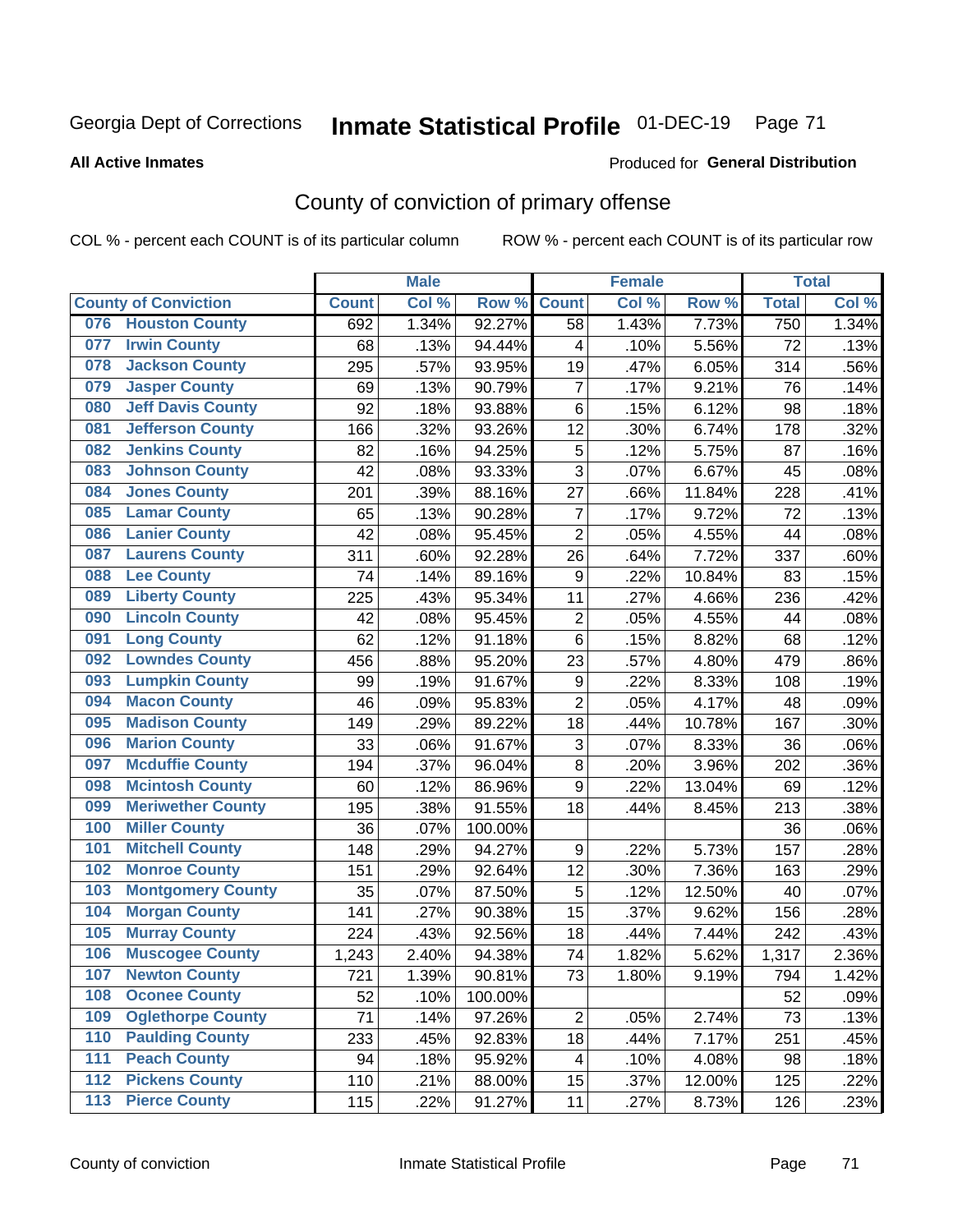#### Inmate Statistical Profile 01-DEC-19 Page 72

#### **All Active Inmates**

### **Produced for General Distribution**

### County of conviction of primary offense

COL % - percent each COUNT is of its particular column

|                                          |              | <b>Male</b> |         |                         | <b>Female</b> |        |                 | <b>Total</b> |
|------------------------------------------|--------------|-------------|---------|-------------------------|---------------|--------|-----------------|--------------|
| <b>County of Conviction</b>              | <b>Count</b> | Col %       | Row %   | <b>Count</b>            | Col %         | Row %  | <b>Total</b>    | Col %        |
| <b>Pike County</b><br>114                | 43           | .08%        | 93.48%  | 3                       | .07%          | 6.52%  | $\overline{46}$ | .08%         |
| <b>Polk County</b><br>$\overline{115}$   | 200          | .39%        | 89.69%  | 23                      | .57%          | 10.31% | 223             | .40%         |
| <b>Pulaski County</b><br>116             | 47           | .09%        | 95.92%  | $\overline{2}$          | .05%          | 4.08%  | 49              | .09%         |
| <b>Putnam County</b><br>117              | 175          | .34%        | 94.09%  | 11                      | .27%          | 5.91%  | 186             | .33%         |
| <b>Quitman County</b><br>118             | 16           | .03%        | 94.12%  | 1                       | .02%          | 5.88%  | 17              | .03%         |
| <b>Rabun County</b><br>119               | 72           | .14%        | 90.00%  | 8                       | .20%          | 10.00% | 80              | .14%         |
| <b>Randolph County</b><br>120            | 61           | .12%        | 92.42%  | $\overline{5}$          | .12%          | 7.58%  | 66              | .12%         |
| <b>Richmond County</b><br>121            | 1,943        | 3.75%       | 93.37%  | 138                     | 3.40%         | 6.63%  | 2,081           | 3.73%        |
| <b>Rockdale County</b><br>122            | 490          | .95%        | 91.76%  | 44                      | 1.08%         | 8.24%  | 534             | .96%         |
| <b>Schley County</b><br>123              | 15           | .03%        | 100.00% |                         |               |        | 15              | .03%         |
| <b>Screven County</b><br>124             | 118          | .23%        | 95.93%  | 5                       | .12%          | 4.07%  | 123             | .22%         |
| <b>Seminole County</b><br>125            | 74           | .14%        | 89.16%  | 9                       | .22%          | 10.84% | 83              | .15%         |
| <b>Spalding County</b><br>126            | 528          | 1.02%       | 90.88%  | 53                      | 1.31%         | 9.12%  | 581             | 1.04%        |
| <b>Stephens County</b><br>127            | 150          | .29%        | 89.82%  | 17                      | .42%          | 10.18% | 167             | .30%         |
| <b>Stewart County</b><br>128             | 29           | .06%        | 93.55%  | $\overline{2}$          | .05%          | 6.45%  | 31              | .06%         |
| <b>Sumter County</b><br>129              | 205          | .40%        | 94.47%  | 12                      | .30%          | 5.53%  | 217             | .39%         |
| <b>Talbot County</b><br>130              | 26           | .05%        | 92.86%  | $\overline{2}$          | .05%          | 7.14%  | 28              | .05%         |
| <b>Taliaferro County</b><br>131          | 14           | .03%        | 93.33%  | 1                       | .02%          | 6.67%  | 15              | .03%         |
| <b>Tattnall County</b><br>132            | 210          | .41%        | 87.87%  | 29                      | .71%          | 12.13% | 239             | .43%         |
| <b>Taylor County</b><br>133              | 70           | .14%        | 94.59%  | $\overline{\mathbf{4}}$ | .10%          | 5.41%  | 74              | .13%         |
| <b>Telfair County</b><br>134             | 111          | .21%        | 94.87%  | 6                       | .15%          | 5.13%  | 117             | .21%         |
| <b>Terrell County</b><br>135             | 87           | .17%        | 93.55%  | 6                       | .15%          | 6.45%  | 93              | .17%         |
| <b>Thomas County</b><br>136              | 206          | .40%        | 95.81%  | 9                       | .22%          | 4.19%  | 215             | .39%         |
| <b>Tift County</b><br>137                | 328          | .63%        | 93.71%  | 22                      | .54%          | 6.29%  | 350             | .63%         |
| <b>Toombs County</b><br>138              | 333          | .64%        | 89.52%  | 39                      | .96%          | 10.48% | 372             | .67%         |
| <b>Towns County</b><br>139               | 57           | .11%        | 76.00%  | 18                      | .44%          | 24.00% | 75              | .13%         |
| <b>Treutlen County</b><br>140            | 74           | .14%        | 94.87%  | 4                       | .10%          | 5.13%  | 78              | .14%         |
| <b>Troup County</b><br>141               | 659          | 1.27%       | 92.95%  | 50                      | 1.23%         | 7.05%  | 709             | 1.27%        |
| <b>Turner County</b><br>142              | 66           | .13%        | 98.51%  | 1                       | .02%          | 1.49%  | 67              | .12%         |
| <b>Twiggs County</b><br>$\overline{143}$ | 50           | .10%        | 94.34%  | 3                       | .07%          | 5.66%  | 53              | .09%         |
| <b>Union County</b><br>144               | 127          | .25%        | 81.41%  | 29                      | .71%          | 18.59% | 156             | .28%         |
| 145<br><b>Upson County</b>               | 181          | .35%        | 88.29%  | 24                      | .59%          | 11.71% | 205             | .37%         |
| <b>Walker County</b><br>146              | 443          | .86%        | 89.86%  | 50                      | 1.23%         | 10.14% | 493             | .88%         |
| <b>Walton County</b><br>147              | 685          | 1.32%       | 91.09%  | 67                      | 1.65%         | 8.91%  | 752             | 1.35%        |
| <b>Ware County</b><br>148                | 300          | .58%        | 92.31%  | 25                      | .62%          | 7.69%  | 325             | .58%         |
| <b>Warren County</b><br>149              | 34           | .07%        | 91.89%  | 3                       | .07%          | 8.11%  | 37              | .07%         |
| <b>Washington County</b><br>150          | 195          | .38%        | 91.12%  | 19                      | .47%          | 8.88%  | 214             | .38%         |
| <b>Wayne County</b><br>151               | 181          | .35%        | 89.60%  | 21                      | .52%          | 10.40% | 202             | .36%         |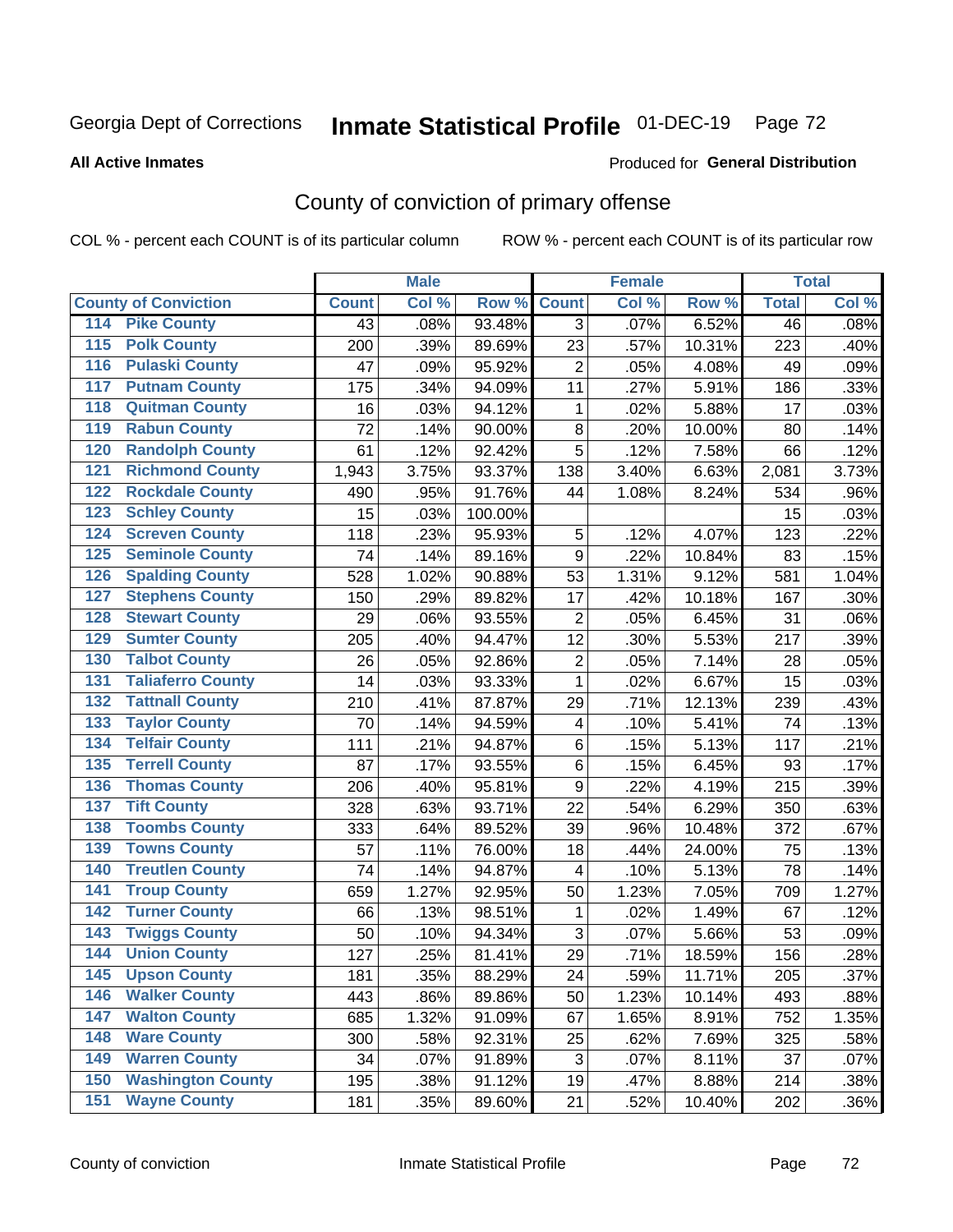# Inmate Statistical Profile 01-DEC-19 Page 73

**All Active Inmates** 

#### Produced for General Distribution

## County of conviction of primary offense

COL % - percent each COUNT is of its particular column

|                                |                  | <b>Male</b> |             |       | <b>Female</b> |        |              | <b>Total</b> |
|--------------------------------|------------------|-------------|-------------|-------|---------------|--------|--------------|--------------|
| <b>County of Conviction</b>    | <b>Count</b>     | Col %       | Row % Count |       | Col %         | Row %  | <b>Total</b> | Col %        |
| <b>Webster County</b><br>152   | 6                | .01%        | 75.00%      | 2     | .05%          | 25.00% | 8            | .01%         |
| <b>Wheeler County</b><br>153   | 19               | $.04\%$     | 100.00%     |       |               |        | 19           | .03%         |
| <b>White County</b><br>154     | 102 <sub>1</sub> | .20%        | 88.70%      | 13    | .32%          | 11.30% | 115          | .21%         |
| <b>Whitfield County</b><br>155 | 793              | 1.53%       | 86.57%      | 123   | 3.03%         | 13.43% | 916          | 1.64%        |
| <b>Wilcox County</b><br>156    | 53               | .10%        | 92.98%      | 4     | .10%          | 7.02%  | 57           | .10%         |
| <b>Wilkes County</b><br>157    | 64               | .12%        | 94.12%      | 4     | .10%          | 5.88%  | 68           | .12%         |
| <b>Wilkinson County</b><br>158 | 52               | .10%        | 92.86%      | 4     | .10%          | 7.14%  | 56           | .10%         |
| <b>Worth County</b><br>159     | 123              | .24%        | 93.18%      | 9     | .22%          | 6.82%  | 132          | .24%         |
| <b>Total Rported</b>           | 51,773           | 100%        | 92.73%      | 4,061 | 100%          | 7.27%  | 55,834       | 100%         |

| <b>Not Reported</b> |                   |       |        |
|---------------------|-------------------|-------|--------|
| <b>Grand Total</b>  | フフつ<br>64<br>נוונ | 4,061 | 55,834 |

| Mode (most frequent) | <b>Fulton County</b> | <b>Cobb County</b> | <b>Fulton County</b> |
|----------------------|----------------------|--------------------|----------------------|
|                      |                      |                    |                      |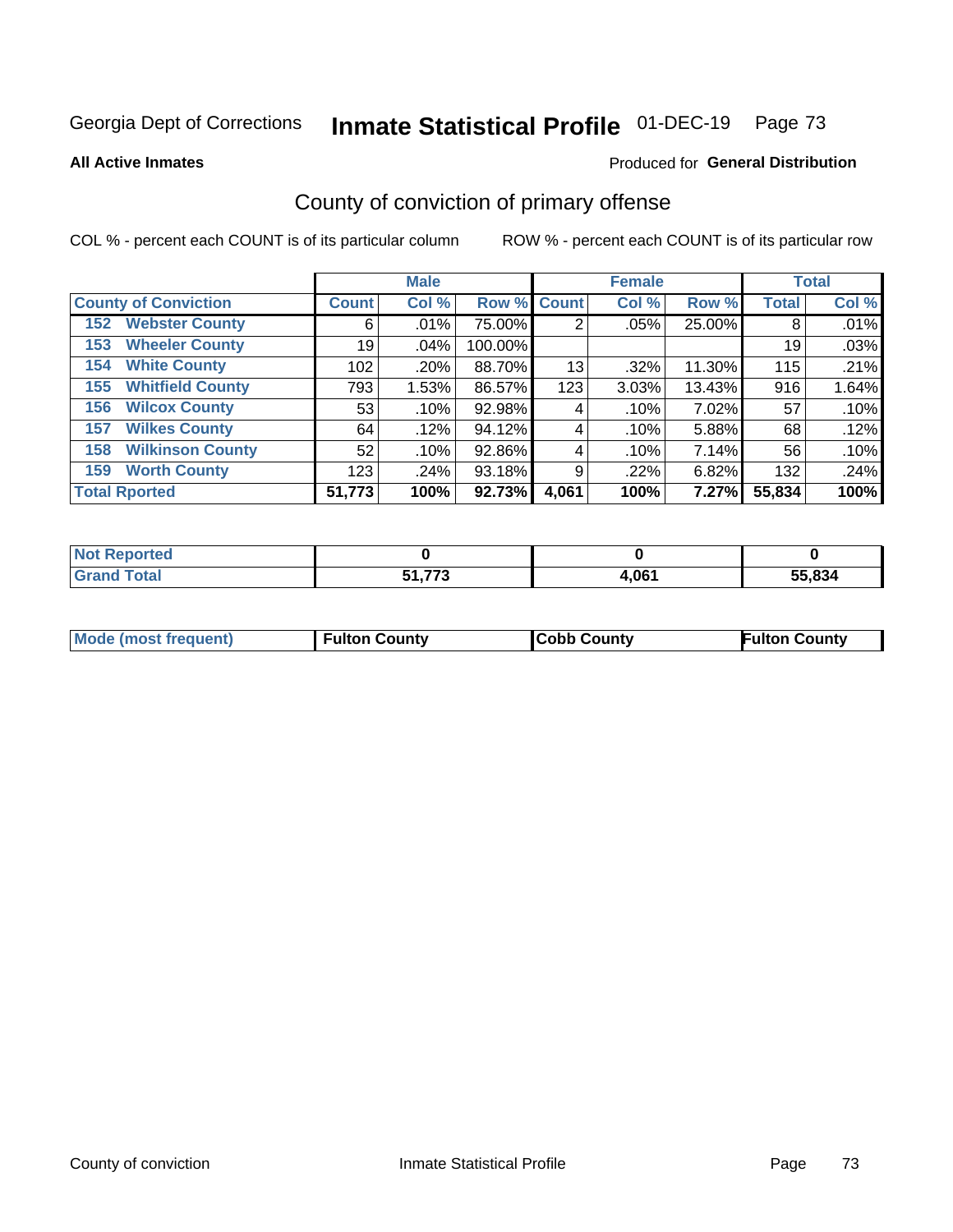### Georgia Dept of Corrections **All Active Inmates**

# Inmate Statistical Profile 01-DEC-19 Page 74

Produced for General Distribution

# Circuit of conviction of primary offense

|                         |                                 |              | <b>Male</b> |        |              | <b>Female</b> |        |              | <b>Total</b> |
|-------------------------|---------------------------------|--------------|-------------|--------|--------------|---------------|--------|--------------|--------------|
|                         | <b>Circuit of Conviction</b>    | <b>Count</b> | Col %       | Row %  | <b>Count</b> | Col %         | Row %  | <b>Total</b> | Col%         |
| 1                       | <b>Alapaha Circuit</b>          | 357          | .69%        | 92.73% | 28           | .69%          | 7.27%  | 385          | .69%         |
| $\overline{2}$          | <b>Alcovy Circuit</b>           | 1,406        | 2.73%       | 90.94% | 140          | 3.46%         | 9.06%  | 1,546        | 2.78%        |
| $\overline{\mathbf{3}}$ | <b>Atlanta Circuit</b>          | 5,041        | 9.77%       | 95.93% | 214          | 5.29%         | 4.07%  | 5,255        | 9.45%        |
| 4                       | <b>Atlantic Circuit</b>         | 707          | 1.37%       | 92.18% | 60           | 1.48%         | 7.82%  | 767          | 1.38%        |
| 5                       | <b>Augusta Circuit</b>          | 2,604        | 5.05%       | 93.13% | 192          | 4.74%         | 6.87%  | 2,796        | 5.03%        |
| $\overline{\mathbf{6}}$ | <b>Blue Ridge Circuit</b>       | 566          | 1.10%       | 90.56% | 59           | 1.46%         | 9.44%  | 625          | 1.12%        |
| $\overline{\mathbf{7}}$ | <b>Brunswick Circuit</b>        | 1,145        | 2.22%       | 93.17% | 84           | 2.08%         | 6.83%  | 1,229        | 2.21%        |
| 8                       | <b>Chattahoochee Circuit</b>    | 1,525        | 2.96%       | 94.37% | 91           | 2.25%         | 5.63%  | 1,616        | 2.91%        |
| $\overline{9}$          | <b>Cherokee Circuit</b>         | 1,044        | 2.02%       | 87.58% | 148          | 3.66%         | 12.42% | 1,192        | 2.14%        |
| 10                      | <b>Clayton Circuit</b>          | 1,382        | 2.68%       | 93.63% | 94           | 2.32%         | 6.37%  | 1,476        | 2.65%        |
| $\overline{11}$         | <b>Cobb Circuit</b>             | 2,651        | 5.14%       | 91.92% | 233          | 5.76%         | 8.08%  | 2,884        | 5.18%        |
| 12                      | <b>Conasauga Circuit</b>        | 1,017        | 1.97%       | 87.82% | 141          | 3.48%         | 12.18% | 1,158        | 2.08%        |
| $\overline{13}$         | <b>Cordele Circuit</b>          | 779          | 1.51%       | 94.31% | 47           | 1.16%         | 5.69%  | 826          | 1.48%        |
| $\overline{14}$         | <b>Coweta Circuit</b>           | 2,198        | 4.26%       | 92.43% | 180          | 4.45%         | 7.57%  | 2,378        | 4.28%        |
| 15                      | <b>Dougherty Circuit</b>        | 839          | 1.63%       | 95.67% | 38           | .94%          | 4.33%  | 877          | 1.58%        |
| 16                      | <b>Dublin Circuit</b>           | 477          | .92%        | 92.98% | 36           | .89%          | 7.02%  | 513          | .92%         |
| $\overline{17}$         | <b>Eastern Circuit</b>          | 1,981        | 3.84%       | 95.19% | 100          | 2.47%         | 4.81%  | 2,081        | 3.74%        |
| 18                      | <b>Flint Circuit</b>            | 741          | 1.44%       | 88.96% | 92           | 2.27%         | 11.04% | 833          | 1.50%        |
| 19                      | <b>Griffin Circuit</b>          | 1,092        | 2.12%       | 90.62% | 113          | 2.79%         | 9.38%  | 1,205        | 2.17%        |
| 20                      | <b>Gwinnett Circuit</b>         | 2,721        | 5.28%       | 92.90% | 208          | 5.14%         | 7.10%  | 2,929        | 5.27%        |
| $\overline{21}$         | <b>Houston Circuit</b>          | 692          | 1.34%       | 92.27% | 58           | 1.43%         | 7.73%  | 750          | 1.35%        |
| $\overline{22}$         | <b>Lookout Mountain Circuit</b> | 1,131        | 2.19%       | 89.69% | 130          | 3.21%         | 10.31% | 1,261        | 2.27%        |
| 23                      | <b>Macon Circuit</b>            | 1,301        | 2.52%       | 94.14% | 81           | 2.00%         | 5.86%  | 1,382        | 2.48%        |
| 24                      | <b>Middle Circuit</b>           | 976          | 1.89%       | 91.39% | 92           | 2.27%         | 8.61%  | 1,068        | 1.92%        |
| $\overline{25}$         | <b>Mountain Circuit</b>         | 353          | .68%        | 90.28% | 38           | .94%          | 9.72%  | 391          | .70%         |
| 26                      | <b>Northeastern Circuit</b>     | 810          | 1.57%       | 91.42% | 76           | 1.88%         | 8.58%  | 886          | 1.59%        |
| 27                      | <b>Northern Circuit</b>         | 707          | 1.37%       | 91.34% | 67           | 1.66%         | 8.66%  | 774          | 1.39%        |
| 28                      | <b>Ocmulgee Circuit</b>         | 1,105        | 2.14%       | 91.25% | 106          | 2.62%         | 8.75%  | 1,211        | 2.18%        |
| 29                      | <b>Oconee Circuit</b>           | 425          | .82%        | 94.03% | 27           | .67%          | 5.97%  | 452          | .81%         |
| 30                      | <b>Ogeechee Circuit</b>         | 1,000        | 1.94%       | 92.08% | 86           | 2.12%         | 7.92%  | 1,086        | 1.95%        |
| $\overline{31}$         | <b>Pataula Circuit</b>          | 382          | .74%        | 92.94% | 29           | .72%          | 7.06%  | 411          | .74%         |
| 32                      | <b>Piedmont Circuit</b>         | 726          | 1.41%       | 92.25% | 61           | 1.51%         | 7.75%  | 787          | 1.41%        |
| 33                      | <b>Rome Circuit</b>             | 869          | 1.68%       | 91.09% | 85           | 2.10%         | 8.91%  | 954          | 1.72%        |
| 34                      | <b>South Georgia Circuit</b>    | 586          | 1.14%       | 94.21% | 36           | .89%          | 5.79%  | 622          | 1.12%        |
| 35                      | <b>Southern Circuit</b>         | 962          | 1.87%       | 95.63% | 44           | 1.09%         | 4.37%  | 1,006        | 1.81%        |
| 36                      | <b>Southwestern Circuit</b>     | 375          | .73%        | 93.28% | 27           | .67%          | 6.72%  | 402          | .72%         |
| 37                      | <b>Stone Mountain Circuit</b>   | 2,944        | 5.71%       | 94.97% | 156          | 3.85%         | 5.03%  | 3,100        | 5.57%        |
| 38                      | <b>Tallapoosa Circuit</b>       | 309          | .60%        | 89.57% | 36           | .89%          | 10.43% | 345          | .62%         |
| 39                      | <b>Tifton Circuit</b>           | 585          | 1.13%       | 94.20% | 36           | .89%          | 5.80%  | 621          | 1.12%        |
| 40                      | <b>Toombs Circuit</b>           | 358          | .69%        | 95.21% | 18           | .44%          | 4.79%  | 376          | .68%         |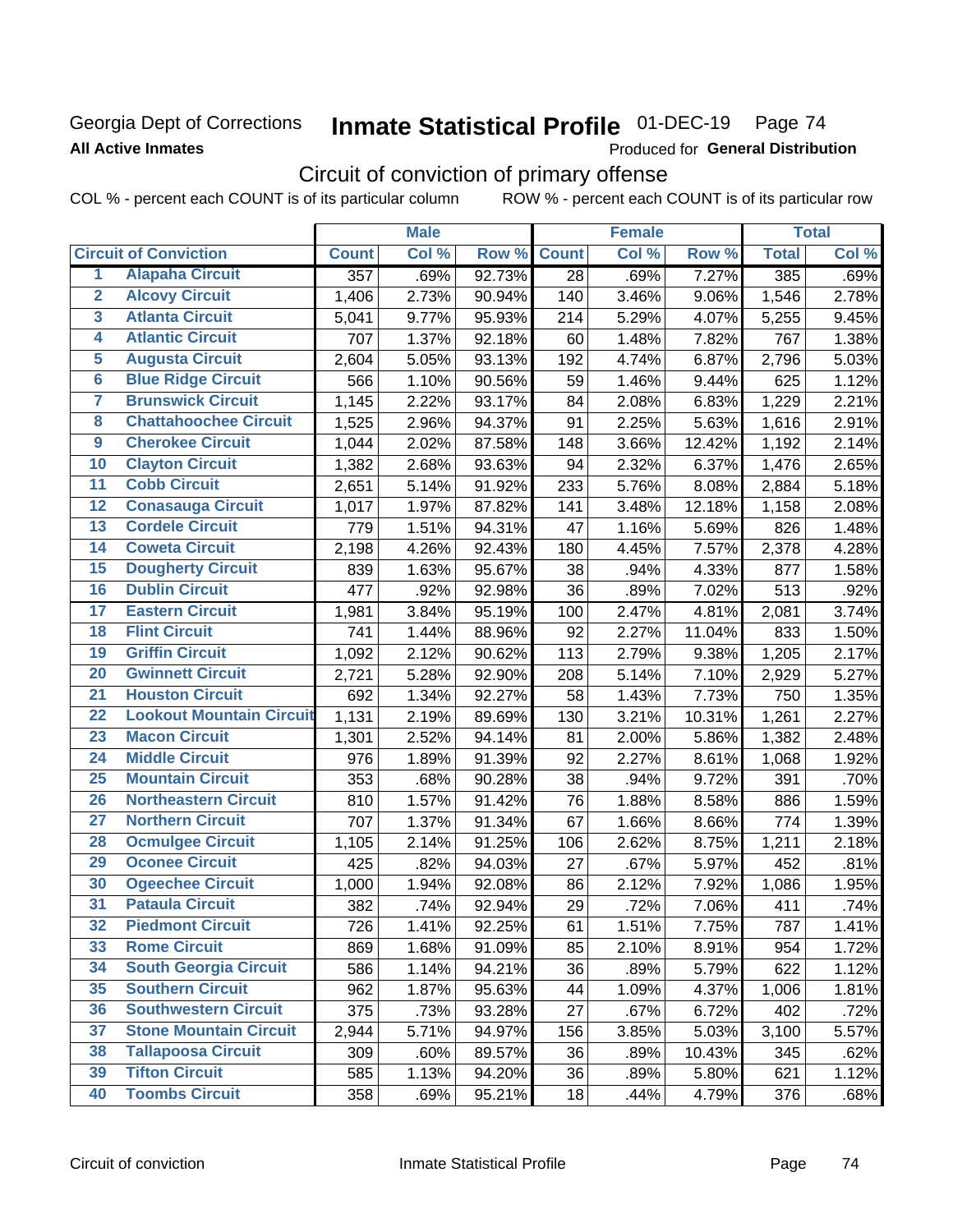### Georgia Dept of Corrections **All Active Inmates**

# Inmate Statistical Profile 01-DEC-19 Page 75

Produced for General Distribution

### Circuit of conviction of primary offense

|                                        |              | <b>Male</b> |        |              | <b>Female</b> |        |              | <b>Total</b> |
|----------------------------------------|--------------|-------------|--------|--------------|---------------|--------|--------------|--------------|
| <b>Circuit of Conviction</b>           | <b>Count</b> | Col %       | Row %  | <b>Count</b> | Col %         | Row %  | <b>Total</b> | Col %        |
| <b>Waycross Circuit</b><br>41          | 902          | 1.75%       | 91.95% | 79           | 1.95%         | 8.05%  | 981          | 1.76%        |
| <b>Western Circuit</b><br>42           | 629          | 1.22%       | 93.19% | 46           | 1.14%         | 6.81%  | 675          | 1.21%        |
| <b>Rockdale Circuit</b><br>43          | 490          | .95%        | 91.76% | 44           | 1.09%         | 8.24%  | 534          | .96%         |
| <b>Douglas Circuit</b><br>44           | 1,034        | 2.00%       | 91.26% | 99           | 2.45%         | 8.74%  | 1,133        | 2.04%        |
| <b>Appalachian Circuit</b><br>45       | 318          | .62%        | 88.58% | 41           | 1.01%         | 11.42% | 359          | .65%         |
| <b>Enotah Circuit</b><br>46            | 385          | .75%        | 84.80% | 69           | 1.70%         | 15.20% | 454          | .82%         |
| <b>Bell-Forsyth J.C.</b><br>47         | 376          | .73%        | 91.71% | 34           | .84%          | 8.29%  | 410          | .74%         |
| <b>Towaliga Judicial Circuit</b><br>48 | 339          | .66%        | 91.62% | 31           | .77%          | 8.38%  | 370          | $.67\%$      |
| <b>Paulding Circuit</b><br>49          | 233          | .45%        | 92.83% | 18           | .44%          | 7.17%  | 251          | .45%         |
| <b>Total Rported</b>                   | 51,575       | 100%        | 92.72% | 4,048        | 100%          | 7.28%  | 55,623       | 100%         |
| <b>Not Reported</b>                    |              | 198         |        |              | 13            |        |              | 211          |
| <b>Grand Total</b>                     |              | 51 773      |        |              | 4 061         |        |              | 55834        |

| <b>Grand</b><br>Total | ヒィ フフヘ<br>1 J | 4,061 | 55,834  |
|-----------------------|---------------|-------|---------|
| Mode (most frequent)  | Atlanta       | Cobb  | Atlanta |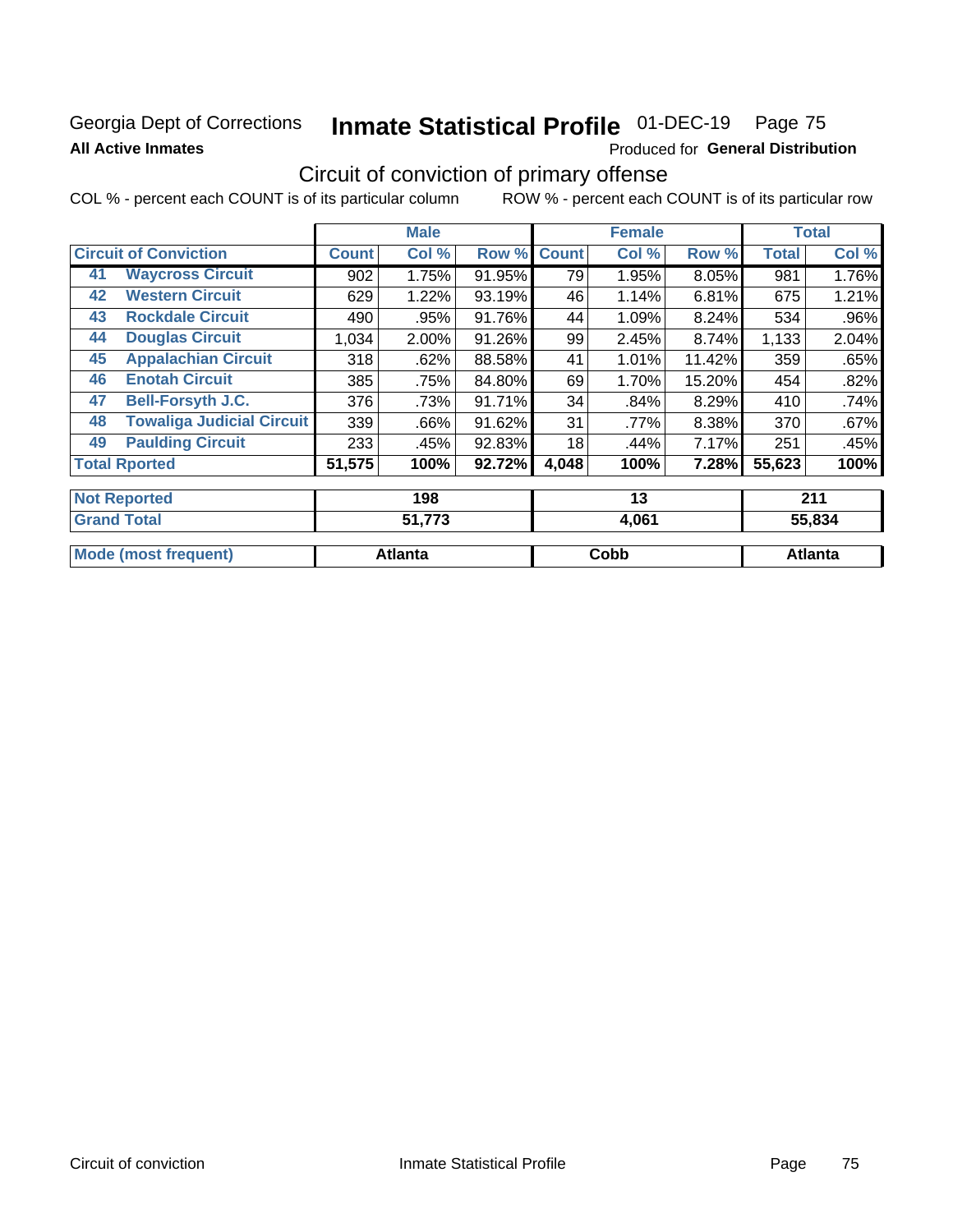#### **All Active Inmates**

#### Produced for **General Distribution**

### Years served (jail + prison) in this incarceration

|                              |              | <b>Male</b> |        |              | <b>Female</b> |       |              | <b>Total</b> |
|------------------------------|--------------|-------------|--------|--------------|---------------|-------|--------------|--------------|
| <b>Years Served</b>          | <b>Count</b> | Col %       | Row %  | <b>Count</b> | Col %         | Row % | <b>Total</b> | Col %        |
| Less than one year           | 10,163       | 19.63%      | 90.51% | 1,066        | 26.25%        | 9.49% | 11,229       | 20.12%       |
| 1 to 1.99 years              | 7,640        | 14.76%      | 90.32% | 819          | 20.17%        | 9.68% | 8,459        | 15.15%       |
| 2 to 2.99 years              | 5,496        | 10.62%      | 91.75% | 494          | 12.16%        | 8.25% | 5,990        | 10.73%       |
| $3$ to $3.99$ years          | 4,265        | 8.24%       | 92.80% | 331          | 8.15%         | 7.20% | 4,596        | 8.23%        |
| $\overline{4}$ to 4.99 years | 3,403        | 6.57%       | 92.50% | 276          | 6.80%         | 7.50% | 3,679        | 6.59%        |
| $\overline{5}$ to 5.99 years | 2,613        | 5.05%       | 93.16% | 192          | 4.73%         | 6.84% | 2,805        | 5.02%        |
| $6$ to $6.99$ years          | 2,296        | 4.44%       | 93.94% | 148          | 3.64%         | 6.06% | 2,444        | 4.38%        |
| 7 to 7.99 years              | 2,016        | 3.89%       | 94.07% | 127          | 3.13%         | 5.93% | 2,143        | 3.84%        |
| 8 to 8.99 years              | 1,805        | 3.49%       | 94.16% | 112          | 2.76%         | 5.84% | 1,917        | 3.43%        |
| 9 to 9.99 years              | 1,349        | 2.61%       | 94.47% | 79           | 1.95%         | 5.53% | 1,428        | 2.56%        |
| 10 to 10.99 years            | 1,125        | 2.17%       | 94.46% | 66           | 1.63%         | 5.54% | 1,191        | 2.13%        |
| 11 to 11.99 years            | 987          | 1.91%       | 95.73% | 44           | 1.08%         | 4.27% | 1,031        | 1.85%        |
| 12 to 12.99 years            | 976          | 1.89%       | 96.06% | 40           | 0.98%         | 3.94% | 1,016        | 1.82%        |
| 13 to 13.99 years            | 798          | 1.54%       | 96.73% | 27           | 0.66%         | 3.27% | 825          | 1.48%        |
| 14 to 14.99 years            | 636          | 1.23%       | 95.07% | 33           | $0.81\%$      | 4.93% | 669          | 1.20%        |
| 15 to 15.99 years            | 513          | 0.99%       | 94.65% | 29           | 0.71%         | 5.35% | 542          | 0.97%        |
| 16 to 16.99 years            | 513          | 0.99%       | 94.65% | 29           | 0.71%         | 5.35% | 542          | 0.97%        |
| 17 to 17.99 years            | 489          | 0.94%       | 95.88% | 21           | 0.52%         | 4.12% | 510          | 0.91%        |
| 18 to 18.99 years            | 468          | 0.90%       | 97.30% | 13           | 0.32%         | 2.70% | 481          | 0.86%        |
| 19 to 19.99 years            | 436          | 0.84%       | 95.82% | 19           | 0.47%         | 4.18% | 455          | 0.82%        |
| 20 to 20.99 years            | 335          | 0.65%       | 95.44% | 16           | 0.39%         | 4.56% | 351          | 0.63%        |
| 21 to 21.99 years            | 338          | 0.65%       | 95.75% | 15           | 0.37%         | 4.25% | 353          | 0.63%        |
| 22 to 22.99 years            | 373          | 0.72%       | 97.39% | 10           | 0.25%         | 2.61% | 383          | 0.69%        |
| 23 to 23.99 years            | 347          | 0.67%       | 97.75% | 8            | 0.20%         | 2.25% | 355          | 0.64%        |
| 24 to 24.99 years            | 321          | 0.62%       | 96.40% | 12           | 0.30%         | 3.60% | 333          | 0.60%        |
| 25 to 25.99 years            | 266          | 0.51%       | 97.44% | 7            | 0.17%         | 2.56% | 273          | 0.49%        |
| 26 to 26.99 years            | 245          | 0.47%       | 98.00% | 5            | 0.12%         | 2.00% | 250          | 0.45%        |
| 27 to 27.99 years            | 168          | 0.32%       | 97.11% | 5            | 0.12%         | 2.89% | 173          | 0.31%        |
| 28 to 28.99 years            | 186          | 0.36%       | 96.88% | 6            | 0.15%         | 3.13% | 192          | 0.34%        |
| 29 to 29.99 years            | 122          | 0.24%       | 96.83% | 4            | 0.10%         | 3.17% | 126          | 0.23%        |
| Thirty + years               | 1,072        | 2.07%       | 99.26% | 8            | 0.20%         | 0.74% | 1,080        | 1.93%        |
| <b>Total Reported</b>        | 51,760       | 100%        | 92.72% | 4,061        | 100%          | 7.28% | 55,821       | 100%         |

| N<br>ontea |                    |      | ∪ו     |
|------------|--------------------|------|--------|
| `ofa⊾      | 770<br>E 4.<br>. . | .061 | 55.834 |

| <b>Mean</b><br>(average) |                    | 4.15               | 6.52          |
|--------------------------|--------------------|--------------------|---------------|
| Median (middle)          | 3.57               | 2.23               | 3.44          |
| Mode (most frequent)     | Less than one year | Less than one year | Less than one |
|                          |                    |                    | year          |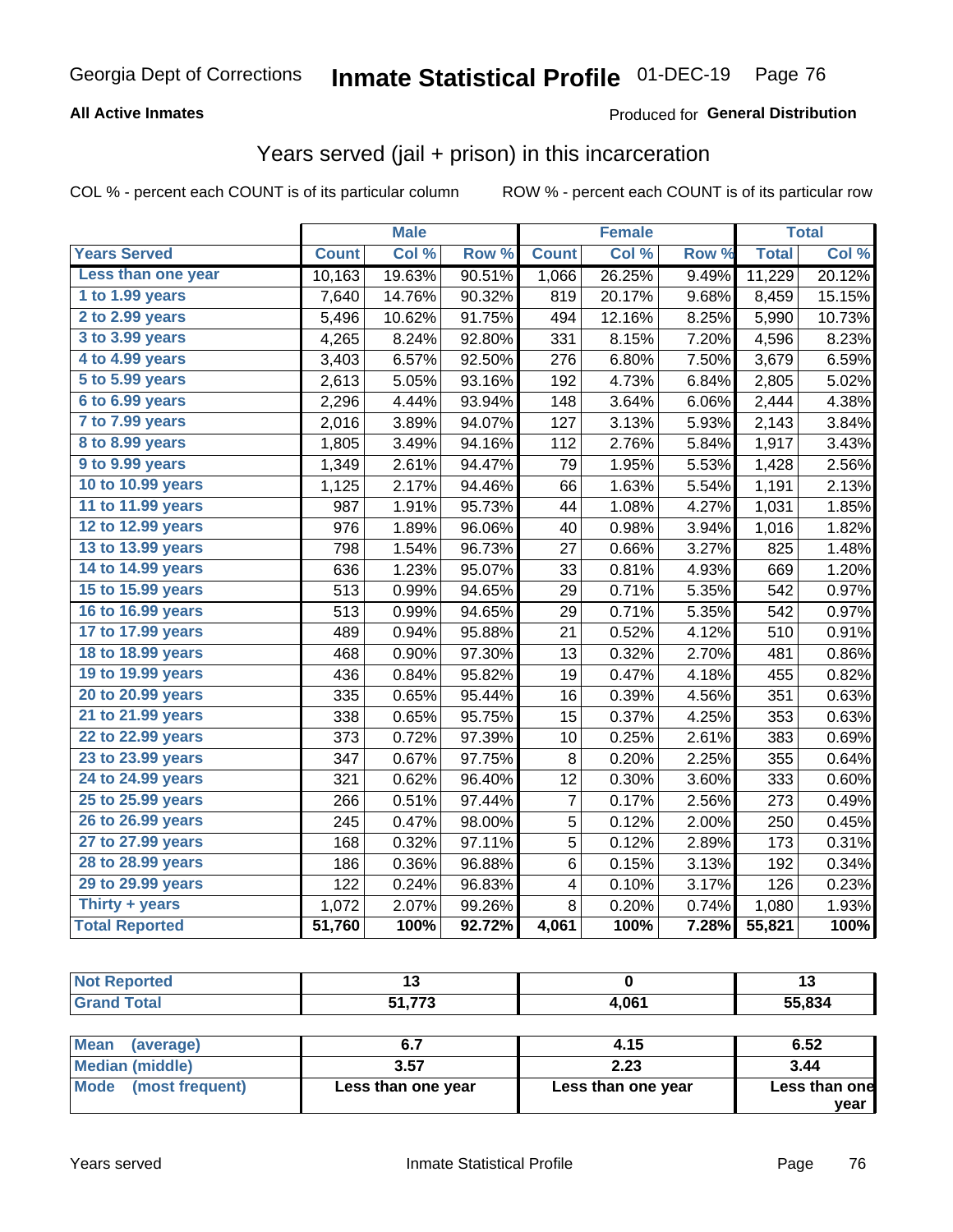#### **All Active Inmates**

Produced for **General Distribution**

### Results of most recent HIV tests

|                         |              | <b>Male</b> |           |              | <b>Female</b> |          |        | Total  |
|-------------------------|--------------|-------------|-----------|--------------|---------------|----------|--------|--------|
| <b>HIV Test Results</b> | <b>Count</b> | Col %       | Row %I    | <b>Count</b> | Col %         | Row %    | Total  | Col %  |
| <b>Positive</b>         | 649          | $1.40\%$    | $93.11\%$ | 48           | 1.38%         | $6.89\%$ | 697    | 1.40%  |
| <b>Negative</b>         | 45,592       | 98.59%      | 93.02%    | 3,422        | $98.62\%$     | $6.98\%$ | 49,014 | 98.59% |
| Indeterminate           | ີ            | 0.01%       | 100.00%   |              |               |          |        | 0.01%  |
| <b>Total Reported</b>   | 46,244       | 100%        | $93.02\%$ | 3,470        | 100%          | 6.98%    | 49,714 | 100%   |

| <b>Not Reported</b> | 5,529                      | 591   | 6,120  |
|---------------------|----------------------------|-------|--------|
| Total<br>Grand      | 54 772<br>ง เ. <i>เ</i> เง | 4,061 | 55,834 |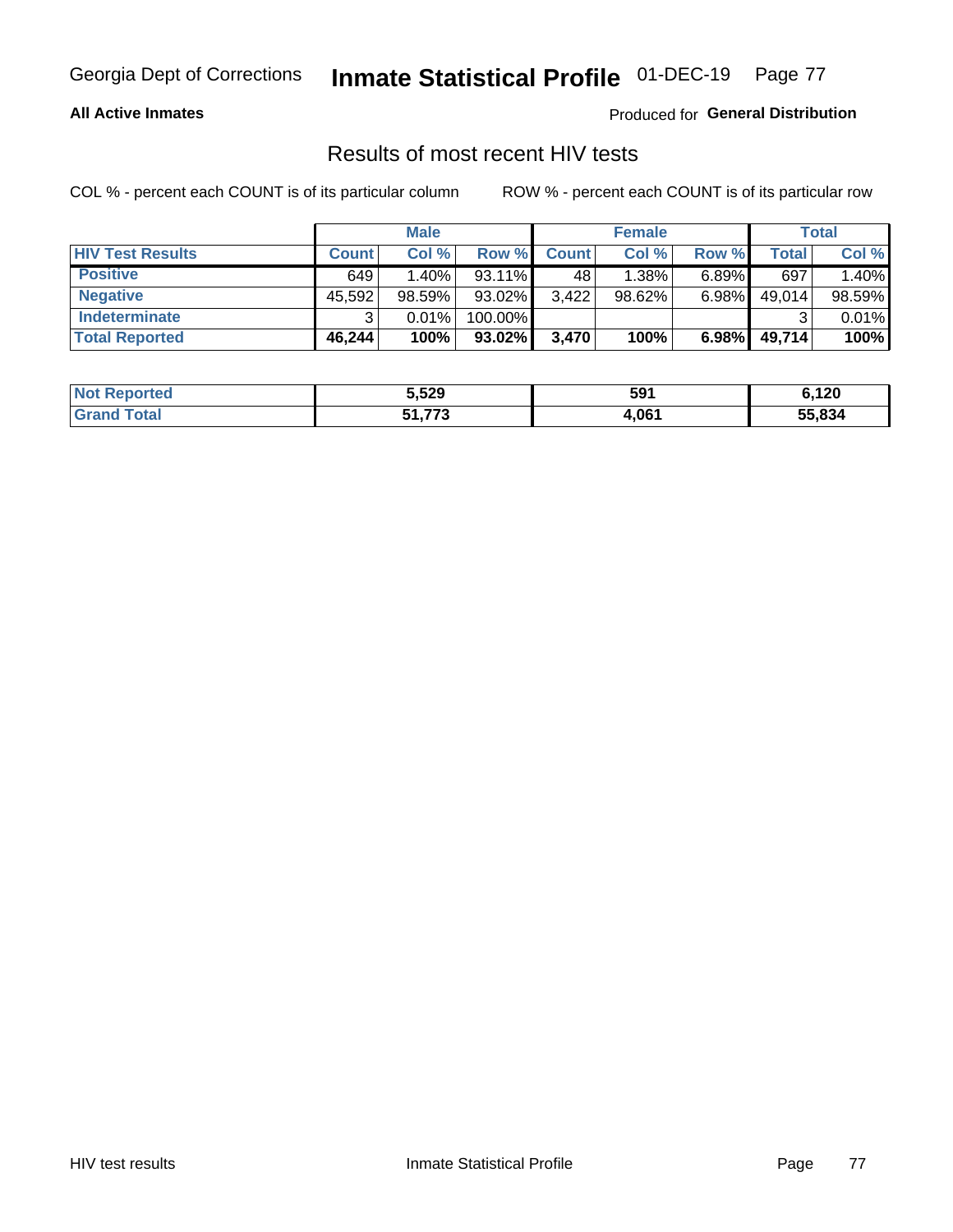#### **All Active Inmates**

#### Produced for **General Distribution**

#### Results of most recent tuberculosis test

|                                  |              | <b>Male</b> |           |              | <b>Female</b> |          |        | Total  |
|----------------------------------|--------------|-------------|-----------|--------------|---------------|----------|--------|--------|
| <b>Tuberculosis Test Results</b> | <b>Count</b> | Col%        | Row %I    | <b>Count</b> | Col%          | Row %    | Total  | Col %  |
| <b>Positive on current test</b>  | 6,084        | 12.76%      | 97.94%    | 128          | $3.32\%$      | $2.06\%$ | 6,212  | 12.05% |
| <b>Positive on previous test</b> | ົ            | $0.01\%$    | 100.00%   |              |               |          |        | 0.01%  |
| <b>Negative</b>                  | 41.608       | $87.24\%$   | $91.77\%$ | 3,733        | $96.68\%$     | $8.23\%$ | 45,341 | 87.95% |
| <b>Total Reported</b>            | 47,694       | 100%        | 92.51%    | 3,861        | 100%          | 7.49%    | 51,555 | 100.0% |

| <b>Not Reported</b>     | 4,079            | 200   | הדה<br>4.ZI J |
|-------------------------|------------------|-------|---------------|
| <b>Total</b><br>' Grand | 54 772<br>31.773 | 4,061 | 55,834        |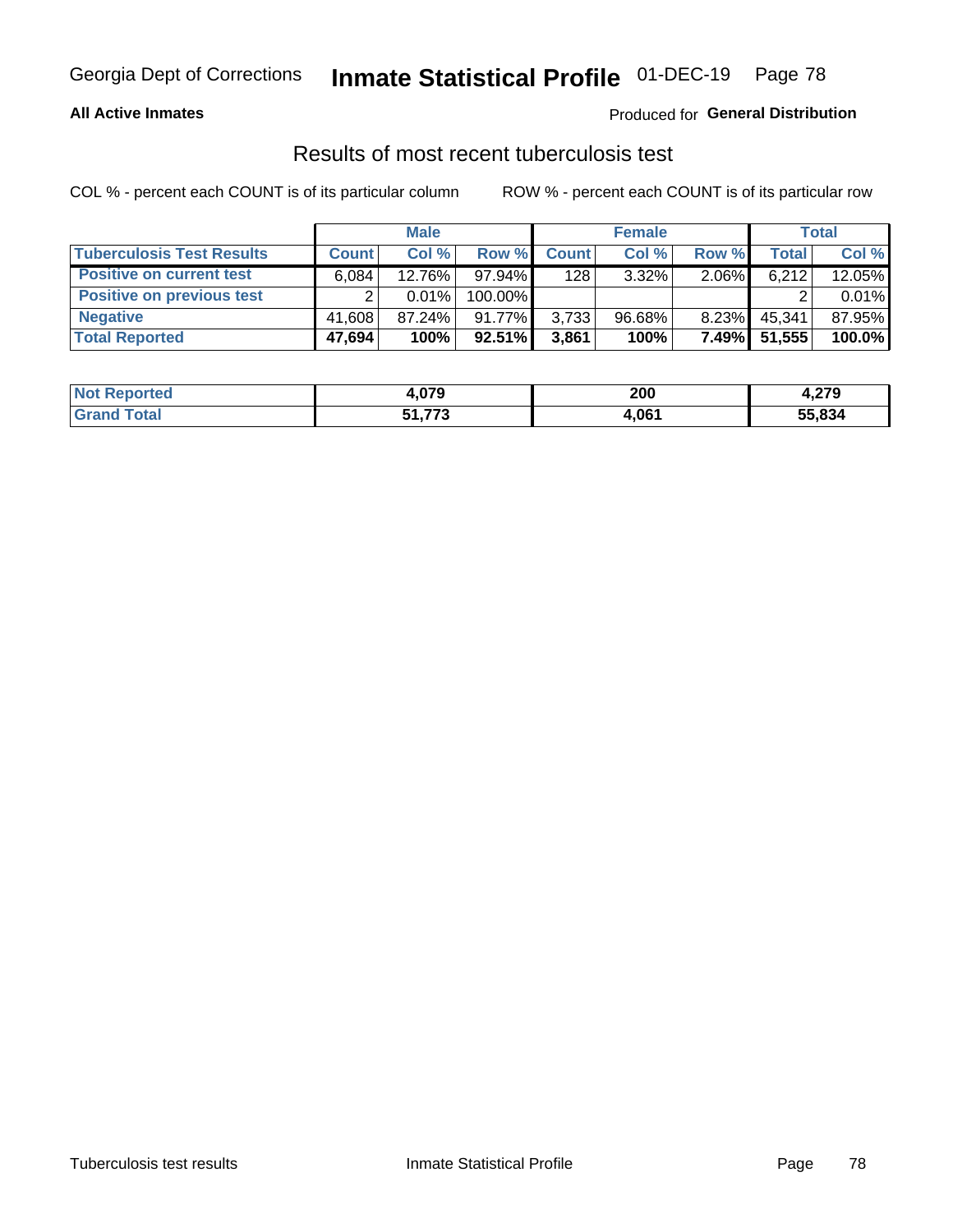#### **All Active Inmates**

Produced for **General Distribution**

### Results of most recent syphilis test

|                                 |              | <b>Male</b> |           |              | <b>Female</b> |          |        | Total  |
|---------------------------------|--------------|-------------|-----------|--------------|---------------|----------|--------|--------|
| <b>Syphilis Test Results</b>    | <b>Count</b> | Col%        | Row %I    | <b>Count</b> | Col %         | Row %I   | Total  | Col %  |
| <b>Positive on current test</b> | 150          | 1.38%       | $94.94\%$ |              | 2.01%         | $5.06\%$ | 158    | 1.40%  |
| <b>Negative</b>                 | 10.754       | $98.62\%$   | 96.50%    | 390          | $97.99\%$     | $3.50\%$ | 11.144 | 98.60% |
| <b>Total Reported</b>           | 10,904       | 100%        | 96.48%    | 398          | 100%          | $3.52\%$ | 11,302 | 100%   |

| <b>Not Reported</b> | 40,869                 | 3,663 | 44,532 |
|---------------------|------------------------|-------|--------|
| <b>Grand Total</b>  | <b>FA 770</b><br>1.773 | 4,061 | 55,834 |